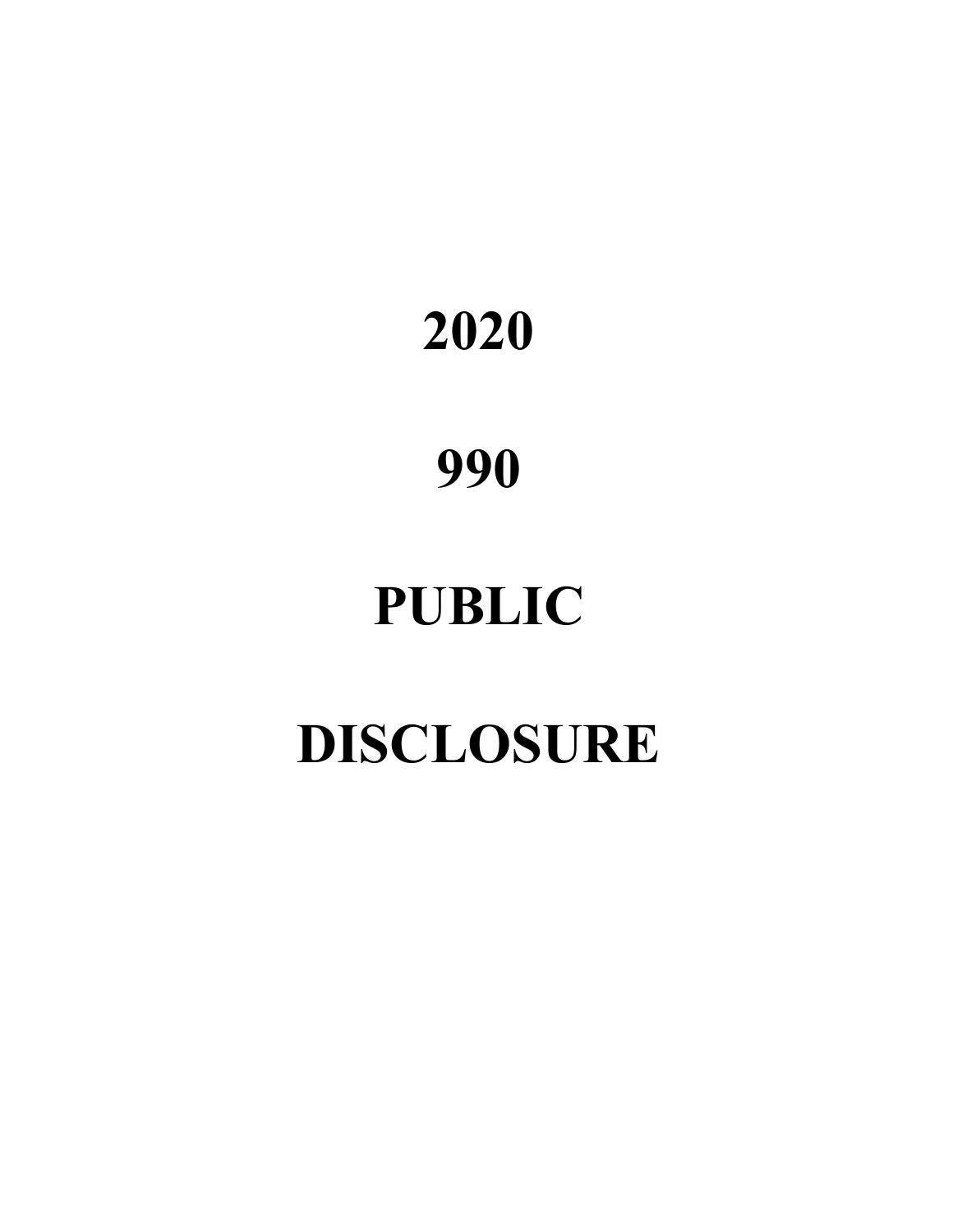|                         |                              |                                                | ** PUBLIC DISCLOSURE COPY **                                                                                                                                               |            |                                                     |                                                                    |
|-------------------------|------------------------------|------------------------------------------------|----------------------------------------------------------------------------------------------------------------------------------------------------------------------------|------------|-----------------------------------------------------|--------------------------------------------------------------------|
|                         |                              |                                                | <b>Return of Organization Exempt From Income Tax</b>                                                                                                                       |            |                                                     | OMB No. 1545-0047                                                  |
|                         |                              | Form 990                                       | Under section 501(c), 527, or 4947(a)(1) of the Internal Revenue Code (except private foundations)                                                                         |            |                                                     |                                                                    |
|                         |                              | Department of the Treasury                     | Do not enter social security numbers on this form as it may be made public.                                                                                                |            |                                                     | <b>Open to Public</b>                                              |
|                         |                              | Internal Revenue Service                       | Go to www.irs.gov/Form990 for instructions and the latest information.                                                                                                     |            |                                                     | Inspection                                                         |
|                         |                              |                                                | A For the 2020 calendar year, or tax year beginning $JUL 1, 2020$                                                                                                          |            | and ending $JUN 30, 2021$                           |                                                                    |
| В                       | Check if<br>applicable:      |                                                | C Name of organization                                                                                                                                                     |            | D Employer identification number                    |                                                                    |
|                         | Address                      |                                                | JEWISH FAMILY SERVICE OF SAN DIEGO                                                                                                                                         |            |                                                     |                                                                    |
|                         | change<br>1Name              |                                                | Doing business as                                                                                                                                                          |            | 95-1644024                                          |                                                                    |
|                         | change<br>1Initial<br>return |                                                | Number and street (or P.O. box if mail is not delivered to street address)                                                                                                 | Room/suite | E Telephone number                                  |                                                                    |
|                         | Final<br>Ireturn/            |                                                | 8804 BALBOA AVE                                                                                                                                                            |            | $858 - 637 - 3000$                                  |                                                                    |
|                         | termin-<br>ated              |                                                | City or town, state or province, country, and ZIP or foreign postal code                                                                                                   |            | G Gross receipts \$                                 | 45,048,680.                                                        |
|                         | Amended<br>return            |                                                | 92123<br>SAN DIEGO, CA                                                                                                                                                     |            | H(a) Is this a group return                         |                                                                    |
|                         | Applica-<br>tion             |                                                | F Name and address of principal officer: MICHAEL HOPKINS                                                                                                                   |            | for subordinates?                                   | $\sqrt{\mathsf{Yes}\mathord{\;\mathbb{X}}\mathord{\;\mathsf{No}}}$ |
|                         | pending                      |                                                | SAME AS C ABOVE                                                                                                                                                            |            | $H(b)$ Are all subordinates included? $\Box$ Yes    | No                                                                 |
|                         |                              | Tax-exempt status: $X \ 501(c)(3)$             | $4947(a)(1)$ or<br>$501(c)$ (<br>$\sqrt{\frac{1}{1}}$ (insert no.)                                                                                                         | 527        |                                                     | If "No," attach a list. See instructions                           |
|                         |                              |                                                | J Website: WWW.JFSSD.ORG                                                                                                                                                   |            | $H(c)$ Group exemption number $\blacktriangleright$ |                                                                    |
|                         |                              | <b>K</b> Form of organization: $X$ Corporation | Other $\blacktriangleright$<br>Trust<br>Association                                                                                                                        |            |                                                     | L Year of formation: $1918$ M State of legal domicile: $CA$        |
|                         |                              | Part I Summary                                 |                                                                                                                                                                            |            |                                                     |                                                                    |
|                         | 1                            |                                                | Briefly describe the organization's mission or most significant activities: IMPACT-DRIVEN ORGANIZATION                                                                     |            |                                                     |                                                                    |
| Governance              |                              |                                                | WORKING TO BUILD A STRONGER, HEALTHIER, MORE RESILIENT SAN DIEGO.                                                                                                          |            |                                                     |                                                                    |
|                         | 2                            |                                                | Check this box $\blacktriangleright$ $\Box$ if the organization discontinued its operations or disposed of more than 25% of its net assets.                                |            |                                                     |                                                                    |
|                         | 3                            |                                                | Number of voting members of the governing body (Part VI, line 1a)                                                                                                          |            | 3                                                   | 23<br>$\overline{23}$                                              |
|                         | 4                            |                                                |                                                                                                                                                                            |            | $\overline{\mathbf{4}}$                             | 418                                                                |
| <b>Activities &amp;</b> | 5                            |                                                |                                                                                                                                                                            |            | 5                                                   | 1354                                                               |
|                         | 6                            |                                                |                                                                                                                                                                            |            | 6                                                   | ο.                                                                 |
|                         |                              |                                                |                                                                                                                                                                            |            | 7a<br>7b                                            | $\overline{0}$ .                                                   |
|                         |                              |                                                |                                                                                                                                                                            |            | <b>Prior Year</b>                                   | <b>Current Year</b>                                                |
|                         | 8                            |                                                |                                                                                                                                                                            |            | 31,390,360.                                         | 41,772,596.                                                        |
|                         | 9                            |                                                |                                                                                                                                                                            |            | 2,024,565.                                          | 2,366,199.                                                         |
| Revenue                 | 10                           |                                                |                                                                                                                                                                            |            | 583,129.                                            | 583,931.                                                           |
|                         | 11                           |                                                | Other revenue (Part VIII, column (A), lines 5, 6d, 8c, 9c, 10c, and 11e)                                                                                                   |            | 26,019.                                             | 223,420.                                                           |
|                         | 12                           |                                                | Total revenue - add lines 8 through 11 (must equal Part VIII, column (A), line 12)                                                                                         |            | 34,024,073.                                         | 44,946,146.                                                        |
|                         | 13                           |                                                | Grants and similar amounts paid (Part IX, column (A), lines 1-3)                                                                                                           |            | 3, 254, 606.                                        | 9,521,236.                                                         |
|                         | 14                           |                                                | Benefits paid to or for members (Part IX, column (A), line 4)                                                                                                              |            | 0.                                                  | ο.                                                                 |
|                         |                              |                                                | 15 Salaries, other compensation, employee benefits (Part IX, column (A), lines 5-10)                                                                                       |            | 17,304,888.                                         | 19,321,533.                                                        |
|                         |                              |                                                |                                                                                                                                                                            |            | 82,899.                                             | Ο.                                                                 |
| Expenses                |                              |                                                |                                                                                                                                                                            |            |                                                     |                                                                    |
|                         |                              |                                                |                                                                                                                                                                            |            | 11,798,597.                                         | 10,096,678.                                                        |
|                         | 18                           |                                                | Total expenses. Add lines 13-17 (must equal Part IX, column (A), line 25)                                                                                                  |            | 32,440,990.                                         | 38,939,447.                                                        |
|                         | 19                           |                                                |                                                                                                                                                                            |            | 1,583,083.                                          | 6,006,699.                                                         |
| Net Assets or           |                              |                                                |                                                                                                                                                                            |            | <b>Beginning of Current Year</b>                    | <b>End of Year</b>                                                 |
|                         | 20                           | Total assets (Part X, line 16)                 |                                                                                                                                                                            |            | 60, 734, 262.                                       | 73,669,402.                                                        |
|                         | 21                           |                                                | Total liabilities (Part X, line 26)                                                                                                                                        |            | 11,932,831.                                         | 16,954,834.                                                        |
|                         | 22<br>Part II                |                                                |                                                                                                                                                                            |            | 48,801,431.                                         | 56, 714, 568.                                                      |
|                         |                              | Signature Block                                | Under penalties of perjury, I declare that I have examined this return, including accompanying schedules and statements, and to the best of my knowledge and belief, it is |            |                                                     |                                                                    |
|                         |                              |                                                | true, correct, and complete. Declaration of preparer (other than officer) is based on all information of which preparer has any knowledge.                                 |            |                                                     |                                                                    |
|                         |                              |                                                |                                                                                                                                                                            |            |                                                     |                                                                    |

| Sign<br>Here | Signature of officer<br>MICHAEL HOPKINS,<br>CEO<br>Type or print name and title                              |                      |      | Date                       |  |  |  |
|--------------|--------------------------------------------------------------------------------------------------------------|----------------------|------|----------------------------|--|--|--|
|              | Print/Type preparer's name                                                                                   | Preparer's signature | Date | PTIN<br>Check              |  |  |  |
| Paid         |                                                                                                              |                      |      | $05/10/22$ self-employed   |  |  |  |
| Preparer     | ALDRICH CPAS AND ADVISORS, LLP<br>l Firm's name                                                              |                      |      | Firm's $EIN$               |  |  |  |
| Use Only     | Firm's address 57676 HAZARD CENTER DRIVE, STE 1300                                                           |                      |      |                            |  |  |  |
|              | SAN DIEGO, CA 92108                                                                                          |                      |      | Phone no. $(619)$ 810-4940 |  |  |  |
|              | x.<br>Yes<br>No<br>May the IRS discuss this return with the preparer shown above? See instructions           |                      |      |                            |  |  |  |
|              | Form 990 (2020)<br>LHA For Paperwork Reduction Act Notice, see the separate instructions.<br>032001 12-23-20 |                      |      |                            |  |  |  |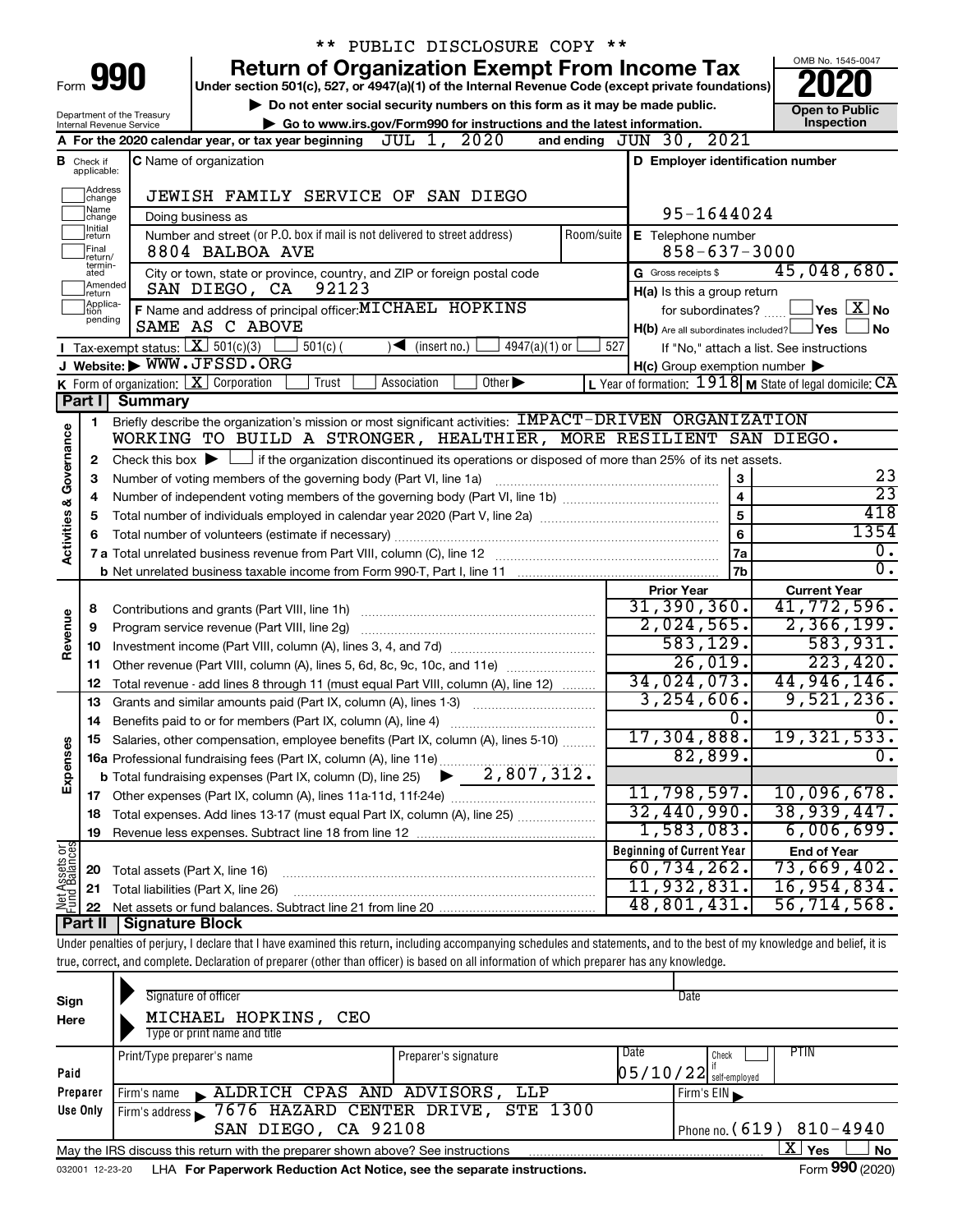|              | JEWISH FAMILY SERVICE OF SAN DIEGO<br>Form 990 (2020)                                                                                        | 95-1644024<br>Page 2                                |
|--------------|----------------------------------------------------------------------------------------------------------------------------------------------|-----------------------------------------------------|
|              | Part III   Statement of Program Service Accomplishments                                                                                      |                                                     |
|              | Check if Schedule O contains a response or note to any line in this Part III                                                                 |                                                     |
| 1            | Briefly describe the organization's mission:                                                                                                 |                                                     |
|              | CLIENT-CENTERED, IMPACT-DRIVEN ORGANIZATION WHOSE MISSION IS TO BUILD<br>A STRONGER, HEALTHIER, MORE RESILIENT SAN DIEGO BY EMPOWERING       |                                                     |
|              | INDIVIDUALS AND FAMILIES TO MOVE TOWARD SELF-SUFFICIENCY, SUPPORTING                                                                         |                                                     |
|              | AGING WITH DIGNITY, AND FOSTERING COMMUNITY CONNECTION AND ENGAGEMENT.                                                                       |                                                     |
|              |                                                                                                                                              |                                                     |
| $\mathbf{2}$ | Did the organization undertake any significant program services during the year which were not listed on the                                 | $\overline{\ }$ Yes $\overline{\ \ \ }$ No          |
|              | prior Form 990 or 990-EZ?                                                                                                                    |                                                     |
|              | If "Yes," describe these new services on Schedule O.                                                                                         |                                                     |
| 3            | Did the organization cease conducting, or make significant changes in how it conducts, any program services?                                 | $\sqrt{}$ Yes $\sqrt{}\frac{\text{X}}{\text{N}}$ No |
|              | If "Yes," describe these changes on Schedule O.                                                                                              |                                                     |
| 4            | Describe the organization's program service accomplishments for each of its three largest program services, as measured by expenses.         |                                                     |
|              | Section 501(c)(3) and 501(c)(4) organizations are required to report the amount of grants and allocations to others, the total expenses, and |                                                     |
|              | revenue, if any, for each program service reported.                                                                                          |                                                     |
| 4a           | $\overline{7,624}, 166.$ ) (Revenue \$<br>$22,904,434$ . including grants of \$<br>(Expenses \$<br>(Code:                                    | 1,419,743.                                          |
|              | BASIC NEEDS AND STABILITY: BASIC NEEDS AND STABILITY SERVICES PROVIDED                                                                       |                                                     |
|              | INCLUDE COUNSELING, CASE MANAGEMENT, HUNGER AND FOOD SECURITY,                                                                               | HOUSING                                             |
|              | AND HOMELESS SERVICES, REFUGEE RESETTLEMENT & IMMIGRATION, AND                                                                               |                                                     |
|              | $= 38,172$<br>PARENTING PROGRAMS. PEOPLE<br>(ADDITIONAL DESCRIPTIONS IN                                                                      |                                                     |
|              | SCHEDULE 0)                                                                                                                                  |                                                     |
|              |                                                                                                                                              |                                                     |
|              |                                                                                                                                              |                                                     |
|              |                                                                                                                                              |                                                     |
|              |                                                                                                                                              |                                                     |
|              |                                                                                                                                              |                                                     |
|              |                                                                                                                                              |                                                     |
|              |                                                                                                                                              |                                                     |
| 4b           | 8, 220, 895. including grants of \$<br>$1,824,052.$ (Revenue \$<br>(Expenses \$<br>(Code:                                                    | 789, 200.                                           |
|              | AGING WITH DIGNITY: JEWISH FAMILY SERVICE IS THE PREMIER PROVIDER OF                                                                         |                                                     |
|              | SERVICES TO OLDER ADULTS IN SAN DIEGO.<br>JEWISH FAMILY SERVICE SENIOR                                                                       |                                                     |
|              | PROGRAMS INCLUDE GERIATRIC CARE MANAGEMENT, TRANSPORTATION-ON THE GO,                                                                        |                                                     |
|              | SERVING OLDER HOLOCAUST SURVIVORS (SOS),                                                                                                     | SOCIAL AND WELLNESS CENTERS,                        |
|              | FIX IT SERVICE AND FOODMOBILE. PEOPLE =                                                                                                      |                                                     |
|              |                                                                                                                                              | 7,988 (ADDITIONAL DESCRIPTIONS                      |
|              | IN SCHEDULE 0)                                                                                                                               |                                                     |
|              |                                                                                                                                              |                                                     |
|              |                                                                                                                                              |                                                     |
|              |                                                                                                                                              |                                                     |
|              |                                                                                                                                              |                                                     |
|              |                                                                                                                                              |                                                     |
|              |                                                                                                                                              |                                                     |
|              | $\overline{1}$ , $\overline{467}$ , $\overline{568}$ . including grants of \$<br>73,018.<br>) (Revenue \$<br>(Expenses \$<br>(Code:          | 157,256 <b>.</b> )                                  |
|              | COMMUNITY CONNECTIONS AND ENGAGEMENT: JEWISH FAMILY SERVICE BELIEVES                                                                         |                                                     |
|              | THAT AS A COMMUNITY WE ARE STRONGER.,<br>WHEN INDIVIDUALS AND                                                                                | FAMILIES                                            |
|              | FACE THE GREATEST CHALLENGES, ECONOMIC SECURITY ALONE                                                                                        | NOT PROVIDE<br><b>DOES</b>                          |
|              | THE SUPPORT REQUIRED TO OVERCOME THE OBSTACLE AT HAND.                                                                                       | COMMUNITY                                           |
|              | CONNECTION AND ENGAGEMENT PROGRAMS INCLUDE VOLUNTEER ENGAGEMENT,                                                                             |                                                     |
|              | LEADERSHIP                                                                                                                                   | INDIVIDUALS TO THE                                  |
|              | PROGRAMS AND OTHER PROGRAMS TO CONNECT                                                                                                       |                                                     |
|              | (ADDITIONAL DESCRIPTIONS<br>COMMUNITY.<br>$PEOPLE = 295$                                                                                     | IN SCHEDULE O)                                      |
|              |                                                                                                                                              |                                                     |
|              |                                                                                                                                              |                                                     |
|              |                                                                                                                                              |                                                     |
|              |                                                                                                                                              |                                                     |
|              |                                                                                                                                              |                                                     |
| 4c           | 4d Other program services (Describe on Schedule O.)                                                                                          |                                                     |
|              | (Expenses \$<br>including grants of \$<br>(Revenue \$                                                                                        |                                                     |
| 4е           | 32,592,897.<br>Total program service expenses                                                                                                |                                                     |
|              |                                                                                                                                              | Form 990 (2020)                                     |
|              | SEE SCHEDULE O FOR CONTINUATION(S)<br>032002 12-23-20                                                                                        |                                                     |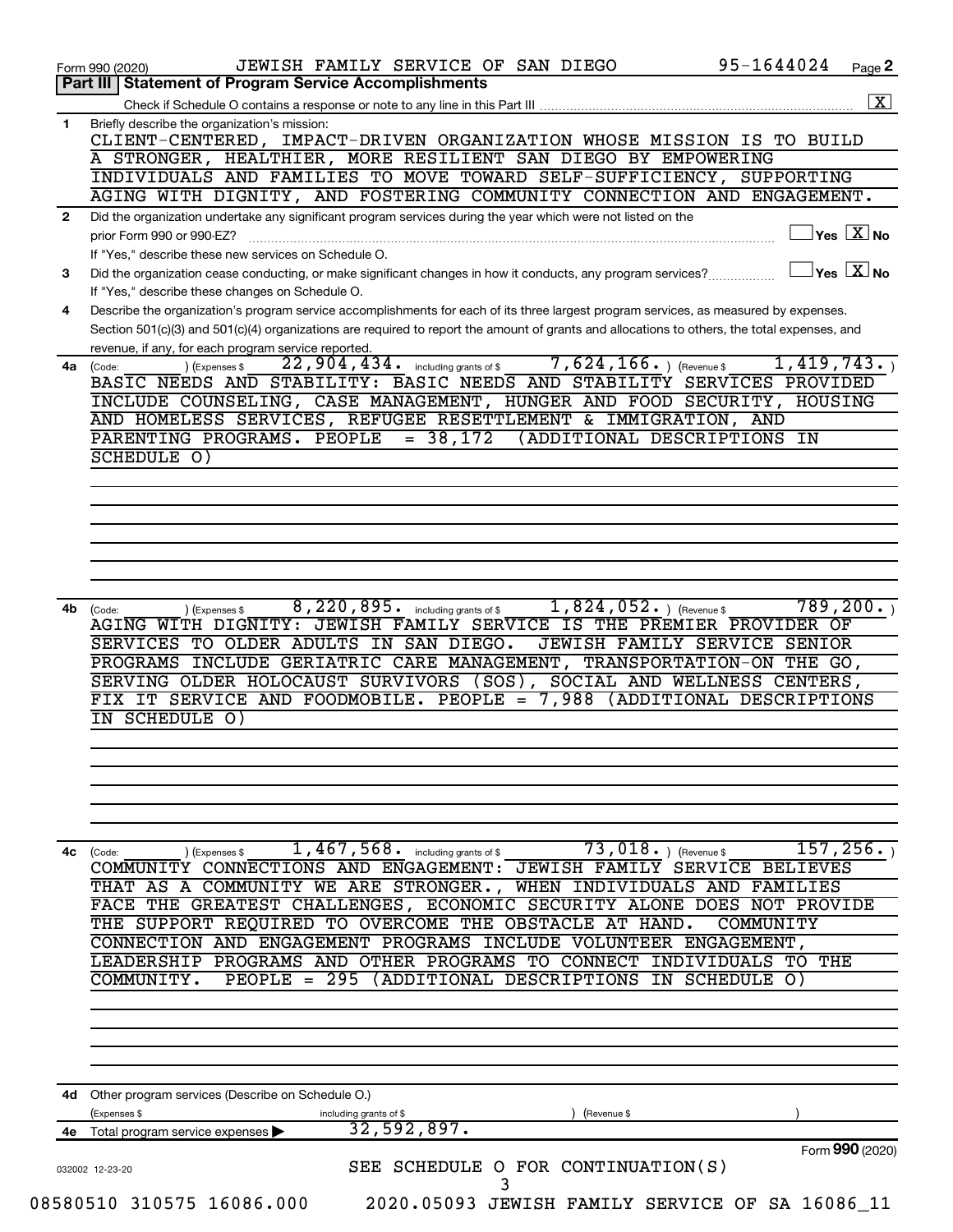|  | Form 990 (2020) |
|--|-----------------|
|  |                 |

**Part IV Checklist of Required Schedules**

|     |                                                                                                                                                                 |                 | Yes                     | No                      |
|-----|-----------------------------------------------------------------------------------------------------------------------------------------------------------------|-----------------|-------------------------|-------------------------|
| 1   | Is the organization described in section $501(c)(3)$ or $4947(a)(1)$ (other than a private foundation)?                                                         |                 |                         |                         |
|     |                                                                                                                                                                 | 1               | х                       |                         |
| 2   | Is the organization required to complete Schedule B, Schedule of Contributors? [11] the organization required to complete Schedule B, Schedule of Contributors? | $\overline{2}$  | $\overline{\textbf{x}}$ |                         |
| 3   | Did the organization engage in direct or indirect political campaign activities on behalf of or in opposition to candidates for                                 |                 |                         |                         |
|     |                                                                                                                                                                 | З               |                         | x                       |
| 4   | Section 501(c)(3) organizations. Did the organization engage in lobbying activities, or have a section 501(h) election in effect                                |                 |                         |                         |
|     |                                                                                                                                                                 | 4               | х                       |                         |
| 5   | Is the organization a section 501(c)(4), 501(c)(5), or 501(c)(6) organization that receives membership dues, assessments, or                                    |                 |                         |                         |
|     |                                                                                                                                                                 | 5               |                         | x                       |
| 6   | Did the organization maintain any donor advised funds or any similar funds or accounts for which donors have the right to                                       |                 |                         |                         |
|     | provide advice on the distribution or investment of amounts in such funds or accounts? If "Yes," complete Schedule D, Part I                                    | 6               |                         | х                       |
| 7   | Did the organization receive or hold a conservation easement, including easements to preserve open space,                                                       |                 |                         |                         |
|     |                                                                                                                                                                 | $\overline{7}$  |                         | х                       |
| 8   | Did the organization maintain collections of works of art, historical treasures, or other similar assets? If "Yes," complete                                    |                 |                         |                         |
|     |                                                                                                                                                                 | 8               | х                       |                         |
| 9   | Did the organization report an amount in Part X, line 21, for escrow or custodial account liability, serve as a custodian for                                   |                 |                         |                         |
|     | amounts not listed in Part X; or provide credit counseling, debt management, credit repair, or debt negotiation services?                                       |                 |                         |                         |
|     |                                                                                                                                                                 | 9               |                         | х                       |
| 10  | Did the organization, directly or through a related organization, hold assets in donor-restricted endowments                                                    |                 |                         |                         |
|     |                                                                                                                                                                 | 10              | х                       |                         |
| 11  | If the organization's answer to any of the following questions is "Yes," then complete Schedule D, Parts VI, VII, VIII, IX, or X                                |                 |                         |                         |
|     | as applicable.                                                                                                                                                  |                 |                         |                         |
|     | a Did the organization report an amount for land, buildings, and equipment in Part X, line 10? If "Yes," complete Schedule D,                                   |                 |                         |                         |
|     | Part VI                                                                                                                                                         | 11a             | х                       |                         |
|     | <b>b</b> Did the organization report an amount for investments - other securities in Part X, line 12, that is 5% or more of its total                           |                 |                         |                         |
|     |                                                                                                                                                                 | 11 <sub>b</sub> | х                       |                         |
|     | c Did the organization report an amount for investments - program related in Part X, line 13, that is 5% or more of its total                                   |                 |                         |                         |
|     |                                                                                                                                                                 | 11c             |                         | x                       |
|     | d Did the organization report an amount for other assets in Part X, line 15, that is 5% or more of its total assets reported in                                 |                 |                         |                         |
|     |                                                                                                                                                                 | 11d             | х                       |                         |
|     |                                                                                                                                                                 | 11e             | X                       |                         |
|     | f Did the organization's separate or consolidated financial statements for the tax year include a footnote that addresses                                       |                 |                         |                         |
|     | the organization's liability for uncertain tax positions under FIN 48 (ASC 740)? If "Yes," complete Schedule D, Part X                                          | 11f             | х                       |                         |
|     | 12a Did the organization obtain separate, independent audited financial statements for the tax year? If "Yes," complete                                         |                 |                         |                         |
|     | Schedule D, Parts XI and XII                                                                                                                                    | 12a             |                         | x                       |
|     | <b>b</b> Was the organization included in consolidated, independent audited financial statements for the tax year?                                              |                 | X                       |                         |
|     | If "Yes," and if the organization answered "No" to line 12a, then completing Schedule D, Parts XI and XII is optional www.                                      | 12 <sub>b</sub> |                         | $\overline{\mathbf{X}}$ |
| 13  |                                                                                                                                                                 | 13              |                         | $\overline{\mathbf{X}}$ |
| 14a |                                                                                                                                                                 | 14a             |                         |                         |
| b   | Did the organization have aggregate revenues or expenses of more than \$10,000 from grantmaking, fundraising, business,                                         |                 |                         |                         |
|     | investment, and program service activities outside the United States, or aggregate foreign investments valued at \$100,000                                      |                 |                         | х                       |
|     | Did the organization report on Part IX, column (A), line 3, more than \$5,000 of grants or other assistance to or for any                                       | 14b             |                         |                         |
| 15  |                                                                                                                                                                 |                 |                         | х                       |
|     | Did the organization report on Part IX, column (A), line 3, more than \$5,000 of aggregate grants or other assistance to                                        | 15              |                         |                         |
| 16  |                                                                                                                                                                 | 16              |                         | x                       |
|     | Did the organization report a total of more than \$15,000 of expenses for professional fundraising services on Part IX,                                         |                 |                         |                         |
| 17  |                                                                                                                                                                 | 17              | х                       |                         |
| 18  | Did the organization report more than \$15,000 total of fundraising event gross income and contributions on Part VIII, lines                                    |                 |                         |                         |
|     |                                                                                                                                                                 | 18              | х                       |                         |
| 19  | Did the organization report more than \$15,000 of gross income from gaming activities on Part VIII, line 9a? If "Yes,"                                          |                 |                         |                         |
|     |                                                                                                                                                                 | 19              |                         | x                       |
|     |                                                                                                                                                                 | 20a             |                         | $\overline{\text{x}}$   |
| b   | If "Yes" to line 20a, did the organization attach a copy of its audited financial statements to this return?                                                    | 20 <sub>b</sub> |                         |                         |
| 21  | Did the organization report more than \$5,000 of grants or other assistance to any domestic organization or                                                     |                 |                         |                         |
|     | domestic government on Part IX, column (A), line 1? If "Yes," complete Schedule I, Parts I and II                                                               | 21              |                         | х                       |
|     | 032003 12-23-20                                                                                                                                                 |                 |                         | Form 990 (2020)         |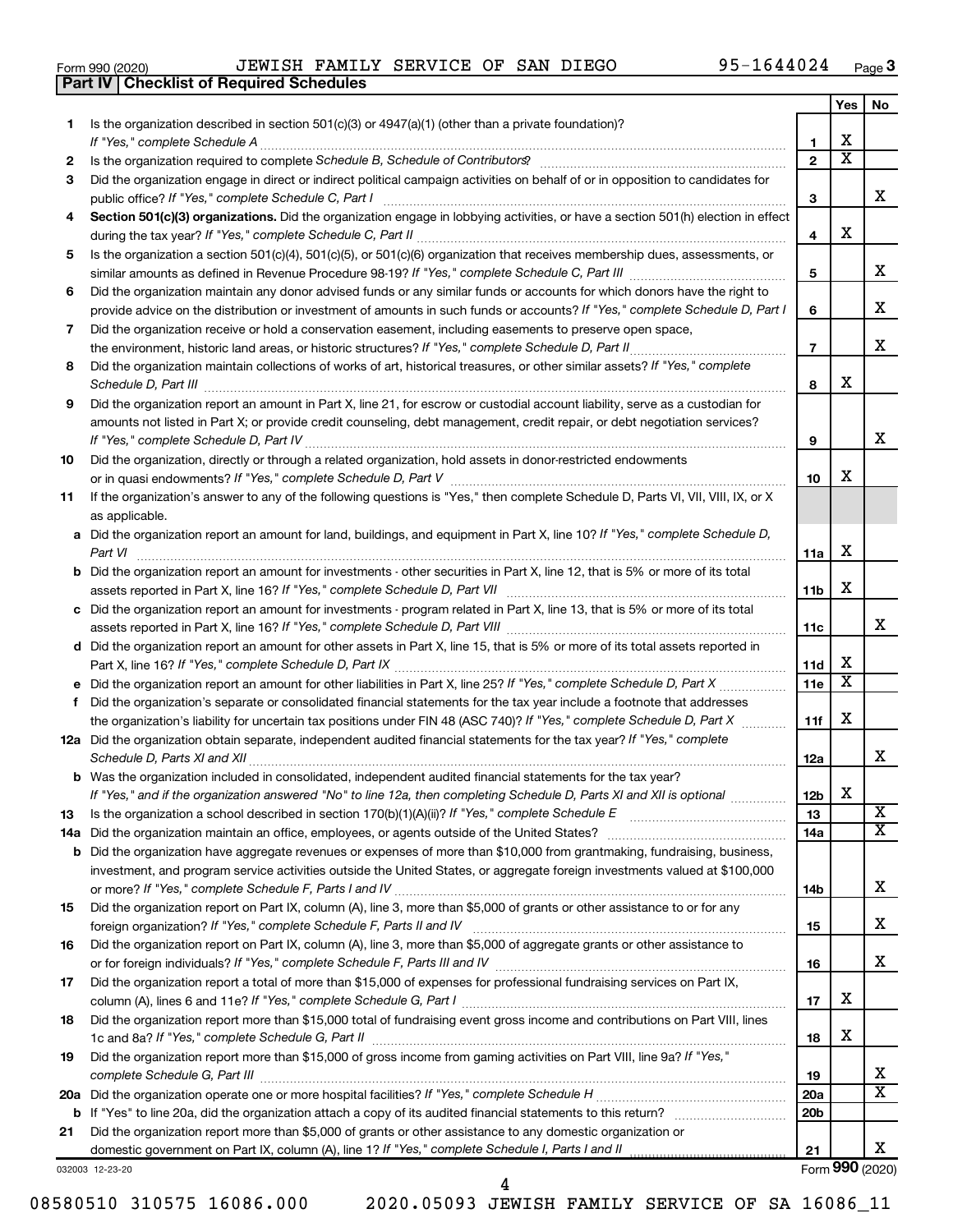| Form 990 (2020) |  |
|-----------------|--|
|-----------------|--|

*(continued)* **Part IV Checklist of Required Schedules**

|               |                                                                                                                                                                                                                                               |                 | Yes | <b>No</b>               |
|---------------|-----------------------------------------------------------------------------------------------------------------------------------------------------------------------------------------------------------------------------------------------|-----------------|-----|-------------------------|
| 22            | Did the organization report more than \$5,000 of grants or other assistance to or for domestic individuals on                                                                                                                                 |                 |     |                         |
|               |                                                                                                                                                                                                                                               | 22              | X   |                         |
| 23            | Did the organization answer "Yes" to Part VII, Section A, line 3, 4, or 5 about compensation of the organization's current                                                                                                                    |                 |     |                         |
|               | and former officers, directors, trustees, key employees, and highest compensated employees? If "Yes," complete                                                                                                                                |                 |     |                         |
|               |                                                                                                                                                                                                                                               | 23              | X   |                         |
|               | 24a Did the organization have a tax-exempt bond issue with an outstanding principal amount of more than \$100,000 as of the                                                                                                                   |                 |     |                         |
|               | last day of the year, that was issued after December 31, 2002? If "Yes," answer lines 24b through 24d and complete                                                                                                                            |                 |     |                         |
|               | Schedule K. If "No," go to line 25a                                                                                                                                                                                                           | 24a             |     | х                       |
|               |                                                                                                                                                                                                                                               | 24 <sub>b</sub> |     |                         |
|               | c Did the organization maintain an escrow account other than a refunding escrow at any time during the year to defease                                                                                                                        |                 |     |                         |
|               |                                                                                                                                                                                                                                               | 24c             |     |                         |
|               |                                                                                                                                                                                                                                               | 24d             |     |                         |
|               | 25a Section 501(c)(3), 501(c)(4), and 501(c)(29) organizations. Did the organization engage in an excess benefit                                                                                                                              |                 |     |                         |
|               |                                                                                                                                                                                                                                               | 25a             |     | x                       |
|               | <b>b</b> Is the organization aware that it engaged in an excess benefit transaction with a disqualified person in a prior year, and                                                                                                           |                 |     |                         |
|               | that the transaction has not been reported on any of the organization's prior Forms 990 or 990-EZ? If "Yes," complete                                                                                                                         |                 |     | X                       |
|               | Schedule L, Part I                                                                                                                                                                                                                            | 25b             |     |                         |
| 26            | Did the organization report any amount on Part X, line 5 or 22, for receivables from or payables to any current                                                                                                                               |                 |     |                         |
|               | or former officer, director, trustee, key employee, creator or founder, substantial contributor, or 35%                                                                                                                                       |                 |     | X                       |
|               |                                                                                                                                                                                                                                               | 26              |     |                         |
| 27            | Did the organization provide a grant or other assistance to any current or former officer, director, trustee, key employee,                                                                                                                   |                 |     |                         |
|               | creator or founder, substantial contributor or employee thereof, a grant selection committee member, or to a 35% controlled                                                                                                                   | 27              |     | х                       |
| 28            | entity (including an employee thereof) or family member of any of these persons? If "Yes," complete Schedule L, Part III<br>Was the organization a party to a business transaction with one of the following parties (see Schedule L, Part IV |                 |     |                         |
|               | instructions, for applicable filing thresholds, conditions, and exceptions):                                                                                                                                                                  |                 |     |                         |
|               | a A current or former officer, director, trustee, key employee, creator or founder, or substantial contributor? If                                                                                                                            |                 |     |                         |
|               |                                                                                                                                                                                                                                               | 28a             |     | х                       |
|               |                                                                                                                                                                                                                                               | 28 <sub>b</sub> |     | $\overline{\textbf{X}}$ |
|               | c A 35% controlled entity of one or more individuals and/or organizations described in lines 28a or 28b?If                                                                                                                                    |                 |     |                         |
|               |                                                                                                                                                                                                                                               | 28c             |     | х                       |
| 29            |                                                                                                                                                                                                                                               | 29              | х   |                         |
| 30            | Did the organization receive contributions of art, historical treasures, or other similar assets, or qualified conservation                                                                                                                   |                 |     |                         |
|               |                                                                                                                                                                                                                                               | 30              |     | х                       |
| 31            | Did the organization liquidate, terminate, or dissolve and cease operations? If "Yes," complete Schedule N, Part I                                                                                                                            | 31              |     | $\overline{\mathbf{X}}$ |
| 32            | Did the organization sell, exchange, dispose of, or transfer more than 25% of its net assets? If "Yes," complete                                                                                                                              |                 |     |                         |
|               | Schedule N, Part II                                                                                                                                                                                                                           | 32              |     | Х                       |
| 33            | Did the organization own 100% of an entity disregarded as separate from the organization under Regulations                                                                                                                                    |                 |     |                         |
|               |                                                                                                                                                                                                                                               | 33              | X   |                         |
| 34            | Was the organization related to any tax-exempt or taxable entity? If "Yes," complete Schedule R, Part II, III, or IV, and                                                                                                                     |                 |     |                         |
|               | Part V, line 1                                                                                                                                                                                                                                | 34              | X   |                         |
|               |                                                                                                                                                                                                                                               | <b>35a</b>      | х   |                         |
|               | <b>b</b> If "Yes" to line 35a, did the organization receive any payment from or engage in any transaction with a controlled entity                                                                                                            |                 |     |                         |
|               |                                                                                                                                                                                                                                               | 35b             | X   |                         |
| 36            | Section 501(c)(3) organizations. Did the organization make any transfers to an exempt non-charitable related organization?                                                                                                                    |                 |     |                         |
|               |                                                                                                                                                                                                                                               | 36              |     | x                       |
| 37            | Did the organization conduct more than 5% of its activities through an entity that is not a related organization                                                                                                                              |                 |     |                         |
|               |                                                                                                                                                                                                                                               | 37              |     | х                       |
| 38            | Did the organization complete Schedule O and provide explanations in Schedule O for Part VI, lines 11b and 19?                                                                                                                                |                 | X   |                         |
| <b>Part V</b> | <b>Statements Regarding Other IRS Filings and Tax Compliance</b>                                                                                                                                                                              | 38              |     |                         |
|               |                                                                                                                                                                                                                                               |                 |     |                         |
|               |                                                                                                                                                                                                                                               |                 | Yes | No                      |
|               | 151<br>1a Enter the number reported in Box 3 of Form 1096. Enter -0- if not applicable <i>manumeraness</i><br>1a                                                                                                                              |                 |     |                         |
|               | 0<br>1b                                                                                                                                                                                                                                       |                 |     |                         |
|               | c Did the organization comply with backup withholding rules for reportable payments to vendors and reportable gaming                                                                                                                          |                 |     |                         |
|               |                                                                                                                                                                                                                                               | 1c              | х   |                         |
|               | 032004 12-23-20                                                                                                                                                                                                                               |                 |     | Form 990 (2020)         |
|               | 5                                                                                                                                                                                                                                             |                 |     |                         |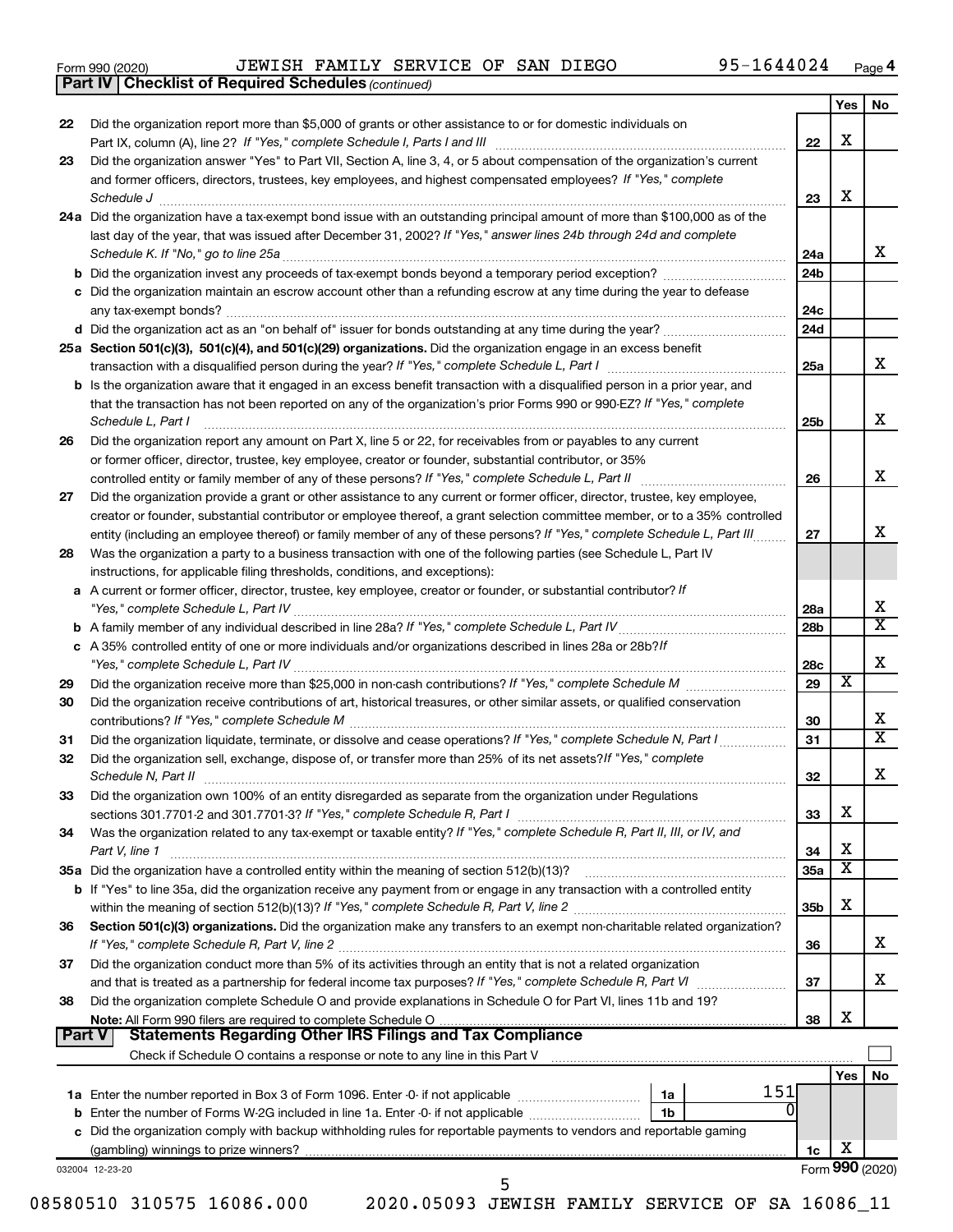| Form 990 (2020) |  |  |  | JEWISH FAMILY SERVICE OF SAN DIEGO |  |  |  | 95-1644024 | Page |  |
|-----------------|--|--|--|------------------------------------|--|--|--|------------|------|--|
|-----------------|--|--|--|------------------------------------|--|--|--|------------|------|--|

**Part V Statements Regarding Other IRS Filings and Tax Compliance**

*(continued)*

|         |                                                                                                                                                 |                      | Yes                     | No                      |  |  |
|---------|-------------------------------------------------------------------------------------------------------------------------------------------------|----------------------|-------------------------|-------------------------|--|--|
|         | 2a Enter the number of employees reported on Form W-3, Transmittal of Wage and Tax Statements,                                                  |                      |                         |                         |  |  |
|         | 418<br>filed for the calendar year ending with or within the year covered by this return<br>2a                                                  |                      |                         |                         |  |  |
|         |                                                                                                                                                 | 2b                   | x                       |                         |  |  |
|         |                                                                                                                                                 |                      |                         |                         |  |  |
|         | 3a Did the organization have unrelated business gross income of \$1,000 or more during the year?                                                | За                   |                         | X                       |  |  |
|         |                                                                                                                                                 | 3b                   |                         |                         |  |  |
|         | 4a At any time during the calendar year, did the organization have an interest in, or a signature or other authority over, a                    |                      |                         |                         |  |  |
|         | financial account in a foreign country (such as a bank account, securities account, or other financial account)?                                | 4a                   |                         | x                       |  |  |
|         | <b>b</b> If "Yes," enter the name of the foreign country $\blacktriangleright$                                                                  |                      |                         |                         |  |  |
|         | See instructions for filing requirements for FinCEN Form 114, Report of Foreign Bank and Financial Accounts (FBAR).                             |                      |                         | х                       |  |  |
|         |                                                                                                                                                 | 5a                   |                         | $\overline{\mathbf{X}}$ |  |  |
| b       |                                                                                                                                                 | 5b<br>5 <sub>c</sub> |                         |                         |  |  |
|         | 6a Does the organization have annual gross receipts that are normally greater than \$100,000, and did the organization solicit                  |                      |                         |                         |  |  |
|         | any contributions that were not tax deductible as charitable contributions?                                                                     |                      |                         |                         |  |  |
|         | b If "Yes," did the organization include with every solicitation an express statement that such contributions or gifts                          |                      |                         |                         |  |  |
|         | were not tax deductible?                                                                                                                        | 6b                   |                         |                         |  |  |
| 7       | Organizations that may receive deductible contributions under section 170(c).                                                                   |                      |                         |                         |  |  |
| a       | Did the organization receive a payment in excess of \$75 made partly as a contribution and partly for goods and services provided to the payor? | 7a                   | х                       |                         |  |  |
| b       |                                                                                                                                                 | 7b                   | $\overline{\textbf{x}}$ |                         |  |  |
| c       | Did the organization sell, exchange, or otherwise dispose of tangible personal property for which it was required                               |                      |                         |                         |  |  |
|         | to file Form 8282?                                                                                                                              | 7c                   |                         | x                       |  |  |
| d       | 7d                                                                                                                                              |                      |                         |                         |  |  |
|         |                                                                                                                                                 | 7e                   |                         | x<br>$\mathbf x$        |  |  |
|         |                                                                                                                                                 |                      |                         |                         |  |  |
| g       | If the organization received a contribution of qualified intellectual property, did the organization file Form 8899 as required?                |                      |                         |                         |  |  |
| h.      | If the organization received a contribution of cars, boats, airplanes, or other vehicles, did the organization file a Form 1098-C?              |                      |                         |                         |  |  |
| 8       | Sponsoring organizations maintaining donor advised funds. Did a donor advised fund maintained by the                                            |                      |                         |                         |  |  |
|         | sponsoring organization have excess business holdings at any time during the year?                                                              | 8                    |                         |                         |  |  |
| 9       | Sponsoring organizations maintaining donor advised funds.                                                                                       |                      |                         |                         |  |  |
| a       | Did the sponsoring organization make any taxable distributions under section 4966?                                                              | 9а                   |                         |                         |  |  |
| b       |                                                                                                                                                 | 9b                   |                         |                         |  |  |
| 10      | Section 501(c)(7) organizations. Enter:                                                                                                         |                      |                         |                         |  |  |
| а       | 10a<br>10 <sub>b</sub>                                                                                                                          |                      |                         |                         |  |  |
| b<br>11 | Gross receipts, included on Form 990, Part VIII, line 12, for public use of club facilities<br>Section 501(c)(12) organizations. Enter:         |                      |                         |                         |  |  |
|         | 11a                                                                                                                                             |                      |                         |                         |  |  |
|         | b Gross income from other sources (Do not net amounts due or paid to other sources against                                                      |                      |                         |                         |  |  |
|         | amounts due or received from them.)<br>11b                                                                                                      |                      |                         |                         |  |  |
|         | 12a Section 4947(a)(1) non-exempt charitable trusts. Is the organization filing Form 990 in lieu of Form 1041?                                  | 12a                  |                         |                         |  |  |
|         | <b>b</b> If "Yes," enter the amount of tax-exempt interest received or accrued during the year<br>12b                                           |                      |                         |                         |  |  |
| 13      | Section 501(c)(29) qualified nonprofit health insurance issuers.                                                                                |                      |                         |                         |  |  |
|         | a Is the organization licensed to issue qualified health plans in more than one state?                                                          | 1За                  |                         |                         |  |  |
|         | Note: See the instructions for additional information the organization must report on Schedule O.                                               |                      |                         |                         |  |  |
|         | <b>b</b> Enter the amount of reserves the organization is required to maintain by the states in which the                                       |                      |                         |                         |  |  |
|         | 13 <sub>b</sub>                                                                                                                                 |                      |                         |                         |  |  |
| c       | 13c                                                                                                                                             |                      |                         | x                       |  |  |
|         | 14a Did the organization receive any payments for indoor tanning services during the tax year?                                                  |                      |                         |                         |  |  |
|         | <b>b</b> If "Yes," has it filed a Form 720 to report these payments? If "No," provide an explanation on Schedule O                              |                      |                         |                         |  |  |
| 15      | Is the organization subject to the section 4960 tax on payment(s) of more than \$1,000,000 in remuneration or                                   |                      |                         |                         |  |  |
|         | excess parachute payment(s) during the year?                                                                                                    | 15                   |                         | x                       |  |  |
|         | If "Yes," see instructions and file Form 4720, Schedule N.                                                                                      |                      |                         |                         |  |  |
| 16      | Is the organization an educational institution subject to the section 4968 excise tax on net investment income?                                 | 16                   |                         | х                       |  |  |
|         | If "Yes," complete Form 4720, Schedule O.                                                                                                       |                      |                         |                         |  |  |

Form (2020) **990**

032005 12-23-20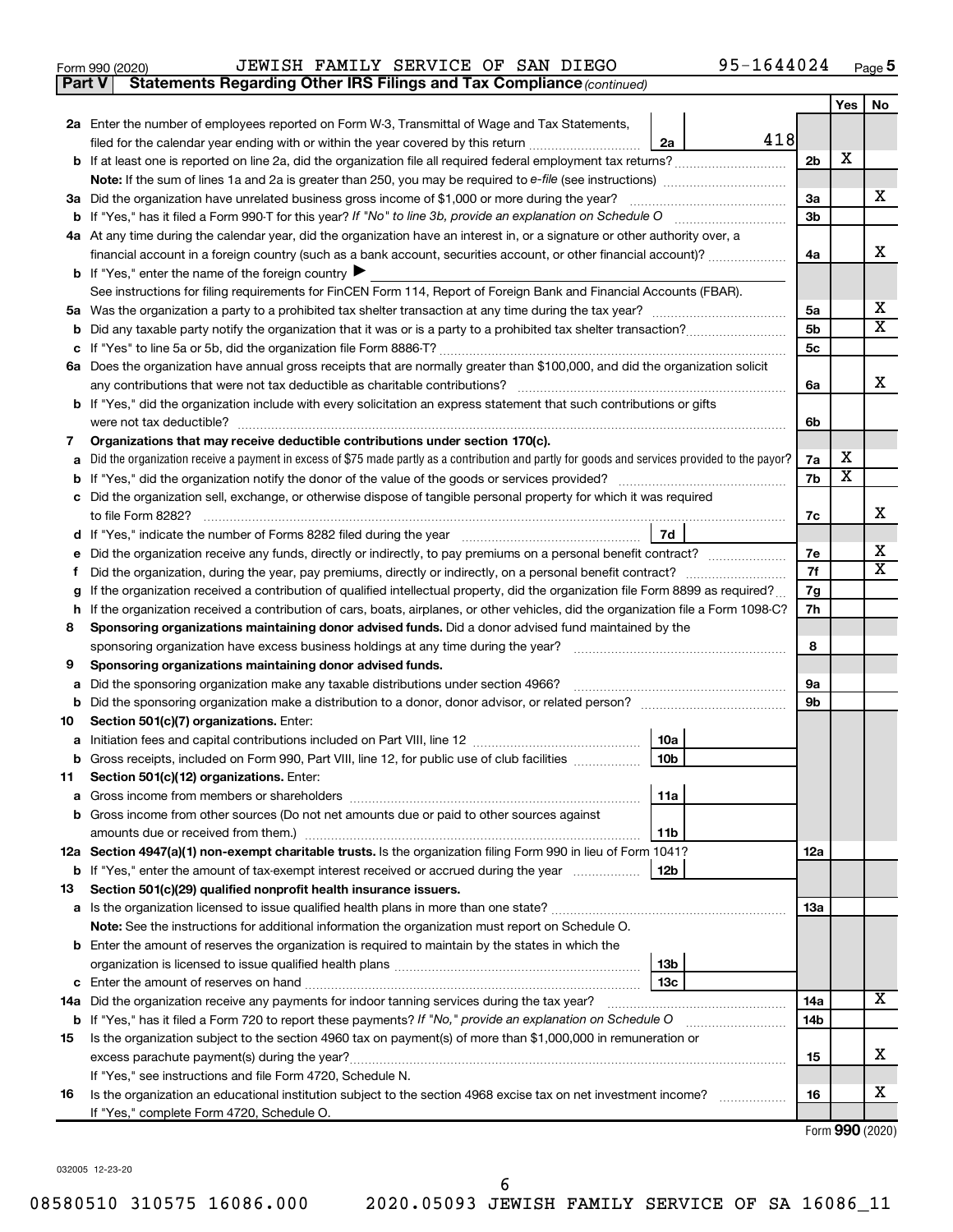| Form 990 (2020) |  |  |
|-----------------|--|--|
|-----------------|--|--|

### Form 990 (2020)  $JEWISH$  FAMILY SERVICE OF SAN DIEGO  $95-1644024$  Page

**Part VI** Governance, Management, and Disclosure For each "Yes" response to lines 2 through 7b below, and for a "No" response *to line 8a, 8b, or 10b below, describe the circumstances, processes, or changes on Schedule O. See instructions.*

|     | Check if Schedule O contains a response or note to any line in this Part VI                                                                                                                                                    |    |    |                         |                         |    |
|-----|--------------------------------------------------------------------------------------------------------------------------------------------------------------------------------------------------------------------------------|----|----|-------------------------|-------------------------|----|
|     | <b>Section A. Governing Body and Management</b>                                                                                                                                                                                |    |    |                         |                         |    |
|     |                                                                                                                                                                                                                                |    |    |                         | Yes                     | No |
|     | 1a Enter the number of voting members of the governing body at the end of the tax year <i>manument</i>                                                                                                                         | 1a | 23 |                         |                         |    |
|     | If there are material differences in voting rights among members of the governing body, or if the governing                                                                                                                    |    |    |                         |                         |    |
|     | body delegated broad authority to an executive committee or similar committee, explain on Schedule O.                                                                                                                          |    |    |                         |                         |    |
| b   | Enter the number of voting members included on line 1a, above, who are independent                                                                                                                                             | 1b | 23 |                         |                         |    |
| 2   | Did any officer, director, trustee, or key employee have a family relationship or a business relationship with any other                                                                                                       |    |    |                         |                         |    |
|     |                                                                                                                                                                                                                                |    |    | $\mathbf{2}$            | X                       |    |
| 3   | Did the organization delegate control over management duties customarily performed by or under the direct supervision                                                                                                          |    |    |                         |                         |    |
|     |                                                                                                                                                                                                                                |    |    | 3                       |                         |    |
| 4   | Did the organization make any significant changes to its governing documents since the prior Form 990 was filed?                                                                                                               |    |    | $\overline{\mathbf{4}}$ |                         |    |
| 5   |                                                                                                                                                                                                                                |    |    | 5                       |                         |    |
| 6   |                                                                                                                                                                                                                                |    |    | 6                       |                         |    |
| 7a  | Did the organization have members, stockholders, or other persons who had the power to elect or appoint one or                                                                                                                 |    |    |                         |                         |    |
|     |                                                                                                                                                                                                                                |    |    | 7a                      |                         |    |
| b   | Are any governance decisions of the organization reserved to (or subject to approval by) members, stockholders, or                                                                                                             |    |    |                         |                         |    |
|     | persons other than the governing body?                                                                                                                                                                                         |    |    | 7b                      |                         |    |
| 8   | Did the organization contemporaneously document the meetings held or written actions undertaken during the year by the following:                                                                                              |    |    |                         |                         |    |
| а   |                                                                                                                                                                                                                                |    |    | 8a                      | х                       |    |
| b   |                                                                                                                                                                                                                                |    |    | 8b                      | $\overline{\mathbf{x}}$ |    |
| 9   | Is there any officer, director, trustee, or key employee listed in Part VII, Section A, who cannot be reached at the                                                                                                           |    |    |                         |                         |    |
|     | organization's mailing address? If "Yes," provide the names and addresses on Schedule O.                                                                                                                                       |    |    | 9                       |                         |    |
|     | Section B. Policies (This Section B requests information about policies not required by the Internal Revenue Code.)                                                                                                            |    |    |                         |                         |    |
|     |                                                                                                                                                                                                                                |    |    |                         | Yes                     |    |
|     |                                                                                                                                                                                                                                |    |    | 10a                     |                         |    |
|     | <b>b</b> If "Yes," did the organization have written policies and procedures governing the activities of such chapters, affiliates,                                                                                            |    |    |                         |                         |    |
|     |                                                                                                                                                                                                                                |    |    | 10b                     |                         |    |
|     | 11a Has the organization provided a complete copy of this Form 990 to all members of its governing body before filing the form?                                                                                                |    |    | 11a                     | х                       |    |
|     | <b>b</b> Describe in Schedule O the process, if any, used by the organization to review this Form 990.                                                                                                                         |    |    |                         |                         |    |
| 12a |                                                                                                                                                                                                                                |    |    | 12a                     | х                       |    |
|     | Were officers, directors, or trustees, and key employees required to disclose annually interests that could give rise to conflicts?                                                                                            |    |    | 12 <sub>b</sub>         | $\overline{\mathbf{x}}$ |    |
| с   | Did the organization regularly and consistently monitor and enforce compliance with the policy? If "Yes," describe                                                                                                             |    |    |                         |                         |    |
|     | in Schedule O how this was done <i>machine and accordinational content of the setter and the setter and the setter</i>                                                                                                         |    |    | 12c                     | X                       |    |
| 13  |                                                                                                                                                                                                                                |    |    | 13                      | $\overline{\mathbf{X}}$ |    |
| 14  |                                                                                                                                                                                                                                |    |    | 14                      | $\overline{\mathbf{X}}$ |    |
| 15  | Did the process for determining compensation of the following persons include a review and approval by independent                                                                                                             |    |    |                         |                         |    |
|     | persons, comparability data, and contemporaneous substantiation of the deliberation and decision?                                                                                                                              |    |    |                         |                         |    |
|     | The organization's CEO, Executive Director, or top management official manufacture content content of the organization's CEO, Executive Director, or top management official manufacture content of the original content of th |    |    | <b>15a</b>              | х                       |    |
| а   |                                                                                                                                                                                                                                |    |    | 15 <sub>b</sub>         | $\overline{\textbf{x}}$ |    |
|     | If "Yes" to line 15a or 15b, describe the process in Schedule O (see instructions).                                                                                                                                            |    |    |                         |                         |    |
|     |                                                                                                                                                                                                                                |    |    |                         |                         |    |
|     | 16a Did the organization invest in, contribute assets to, or participate in a joint venture or similar arrangement with a                                                                                                      |    |    |                         |                         |    |
|     | taxable entity during the year?<br>b If "Yes," did the organization follow a written policy or procedure requiring the organization to evaluate its participation                                                              |    |    | <b>16a</b>              |                         |    |
|     |                                                                                                                                                                                                                                |    |    |                         |                         |    |
|     | in joint venture arrangements under applicable federal tax law, and take steps to safeguard the organization's                                                                                                                 |    |    |                         |                         |    |
|     | <b>Section C. Disclosure</b>                                                                                                                                                                                                   |    |    | 16 <sub>b</sub>         |                         |    |
|     |                                                                                                                                                                                                                                |    |    |                         |                         |    |
| 17  | List the states with which a copy of this Form 990 is required to be filed $\blacktriangleright$ CA                                                                                                                            |    |    |                         |                         |    |
| 18  | Section 6104 requires an organization to make its Forms 1023 (1024 or 1024-A, if applicable), 990, and 990-T (Section 501(c)(3)s only) available                                                                               |    |    |                         |                         |    |
|     | for public inspection. Indicate how you made these available. Check all that apply.                                                                                                                                            |    |    |                         |                         |    |
|     | $\lfloor x \rfloor$ Upon request<br>  X   Own website<br>Another's website<br>Other (explain on Schedule O)                                                                                                                    |    |    |                         |                         |    |
| 19  | Describe on Schedule O whether (and if so, how) the organization made its governing documents, conflict of interest policy, and financial                                                                                      |    |    |                         |                         |    |
|     | statements available to the public during the tax year.                                                                                                                                                                        |    |    |                         |                         |    |
| 20  | State the name, address, and telephone number of the person who possesses the organization's books and records                                                                                                                 |    |    |                         |                         |    |
|     | LISA BRUNER - 858-637-3000                                                                                                                                                                                                     |    |    |                         |                         |    |
|     | 8804 BALBOA AVENUE, SAN DIEGO, CA<br>92123                                                                                                                                                                                     |    |    |                         |                         |    |
|     | 032006 12-23-20                                                                                                                                                                                                                |    |    |                         | Form 990 (2020)         |    |
|     | 7<br>08580510 310575 16086.000<br>2020.05093 JEWISH FAMILY SERVICE OF SA 16086_11                                                                                                                                              |    |    |                         |                         |    |
|     |                                                                                                                                                                                                                                |    |    |                         |                         |    |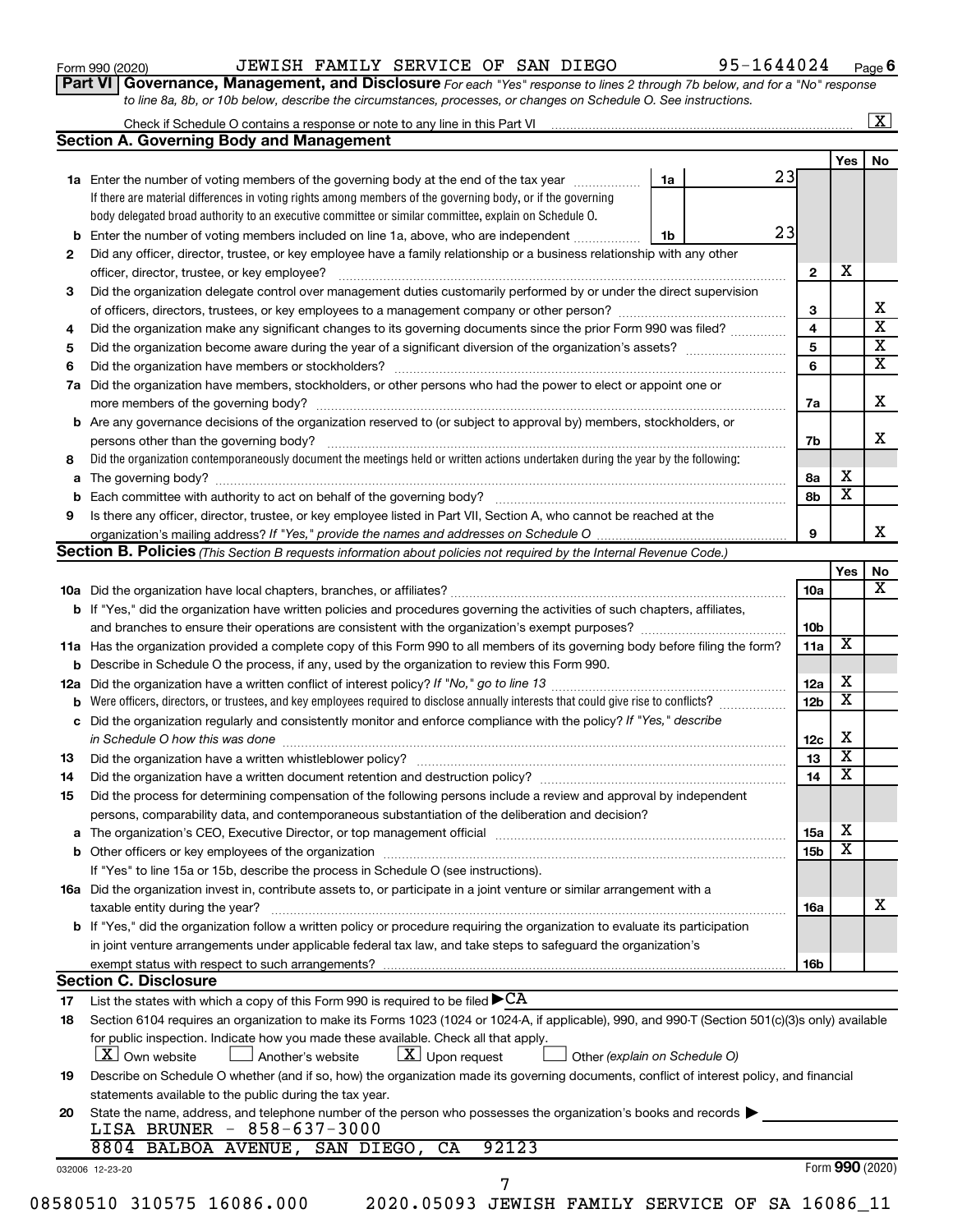$\Box$ 

| Part VII Compensation of Officers, Directors, Trustees, Key Employees, Highest Compensated |
|--------------------------------------------------------------------------------------------|
| <b>Employees, and Independent Contractors</b>                                              |

Check if Schedule O contains a response or note to any line in this Part VII

**Section A. Officers, Directors, Trustees, Key Employees, and Highest Compensated Employees**

**1a**  Complete this table for all persons required to be listed. Report compensation for the calendar year ending with or within the organization's tax year.  $\bullet$  List all of the organization's current officers, directors, trustees (whether individuals or organizations), regardless of amount of compensation.

Enter -0- in columns (D), (E), and (F) if no compensation was paid.

**•** List all of the organization's current key employees, if any. See instructions for definition of "key employee."

• List the organization's five *current* highest compensated employees (other than an officer, director, trustee, or key employee) who received reportable compensation (Box 5 of Form W-2 and/or Box 7 of Form 1099-MISC) of more than \$100,000 from the organization and any related organizations.

 $\bullet$  List all of the organization's former officers, key employees, and highest compensated employees who received more than \$100,000 of reportable compensation from the organization and any related organizations.

**•** List all of the organization's former directors or trustees that received, in the capacity as a former director or trustee of the organization, more than \$10,000 of reportable compensation from the organization and any related organizations.

See instructions for the order in which to list the persons above.

Check this box if neither the organization nor any related organization compensated any current officer, director, or trustee.  $\Box$ 

| (A)                         | (B)               |                               |                                                                  | (C)         |              |                                 |        | (D)             | (E)                           | (F)                    |
|-----------------------------|-------------------|-------------------------------|------------------------------------------------------------------|-------------|--------------|---------------------------------|--------|-----------------|-------------------------------|------------------------|
| Name and title              | Average           |                               | (do not check more than one                                      |             | Position     |                                 |        | Reportable      | Reportable                    | Estimated              |
|                             | hours per         |                               | box, unless person is both an<br>officer and a director/trustee) |             |              |                                 |        | compensation    | compensation                  | amount of              |
|                             | week<br>(list any |                               |                                                                  |             |              |                                 |        | from<br>the     | from related<br>organizations | other<br>compensation  |
|                             | hours for         |                               |                                                                  |             |              |                                 |        | organization    | (W-2/1099-MISC)               | from the               |
|                             | related           |                               |                                                                  |             |              |                                 |        | (W-2/1099-MISC) |                               | organization           |
|                             | organizations     |                               |                                                                  |             |              |                                 |        |                 |                               | and related            |
|                             | below             | ndividual trustee or director | nstitutional trustee                                             | Officer     | Key employee | Highest compensated<br>employee | Former |                 |                               | organizations          |
|                             | line)             |                               |                                                                  |             |              |                                 |        |                 |                               |                        |
| (1)<br>MICHAEL HOPKINS      | 40.00             |                               |                                                                  |             |              |                                 |        |                 |                               |                        |
| CHIEF EXECUTIVE OFFICER     | 1.00              |                               |                                                                  | $\mathbf x$ |              |                                 |        | 363,052.        | О.                            | 41,963.                |
| DANA TOPPEL<br>(2)          | 40.00             |                               |                                                                  |             |              |                                 |        |                 |                               |                        |
| CHIEF OPERATING OFFICER     |                   |                               |                                                                  | $\mathbf X$ |              |                                 |        | 226,699.        | $\mathbf 0$ .                 | 46,873.                |
| BERNADETTE GRIGGS<br>(3)    | 40.00             |                               |                                                                  |             |              |                                 |        |                 |                               |                        |
| CHIEF FINANCIAL OFFICER     |                   |                               |                                                                  | $\rm X$     |              |                                 |        | 183,052.        | 0.                            | 23,032.                |
| VANESSA HARDY<br>(4)        | 40.00             |                               |                                                                  |             |              |                                 |        |                 |                               |                        |
| VP OF PEOPLE AND CULTURE    |                   |                               |                                                                  |             |              | $\mathbf X$                     |        | 137,739.        | $\mathbf 0$ .                 | 16,180.                |
| SHANA HAZAN<br>(5)          | 40.00             |                               |                                                                  |             |              |                                 |        |                 |                               |                        |
| CHIEF PHILANTHROPY OFFICER  |                   |                               |                                                                  | X           |              |                                 |        | 137,323.        | $\mathbf 0$ .                 | 14,612.                |
| <b>LISA BRUNER</b><br>(6)   | 40.00             |                               |                                                                  |             |              |                                 |        |                 |                               |                        |
| SENIOR DIRECTOR, CONTROLLER |                   |                               |                                                                  |             |              | X                               |        | 120,456.        | $\mathbf{0}$ .                | 5,410.                 |
| WILLIAM PHILLIPS<br>(7)     | 40.00             |                               |                                                                  |             |              |                                 |        |                 |                               |                        |
| SR DIRECTOR                 |                   |                               |                                                                  |             |              | X                               |        | 109,673.        | $\mathbf 0$ .                 | 14,975.                |
| (8)<br><b>JOSH LIPSKY</b>   | 40.00             |                               |                                                                  |             |              |                                 |        |                 |                               |                        |
| SR DIRECTOR                 |                   |                               |                                                                  |             |              | X                               |        | 117,896.        | 0.                            | 612.                   |
| MICHAEL STERN<br>(9)        | 40.00             |                               |                                                                  |             |              |                                 |        |                 |                               |                        |
| SENIOR DIRECTOR, MARKETING  |                   |                               |                                                                  |             |              | Χ                               |        | 109,603.        | 0.                            | 4,843.                 |
| (10) KEA SPURRIER           | 40.00             |                               |                                                                  |             |              |                                 |        |                 |                               |                        |
| CHIEF DEVELOPMENT OFFICER   |                   |                               |                                                                  | $\mathbf X$ |              |                                 |        | 87,920.         | $\mathbf 0$ .                 | 4,801.                 |
| (11) ADAM WELLAND           | 4.00              |                               |                                                                  |             |              |                                 |        |                 |                               |                        |
| <b>CHAIR</b>                | $1.00$ X          |                               |                                                                  | X           |              |                                 |        | $\mathbf 0$ .   | 0.                            | $\boldsymbol{0}$ .     |
| (12) EMILY JENNEWEIN        | 4.00              |                               |                                                                  |             |              |                                 |        |                 |                               |                        |
| 1ST VICE CHAIR              |                   | X                             |                                                                  | X           |              |                                 |        | $\mathbf 0$ .   | $\mathbf 0$ .                 | $\mathbf 0$ .          |
| (13) DEBORAH BUCKSBAUM      | 4.00              |                               |                                                                  |             |              |                                 |        |                 |                               |                        |
| 2ND VICE CHAIR              |                   | X                             |                                                                  | X           |              |                                 |        | $\mathbf 0$ .   | $\mathbf 0$ .                 | $\mathbf 0$ .          |
| (14) JOEL SMITH             | 2.00              |                               |                                                                  |             |              |                                 |        |                 |                               |                        |
| <b>SECRETARY</b>            |                   | $\mathbf X$                   |                                                                  | $\mathbf X$ |              |                                 |        | $\mathbf 0$ .   | $\mathbf 0$ .                 | $\mathbf 0$ .          |
| (15) SHELDON DEREZIN        | 2.00              |                               |                                                                  |             |              |                                 |        |                 |                               |                        |
| <b>TREASURER</b>            |                   | X                             |                                                                  | X           |              |                                 |        | $\mathbf 0$ .   | $\mathbf 0$ .                 | $\mathbf 0$ .          |
| (16) MARIE RAFTERY          | 2.00              |                               |                                                                  |             |              |                                 |        |                 |                               |                        |
| ADVISORY OFFICER            |                   | $\mathbf X$                   |                                                                  | X           |              |                                 |        | $\mathbf 0$     | $\mathbf 0$ .                 | $\mathbf 0$ .          |
| (17) JAN ADLER              | 2.00              |                               |                                                                  |             |              |                                 |        |                 |                               |                        |
| <b>DIRECTOR</b>             |                   | X                             |                                                                  |             |              |                                 |        | $\mathbf 0$ .   | $\mathbf 0$ .                 | 0.<br>$\overline{000}$ |

032007 12-23-20

08580510 310575 16086.000 2020.05093 JEWISH FAMILY SERVICE OF SA 16086\_11

8

Form (2020) **990**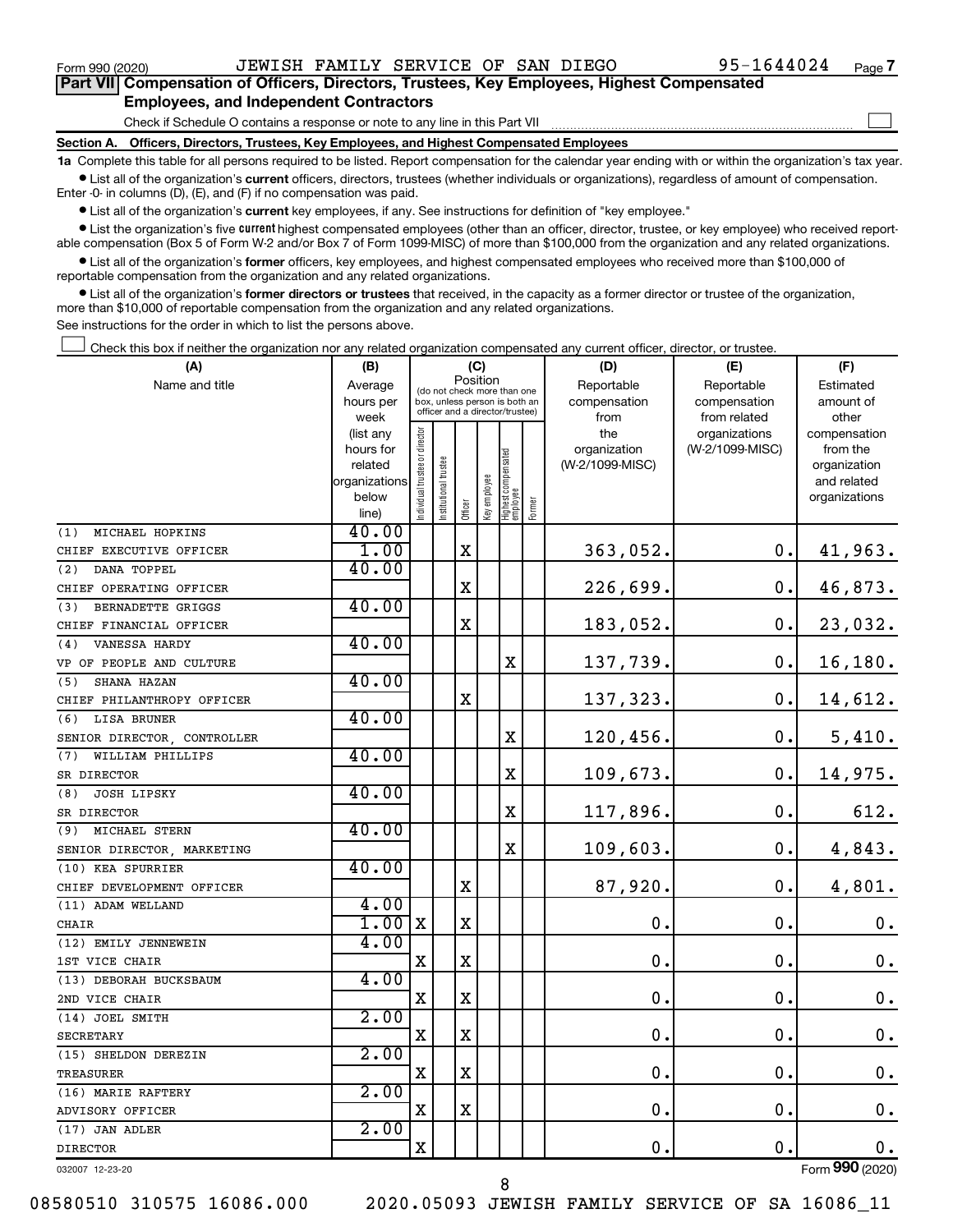| JEWISH FAMILY SERVICE OF SAN DIEGO<br>Form 990 (2020)                                                                                                                                       |                        |                                |                       |                                                                  |              |                                 |        |                                 | 95-1644024                  |   |                             | Page 8          |
|---------------------------------------------------------------------------------------------------------------------------------------------------------------------------------------------|------------------------|--------------------------------|-----------------------|------------------------------------------------------------------|--------------|---------------------------------|--------|---------------------------------|-----------------------------|---|-----------------------------|-----------------|
| Part VII Section A. Officers, Directors, Trustees, Key Employees, and Highest Compensated Employees (continued)                                                                             |                        |                                |                       |                                                                  |              |                                 |        |                                 |                             |   |                             |                 |
| (A)                                                                                                                                                                                         | (B)                    |                                |                       | (C)                                                              |              |                                 |        | (D)                             | (E)                         |   | (F)                         |                 |
| Name and title                                                                                                                                                                              | Average                |                                |                       | Position<br>(do not check more than one                          |              |                                 |        | Reportable                      | Reportable                  |   | Estimated                   |                 |
|                                                                                                                                                                                             | hours per              |                                |                       | box, unless person is both an<br>officer and a director/trustee) |              |                                 |        | compensation                    | compensation                |   | amount of                   |                 |
|                                                                                                                                                                                             | week                   |                                |                       |                                                                  |              |                                 |        | from                            | from related                |   | other                       |                 |
|                                                                                                                                                                                             | (list any<br>hours for |                                |                       |                                                                  |              |                                 |        | the                             | organizations               |   | compensation                |                 |
|                                                                                                                                                                                             | related                |                                |                       |                                                                  |              |                                 |        | organization<br>(W-2/1099-MISC) | (W-2/1099-MISC)             |   | from the                    |                 |
|                                                                                                                                                                                             | organizations          |                                |                       |                                                                  |              |                                 |        |                                 |                             |   | organization<br>and related |                 |
|                                                                                                                                                                                             | below                  |                                |                       |                                                                  |              |                                 |        |                                 |                             |   | organizations               |                 |
|                                                                                                                                                                                             | line)                  | Individual trustee or director | Institutional trustee | Officer                                                          | key employee | Highest compensated<br>employee | Former |                                 |                             |   |                             |                 |
| (18) SARAH BAKHIET                                                                                                                                                                          | 2.00                   |                                |                       |                                                                  |              |                                 |        |                                 |                             |   |                             |                 |
| <b>DIRECTOR</b>                                                                                                                                                                             |                        | X                              |                       |                                                                  |              |                                 |        | 0.                              | $\mathbf 0$ .               |   |                             | 0.              |
| (19) JULI BEAR                                                                                                                                                                              | 2.00                   |                                |                       |                                                                  |              |                                 |        |                                 |                             |   |                             |                 |
| <b>DIRECTOR</b>                                                                                                                                                                             |                        | X                              |                       |                                                                  |              |                                 |        | 0.                              | $\mathbf 0$ .               |   |                             | $\mathbf 0$ .   |
| (20) THERESA DUPUIS                                                                                                                                                                         | 2.00                   |                                |                       |                                                                  |              |                                 |        |                                 |                             |   |                             |                 |
| <b>DIRECTOR</b>                                                                                                                                                                             |                        | X                              |                       |                                                                  |              |                                 |        | 0.                              | $\mathbf 0$ .               |   |                             | $\mathbf 0$ .   |
| (21) KIRA FINKENBERG                                                                                                                                                                        | 2.00                   |                                |                       |                                                                  |              |                                 |        |                                 |                             |   |                             |                 |
| <b>DIRECTOR</b>                                                                                                                                                                             |                        | X                              |                       |                                                                  |              |                                 |        | $\mathbf 0$ .                   | $\mathbf 0$ .               |   |                             | $\mathbf 0$ .   |
| (22) SUSANNA FLASTER                                                                                                                                                                        | 2.00                   |                                |                       |                                                                  |              |                                 |        |                                 |                             |   |                             |                 |
| <b>DIRECTOR</b>                                                                                                                                                                             |                        | X                              |                       |                                                                  |              |                                 |        | $\mathbf 0$ .                   | О.                          |   |                             | $\mathbf 0$ .   |
| (23) GARY FROST                                                                                                                                                                             | 2.00                   |                                |                       |                                                                  |              |                                 |        |                                 |                             |   |                             |                 |
| <b>DIRECTOR</b>                                                                                                                                                                             |                        | X                              |                       |                                                                  |              |                                 |        | $\mathbf 0$ .                   | О.                          |   |                             | $\mathbf 0$ .   |
| (24) BRIAN JININGS                                                                                                                                                                          | 2.00                   |                                |                       |                                                                  |              |                                 |        |                                 |                             |   |                             |                 |
| <b>DIRECTOR</b>                                                                                                                                                                             |                        | X                              |                       |                                                                  |              |                                 |        | $\mathbf 0$ .                   | О.                          |   |                             | $\mathbf 0$ .   |
| (25) SEAN JOSEPH                                                                                                                                                                            | 2.00                   |                                |                       |                                                                  |              |                                 |        |                                 |                             |   |                             |                 |
| <b>DIRECTOR</b>                                                                                                                                                                             |                        | X                              |                       |                                                                  |              |                                 |        | $\mathbf 0$ .                   | О.                          |   |                             | $0$ .           |
| (26) MIKE LEES                                                                                                                                                                              | 2.00                   |                                |                       |                                                                  |              |                                 |        |                                 |                             |   |                             |                 |
| <b>DIRECTOR</b>                                                                                                                                                                             |                        | X                              |                       |                                                                  |              |                                 |        | 0.                              | $\mathbf 0$ .               |   |                             | 0.              |
| 1b Subtotal                                                                                                                                                                                 |                        |                                |                       |                                                                  |              |                                 |        | 1,593,413.                      | $\overline{\mathfrak{o}}$ . |   |                             | 173,301.        |
|                                                                                                                                                                                             |                        |                                |                       |                                                                  |              |                                 |        | $\Omega$ .                      | σ.                          |   |                             | 0.              |
|                                                                                                                                                                                             |                        |                                |                       |                                                                  |              |                                 |        | 1,593,413.                      | σ.                          |   |                             | 173,301.        |
| Total number of individuals (including but not limited to those listed above) who received more than \$100,000 of reportable<br>2                                                           |                        |                                |                       |                                                                  |              |                                 |        |                                 |                             |   |                             |                 |
| compensation from the organization $\blacktriangleright$                                                                                                                                    |                        |                                |                       |                                                                  |              |                                 |        |                                 |                             |   |                             | 9               |
|                                                                                                                                                                                             |                        |                                |                       |                                                                  |              |                                 |        |                                 |                             |   | Yes                         | No              |
| 3<br>Did the organization list any former officer, director, trustee, key employee, or highest compensated employee on                                                                      |                        |                                |                       |                                                                  |              |                                 |        |                                 |                             |   |                             |                 |
|                                                                                                                                                                                             |                        |                                |                       |                                                                  |              |                                 |        |                                 |                             | 3 |                             | x               |
| 4<br>For any individual listed on line 1a, is the sum of reportable compensation and other compensation from the organization                                                               |                        |                                |                       |                                                                  |              |                                 |        |                                 |                             |   |                             |                 |
|                                                                                                                                                                                             |                        |                                |                       |                                                                  |              |                                 |        |                                 |                             | 4 | х                           |                 |
| Did any person listed on line 1a receive or accrue compensation from any unrelated organization or individual for services<br>5                                                             |                        |                                |                       |                                                                  |              |                                 |        |                                 |                             |   |                             |                 |
| rendered to the organization? If "Yes," complete Schedule J for such person manufaction content to the organization? If "Yes," complete Schedule J for such person manufaction manufaction. |                        |                                |                       |                                                                  |              |                                 |        |                                 |                             | 5 |                             | x               |
| <b>Section B. Independent Contractors</b>                                                                                                                                                   |                        |                                |                       |                                                                  |              |                                 |        |                                 |                             |   |                             |                 |
| Complete this table for your five highest compensated independent contractors that received more than \$100,000 of compensation from<br>1                                                   |                        |                                |                       |                                                                  |              |                                 |        |                                 |                             |   |                             |                 |
| the organization. Report compensation for the calendar year ending with or within the organization's tax year.                                                                              |                        |                                |                       |                                                                  |              |                                 |        |                                 |                             |   |                             |                 |
| (A)                                                                                                                                                                                         |                        |                                |                       |                                                                  |              |                                 |        | (B)                             |                             |   | (C)                         |                 |
| Name and business address                                                                                                                                                                   |                        |                                |                       |                                                                  |              |                                 |        | Description of services         |                             |   | Compensation                |                 |
| TIM RADIGAN-BROPHY                                                                                                                                                                          |                        |                                |                       |                                                                  |              |                                 |        |                                 |                             |   |                             |                 |
| PO BOX 2806, PALM SPRINGS, CA 92263                                                                                                                                                         |                        |                                |                       |                                                                  |              |                                 |        | <b>RENTS</b>                    |                             |   |                             | 445,022.        |
| <b>ABBEY PROPERTIES</b>                                                                                                                                                                     |                        |                                |                       |                                                                  |              |                                 |        |                                 |                             |   |                             |                 |
| 12447 LEWIS ST. UNIT 203, GARDEN GROVE, CA RENTS                                                                                                                                            |                        |                                |                       |                                                                  |              |                                 |        |                                 |                             |   |                             | 123,188.        |
|                                                                                                                                                                                             |                        |                                |                       |                                                                  |              |                                 |        |                                 |                             |   |                             |                 |
|                                                                                                                                                                                             |                        |                                |                       |                                                                  |              |                                 |        |                                 |                             |   |                             |                 |
|                                                                                                                                                                                             |                        |                                |                       |                                                                  |              |                                 |        |                                 |                             |   |                             |                 |
|                                                                                                                                                                                             |                        |                                |                       |                                                                  |              |                                 |        |                                 |                             |   |                             |                 |
|                                                                                                                                                                                             |                        |                                |                       |                                                                  |              |                                 |        |                                 |                             |   |                             |                 |
|                                                                                                                                                                                             |                        |                                |                       |                                                                  |              |                                 |        |                                 |                             |   |                             |                 |
| Total number of independent contractors (including but not limited to those listed above) who received more than<br>2                                                                       |                        |                                |                       |                                                                  |              |                                 |        |                                 |                             |   |                             |                 |
| \$100,000 of compensation from the organization<br>SEE PART VII, SECTION A CONTINUATION SHEETS                                                                                              |                        |                                |                       |                                                                  |              |                                 |        |                                 |                             |   |                             |                 |
|                                                                                                                                                                                             |                        |                                |                       |                                                                  |              |                                 |        |                                 |                             |   |                             | Form 990 (2020) |
| 032008 12-23-20                                                                                                                                                                             |                        |                                |                       |                                                                  |              |                                 |        |                                 |                             |   |                             |                 |

9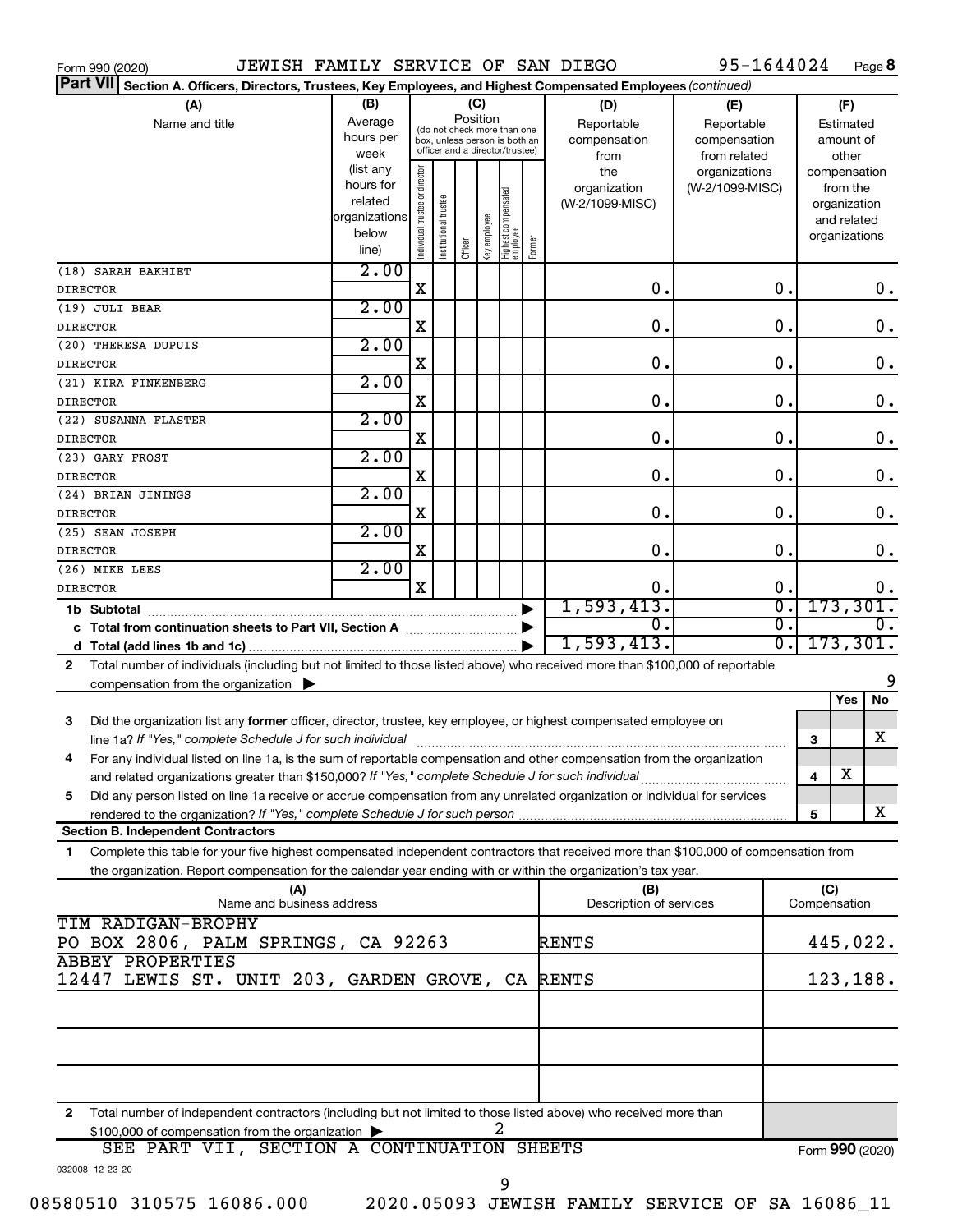| JEWISH FAMILY SERVICE OF SAN DIEGO<br>Form 990                                                                            |               |                                |                       |         |              |                              |        |                 | 95-1644024                    |                          |  |
|---------------------------------------------------------------------------------------------------------------------------|---------------|--------------------------------|-----------------------|---------|--------------|------------------------------|--------|-----------------|-------------------------------|--------------------------|--|
| <b>Part VII</b><br>Section A. Officers, Directors, Trustees, Key Employees, and Highest Compensated Employees (continued) |               |                                |                       |         |              |                              |        |                 |                               |                          |  |
| (A)                                                                                                                       | (B)           |                                | (C)<br>Position       |         |              |                              |        | (D)             | (E)                           | (F)                      |  |
| Name and title                                                                                                            | Average       |                                |                       |         |              |                              |        | Reportable      | Reportable                    | Estimated                |  |
|                                                                                                                           | hours         |                                |                       |         |              | (check all that apply)       |        | compensation    | compensation                  | amount of                |  |
|                                                                                                                           | per<br>week   |                                |                       |         |              |                              |        | from<br>the     | from related<br>organizations | other                    |  |
|                                                                                                                           | (list any     |                                |                       |         |              |                              |        | organization    | (W-2/1099-MISC)               | compensation<br>from the |  |
|                                                                                                                           | hours for     |                                |                       |         |              |                              |        | (W-2/1099-MISC) |                               | organization             |  |
|                                                                                                                           | related       |                                |                       |         |              |                              |        |                 |                               | and related              |  |
|                                                                                                                           | organizations |                                |                       |         |              |                              |        |                 |                               | organizations            |  |
|                                                                                                                           | below         | Individual trustee or director | Institutional trustee | Officer | Key employee | Highest compensated employee | Former |                 |                               |                          |  |
|                                                                                                                           | line)         |                                |                       |         |              |                              |        |                 |                               |                          |  |
| (27) JENNY MEISELMAN                                                                                                      | 2.00          | $\mathbf X$                    |                       |         |              |                              |        | 0.              | 0.                            |                          |  |
| <b>DIRECTOR</b>                                                                                                           | 2.00          |                                |                       |         |              |                              |        |                 |                               | $\boldsymbol{0}$ .       |  |
| (28) GABRIELLE ORATZ                                                                                                      |               | $\mathbf X$                    |                       |         |              |                              |        | 0.              | 0.                            |                          |  |
| <b>DIRECTOR</b>                                                                                                           |               |                                |                       |         |              |                              |        |                 |                               | $\mathbf 0$ .            |  |
| (29) SHERYL ROWLING                                                                                                       | 2.00          |                                |                       |         |              |                              |        |                 |                               |                          |  |
| <b>DIRECTOR</b>                                                                                                           | 1.00          | X                              |                       |         |              |                              |        | 0.              | 0.                            | $\mathbf 0$ .            |  |
| (30) SCOTT SCHINDLER                                                                                                      | 2.00          |                                |                       |         |              |                              |        |                 |                               |                          |  |
| <b>DIRECTOR</b>                                                                                                           |               | $\mathbf X$                    |                       |         |              |                              |        | 0.              | 0.                            | $\mathbf 0$ .            |  |
| (31) BRAD SLAVIN                                                                                                          | 2.00          |                                |                       |         |              |                              |        |                 |                               |                          |  |
| <b>DIRECTOR</b>                                                                                                           |               | $\mathbf X$                    |                       |         |              |                              |        | 0.              | 0.                            | $\mathbf 0$ .            |  |
| (32) JONATHAN STEIN                                                                                                       | 2.00          |                                |                       |         |              |                              |        | 0.              | $\mathbf 0$ .                 |                          |  |
| <b>DIRECTOR</b><br>(33) KARIN TORANTO                                                                                     | 2.00          | $\mathbf X$                    |                       |         |              |                              |        |                 |                               | $\mathbf 0$ .            |  |
| <b>DIRECTOR</b>                                                                                                           |               | X                              |                       |         |              |                              |        | 0.              | 0.                            | $\mathbf 0$ .            |  |
|                                                                                                                           |               |                                |                       |         |              |                              |        |                 |                               |                          |  |
|                                                                                                                           |               |                                |                       |         |              |                              |        |                 |                               |                          |  |
|                                                                                                                           |               |                                |                       |         |              |                              |        |                 |                               |                          |  |
|                                                                                                                           |               |                                |                       |         |              |                              |        |                 |                               |                          |  |
|                                                                                                                           |               |                                |                       |         |              |                              |        |                 |                               |                          |  |
|                                                                                                                           |               |                                |                       |         |              |                              |        |                 |                               |                          |  |
|                                                                                                                           |               |                                |                       |         |              |                              |        |                 |                               |                          |  |
|                                                                                                                           |               |                                |                       |         |              |                              |        |                 |                               |                          |  |
|                                                                                                                           |               |                                |                       |         |              |                              |        |                 |                               |                          |  |
|                                                                                                                           |               |                                |                       |         |              |                              |        |                 |                               |                          |  |
|                                                                                                                           |               |                                |                       |         |              |                              |        |                 |                               |                          |  |
|                                                                                                                           |               |                                |                       |         |              |                              |        |                 |                               |                          |  |
|                                                                                                                           |               |                                |                       |         |              |                              |        |                 |                               |                          |  |
|                                                                                                                           |               |                                |                       |         |              |                              |        |                 |                               |                          |  |
|                                                                                                                           |               |                                |                       |         |              |                              |        |                 |                               |                          |  |
|                                                                                                                           |               |                                |                       |         |              |                              |        |                 |                               |                          |  |
|                                                                                                                           |               |                                |                       |         |              |                              |        |                 |                               |                          |  |
|                                                                                                                           |               |                                |                       |         |              |                              |        |                 |                               |                          |  |
|                                                                                                                           |               |                                |                       |         |              |                              |        |                 |                               |                          |  |
|                                                                                                                           |               |                                |                       |         |              |                              |        |                 |                               |                          |  |
|                                                                                                                           |               |                                |                       |         |              |                              |        |                 |                               |                          |  |
|                                                                                                                           |               |                                |                       |         |              |                              |        |                 |                               |                          |  |
|                                                                                                                           |               |                                |                       |         |              |                              |        |                 |                               |                          |  |
|                                                                                                                           |               |                                |                       |         |              |                              |        |                 |                               |                          |  |
|                                                                                                                           |               |                                |                       |         |              |                              |        |                 |                               |                          |  |
|                                                                                                                           |               |                                |                       |         |              |                              |        |                 |                               |                          |  |

032201 04-01-20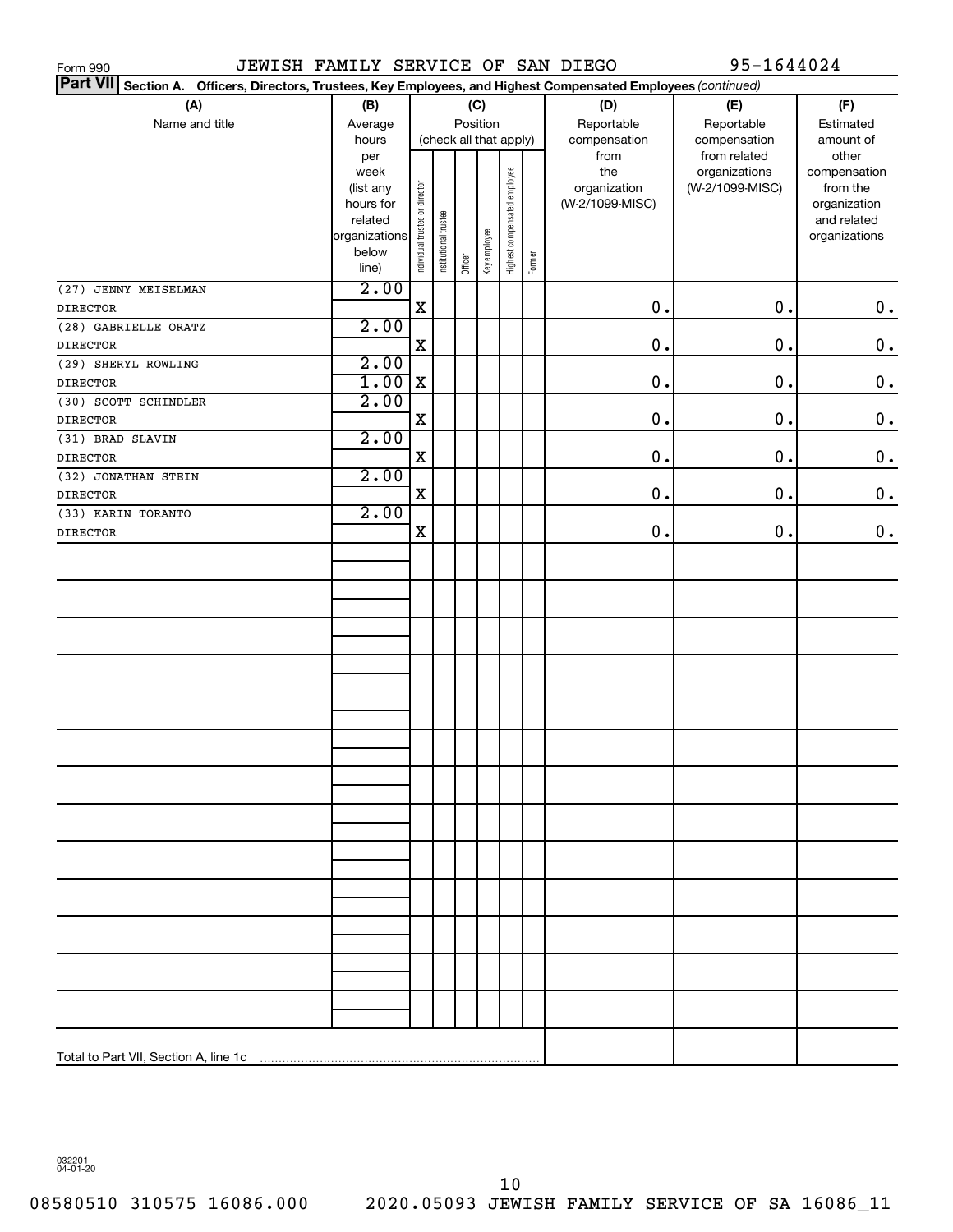|                                                           | <b>Part VIII</b> |   | <b>Statement of Revenue</b>                           |                |                 |          |                      |                      |                                                               |                  |                                                                 |
|-----------------------------------------------------------|------------------|---|-------------------------------------------------------|----------------|-----------------|----------|----------------------|----------------------|---------------------------------------------------------------|------------------|-----------------------------------------------------------------|
|                                                           |                  |   |                                                       |                |                 |          |                      |                      |                                                               |                  |                                                                 |
|                                                           |                  |   |                                                       |                |                 |          |                      | (A)<br>Total revenue | (B)<br>Related or exempt<br>function revenue business revenue | (C)<br>Unrelated | (D)<br>Revenue excluded<br>from tax under<br>sections 512 - 514 |
|                                                           |                  |   | 1 a Federated campaigns                               |                | 1a              |          |                      |                      |                                                               |                  |                                                                 |
| Contributions, Gifts, Grants<br>and Other Similar Amounts |                  |   | <b>b</b> Membership dues                              |                | 1 <sub>b</sub>  |          |                      |                      |                                                               |                  |                                                                 |
|                                                           |                  |   | c Fundraising events                                  |                | $\overline{1c}$ |          | 72,703.              |                      |                                                               |                  |                                                                 |
|                                                           |                  |   | d Related organizations                               |                | 1 <sub>d</sub>  |          | 7,303,371            |                      |                                                               |                  |                                                                 |
|                                                           |                  |   | e Government grants (contributions)                   |                | 1e              |          | 21, 236, 898         |                      |                                                               |                  |                                                                 |
|                                                           |                  |   | f All other contributions, gifts, grants, and         |                |                 |          |                      |                      |                                                               |                  |                                                                 |
|                                                           |                  |   | similar amounts not included above                    |                | 1f              |          | 13, 159, 624.        |                      |                                                               |                  |                                                                 |
|                                                           |                  |   | g Noncash contributions included in lines 1a-1f       |                | 1g   \$         |          | 247,272.             |                      |                                                               |                  |                                                                 |
|                                                           |                  |   |                                                       |                |                 |          |                      | 41,772,596.          |                                                               |                  |                                                                 |
|                                                           |                  |   |                                                       |                |                 |          | <b>Business Code</b> |                      |                                                               |                  |                                                                 |
|                                                           | 2 a              |   | PROGRAM FEES                                          |                |                 |          | 624100               | 1,486,259.           | 1,486,259.                                                    |                  |                                                                 |
|                                                           |                  | b | ON THE GO FEES                                        |                |                 |          | 900099               | 510,000.             | 510,000.                                                      |                  |                                                                 |
|                                                           |                  |   | CLIENT FEES                                           |                |                 |          | 624100               | 369,940.             | 369,940.                                                      |                  |                                                                 |
|                                                           |                  | d |                                                       |                |                 |          |                      |                      |                                                               |                  |                                                                 |
| Program Service<br>Revenue                                |                  | е |                                                       |                |                 |          |                      |                      |                                                               |                  |                                                                 |
|                                                           |                  |   | All other program service revenue                     |                |                 |          |                      | 2,366,199.           |                                                               |                  |                                                                 |
|                                                           | 3                | a | Investment income (including dividends, interest, and |                |                 |          |                      |                      |                                                               |                  |                                                                 |
|                                                           |                  |   |                                                       |                |                 |          |                      | 295,885.             |                                                               |                  | 295,885.                                                        |
|                                                           | 4                |   | Income from investment of tax-exempt bond proceeds    |                |                 |          |                      |                      |                                                               |                  |                                                                 |
|                                                           | 5                |   |                                                       |                |                 |          |                      |                      |                                                               |                  |                                                                 |
|                                                           |                  |   |                                                       |                | (i) Real        |          | (ii) Personal        |                      |                                                               |                  |                                                                 |
|                                                           |                  |   | 6 a Gross rents<br>.                                  | l 6a           |                 |          |                      |                      |                                                               |                  |                                                                 |
|                                                           |                  |   | <b>b</b> Less: rental expenses $\ldots$               | 6 <sub>b</sub> |                 |          |                      |                      |                                                               |                  |                                                                 |
|                                                           |                  | с | Rental income or (loss)                               | 6c             |                 |          |                      |                      |                                                               |                  |                                                                 |
|                                                           |                  |   | d Net rental income or (loss)                         |                |                 |          |                      |                      |                                                               |                  |                                                                 |
|                                                           |                  |   | 7 a Gross amount from sales of                        |                | (i) Securities  |          | (ii) Other           |                      |                                                               |                  |                                                                 |
|                                                           |                  |   | assets other than inventory                           | 7a             | 285,046.        |          | 3,000                |                      |                                                               |                  |                                                                 |
|                                                           |                  |   | <b>b</b> Less: cost or other basis                    |                |                 |          |                      |                      |                                                               |                  |                                                                 |
|                                                           |                  |   | and sales expenses                                    | 7b             |                 | 0.       | $\mathbf{0}$         |                      |                                                               |                  |                                                                 |
| Revenue                                                   |                  |   | c Gain or (loss)                                      | 7c             | 285,046.        |          | 3,000                |                      |                                                               |                  |                                                                 |
|                                                           |                  |   |                                                       |                |                 |          |                      | 288,046.             |                                                               |                  | 288,046.                                                        |
| <b>Other</b>                                              |                  |   | 8 a Gross income from fundraising events (not         |                |                 |          |                      |                      |                                                               |                  |                                                                 |
|                                                           |                  |   | including $$$<br>72,703. of                           |                |                 |          |                      |                      |                                                               |                  |                                                                 |
|                                                           |                  |   | contributions reported on line 1c). See               |                |                 |          |                      |                      |                                                               |                  |                                                                 |
|                                                           |                  |   |                                                       |                |                 | 8a       | 325,954.             |                      |                                                               |                  |                                                                 |
|                                                           |                  |   | <b>b</b> Less: direct expenses <b>constants</b> b     |                |                 | 8b       | 102,534.             |                      |                                                               |                  |                                                                 |
|                                                           |                  |   | c Net income or (loss) from fundraising events        |                |                 |          | ▶<br>.               | 223,420.             |                                                               |                  | 223,420.                                                        |
|                                                           |                  |   | 9 a Gross income from gaming activities. See          |                |                 |          |                      |                      |                                                               |                  |                                                                 |
|                                                           |                  |   |                                                       |                |                 | 9a<br>9b |                      |                      |                                                               |                  |                                                                 |
|                                                           |                  |   | c Net income or (loss) from gaming activities         |                |                 |          | ▶                    |                      |                                                               |                  |                                                                 |
|                                                           |                  |   | 10 a Gross sales of inventory, less returns           |                |                 |          |                      |                      |                                                               |                  |                                                                 |
|                                                           |                  |   |                                                       |                |                 | 10a      |                      |                      |                                                               |                  |                                                                 |
|                                                           |                  |   | <b>b</b> Less: cost of goods sold                     |                |                 | l10bl    |                      |                      |                                                               |                  |                                                                 |
|                                                           |                  |   | c Net income or (loss) from sales of inventory        |                |                 |          |                      |                      |                                                               |                  |                                                                 |
|                                                           |                  |   |                                                       |                |                 |          | <b>Business Code</b> |                      |                                                               |                  |                                                                 |
| Miscellaneous<br>Revenue                                  | 11 a             |   |                                                       |                |                 |          |                      |                      |                                                               |                  |                                                                 |
|                                                           |                  | b |                                                       |                |                 |          |                      |                      |                                                               |                  |                                                                 |
|                                                           |                  | C |                                                       |                |                 |          |                      |                      |                                                               |                  |                                                                 |
|                                                           |                  |   |                                                       |                |                 |          |                      |                      |                                                               |                  |                                                                 |
|                                                           |                  |   |                                                       |                |                 |          | ▶                    |                      |                                                               |                  |                                                                 |
|                                                           | 12               |   |                                                       |                |                 |          |                      | 44, 946, 146.        | 2,366,199.                                                    | $\mathbf 0$ .    | 807,351.                                                        |
| 032009 12-23-20                                           |                  |   |                                                       |                |                 |          |                      |                      |                                                               |                  | Form 990 (2020)                                                 |

Form 990 (2020) JEWISH FAMILY SERVICE OF SAN DIEGO 95-1644024 Page

95-1644024 Page 9

032009 12-23-20

 <sup>11</sup>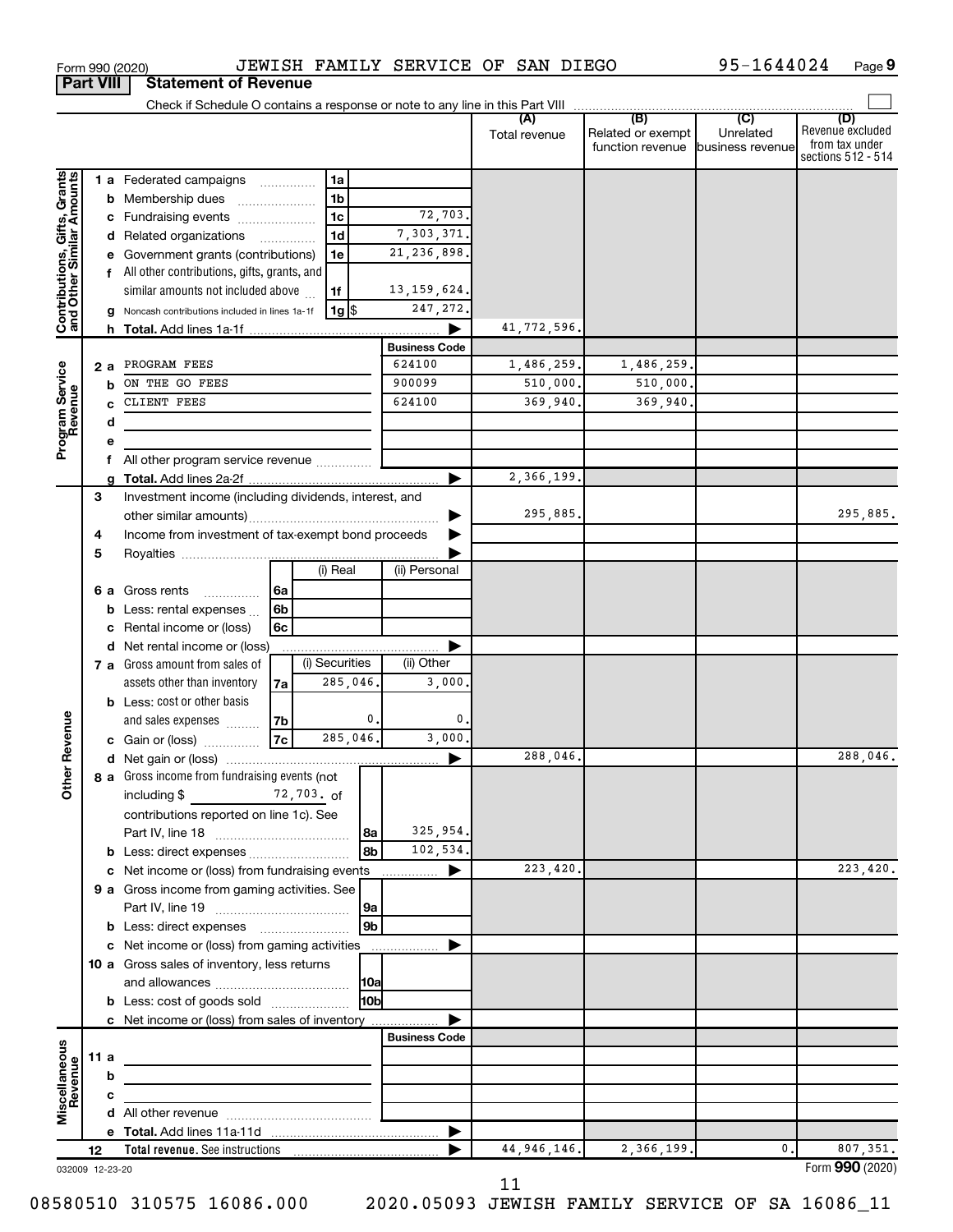**Part IX Statement of Functional Expenses**

Form 990 (2020) JEWISH FAMILY SERVICE OF SAN DIEGO 95-1644024 Page

95-1644024 Page 10

|                                                                              | Section 501(c)(3) and 501(c)(4) organizations must complete all columns. All other organizations must complete column (A). |                           |                                    |                                           |                                |  |  |  |  |  |  |  |
|------------------------------------------------------------------------------|----------------------------------------------------------------------------------------------------------------------------|---------------------------|------------------------------------|-------------------------------------------|--------------------------------|--|--|--|--|--|--|--|
| Check if Schedule O contains a response or note to any line in this Part IX. |                                                                                                                            |                           |                                    |                                           |                                |  |  |  |  |  |  |  |
|                                                                              | Do not include amounts reported on lines 6b,<br>7b, 8b, 9b, and 10b of Part VIII.                                          | (A)<br>Total expenses     | (B)<br>Program service<br>expenses | (C)<br>Management and<br>general expenses | (D)<br>Fundraising<br>expenses |  |  |  |  |  |  |  |
| 1                                                                            | Grants and other assistance to domestic organizations                                                                      |                           |                                    |                                           |                                |  |  |  |  |  |  |  |
|                                                                              | and domestic governments. See Part IV, line 21                                                                             |                           |                                    |                                           |                                |  |  |  |  |  |  |  |
| $\mathbf{2}$                                                                 | Grants and other assistance to domestic                                                                                    |                           |                                    |                                           |                                |  |  |  |  |  |  |  |
|                                                                              | individuals. See Part IV, line 22                                                                                          | 9,521,236.                | 9,521,236.                         |                                           |                                |  |  |  |  |  |  |  |
| 3                                                                            | Grants and other assistance to foreign                                                                                     |                           |                                    |                                           |                                |  |  |  |  |  |  |  |
|                                                                              | organizations, foreign governments, and foreign                                                                            |                           |                                    |                                           |                                |  |  |  |  |  |  |  |
|                                                                              | individuals. See Part IV, lines 15 and 16                                                                                  |                           |                                    |                                           |                                |  |  |  |  |  |  |  |
| 4                                                                            | Benefits paid to or for members                                                                                            |                           |                                    |                                           |                                |  |  |  |  |  |  |  |
| 5                                                                            | Compensation of current officers, directors,                                                                               |                           |                                    |                                           |                                |  |  |  |  |  |  |  |
|                                                                              | trustees, and key employees                                                                                                | 1,252,524.                | 360,406.                           | 373,029.                                  | 519,089.                       |  |  |  |  |  |  |  |
| 6                                                                            | Compensation not included above to disqualified                                                                            |                           |                                    |                                           |                                |  |  |  |  |  |  |  |
|                                                                              | persons (as defined under section 4958(f)(1)) and                                                                          |                           |                                    |                                           |                                |  |  |  |  |  |  |  |
|                                                                              | persons described in section 4958(c)(3)(B)                                                                                 |                           |                                    |                                           |                                |  |  |  |  |  |  |  |
| 7                                                                            | Other salaries and wages                                                                                                   |                           | 14, 259, 042. 11, 668, 617.        | 1,403,344.                                | 1,187,081.                     |  |  |  |  |  |  |  |
| 8                                                                            | Pension plan accruals and contributions (include                                                                           |                           |                                    |                                           |                                |  |  |  |  |  |  |  |
|                                                                              | section 401(k) and 403(b) employer contributions)                                                                          | 534, 547.                 | 416,946.                           | $\frac{64,146}{210,877}$ .                | 53,455.                        |  |  |  |  |  |  |  |
| 9                                                                            | Other employee benefits                                                                                                    | 2,051,606.                | 1,694,302.                         |                                           | 146,427.                       |  |  |  |  |  |  |  |
| 10                                                                           |                                                                                                                            | 1, 223, 814.              | 955,934.                           | 138,700.                                  | 129, 180.                      |  |  |  |  |  |  |  |
| 11                                                                           | Fees for services (nonemployees):                                                                                          |                           |                                    |                                           |                                |  |  |  |  |  |  |  |
|                                                                              |                                                                                                                            |                           |                                    |                                           |                                |  |  |  |  |  |  |  |
|                                                                              |                                                                                                                            | $\frac{66,916.}{91,960.}$ | $\frac{14,072.}{19,339.}$          | 52,844.                                   |                                |  |  |  |  |  |  |  |
|                                                                              |                                                                                                                            |                           |                                    | 72,621.                                   |                                |  |  |  |  |  |  |  |
|                                                                              |                                                                                                                            |                           |                                    |                                           |                                |  |  |  |  |  |  |  |
|                                                                              | e Professional fundraising services. See Part IV, line 17                                                                  |                           |                                    |                                           |                                |  |  |  |  |  |  |  |
|                                                                              | Investment management fees                                                                                                 | 110,070.                  |                                    | 110,070.                                  |                                |  |  |  |  |  |  |  |
|                                                                              | g Other. (If line 11g amount exceeds 10% of line 25,                                                                       |                           |                                    |                                           |                                |  |  |  |  |  |  |  |
|                                                                              | column (A) amount, list line 11g expenses on Sch O.)                                                                       | 3,118,569.<br>123,415.    | $\frac{2,482,961}{45,295}$         | $\frac{369,078.}{7,393.}$                 | 266,530.                       |  |  |  |  |  |  |  |
| 12                                                                           |                                                                                                                            | 1, 247, 973.              | 822,467.                           | 208,562.                                  | 70, 727.<br>216,944.           |  |  |  |  |  |  |  |
| 13                                                                           |                                                                                                                            |                           |                                    |                                           |                                |  |  |  |  |  |  |  |
| 14                                                                           |                                                                                                                            |                           |                                    |                                           |                                |  |  |  |  |  |  |  |
| 15                                                                           |                                                                                                                            | 1,390,119.                | 1,364,684.                         | 14,007.                                   | 11,428.                        |  |  |  |  |  |  |  |
| 16                                                                           |                                                                                                                            | 111, 120.                 | 99,864.                            | 10,020.                                   | 1,236.                         |  |  |  |  |  |  |  |
| 17                                                                           |                                                                                                                            |                           |                                    |                                           |                                |  |  |  |  |  |  |  |
| 18                                                                           | Payments of travel or entertainment expenses                                                                               |                           |                                    |                                           |                                |  |  |  |  |  |  |  |
| 19                                                                           | for any federal, state, or local public officials<br>Conferences, conventions, and meetings                                |                           |                                    |                                           |                                |  |  |  |  |  |  |  |
| 20                                                                           | Interest                                                                                                                   | 1,901.                    | 1,901.                             |                                           |                                |  |  |  |  |  |  |  |
| 21                                                                           |                                                                                                                            |                           |                                    |                                           |                                |  |  |  |  |  |  |  |
| 22                                                                           | Depreciation, depletion, and amortization                                                                                  | $1,041,244$ .             | 848, 806.                          | 98,558.                                   | 93,880.                        |  |  |  |  |  |  |  |
| 23                                                                           | Insurance                                                                                                                  | 355,590.                  | 316, 703.                          | 22, 337.                                  | 16,550.                        |  |  |  |  |  |  |  |
| 24                                                                           | Other expenses. Itemize expenses not covered                                                                               |                           |                                    |                                           |                                |  |  |  |  |  |  |  |
|                                                                              | above (List miscellaneous expenses on line 24e. If                                                                         |                           |                                    |                                           |                                |  |  |  |  |  |  |  |
|                                                                              | line 24e amount exceeds 10% of line 25, column (A)<br>amount, list line 24e expenses on Schedule O.)                       |                           |                                    |                                           |                                |  |  |  |  |  |  |  |
|                                                                              | PROGRAM EXPENSES                                                                                                           | 773,338.                  | 644, 108.                          | 128, 270.                                 | 960.                           |  |  |  |  |  |  |  |
|                                                                              | EQUIPMENT RENTAL/EXPENS                                                                                                    | 708, 178.                 | 610, 462.                          | 57,344.                                   | 40,372.                        |  |  |  |  |  |  |  |
|                                                                              | REPAIRS AND MAINTENANCE                                                                                                    | 350, 865.                 | 303,535.                           | 31,141.                                   | 16, 189.                       |  |  |  |  |  |  |  |
| d                                                                            | MEMBERSHIPS/SUBSCRIPTIO                                                                                                    | 184,695.                  | 72, 252.                           | 103,482.                                  | 8,961.                         |  |  |  |  |  |  |  |
|                                                                              | e All other expenses                                                                                                       | 420, 725.                 | 329,007.                           | 63,415.                                   | 28, 303.                       |  |  |  |  |  |  |  |
| 25                                                                           | Total functional expenses. Add lines 1 through 24e                                                                         | 38,939,447.               | 32,592,897.                        | 3,539,238.                                | 2,807,312.                     |  |  |  |  |  |  |  |
| 26                                                                           | Joint costs. Complete this line only if the organization                                                                   |                           |                                    |                                           |                                |  |  |  |  |  |  |  |
|                                                                              | reported in column (B) joint costs from a combined                                                                         |                           |                                    |                                           |                                |  |  |  |  |  |  |  |
|                                                                              | educational campaign and fundraising solicitation.                                                                         |                           |                                    |                                           |                                |  |  |  |  |  |  |  |
|                                                                              | Check here $\blacktriangleright$<br>if following SOP 98-2 (ASC 958-720)                                                    |                           |                                    |                                           |                                |  |  |  |  |  |  |  |

032010 12-23-20

Form (2020) **990**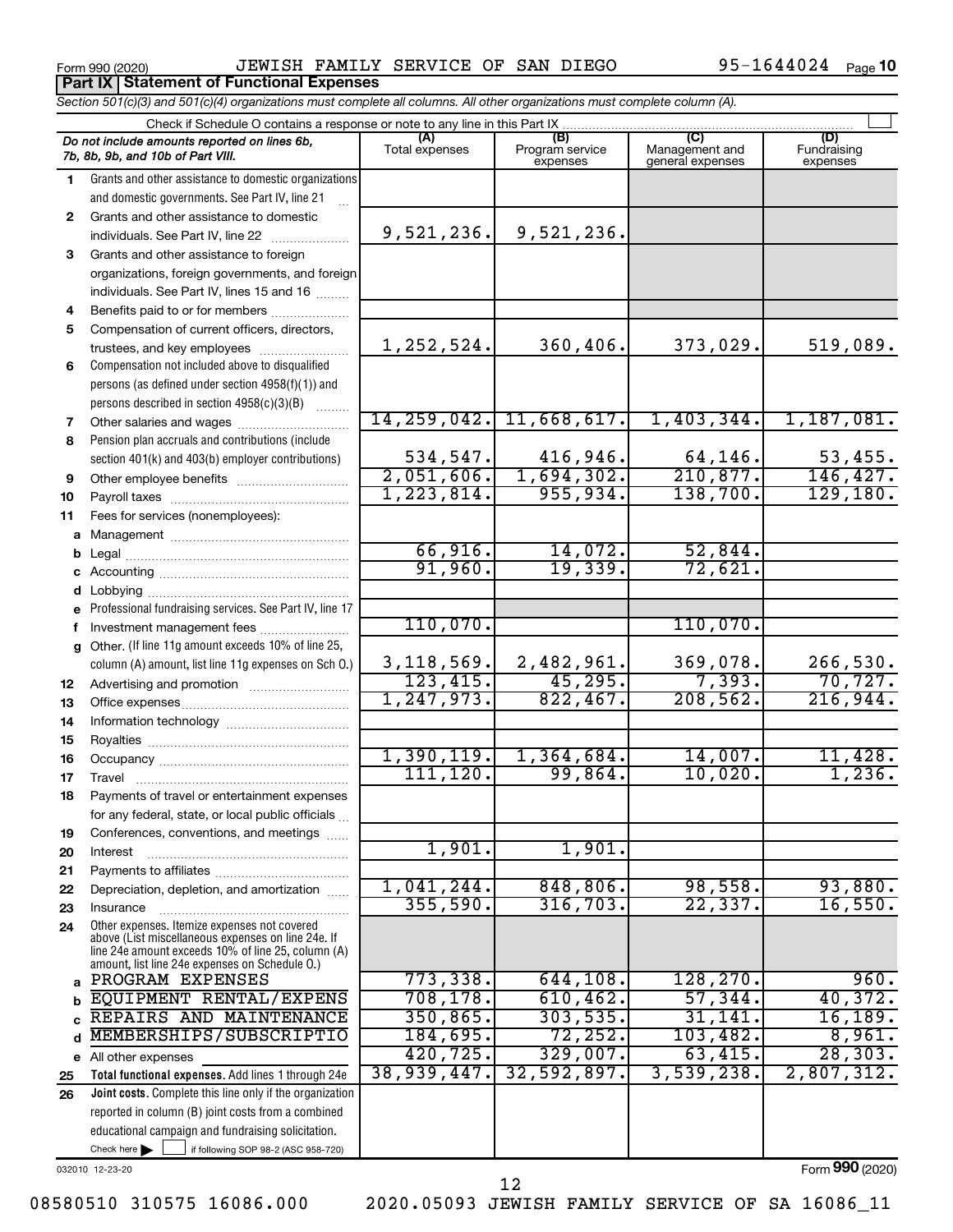Form 990 (2020) JEWISH FAMILY SERVICE OF SAN DIEGO 95-1644024 Page

95-1644024 Page 11

|                             | Part A       | <b>Balance Sheet</b>                                                                                   |             |                           |                            |                         |                    |
|-----------------------------|--------------|--------------------------------------------------------------------------------------------------------|-------------|---------------------------|----------------------------|-------------------------|--------------------|
|                             |              |                                                                                                        |             |                           |                            |                         |                    |
|                             |              |                                                                                                        |             |                           | (A)<br>Beginning of year   |                         | (B)<br>End of year |
|                             | 1            |                                                                                                        |             |                           | 7,896,193.                 | 1                       | 14, 149, 601.      |
|                             | $\mathbf{2}$ |                                                                                                        |             |                           |                            | $\mathbf{2}$            |                    |
|                             | з            |                                                                                                        |             |                           | 10,452,229.                | 3                       | 12,008,900.        |
|                             | 4            |                                                                                                        |             |                           | 122,034.                   | $\overline{\mathbf{4}}$ | 158, 277.          |
|                             | 5            | Loans and other receivables from any current or former officer, director,                              |             |                           |                            |                         |                    |
|                             |              | trustee, key employee, creator or founder, substantial contributor, or 35%                             |             |                           |                            |                         |                    |
|                             |              | controlled entity or family member of any of these persons                                             |             |                           |                            | 5                       |                    |
|                             | 6            | Loans and other receivables from other disqualified persons (as defined                                |             |                           |                            |                         |                    |
|                             |              | under section $4958(f)(1)$ , and persons described in section $4958(c)(3)(B)$                          |             | <b>Service</b>            |                            | 6                       |                    |
|                             | 7            |                                                                                                        |             |                           | 75,000.                    | $\overline{7}$          | 75,000.            |
| Assets                      | 8            |                                                                                                        |             |                           | 8                          |                         |                    |
|                             | 9            |                                                                                                        |             |                           | 362, 352.                  | $\boldsymbol{9}$        | 1, 175, 547.       |
|                             |              | 10a Land, buildings, and equipment: cost or other                                                      |             |                           |                            |                         |                    |
|                             |              | basis. Complete Part VI of Schedule D    10a                                                           |             | 21,876,085.<br>7,291,095. |                            |                         |                    |
|                             |              |                                                                                                        | 15,061,901. | 10 <sub>c</sub>           | 14,584,990.                |                         |                    |
|                             | 11           |                                                                                                        |             |                           |                            | 11                      |                    |
|                             | 12           |                                                                                                        |             | 19,897,774.               | 12                         | 20,693,476.             |                    |
|                             | 13           |                                                                                                        |             |                           | 13                         |                         |                    |
|                             | 14           |                                                                                                        |             |                           | 14                         |                         |                    |
|                             | 15           |                                                                                                        |             |                           | 6,866,779.                 | 15                      | 10,823,611.        |
|                             | 16           |                                                                                                        |             |                           | 60,734,262.                | 16                      | 73,669,402.        |
|                             | 17           |                                                                                                        |             |                           | 2,791,519.                 | 17                      | 4,718,598.         |
|                             | 18           |                                                                                                        |             | 18                        |                            |                         |                    |
|                             | 19           |                                                                                                        | 1,558,900.  | 19                        | 3,836,649.                 |                         |                    |
|                             | 20           |                                                                                                        |             |                           |                            | 20                      |                    |
|                             | 21           | Escrow or custodial account liability. Complete Part IV of Schedule D                                  |             |                           |                            | 21                      |                    |
|                             | 22           | Loans and other payables to any current or former officer, director,                                   |             |                           |                            |                         |                    |
| Liabilities                 |              | trustee, key employee, creator or founder, substantial contributor, or 35%                             |             |                           |                            |                         |                    |
|                             |              | controlled entity or family member of any of these persons                                             |             |                           |                            | 22                      |                    |
|                             | 23           | Secured mortgages and notes payable to unrelated third parties                                         |             |                           | 50,000.                    | 23                      | 50,000.            |
|                             | 24           | Unsecured notes and loans payable to unrelated third parties                                           |             |                           |                            | 24                      |                    |
|                             | 25           | Other liabilities (including federal income tax, payables to related third                             |             |                           |                            |                         |                    |
|                             |              | parties, and other liabilities not included on lines 17-24). Complete Part X                           |             |                           |                            |                         |                    |
|                             |              | of Schedule D                                                                                          |             |                           | $7,532,412$ , $25$         |                         | 8,349,587.         |
|                             | 26           | Total liabilities. Add lines 17 through 25                                                             |             |                           | 11,932,831.                | 26                      | 16,954,834.        |
|                             |              | Organizations that follow FASB ASC 958, check here $\blacktriangleright \lfloor \underline{X} \rfloor$ |             |                           |                            |                         |                    |
|                             |              | and complete lines 27, 28, 32, and 33.                                                                 |             |                           |                            |                         |                    |
|                             | 27           | Net assets without donor restrictions                                                                  |             |                           | 35,450,758.<br>13,350,673. | 27                      | 43,873,203.        |
|                             | 28           |                                                                                                        |             |                           |                            | 28                      | 12,841,365.        |
|                             |              | Organizations that do not follow FASB ASC 958, check here $\blacktriangleright \perp$                  |             |                           |                            |                         |                    |
|                             |              | and complete lines 29 through 33.                                                                      |             |                           |                            |                         |                    |
|                             | 29           |                                                                                                        |             |                           |                            | 29                      |                    |
|                             | 30           | Paid-in or capital surplus, or land, building, or equipment fund                                       |             |                           | 30                         |                         |                    |
| Net Assets or Fund Balances | 31           | Retained earnings, endowment, accumulated income, or other funds                                       |             |                           | 48,801,431.                | 31                      | 56, 714, 568.      |
|                             | 32           |                                                                                                        |             |                           | 60, 734, 262.              | 32                      | 73,669,402.        |
|                             | 33           |                                                                                                        |             |                           |                            | 33                      |                    |
|                             |              |                                                                                                        |             |                           |                            |                         | Form 990 (2020)    |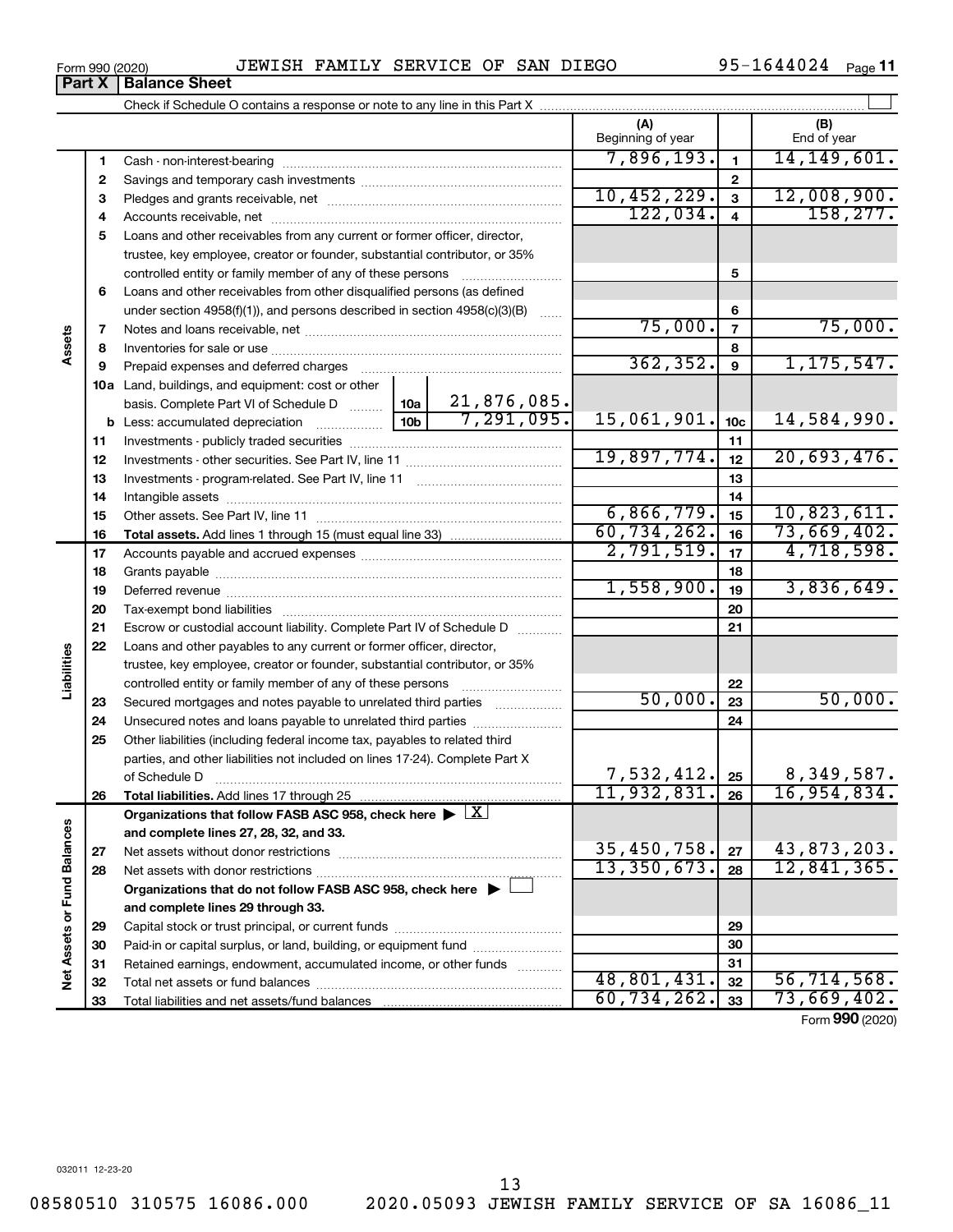|    | JEWISH FAMILY SERVICE OF SAN DIEGO<br>Form 990 (2020)                                                                                                                                                                          |                | 95-1644024     |     | Page 12              |
|----|--------------------------------------------------------------------------------------------------------------------------------------------------------------------------------------------------------------------------------|----------------|----------------|-----|----------------------|
|    | Part XI<br><b>Reconciliation of Net Assets</b>                                                                                                                                                                                 |                |                |     |                      |
|    |                                                                                                                                                                                                                                |                |                |     | $\boxed{\textbf{X}}$ |
|    |                                                                                                                                                                                                                                |                |                |     |                      |
| 1  |                                                                                                                                                                                                                                | $\mathbf{1}$   | 44,946,146.    |     |                      |
| 2  |                                                                                                                                                                                                                                | $\mathbf{2}$   | 38,939,447.    |     |                      |
| 3  | Revenue less expenses. Subtract line 2 from line 1                                                                                                                                                                             | 3              | 6,006,699.     |     |                      |
| 4  |                                                                                                                                                                                                                                | 4              | 48,801,431.    |     |                      |
| 5  | Net unrealized gains (losses) on investments [111] www.marting.community.community.community.community.communi                                                                                                                 | 5              | 4,760,700.     |     |                      |
| 6  |                                                                                                                                                                                                                                | 6              |                |     |                      |
| 7  | Investment expenses www.communication.com/www.communication.com/www.communication.com/www.com                                                                                                                                  | $\overline{7}$ |                |     |                      |
| 8  | Prior period adjustments material contents and content and content and content and content and content and content and content and content and content and content and content and content and content and content and content | 8              |                |     |                      |
| 9  | Other changes in net assets or fund balances (explain on Schedule O)                                                                                                                                                           | 9              | $-2,854,262.$  |     |                      |
| 10 | Net assets or fund balances at end of year. Combine lines 3 through 9 (must equal Part X, line 32,                                                                                                                             |                |                |     |                      |
|    |                                                                                                                                                                                                                                | 10             | 56,714,568.    |     |                      |
|    | Part XII Financial Statements and Reporting                                                                                                                                                                                    |                |                |     |                      |
|    |                                                                                                                                                                                                                                |                |                |     |                      |
|    |                                                                                                                                                                                                                                |                |                | Yes | No                   |
| 1  | $\lfloor x \rfloor$ Accrual<br>Accounting method used to prepare the Form 990: [130] Cash<br>Other<br><b>Contract</b>                                                                                                          |                |                |     |                      |
|    | If the organization changed its method of accounting from a prior year or checked "Other," explain in Schedule O.                                                                                                              |                |                |     |                      |
|    |                                                                                                                                                                                                                                |                | 2a             |     | x                    |
|    | If "Yes," check a box below to indicate whether the financial statements for the year were compiled or reviewed on a                                                                                                           |                |                |     |                      |
|    | separate basis, consolidated basis, or both:                                                                                                                                                                                   |                |                |     |                      |
|    | Consolidated basis<br>Both consolidated and separate basis<br>Separate basis                                                                                                                                                   |                |                |     |                      |
|    |                                                                                                                                                                                                                                |                | 2 <sub>b</sub> | x   |                      |
|    | If "Yes," check a box below to indicate whether the financial statements for the year were audited on a separate basis,                                                                                                        |                |                |     |                      |
|    | consolidated basis, or both:                                                                                                                                                                                                   |                |                |     |                      |
|    | $\boxed{\textbf{X}}$ Consolidated basis<br>Both consolidated and separate basis<br>Separate basis                                                                                                                              |                |                |     |                      |
|    | c If "Yes" to line 2a or 2b, does the organization have a committee that assumes responsibility for oversight of the audit,                                                                                                    |                |                |     |                      |
|    |                                                                                                                                                                                                                                |                | 2 <sub>c</sub> | х   |                      |
|    | If the organization changed either its oversight process or selection process during the tax year, explain on Schedule O.                                                                                                      |                |                |     |                      |
|    | 3a As a result of a federal award, was the organization required to undergo an audit or audits as set forth in the Single Audit                                                                                                |                |                |     |                      |
|    | Act and OMB Circular A-133?                                                                                                                                                                                                    |                | За             | х   |                      |
|    | <b>b</b> If "Yes," did the organization undergo the required audit or audits? If the organization did not undergo the required audit                                                                                           |                |                |     |                      |
|    |                                                                                                                                                                                                                                |                | 3b             | X   | $000 \text{ hours}$  |
|    |                                                                                                                                                                                                                                |                |                |     |                      |

Form (2020) **990**

032012 12-23-20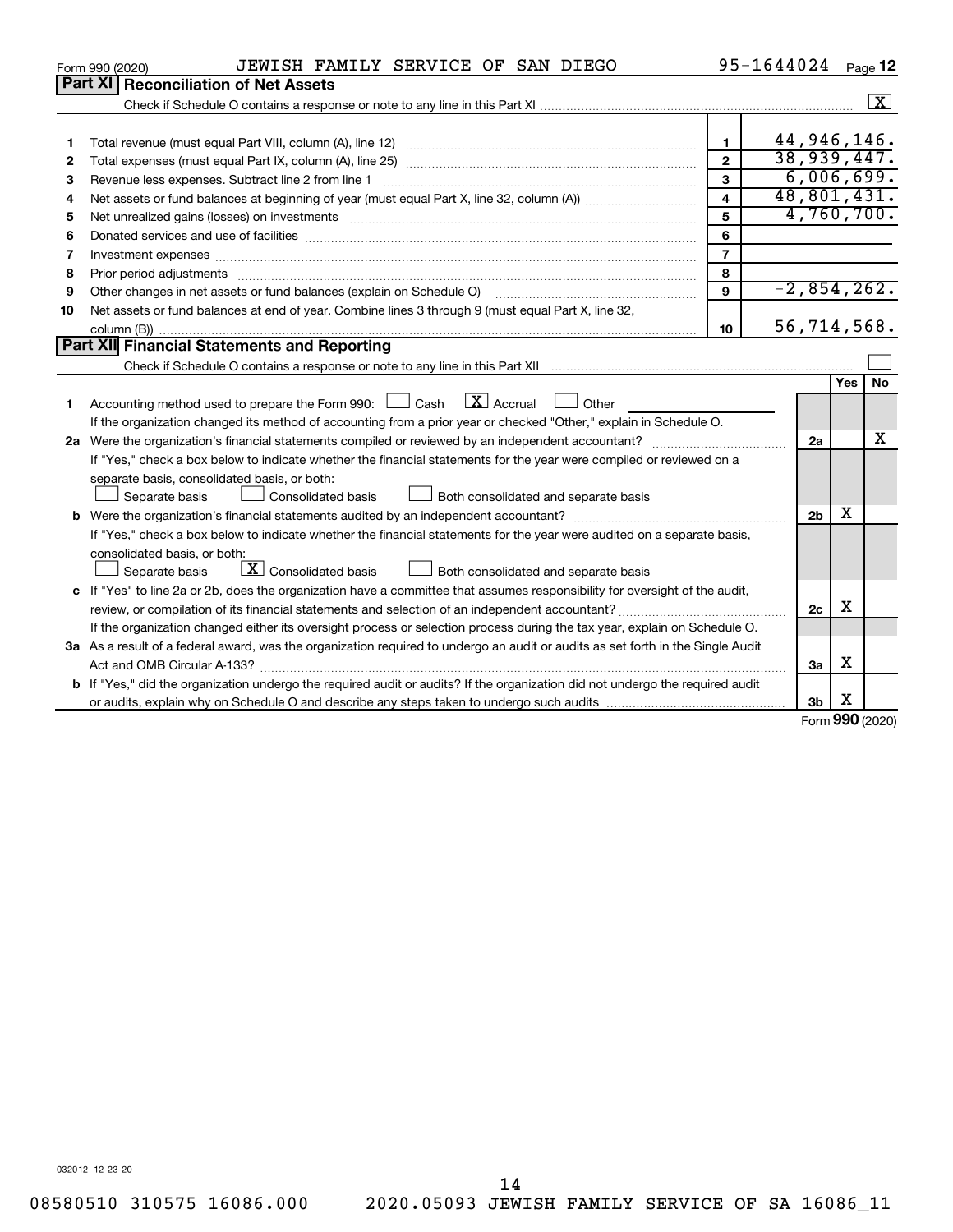| <b>SCHEDULE A</b> |  |
|-------------------|--|
|-------------------|--|

## Form 990 or 990-EZ) **Public Charity Status and Public Support**<br>
Complete if the organization is a section 501(c)(3) organization or a section<br> **2020**

**4947(a)(1) nonexempt charitable trust.**

| OMB No 1545-0047             |
|------------------------------|
| 2020                         |
| <b>Open to Public</b><br>n o |

| Department of the Treasury<br>Attach to Form 990 or Form 990-EZ.<br>Internal Revenue Service<br>Go to www.irs.gov/Form990 for instructions and the latest information. |                     |                          |  |                                                                        |                                                                                                                                              |     |                                                                |                            | <b>Open to Public</b><br>Inspection   |  |
|------------------------------------------------------------------------------------------------------------------------------------------------------------------------|---------------------|--------------------------|--|------------------------------------------------------------------------|----------------------------------------------------------------------------------------------------------------------------------------------|-----|----------------------------------------------------------------|----------------------------|---------------------------------------|--|
|                                                                                                                                                                        |                     | Name of the organization |  |                                                                        |                                                                                                                                              |     |                                                                |                            | <b>Employer identification number</b> |  |
|                                                                                                                                                                        |                     |                          |  |                                                                        | JEWISH FAMILY SERVICE OF SAN DIEGO                                                                                                           |     |                                                                |                            | 95-1644024                            |  |
| <b>Part I</b>                                                                                                                                                          |                     |                          |  |                                                                        | Reason for Public Charity Status. (All organizations must complete this part.) See instructions.                                             |     |                                                                |                            |                                       |  |
|                                                                                                                                                                        |                     |                          |  |                                                                        | The organization is not a private foundation because it is: (For lines 1 through 12, check only one box.)                                    |     |                                                                |                            |                                       |  |
| 1                                                                                                                                                                      |                     |                          |  |                                                                        | A church, convention of churches, or association of churches described in section 170(b)(1)(A)(i).                                           |     |                                                                |                            |                                       |  |
| 2                                                                                                                                                                      |                     |                          |  |                                                                        | A school described in section 170(b)(1)(A)(ii). (Attach Schedule E (Form 990 or 990-EZ).)                                                    |     |                                                                |                            |                                       |  |
| 3                                                                                                                                                                      |                     |                          |  |                                                                        | A hospital or a cooperative hospital service organization described in section 170(b)(1)(A)(iii).                                            |     |                                                                |                            |                                       |  |
| 4                                                                                                                                                                      |                     |                          |  |                                                                        | A medical research organization operated in conjunction with a hospital described in section 170(b)(1)(A)(iii). Enter the hospital's name,   |     |                                                                |                            |                                       |  |
|                                                                                                                                                                        |                     | city, and state:         |  |                                                                        |                                                                                                                                              |     |                                                                |                            |                                       |  |
| 5                                                                                                                                                                      |                     |                          |  |                                                                        | An organization operated for the benefit of a college or university owned or operated by a governmental unit described in                    |     |                                                                |                            |                                       |  |
|                                                                                                                                                                        |                     |                          |  | section 170(b)(1)(A)(iv). (Complete Part II.)                          |                                                                                                                                              |     |                                                                |                            |                                       |  |
| 6                                                                                                                                                                      |                     |                          |  |                                                                        | A federal, state, or local government or governmental unit described in section 170(b)(1)(A)(v).                                             |     |                                                                |                            |                                       |  |
| $\overline{7}$                                                                                                                                                         | $\lfloor x \rfloor$ |                          |  |                                                                        | An organization that normally receives a substantial part of its support from a governmental unit or from the general public described in    |     |                                                                |                            |                                       |  |
|                                                                                                                                                                        |                     |                          |  | section 170(b)(1)(A)(vi). (Complete Part II.)                          |                                                                                                                                              |     |                                                                |                            |                                       |  |
| 8                                                                                                                                                                      |                     |                          |  |                                                                        | A community trust described in section 170(b)(1)(A)(vi). (Complete Part II.)                                                                 |     |                                                                |                            |                                       |  |
| 9                                                                                                                                                                      |                     |                          |  |                                                                        | An agricultural research organization described in section 170(b)(1)(A)(ix) operated in conjunction with a land-grant college                |     |                                                                |                            |                                       |  |
|                                                                                                                                                                        |                     |                          |  |                                                                        | or university or a non-land-grant college of agriculture (see instructions). Enter the name, city, and state of the college or               |     |                                                                |                            |                                       |  |
|                                                                                                                                                                        |                     | university:              |  |                                                                        |                                                                                                                                              |     |                                                                |                            |                                       |  |
| 10                                                                                                                                                                     |                     |                          |  |                                                                        | An organization that normally receives (1) more than 33 1/3% of its support from contributions, membership fees, and gross receipts from     |     |                                                                |                            |                                       |  |
|                                                                                                                                                                        |                     |                          |  |                                                                        | activities related to its exempt functions, subject to certain exceptions; and (2) no more than 33 1/3% of its support from gross investment |     |                                                                |                            |                                       |  |
|                                                                                                                                                                        |                     |                          |  |                                                                        | income and unrelated business taxable income (less section 511 tax) from businesses acquired by the organization after June 30, 1975.        |     |                                                                |                            |                                       |  |
|                                                                                                                                                                        |                     |                          |  | See section 509(a)(2). (Complete Part III.)                            |                                                                                                                                              |     |                                                                |                            |                                       |  |
| 11                                                                                                                                                                     |                     |                          |  |                                                                        | An organization organized and operated exclusively to test for public safety. See section 509(a)(4).                                         |     |                                                                |                            |                                       |  |
| 12                                                                                                                                                                     |                     |                          |  |                                                                        | An organization organized and operated exclusively for the benefit of, to perform the functions of, or to carry out the purposes of one or   |     |                                                                |                            |                                       |  |
|                                                                                                                                                                        |                     |                          |  |                                                                        | more publicly supported organizations described in section 509(a)(1) or section 509(a)(2). See section 509(a)(3). Check the box in           |     |                                                                |                            |                                       |  |
|                                                                                                                                                                        |                     |                          |  |                                                                        | lines 12a through 12d that describes the type of supporting organization and complete lines 12e, 12f, and 12g.                               |     |                                                                |                            |                                       |  |
| а                                                                                                                                                                      |                     |                          |  |                                                                        | Type I. A supporting organization operated, supervised, or controlled by its supported organization(s), typically by giving                  |     |                                                                |                            |                                       |  |
|                                                                                                                                                                        |                     |                          |  |                                                                        | the supported organization(s) the power to regularly appoint or elect a majority of the directors or trustees of the supporting              |     |                                                                |                            |                                       |  |
|                                                                                                                                                                        |                     |                          |  | organization. You must complete Part IV, Sections A and B.             |                                                                                                                                              |     |                                                                |                            |                                       |  |
| b                                                                                                                                                                      |                     |                          |  |                                                                        | Type II. A supporting organization supervised or controlled in connection with its supported organization(s), by having                      |     |                                                                |                            |                                       |  |
|                                                                                                                                                                        |                     |                          |  |                                                                        | control or management of the supporting organization vested in the same persons that control or manage the supported                         |     |                                                                |                            |                                       |  |
|                                                                                                                                                                        |                     |                          |  | organization(s). You must complete Part IV, Sections A and C.          |                                                                                                                                              |     |                                                                |                            |                                       |  |
| с                                                                                                                                                                      |                     |                          |  |                                                                        | Type III functionally integrated. A supporting organization operated in connection with, and functionally integrated with,                   |     |                                                                |                            |                                       |  |
|                                                                                                                                                                        |                     |                          |  |                                                                        | its supported organization(s) (see instructions). You must complete Part IV, Sections A, D, and E.                                           |     |                                                                |                            |                                       |  |
| d                                                                                                                                                                      |                     |                          |  |                                                                        | Type III non-functionally integrated. A supporting organization operated in connection with its supported organization(s)                    |     |                                                                |                            |                                       |  |
|                                                                                                                                                                        |                     |                          |  |                                                                        | that is not functionally integrated. The organization generally must satisfy a distribution requirement and an attentiveness                 |     |                                                                |                            |                                       |  |
|                                                                                                                                                                        |                     |                          |  |                                                                        | requirement (see instructions). You must complete Part IV, Sections A and D, and Part V.                                                     |     |                                                                |                            |                                       |  |
| е                                                                                                                                                                      |                     |                          |  |                                                                        | Check this box if the organization received a written determination from the IRS that it is a Type I, Type II, Type III                      |     |                                                                |                            |                                       |  |
|                                                                                                                                                                        |                     |                          |  |                                                                        | functionally integrated, or Type III non-functionally integrated supporting organization.                                                    |     |                                                                |                            |                                       |  |
| f                                                                                                                                                                      |                     |                          |  |                                                                        |                                                                                                                                              |     |                                                                |                            |                                       |  |
| a                                                                                                                                                                      |                     |                          |  | Provide the following information about the supported organization(s). |                                                                                                                                              |     |                                                                |                            |                                       |  |
|                                                                                                                                                                        |                     | (i) Name of supported    |  | (ii) EIN                                                               | (iii) Type of organization                                                                                                                   |     | (iv) Is the organization listed<br>in your governing document? | (v) Amount of monetary     | (vi) Amount of other                  |  |
|                                                                                                                                                                        |                     | organization             |  |                                                                        | (described on lines 1-10<br>above (see instructions))                                                                                        | Yes | No                                                             | support (see instructions) | support (see instructions)            |  |
|                                                                                                                                                                        |                     |                          |  |                                                                        |                                                                                                                                              |     |                                                                |                            |                                       |  |
|                                                                                                                                                                        |                     |                          |  |                                                                        |                                                                                                                                              |     |                                                                |                            |                                       |  |
|                                                                                                                                                                        |                     |                          |  |                                                                        |                                                                                                                                              |     |                                                                |                            |                                       |  |
|                                                                                                                                                                        |                     |                          |  |                                                                        |                                                                                                                                              |     |                                                                |                            |                                       |  |
|                                                                                                                                                                        |                     |                          |  |                                                                        |                                                                                                                                              |     |                                                                |                            |                                       |  |
|                                                                                                                                                                        |                     |                          |  |                                                                        |                                                                                                                                              |     |                                                                |                            |                                       |  |
|                                                                                                                                                                        |                     |                          |  |                                                                        |                                                                                                                                              |     |                                                                |                            |                                       |  |
|                                                                                                                                                                        |                     |                          |  |                                                                        |                                                                                                                                              |     |                                                                |                            |                                       |  |
|                                                                                                                                                                        |                     |                          |  |                                                                        |                                                                                                                                              |     |                                                                |                            |                                       |  |
|                                                                                                                                                                        |                     |                          |  |                                                                        |                                                                                                                                              |     |                                                                |                            |                                       |  |
| Total                                                                                                                                                                  |                     |                          |  |                                                                        |                                                                                                                                              |     |                                                                |                            |                                       |  |

LHA For Paperwork Reduction Act Notice, see the Instructions for Form 990 or 990-EZ. 032021 01-25-21 Schedule A (Form 990 or 990-EZ) 2020 15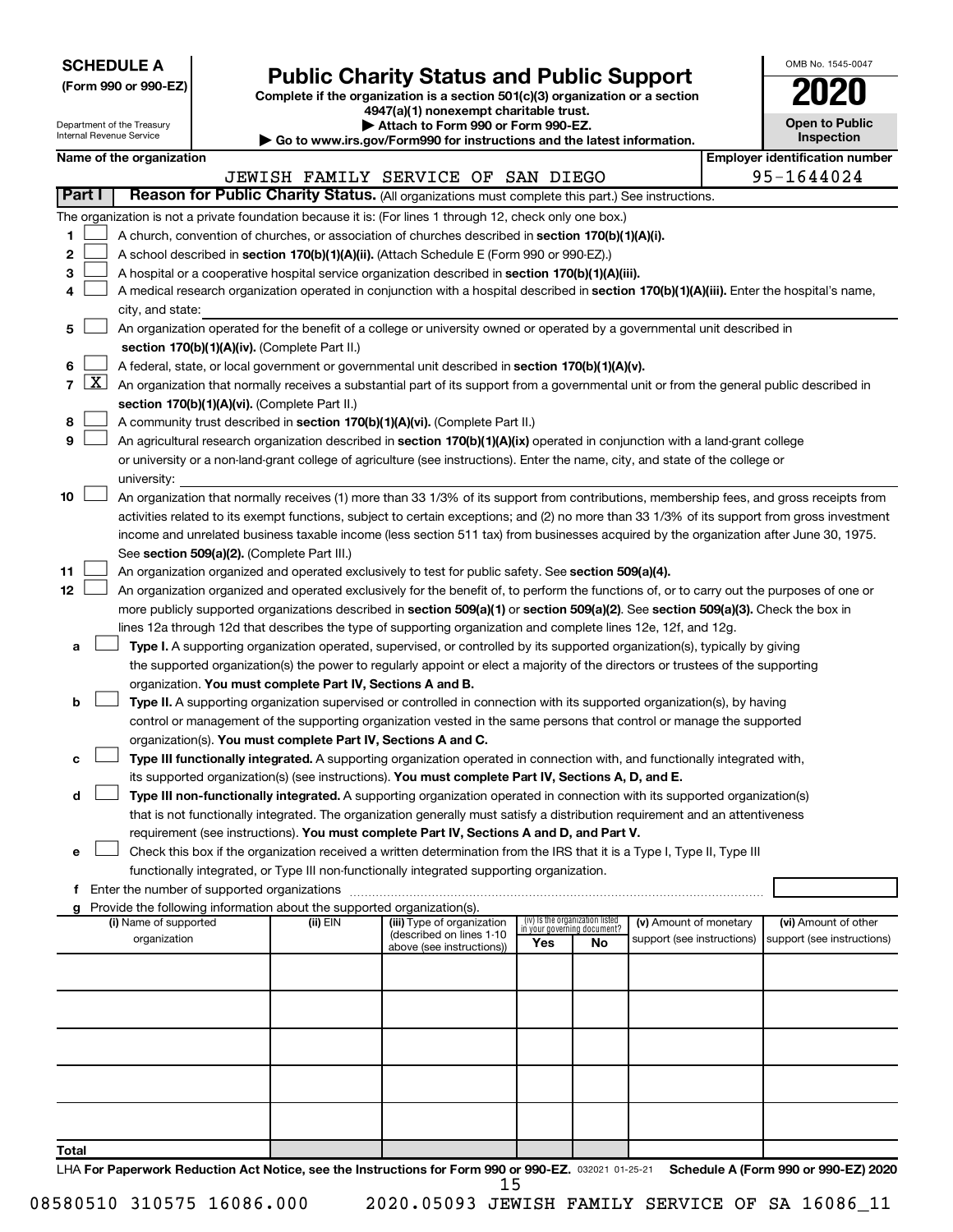### Schedule A (Form 990 or 990-EZ) 2020 JEWISH FAMILY SERVICE OF SAN DIEGO  $95-1644024$  Page

**Part II Support Schedule for Organizations Described in Sections 170(b)(1)(A)(iv) and 170(b)(1)(A)(vi)**

(Complete only if you checked the box on line 5, 7, or 8 of Part I or if the organization failed to qualify under Part III. If the organization fails to qualify under the tests listed below, please complete Part III.)

| <b>Section A. Public Support</b>                                                                                                           |          |                      |                                                                      |            |           |                                                        |
|--------------------------------------------------------------------------------------------------------------------------------------------|----------|----------------------|----------------------------------------------------------------------|------------|-----------|--------------------------------------------------------|
| Calendar year (or fiscal year beginning in)                                                                                                | (a) 2016 | (b) 2017             | $(c)$ 2018                                                           | $(d)$ 2019 | (e) 2020  | (f) Total                                              |
| 1 Gifts, grants, contributions, and                                                                                                        |          |                      |                                                                      |            |           |                                                        |
| membership fees received. (Do not                                                                                                          |          |                      |                                                                      |            |           |                                                        |
| include any "unusual grants.")                                                                                                             |          |                      |                                                                      |            |           | 16526503.16814652.29965999.31390360.41772596.136470110 |
| 2 Tax revenues levied for the organ-                                                                                                       |          |                      |                                                                      |            |           |                                                        |
| ization's benefit and either paid to                                                                                                       |          |                      |                                                                      |            |           |                                                        |
| or expended on its behalf                                                                                                                  |          |                      |                                                                      |            |           |                                                        |
| 3 The value of services or facilities                                                                                                      |          |                      |                                                                      |            |           |                                                        |
| furnished by a governmental unit to                                                                                                        |          |                      |                                                                      |            |           |                                                        |
| the organization without charge                                                                                                            |          |                      |                                                                      |            |           |                                                        |
| 4 Total. Add lines 1 through 3                                                                                                             |          |                      |                                                                      |            |           | 16526503.16814652.29965999.31390360.41772596.136470110 |
| 5 The portion of total contributions                                                                                                       |          |                      |                                                                      |            |           |                                                        |
| by each person (other than a                                                                                                               |          |                      |                                                                      |            |           |                                                        |
| governmental unit or publicly                                                                                                              |          |                      |                                                                      |            |           |                                                        |
| supported organization) included                                                                                                           |          |                      |                                                                      |            |           |                                                        |
| on line 1 that exceeds 2% of the                                                                                                           |          |                      |                                                                      |            |           |                                                        |
| amount shown on line 11,                                                                                                                   |          |                      |                                                                      |            |           |                                                        |
| column (f)                                                                                                                                 |          |                      |                                                                      |            |           | 8086063.                                               |
| 6 Public support. Subtract line 5 from line 4.                                                                                             |          |                      |                                                                      |            |           | 128384047                                              |
| <b>Section B. Total Support</b>                                                                                                            |          |                      |                                                                      |            |           |                                                        |
| Calendar year (or fiscal year beginning in)                                                                                                | (a) 2016 | (b) 2017             | $(c)$ 2018<br>16526503.16814652.29965999.31390360.41772596.136470110 | $(d)$ 2019 | (e) 2020  | (f) Total                                              |
| 7 Amounts from line 4                                                                                                                      |          |                      |                                                                      |            |           |                                                        |
| 8 Gross income from interest,                                                                                                              |          |                      |                                                                      |            |           |                                                        |
| dividends, payments received on                                                                                                            |          |                      |                                                                      |            |           |                                                        |
| securities loans, rents, royalties,                                                                                                        |          |                      |                                                                      |            |           |                                                        |
| and income from similar sources                                                                                                            | 333,699. | 595,080.             | 610,874.                                                             | 457,573.   | 295,885.  | 2293111.                                               |
| 9 Net income from unrelated business                                                                                                       |          |                      |                                                                      |            |           |                                                        |
| activities, whether or not the                                                                                                             |          | $410,333.$ 868, 252. | 165,587.                                                             | 26,019.    | 223, 420. | 1693611.                                               |
| business is regularly carried on                                                                                                           |          |                      |                                                                      |            |           |                                                        |
| 10 Other income. Do not include gain                                                                                                       |          |                      |                                                                      |            |           |                                                        |
| or loss from the sale of capital                                                                                                           |          |                      |                                                                      |            |           |                                                        |
| assets (Explain in Part VI.)                                                                                                               |          |                      |                                                                      |            |           | 140456832                                              |
| 11 Total support. Add lines 7 through 10<br><b>12</b> Gross receipts from related activities, etc. (see instructions)                      |          |                      |                                                                      |            | 12        | 9,572,993.                                             |
| 13 First 5 years. If the Form 990 is for the organization's first, second, third, fourth, or fifth tax year as a section 501(c)(3)         |          |                      |                                                                      |            |           |                                                        |
| organization, check this box and stop here                                                                                                 |          |                      |                                                                      |            |           |                                                        |
| <b>Section C. Computation of Public Support Percentage</b>                                                                                 |          |                      |                                                                      |            |           |                                                        |
|                                                                                                                                            |          |                      |                                                                      |            | 14        | 91.40<br>%                                             |
|                                                                                                                                            |          |                      |                                                                      |            | 15        | 89.90<br>%                                             |
| 16a 33 1/3% support test - 2020. If the organization did not check the box on line 13, and line 14 is 33 1/3% or more, check this box and  |          |                      |                                                                      |            |           |                                                        |
| stop here. The organization qualifies as a publicly supported organization                                                                 |          |                      |                                                                      |            |           | $\blacktriangleright$ $\mathbf{X}$                     |
| b 33 1/3% support test - 2019. If the organization did not check a box on line 13 or 16a, and line 15 is 33 1/3% or more, check this box   |          |                      |                                                                      |            |           |                                                        |
|                                                                                                                                            |          |                      |                                                                      |            |           |                                                        |
| 17a 10% -facts-and-circumstances test - 2020. If the organization did not check a box on line 13, 16a, or 16b, and line 14 is 10% or more, |          |                      |                                                                      |            |           |                                                        |
| and if the organization meets the facts-and-circumstances test, check this box and stop here. Explain in Part VI how the organization      |          |                      |                                                                      |            |           |                                                        |
| meets the facts-and-circumstances test. The organization qualifies as a publicly supported organization                                    |          |                      |                                                                      |            |           |                                                        |
| b 10% -facts-and-circumstances test - 2019. If the organization did not check a box on line 13, 16a, 16b, or 17a, and line 15 is 10% or    |          |                      |                                                                      |            |           |                                                        |
| more, and if the organization meets the facts-and-circumstances test, check this box and stop here. Explain in Part VI how the             |          |                      |                                                                      |            |           |                                                        |
| organization meets the facts-and-circumstances test. The organization qualifies as a publicly supported organization                       |          |                      |                                                                      |            |           |                                                        |
| 18 Private foundation. If the organization did not check a box on line 13, 16a, 16b, 17a, or 17b, check this box and see instructions.     |          |                      |                                                                      |            |           |                                                        |
|                                                                                                                                            |          |                      |                                                                      |            |           | Schedule A (Form 990 or 990-EZ) 2020                   |

**Schedule A (Form 990 or 990-EZ) 2020**

032022 01-25-21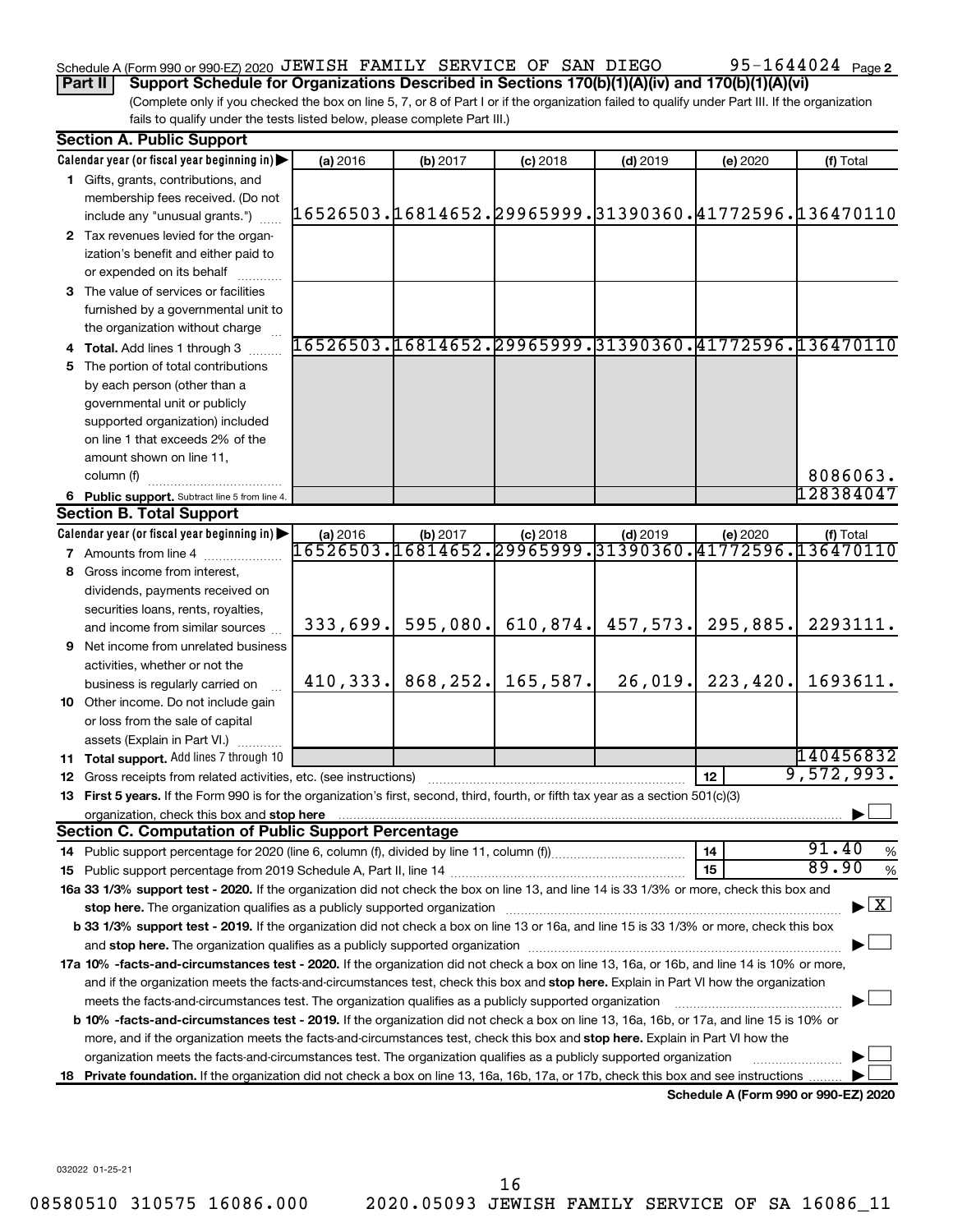### Schedule A (Form 990 or 990-EZ) 2020 JEWISH FAMILY SERVICE OF SAN DIEGO  $95-1644024$  Page **Part III Support Schedule for Organizations Described in Section 509(a)(2)**

(Complete only if you checked the box on line 10 of Part I or if the organization failed to qualify under Part II. If the organization fails to qualify under the tests listed below, please complete Part II.)

| <b>Section A. Public Support</b>                                                                                                                                                                                              |          |          |            |            |          |                                      |
|-------------------------------------------------------------------------------------------------------------------------------------------------------------------------------------------------------------------------------|----------|----------|------------|------------|----------|--------------------------------------|
| Calendar year (or fiscal year beginning in)                                                                                                                                                                                   | (a) 2016 | (b) 2017 | $(c)$ 2018 | $(d)$ 2019 | (e) 2020 | (f) Total                            |
| 1 Gifts, grants, contributions, and                                                                                                                                                                                           |          |          |            |            |          |                                      |
| membership fees received. (Do not                                                                                                                                                                                             |          |          |            |            |          |                                      |
| include any "unusual grants.")                                                                                                                                                                                                |          |          |            |            |          |                                      |
| 2 Gross receipts from admissions,<br>merchandise sold or services per-<br>formed, or facilities furnished in<br>any activity that is related to the<br>organization's tax-exempt purpose                                      |          |          |            |            |          |                                      |
| 3 Gross receipts from activities that                                                                                                                                                                                         |          |          |            |            |          |                                      |
| are not an unrelated trade or bus-                                                                                                                                                                                            |          |          |            |            |          |                                      |
| iness under section 513                                                                                                                                                                                                       |          |          |            |            |          |                                      |
| 4 Tax revenues levied for the organ-                                                                                                                                                                                          |          |          |            |            |          |                                      |
| ization's benefit and either paid to                                                                                                                                                                                          |          |          |            |            |          |                                      |
| or expended on its behalf                                                                                                                                                                                                     |          |          |            |            |          |                                      |
| 5 The value of services or facilities                                                                                                                                                                                         |          |          |            |            |          |                                      |
| furnished by a governmental unit to                                                                                                                                                                                           |          |          |            |            |          |                                      |
| the organization without charge                                                                                                                                                                                               |          |          |            |            |          |                                      |
| 6 Total. Add lines 1 through 5                                                                                                                                                                                                |          |          |            |            |          |                                      |
| 7a Amounts included on lines 1, 2, and                                                                                                                                                                                        |          |          |            |            |          |                                      |
| 3 received from disqualified persons                                                                                                                                                                                          |          |          |            |            |          |                                      |
| <b>b</b> Amounts included on lines 2 and 3 received<br>from other than disqualified persons that<br>exceed the greater of \$5,000 or 1% of the<br>amount on line 13 for the year                                              |          |          |            |            |          |                                      |
| c Add lines 7a and 7b                                                                                                                                                                                                         |          |          |            |            |          |                                      |
| 8 Public support. (Subtract line 7c from line 6.)                                                                                                                                                                             |          |          |            |            |          |                                      |
| <b>Section B. Total Support</b>                                                                                                                                                                                               |          |          |            |            |          |                                      |
| Calendar year (or fiscal year beginning in)                                                                                                                                                                                   | (a) 2016 | (b) 2017 | $(c)$ 2018 | $(d)$ 2019 | (e) 2020 | (f) Total                            |
| <b>9</b> Amounts from line 6                                                                                                                                                                                                  |          |          |            |            |          |                                      |
| <b>10a</b> Gross income from interest,<br>dividends, payments received on<br>securities loans, rents, royalties,<br>and income from similar sources                                                                           |          |          |            |            |          |                                      |
| <b>b</b> Unrelated business taxable income<br>(less section 511 taxes) from businesses                                                                                                                                        |          |          |            |            |          |                                      |
| acquired after June 30, 1975<br>$\overline{\phantom{a}}$                                                                                                                                                                      |          |          |            |            |          |                                      |
| c Add lines 10a and 10b                                                                                                                                                                                                       |          |          |            |            |          |                                      |
| 11 Net income from unrelated business<br>activities not included in line 10b.<br>whether or not the business is<br>regularly carried on                                                                                       |          |          |            |            |          |                                      |
| <b>12</b> Other income. Do not include gain<br>or loss from the sale of capital<br>assets (Explain in Part VI.)                                                                                                               |          |          |            |            |          |                                      |
| <b>13</b> Total support. (Add lines 9, 10c, 11, and 12.)                                                                                                                                                                      |          |          |            |            |          |                                      |
| 14 First 5 years. If the Form 990 is for the organization's first, second, third, fourth, or fifth tax year as a section 501(c)(3) organization,                                                                              |          |          |            |            |          |                                      |
| check this box and stop here manufactured and stop here and stop here are constructed and stop here and stop here and stop here and stop here and stop here and stop here and stop here and stop here are all the stop of the |          |          |            |            |          |                                      |
| Section C. Computation of Public Support Percentage                                                                                                                                                                           |          |          |            |            |          |                                      |
|                                                                                                                                                                                                                               |          |          |            |            | 15       | ℅                                    |
| 16 Public support percentage from 2019 Schedule A, Part III, line 15                                                                                                                                                          |          |          |            |            | 16       | %                                    |
| Section D. Computation of Investment Income Percentage                                                                                                                                                                        |          |          |            |            |          |                                      |
|                                                                                                                                                                                                                               |          |          |            |            | 17       | %                                    |
| 18 Investment income percentage from 2019 Schedule A, Part III, line 17                                                                                                                                                       |          |          |            |            | 18       | %                                    |
| 19a 33 1/3% support tests - 2020. If the organization did not check the box on line 14, and line 15 is more than 33 1/3%, and line 17 is not                                                                                  |          |          |            |            |          |                                      |
| more than 33 1/3%, check this box and stop here. The organization qualifies as a publicly supported organization                                                                                                              |          |          |            |            |          |                                      |
| b 33 1/3% support tests - 2019. If the organization did not check a box on line 14 or line 19a, and line 16 is more than 33 1/3%, and                                                                                         |          |          |            |            |          |                                      |
| line 18 is not more than 33 1/3%, check this box and stop here. The organization qualifies as a publicly supported organization                                                                                               |          |          |            |            |          |                                      |
|                                                                                                                                                                                                                               |          |          |            |            |          |                                      |
| 032023 01-25-21                                                                                                                                                                                                               |          |          | 17         |            |          | Schedule A (Form 990 or 990-EZ) 2020 |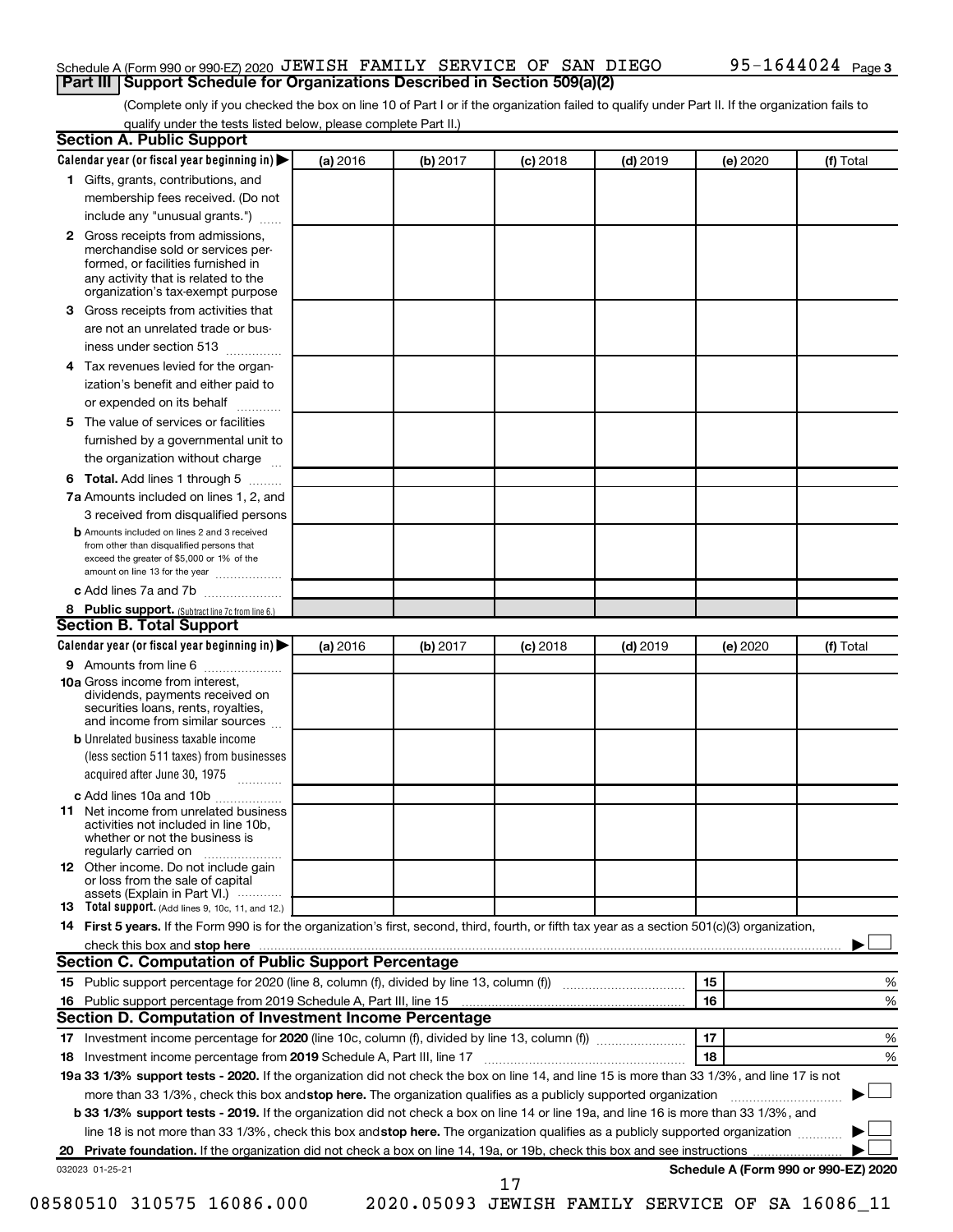**1**

**2**

**3a**

**3b**

**3c**

**4a**

**4b**

**4c**

**5a**

**5b 5c**

**6**

**7**

**8**

**9a**

**9b**

**9c**

**10a**

**10b**

**Yes No**

### **Part IV Supporting Organizations**

(Complete only if you checked a box in line 12 on Part I. If you checked box 12a, Part I, complete Sections A and B. If you checked box 12b, Part I, complete Sections A and C. If you checked box 12c, Part I, complete Sections A, D, and E. If you checked box 12d, Part I, complete Sections A and D, and complete Part V.)

### **Section A. All Supporting Organizations**

- **1** Are all of the organization's supported organizations listed by name in the organization's governing documents? If "No," describe in Part VI how the supported organizations are designated. If designated by *class or purpose, describe the designation. If historic and continuing relationship, explain.*
- **2** Did the organization have any supported organization that does not have an IRS determination of status under section 509(a)(1) or (2)? If "Yes," explain in Part **VI** how the organization determined that the supported *organization was described in section 509(a)(1) or (2).*
- **3a** Did the organization have a supported organization described in section 501(c)(4), (5), or (6)? If "Yes," answer *lines 3b and 3c below.*
- **b** Did the organization confirm that each supported organization qualified under section 501(c)(4), (5), or (6) and satisfied the public support tests under section 509(a)(2)? If "Yes," describe in Part VI when and how the *organization made the determination.*
- **c** Did the organization ensure that all support to such organizations was used exclusively for section 170(c)(2)(B) purposes? If "Yes," explain in Part VI what controls the organization put in place to ensure such use.
- **4 a** *If* Was any supported organization not organized in the United States ("foreign supported organization")? *"Yes," and if you checked box 12a or 12b in Part I, answer lines 4b and 4c below.*
- **b** Did the organization have ultimate control and discretion in deciding whether to make grants to the foreign supported organization? If "Yes," describe in Part VI how the organization had such control and discretion *despite being controlled or supervised by or in connection with its supported organizations.*
- **c** Did the organization support any foreign supported organization that does not have an IRS determination under sections 501(c)(3) and 509(a)(1) or (2)? If "Yes," explain in Part VI what controls the organization used *to ensure that all support to the foreign supported organization was used exclusively for section 170(c)(2)(B) purposes.*
- **5a** Did the organization add, substitute, or remove any supported organizations during the tax year? If "Yes," answer lines 5b and 5c below (if applicable). Also, provide detail in **Part VI,** including (i) the names and EIN *numbers of the supported organizations added, substituted, or removed; (ii) the reasons for each such action; (iii) the authority under the organization's organizing document authorizing such action; and (iv) how the action was accomplished (such as by amendment to the organizing document).*
- **b Type I or Type II only.** Was any added or substituted supported organization part of a class already designated in the organization's organizing document?
- **c Substitutions only.**  Was the substitution the result of an event beyond the organization's control?
- **6** Did the organization provide support (whether in the form of grants or the provision of services or facilities) to **Part VI.** support or benefit one or more of the filing organization's supported organizations? If "Yes," provide detail in anyone other than (i) its supported organizations, (ii) individuals that are part of the charitable class benefited by one or more of its supported organizations, or (iii) other supporting organizations that also
- **7** Did the organization provide a grant, loan, compensation, or other similar payment to a substantial contributor regard to a substantial contributor? If "Yes," complete Part I of Schedule L (Form 990 or 990-EZ). (as defined in section 4958(c)(3)(C)), a family member of a substantial contributor, or a 35% controlled entity with
- **8** Did the organization make a loan to a disqualified person (as defined in section 4958) not described in line 7? *If "Yes," complete Part I of Schedule L (Form 990 or 990-EZ).*
- **9 a** Was the organization controlled directly or indirectly at any time during the tax year by one or more in section 509(a)(1) or (2))? If "Yes," provide detail in **Part VI.** disqualified persons, as defined in section 4946 (other than foundation managers and organizations described
- **b** Did one or more disqualified persons (as defined in line 9a) hold a controlling interest in any entity in which the supporting organization had an interest? If "Yes," provide detail in Part VI.
- **c** Did a disqualified person (as defined in line 9a) have an ownership interest in, or derive any personal benefit from, assets in which the supporting organization also had an interest? If "Yes," provide detail in Part VI.
- **10 a** Was the organization subject to the excess business holdings rules of section 4943 because of section supporting organizations)? If "Yes," answer line 10b below. 4943(f) (regarding certain Type II supporting organizations, and all Type III non-functionally integrated
	- **b** Did the organization have any excess business holdings in the tax year? (Use Schedule C, Form 4720, to *determine whether the organization had excess business holdings.)*

032024 01-25-21

**Schedule A (Form 990 or 990-EZ) 2020**

08580510 310575 16086.000 2020.05093 JEWISH FAMILY SERVICE OF SA 16086\_11

18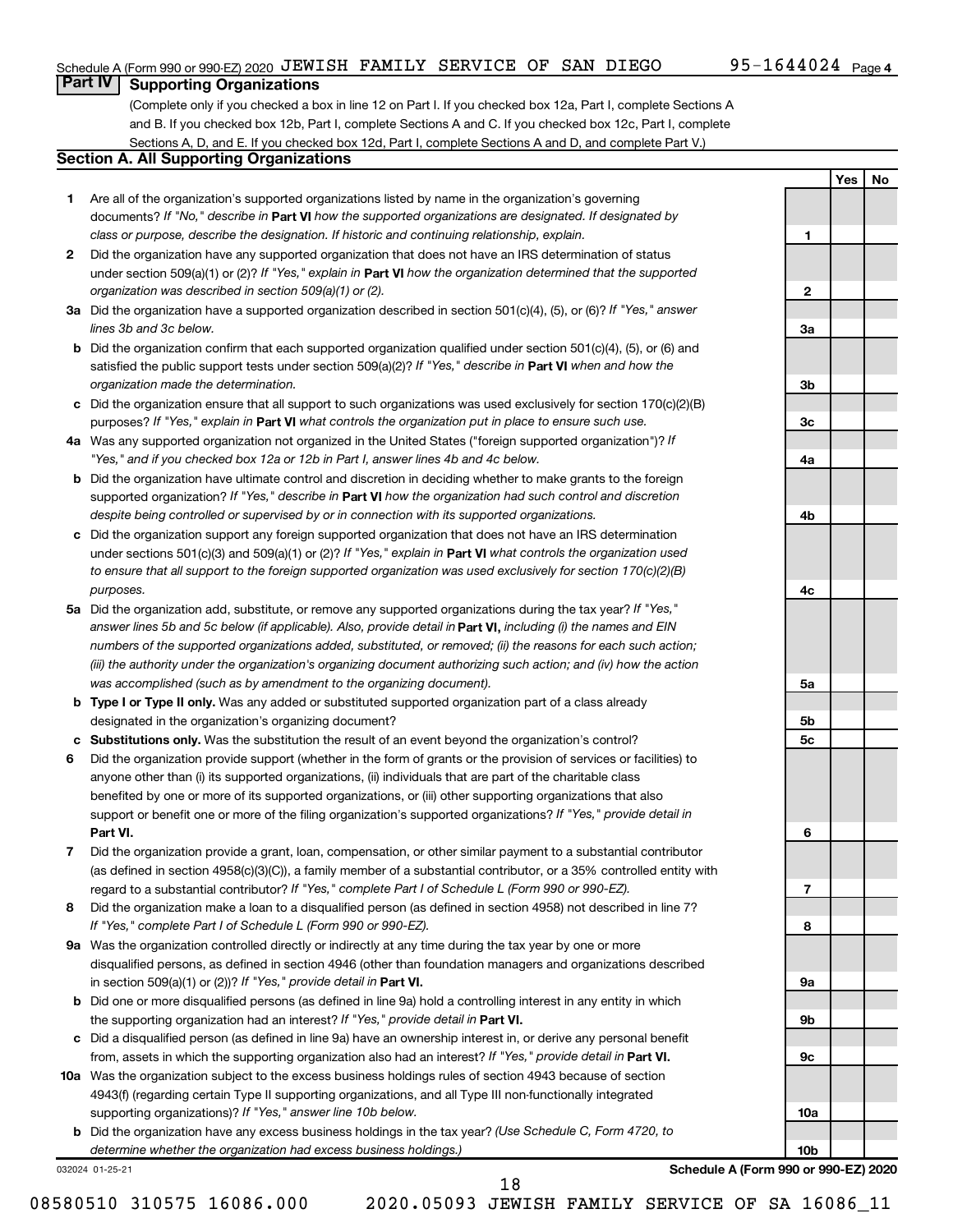### Schedule A (Form 990 or 990-EZ) 2020 JEWISH FAMILY SERVICE OF SAN DIEGO  $95-1644024$  Page **Part IV Supporting Organizations** *(continued)*

|              |                                                                                                                                                                                                                                                                                                                                                                                                                                                                                                                                                                                                                                                                                                                                                                          |             | Yes | No |
|--------------|--------------------------------------------------------------------------------------------------------------------------------------------------------------------------------------------------------------------------------------------------------------------------------------------------------------------------------------------------------------------------------------------------------------------------------------------------------------------------------------------------------------------------------------------------------------------------------------------------------------------------------------------------------------------------------------------------------------------------------------------------------------------------|-------------|-----|----|
| 11           | Has the organization accepted a gift or contribution from any of the following persons?                                                                                                                                                                                                                                                                                                                                                                                                                                                                                                                                                                                                                                                                                  |             |     |    |
|              | a A person who directly or indirectly controls, either alone or together with persons described in lines 11b and                                                                                                                                                                                                                                                                                                                                                                                                                                                                                                                                                                                                                                                         |             |     |    |
|              | 11c below, the governing body of a supported organization?                                                                                                                                                                                                                                                                                                                                                                                                                                                                                                                                                                                                                                                                                                               | 11a         |     |    |
|              | <b>b</b> A family member of a person described in line 11a above?                                                                                                                                                                                                                                                                                                                                                                                                                                                                                                                                                                                                                                                                                                        | 11b         |     |    |
|              | c A 35% controlled entity of a person described in line 11a or 11b above? If "Yes" to line 11a, 11b, or 11c, provide                                                                                                                                                                                                                                                                                                                                                                                                                                                                                                                                                                                                                                                     |             |     |    |
|              | detail in Part VI.                                                                                                                                                                                                                                                                                                                                                                                                                                                                                                                                                                                                                                                                                                                                                       | 11c         |     |    |
|              | <b>Section B. Type I Supporting Organizations</b>                                                                                                                                                                                                                                                                                                                                                                                                                                                                                                                                                                                                                                                                                                                        |             |     |    |
|              |                                                                                                                                                                                                                                                                                                                                                                                                                                                                                                                                                                                                                                                                                                                                                                          |             | Yes | No |
| 1            | Did the governing body, members of the governing body, officers acting in their official capacity, or membership of one or<br>more supported organizations have the power to regularly appoint or elect at least a majority of the organization's officers,<br>directors, or trustees at all times during the tax year? If "No," describe in Part VI how the supported organization(s)<br>effectively operated, supervised, or controlled the organization's activities. If the organization had more than one supported<br>organization, describe how the powers to appoint and/or remove officers, directors, or trustees were allocated among the<br>supported organizations and what conditions or restrictions, if any, applied to such powers during the tax year. | 1           |     |    |
| 2            | Did the organization operate for the benefit of any supported organization other than the supported                                                                                                                                                                                                                                                                                                                                                                                                                                                                                                                                                                                                                                                                      |             |     |    |
|              | organization(s) that operated, supervised, or controlled the supporting organization? If "Yes," explain in                                                                                                                                                                                                                                                                                                                                                                                                                                                                                                                                                                                                                                                               |             |     |    |
|              | Part VI how providing such benefit carried out the purposes of the supported organization(s) that operated,                                                                                                                                                                                                                                                                                                                                                                                                                                                                                                                                                                                                                                                              |             |     |    |
|              | supervised, or controlled the supporting organization.                                                                                                                                                                                                                                                                                                                                                                                                                                                                                                                                                                                                                                                                                                                   | $\mathbf 2$ |     |    |
|              | <b>Section C. Type II Supporting Organizations</b>                                                                                                                                                                                                                                                                                                                                                                                                                                                                                                                                                                                                                                                                                                                       |             |     |    |
|              |                                                                                                                                                                                                                                                                                                                                                                                                                                                                                                                                                                                                                                                                                                                                                                          |             | Yes | No |
| 1            | Were a majority of the organization's directors or trustees during the tax year also a majority of the directors<br>or trustees of each of the organization's supported organization(s)? If "No," describe in Part VI how control<br>or management of the supporting organization was vested in the same persons that controlled or managed                                                                                                                                                                                                                                                                                                                                                                                                                              |             |     |    |
|              | the supported organization(s).<br>Section D. All Type III Supporting Organizations                                                                                                                                                                                                                                                                                                                                                                                                                                                                                                                                                                                                                                                                                       | 1           |     |    |
|              |                                                                                                                                                                                                                                                                                                                                                                                                                                                                                                                                                                                                                                                                                                                                                                          |             |     |    |
|              |                                                                                                                                                                                                                                                                                                                                                                                                                                                                                                                                                                                                                                                                                                                                                                          |             | Yes | No |
| 1            | Did the organization provide to each of its supported organizations, by the last day of the fifth month of the<br>organization's tax year, (i) a written notice describing the type and amount of support provided during the prior tax<br>year, (ii) a copy of the Form 990 that was most recently filed as of the date of notification, and (iii) copies of the                                                                                                                                                                                                                                                                                                                                                                                                        |             |     |    |
|              | organization's governing documents in effect on the date of notification, to the extent not previously provided?                                                                                                                                                                                                                                                                                                                                                                                                                                                                                                                                                                                                                                                         | 1           |     |    |
| 2            | Were any of the organization's officers, directors, or trustees either (i) appointed or elected by the supported                                                                                                                                                                                                                                                                                                                                                                                                                                                                                                                                                                                                                                                         |             |     |    |
|              | organization(s) or (ii) serving on the governing body of a supported organization? If "No," explain in Part VI how                                                                                                                                                                                                                                                                                                                                                                                                                                                                                                                                                                                                                                                       |             |     |    |
|              | the organization maintained a close and continuous working relationship with the supported organization(s).                                                                                                                                                                                                                                                                                                                                                                                                                                                                                                                                                                                                                                                              | $\mathbf 2$ |     |    |
| 3            | By reason of the relationship described in line 2, above, did the organization's supported organizations have a                                                                                                                                                                                                                                                                                                                                                                                                                                                                                                                                                                                                                                                          |             |     |    |
|              | significant voice in the organization's investment policies and in directing the use of the organization's                                                                                                                                                                                                                                                                                                                                                                                                                                                                                                                                                                                                                                                               |             |     |    |
|              | income or assets at all times during the tax year? If "Yes," describe in Part VI the role the organization's                                                                                                                                                                                                                                                                                                                                                                                                                                                                                                                                                                                                                                                             |             |     |    |
|              | supported organizations played in this regard.                                                                                                                                                                                                                                                                                                                                                                                                                                                                                                                                                                                                                                                                                                                           | 3           |     |    |
|              | Section E. Type III Functionally Integrated Supporting Organizations                                                                                                                                                                                                                                                                                                                                                                                                                                                                                                                                                                                                                                                                                                     |             |     |    |
| 1.<br>а<br>b | Check the box next to the method that the organization used to satisfy the Integral Part Test during the yealsee instructions).<br>The organization satisfied the Activities Test. Complete line 2 below.<br>The organization is the parent of each of its supported organizations. Complete line 3 below.                                                                                                                                                                                                                                                                                                                                                                                                                                                               |             |     |    |
| c            | The organization supported a governmental entity. Describe in Part VI how you supported a governmental entity (see instructions).                                                                                                                                                                                                                                                                                                                                                                                                                                                                                                                                                                                                                                        |             |     |    |
| 2            | Activities Test. Answer lines 2a and 2b below.                                                                                                                                                                                                                                                                                                                                                                                                                                                                                                                                                                                                                                                                                                                           |             | Yes | No |
| а            | Did substantially all of the organization's activities during the tax year directly further the exempt purposes of                                                                                                                                                                                                                                                                                                                                                                                                                                                                                                                                                                                                                                                       |             |     |    |
|              | the supported organization(s) to which the organization was responsive? If "Yes," then in Part VI identify                                                                                                                                                                                                                                                                                                                                                                                                                                                                                                                                                                                                                                                               |             |     |    |
|              | those supported organizations and explain how these activities directly furthered their exempt purposes,                                                                                                                                                                                                                                                                                                                                                                                                                                                                                                                                                                                                                                                                 |             |     |    |
|              | how the organization was responsive to those supported organizations, and how the organization determined                                                                                                                                                                                                                                                                                                                                                                                                                                                                                                                                                                                                                                                                |             |     |    |
|              | that these activities constituted substantially all of its activities.                                                                                                                                                                                                                                                                                                                                                                                                                                                                                                                                                                                                                                                                                                   | 2a          |     |    |
| b            | Did the activities described in line 2a, above, constitute activities that, but for the organization's involvement,                                                                                                                                                                                                                                                                                                                                                                                                                                                                                                                                                                                                                                                      |             |     |    |
|              | one or more of the organization's supported organization(s) would have been engaged in? If "Yes," explain in                                                                                                                                                                                                                                                                                                                                                                                                                                                                                                                                                                                                                                                             |             |     |    |
|              | <b>Part VI</b> the reasons for the organization's position that its supported organization(s) would have engaged in                                                                                                                                                                                                                                                                                                                                                                                                                                                                                                                                                                                                                                                      |             |     |    |
|              | these activities but for the organization's involvement.                                                                                                                                                                                                                                                                                                                                                                                                                                                                                                                                                                                                                                                                                                                 | 2b          |     |    |
| з            | Parent of Supported Organizations. Answer lines 3a and 3b below.                                                                                                                                                                                                                                                                                                                                                                                                                                                                                                                                                                                                                                                                                                         |             |     |    |
| a            | Did the organization have the power to regularly appoint or elect a majority of the officers, directors, or                                                                                                                                                                                                                                                                                                                                                                                                                                                                                                                                                                                                                                                              |             |     |    |
|              | trustees of each of the supported organizations? If "Yes" or "No" provide details in Part VI.                                                                                                                                                                                                                                                                                                                                                                                                                                                                                                                                                                                                                                                                            | За          |     |    |
| b            | Did the organization exercise a substantial degree of direction over the policies, programs, and activities of each                                                                                                                                                                                                                                                                                                                                                                                                                                                                                                                                                                                                                                                      |             |     |    |
|              | of its supported organizations? If "Yes," describe in Part VI the role played by the organization in this regard.                                                                                                                                                                                                                                                                                                                                                                                                                                                                                                                                                                                                                                                        | 3b          |     |    |
|              | Schedule A (Form 990 or 990-EZ) 2020<br>032025 01-25-21<br>19                                                                                                                                                                                                                                                                                                                                                                                                                                                                                                                                                                                                                                                                                                            |             |     |    |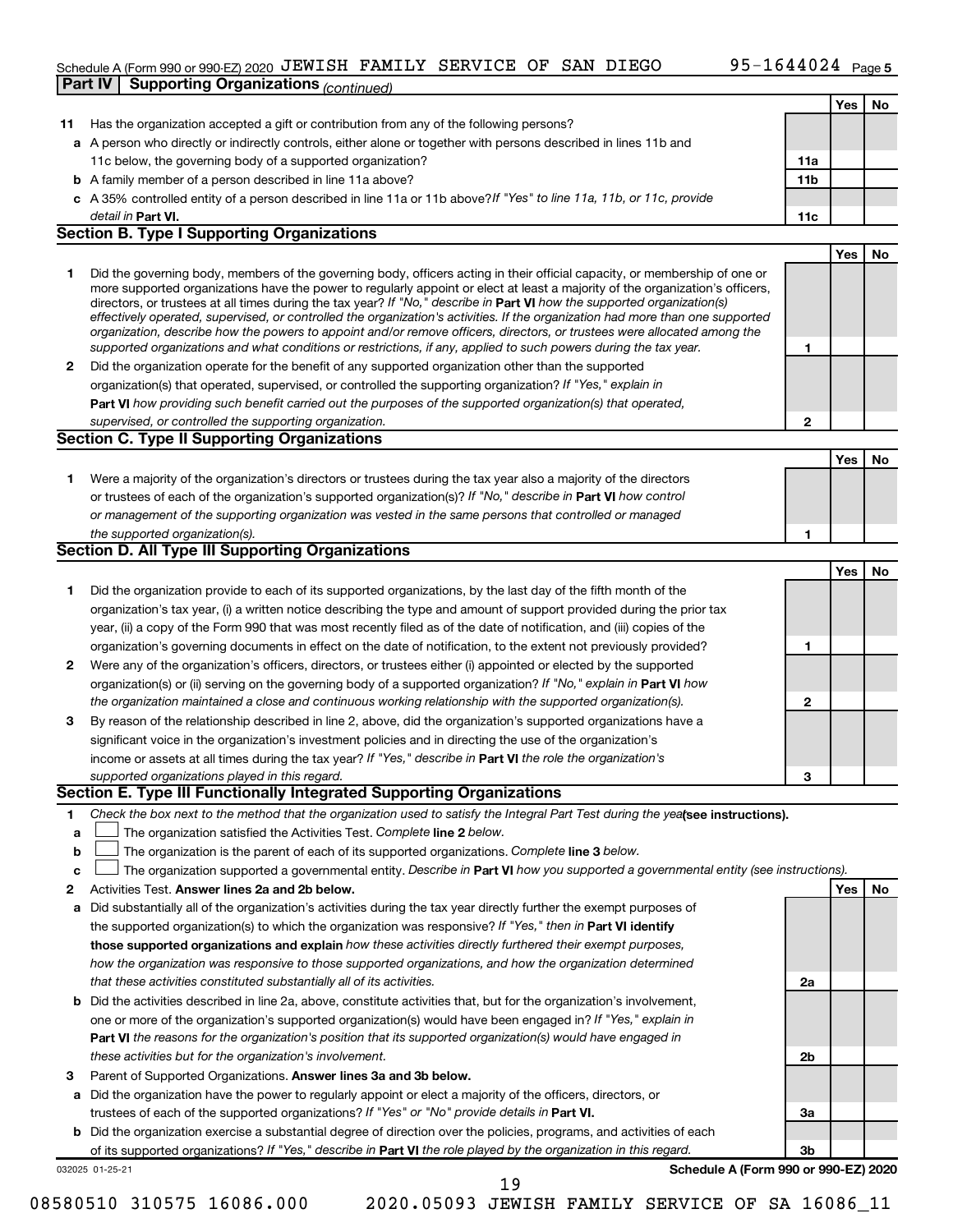### Schedule A (Form 990 or 990-EZ) 2020 JEWISH FAMILY SERVICE OF SAN DIEGO  $95-1644024$  Page **Part V Type III Non-Functionally Integrated 509(a)(3) Supporting Organizations**

1 **Letter See instructions.** Check here if the organization satisfied the Integral Part Test as a qualifying trust on Nov. 20, 1970 (*explain in* Part **VI**). See instructions. All other Type III non-functionally integrated supporting organizations must complete Sections A through E.

|              | Section A - Adjusted Net Income                                                                                                   | (A) Prior Year           | (B) Current Year<br>(optional) |                                |
|--------------|-----------------------------------------------------------------------------------------------------------------------------------|--------------------------|--------------------------------|--------------------------------|
| 1            | Net short-term capital gain                                                                                                       | 1                        |                                |                                |
| 2            | Recoveries of prior-year distributions                                                                                            | $\mathbf{2}$             |                                |                                |
| 3            | Other gross income (see instructions)                                                                                             | 3                        |                                |                                |
| 4            | Add lines 1 through 3.                                                                                                            | 4                        |                                |                                |
| 5            | Depreciation and depletion                                                                                                        | 5                        |                                |                                |
| 6            | Portion of operating expenses paid or incurred for production or                                                                  |                          |                                |                                |
|              | collection of gross income or for management, conservation, or                                                                    |                          |                                |                                |
|              | maintenance of property held for production of income (see instructions)                                                          | 6                        |                                |                                |
| 7            | Other expenses (see instructions)                                                                                                 | $\overline{\phantom{a}}$ |                                |                                |
| 8            | Adjusted Net Income (subtract lines 5, 6, and 7 from line 4)                                                                      | 8                        |                                |                                |
|              | <b>Section B - Minimum Asset Amount</b>                                                                                           |                          | (A) Prior Year                 | (B) Current Year<br>(optional) |
| 1.           | Aggregate fair market value of all non-exempt-use assets (see                                                                     |                          |                                |                                |
|              | instructions for short tax year or assets held for part of year):                                                                 |                          |                                |                                |
|              | <b>a</b> Average monthly value of securities                                                                                      | 1a                       |                                |                                |
|              | <b>b</b> Average monthly cash balances                                                                                            | 1 <sub>b</sub>           |                                |                                |
|              | c Fair market value of other non-exempt-use assets                                                                                | 1c                       |                                |                                |
|              | d Total (add lines 1a, 1b, and 1c)                                                                                                | 1d                       |                                |                                |
|              | e Discount claimed for blockage or other factors                                                                                  |                          |                                |                                |
|              | (explain in detail in Part VI):                                                                                                   |                          |                                |                                |
| 2            | Acquisition indebtedness applicable to non-exempt-use assets                                                                      | $\mathbf{2}$             |                                |                                |
| 3            | Subtract line 2 from line 1d.                                                                                                     | 3                        |                                |                                |
| 4            | Cash deemed held for exempt use. Enter 0.015 of line 3 (for greater amount,                                                       |                          |                                |                                |
|              | see instructions).                                                                                                                | 4                        |                                |                                |
| 5            | Net value of non-exempt-use assets (subtract line 4 from line 3)                                                                  | 5                        |                                |                                |
| 6            | Multiply line 5 by 0.035.                                                                                                         | 6                        |                                |                                |
| 7            | Recoveries of prior-year distributions                                                                                            | 7                        |                                |                                |
| 8            | Minimum Asset Amount (add line 7 to line 6)                                                                                       | 8                        |                                |                                |
|              | <b>Section C - Distributable Amount</b>                                                                                           |                          |                                | <b>Current Year</b>            |
| 1.           | Adjusted net income for prior year (from Section A, line 8, column A)                                                             | $\mathbf{1}$             |                                |                                |
| $\mathbf{2}$ | Enter 0.85 of line 1.                                                                                                             | $\mathbf{2}$             |                                |                                |
| 3            | Minimum asset amount for prior year (from Section B, line 8, column A)                                                            | 3                        |                                |                                |
| 4            | Enter greater of line 2 or line 3.                                                                                                | 4                        |                                |                                |
| 5            | Income tax imposed in prior year                                                                                                  | 5                        |                                |                                |
| 6            | <b>Distributable Amount.</b> Subtract line 5 from line 4, unless subject to                                                       |                          |                                |                                |
|              | emergency temporary reduction (see instructions).                                                                                 | 6                        |                                |                                |
| 7            | Check here if the current year is the organization's first as a non-functionally integrated Type III supporting organization (see |                          |                                |                                |

instructions).

**Schedule A (Form 990 or 990-EZ) 2020**

032026 01-25-21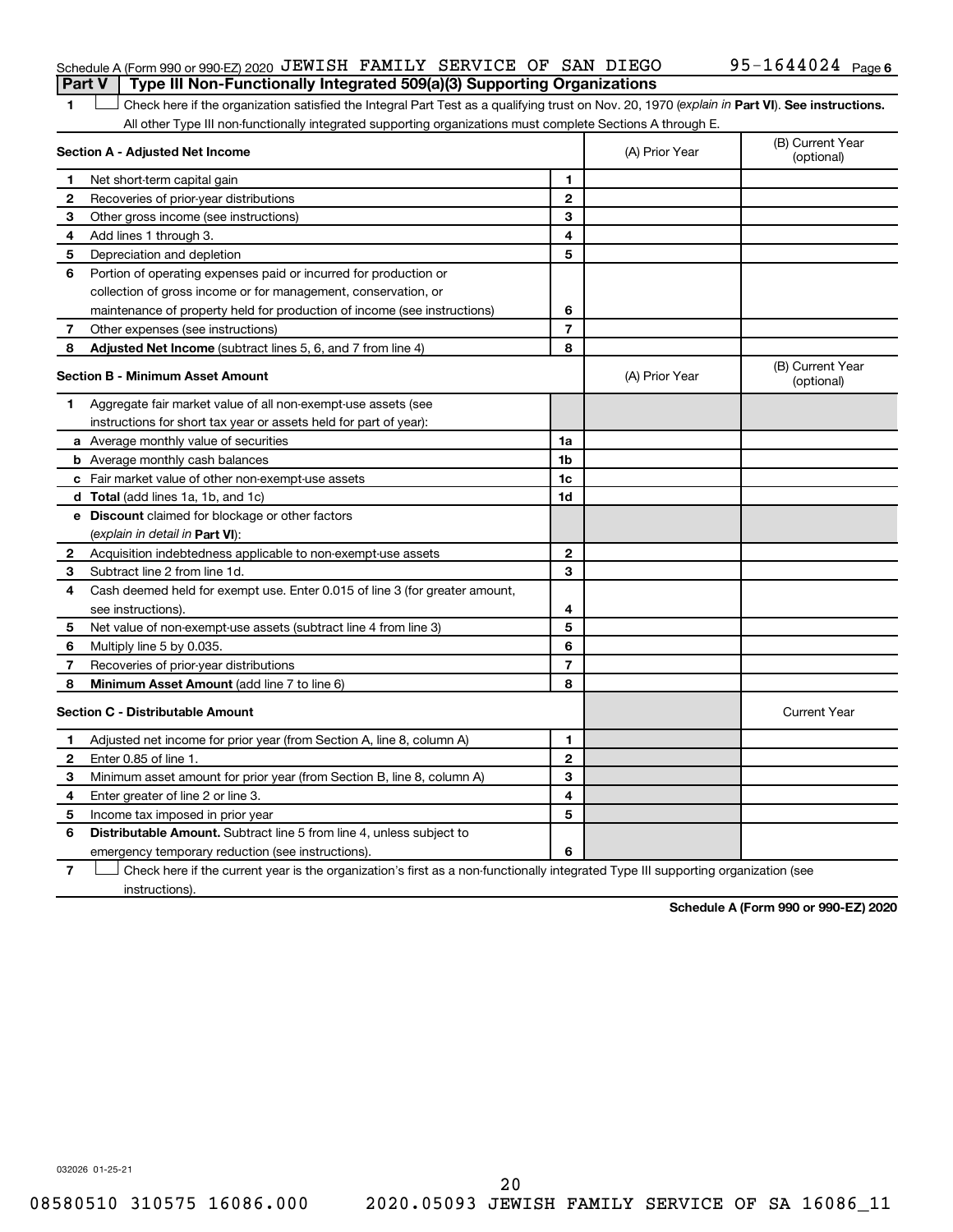### Schedule A (Form 990 or 990-EZ) 2020 Page JEWISH FAMILY SERVICE OF SAN DIEGO 95-1644024

| <b>Part V</b> | Type III Non-Functionally Integrated 509(a)(3) Supporting Organizations (continued)        |                             |                                       |    |                                         |
|---------------|--------------------------------------------------------------------------------------------|-----------------------------|---------------------------------------|----|-----------------------------------------|
|               | <b>Section D - Distributions</b>                                                           |                             |                                       |    | <b>Current Year</b>                     |
| 1             | Amounts paid to supported organizations to accomplish exempt purposes                      |                             | 1                                     |    |                                         |
| 2             | Amounts paid to perform activity that directly furthers exempt purposes of supported       |                             |                                       |    |                                         |
|               | organizations, in excess of income from activity                                           |                             | 2                                     |    |                                         |
| 3             | Administrative expenses paid to accomplish exempt purposes of supported organizations      |                             | 3                                     |    |                                         |
| 4             | Amounts paid to acquire exempt-use assets                                                  |                             |                                       | 4  |                                         |
| 5             | Qualified set-aside amounts (prior IRS approval required - provide details in Part VI)     |                             |                                       | 5  |                                         |
| 6             | Other distributions ( <i>describe in Part VI</i> ). See instructions.                      |                             |                                       | 6  |                                         |
| 7             | Total annual distributions. Add lines 1 through 6.                                         |                             |                                       | 7  |                                         |
| 8             | Distributions to attentive supported organizations to which the organization is responsive |                             |                                       |    |                                         |
|               | (provide details in Part VI). See instructions.                                            |                             |                                       | 8  |                                         |
| 9             | Distributable amount for 2020 from Section C, line 6                                       |                             |                                       | 9  |                                         |
| 10            | Line 8 amount divided by line 9 amount                                                     |                             |                                       | 10 |                                         |
|               |                                                                                            | (i)                         | (ii)                                  |    | (iii)                                   |
|               | <b>Section E - Distribution Allocations (see instructions)</b>                             | <b>Excess Distributions</b> | <b>Underdistributions</b><br>Pre-2020 |    | <b>Distributable</b><br>Amount for 2020 |
| 1             | Distributable amount for 2020 from Section C, line 6                                       |                             |                                       |    |                                         |
| 2             | Underdistributions, if any, for years prior to 2020 (reason-                               |                             |                                       |    |                                         |
|               | able cause required - explain in Part VI). See instructions.                               |                             |                                       |    |                                         |
| 3             | Excess distributions carryover, if any, to 2020                                            |                             |                                       |    |                                         |
|               | a From 2015                                                                                |                             |                                       |    |                                         |
|               | $b$ From 2016                                                                              |                             |                                       |    |                                         |
|               | c From 2017                                                                                |                             |                                       |    |                                         |
|               | <b>d</b> From 2018                                                                         |                             |                                       |    |                                         |
|               | e From 2019                                                                                |                             |                                       |    |                                         |
|               | f Total of lines 3a through 3e                                                             |                             |                                       |    |                                         |
|               | g Applied to underdistributions of prior years                                             |                             |                                       |    |                                         |
|               | <b>h</b> Applied to 2020 distributable amount                                              |                             |                                       |    |                                         |
| Ť.            | Carryover from 2015 not applied (see instructions)                                         |                             |                                       |    |                                         |
|               | Remainder. Subtract lines 3g, 3h, and 3i from line 3f.                                     |                             |                                       |    |                                         |
| 4             | Distributions for 2020 from Section D,                                                     |                             |                                       |    |                                         |
|               | line 7:                                                                                    |                             |                                       |    |                                         |
|               | a Applied to underdistributions of prior years                                             |                             |                                       |    |                                         |
|               | <b>b</b> Applied to 2020 distributable amount                                              |                             |                                       |    |                                         |
|               | c Remainder. Subtract lines 4a and 4b from line 4.                                         |                             |                                       |    |                                         |
| 5             | Remaining underdistributions for years prior to 2020, if                                   |                             |                                       |    |                                         |
|               | any. Subtract lines 3g and 4a from line 2. For result greater                              |                             |                                       |    |                                         |
|               | than zero, explain in Part VI. See instructions.                                           |                             |                                       |    |                                         |
| 6             | Remaining underdistributions for 2020. Subtract lines 3h                                   |                             |                                       |    |                                         |
|               | and 4b from line 1. For result greater than zero, explain in                               |                             |                                       |    |                                         |
|               | <b>Part VI.</b> See instructions.                                                          |                             |                                       |    |                                         |
| 7             | Excess distributions carryover to 2021. Add lines 3j                                       |                             |                                       |    |                                         |
|               | and 4c.                                                                                    |                             |                                       |    |                                         |
| 8             | Breakdown of line 7:                                                                       |                             |                                       |    |                                         |
|               | a Excess from 2016                                                                         |                             |                                       |    |                                         |
|               | <b>b</b> Excess from 2017                                                                  |                             |                                       |    |                                         |
|               | c Excess from 2018                                                                         |                             |                                       |    |                                         |
|               |                                                                                            |                             |                                       |    |                                         |
|               | d Excess from 2019<br>e Excess from 2020                                                   |                             |                                       |    |                                         |
|               |                                                                                            |                             |                                       |    |                                         |

**Schedule A (Form 990 or 990-EZ) 2020**

032027 01-25-21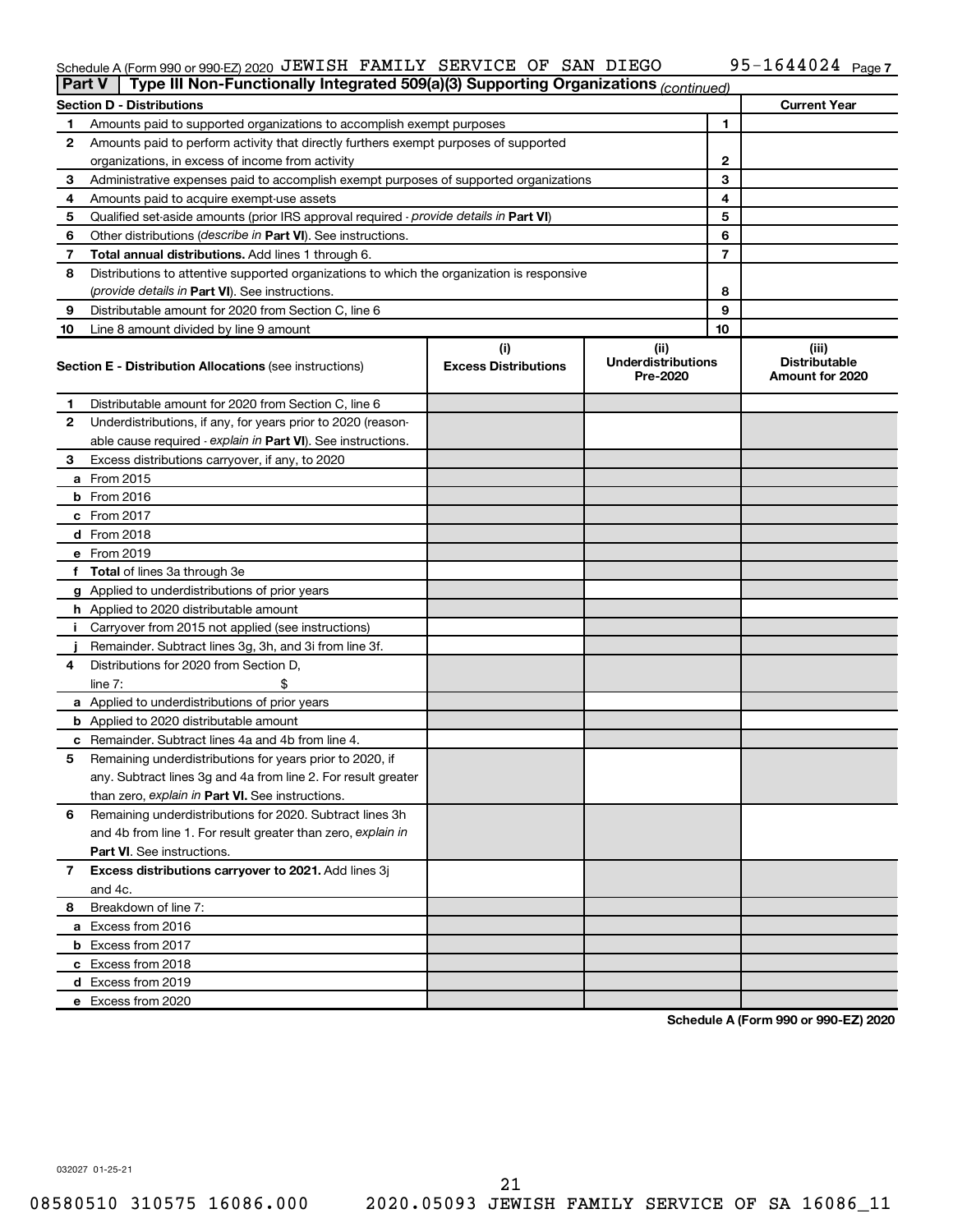| <b>Part VI</b>  |                           | Schedule A (Form 990 or 990-EZ) 2020 JEWISH FAMILY SERVICE OF SAN DIEGO                                                         |  |    |  | 95-1644024 Page 8                                                                                                                                                                                                                                                             |  |
|-----------------|---------------------------|---------------------------------------------------------------------------------------------------------------------------------|--|----|--|-------------------------------------------------------------------------------------------------------------------------------------------------------------------------------------------------------------------------------------------------------------------------------|--|
|                 |                           |                                                                                                                                 |  |    |  | Supplemental Information. Provide the explanations required by Part II, line 10; Part II, line 17a or 17b; Part III, line 12;<br>Part IV, Section A, lines 1, 2, 3b, 3c, 4b, 4c, 5a, 6, 9a, 9b, 9c, 11a, 11b, and 11c; Part IV, Section B, lines 1 and 2; Part IV, Section C, |  |
|                 |                           |                                                                                                                                 |  |    |  | line 1; Part IV, Section D, lines 2 and 3; Part IV, Section E, lines 1c, 2a, 2b, 3a, and 3b; Part V, line 1; Part V, Section B, line 1e; Part V,                                                                                                                              |  |
|                 | (See instructions.)       | Section D, lines 5, 6, and 8; and Part V, Section E, lines 2, 5, and 6. Also complete this part for any additional information. |  |    |  |                                                                                                                                                                                                                                                                               |  |
|                 |                           |                                                                                                                                 |  |    |  |                                                                                                                                                                                                                                                                               |  |
|                 |                           |                                                                                                                                 |  |    |  |                                                                                                                                                                                                                                                                               |  |
|                 |                           |                                                                                                                                 |  |    |  |                                                                                                                                                                                                                                                                               |  |
|                 |                           |                                                                                                                                 |  |    |  |                                                                                                                                                                                                                                                                               |  |
|                 |                           |                                                                                                                                 |  |    |  |                                                                                                                                                                                                                                                                               |  |
|                 |                           |                                                                                                                                 |  |    |  |                                                                                                                                                                                                                                                                               |  |
|                 |                           |                                                                                                                                 |  |    |  |                                                                                                                                                                                                                                                                               |  |
|                 |                           |                                                                                                                                 |  |    |  |                                                                                                                                                                                                                                                                               |  |
|                 |                           |                                                                                                                                 |  |    |  |                                                                                                                                                                                                                                                                               |  |
|                 |                           |                                                                                                                                 |  |    |  |                                                                                                                                                                                                                                                                               |  |
|                 |                           |                                                                                                                                 |  |    |  |                                                                                                                                                                                                                                                                               |  |
|                 |                           |                                                                                                                                 |  |    |  |                                                                                                                                                                                                                                                                               |  |
|                 |                           |                                                                                                                                 |  |    |  |                                                                                                                                                                                                                                                                               |  |
|                 |                           |                                                                                                                                 |  |    |  |                                                                                                                                                                                                                                                                               |  |
|                 |                           |                                                                                                                                 |  |    |  |                                                                                                                                                                                                                                                                               |  |
|                 |                           |                                                                                                                                 |  |    |  |                                                                                                                                                                                                                                                                               |  |
|                 |                           |                                                                                                                                 |  |    |  |                                                                                                                                                                                                                                                                               |  |
|                 |                           |                                                                                                                                 |  |    |  |                                                                                                                                                                                                                                                                               |  |
|                 |                           |                                                                                                                                 |  |    |  |                                                                                                                                                                                                                                                                               |  |
|                 |                           |                                                                                                                                 |  |    |  |                                                                                                                                                                                                                                                                               |  |
|                 |                           |                                                                                                                                 |  |    |  |                                                                                                                                                                                                                                                                               |  |
|                 |                           |                                                                                                                                 |  |    |  |                                                                                                                                                                                                                                                                               |  |
|                 |                           |                                                                                                                                 |  |    |  |                                                                                                                                                                                                                                                                               |  |
|                 |                           |                                                                                                                                 |  |    |  |                                                                                                                                                                                                                                                                               |  |
|                 |                           |                                                                                                                                 |  |    |  |                                                                                                                                                                                                                                                                               |  |
|                 |                           |                                                                                                                                 |  |    |  |                                                                                                                                                                                                                                                                               |  |
|                 |                           |                                                                                                                                 |  |    |  |                                                                                                                                                                                                                                                                               |  |
|                 |                           |                                                                                                                                 |  |    |  |                                                                                                                                                                                                                                                                               |  |
|                 |                           |                                                                                                                                 |  |    |  |                                                                                                                                                                                                                                                                               |  |
|                 |                           |                                                                                                                                 |  |    |  |                                                                                                                                                                                                                                                                               |  |
|                 |                           |                                                                                                                                 |  |    |  |                                                                                                                                                                                                                                                                               |  |
|                 |                           |                                                                                                                                 |  |    |  |                                                                                                                                                                                                                                                                               |  |
|                 |                           |                                                                                                                                 |  |    |  |                                                                                                                                                                                                                                                                               |  |
|                 |                           |                                                                                                                                 |  |    |  |                                                                                                                                                                                                                                                                               |  |
|                 |                           |                                                                                                                                 |  |    |  |                                                                                                                                                                                                                                                                               |  |
|                 |                           |                                                                                                                                 |  |    |  |                                                                                                                                                                                                                                                                               |  |
|                 |                           |                                                                                                                                 |  |    |  |                                                                                                                                                                                                                                                                               |  |
|                 |                           |                                                                                                                                 |  |    |  |                                                                                                                                                                                                                                                                               |  |
|                 |                           |                                                                                                                                 |  |    |  |                                                                                                                                                                                                                                                                               |  |
|                 |                           |                                                                                                                                 |  |    |  |                                                                                                                                                                                                                                                                               |  |
|                 |                           |                                                                                                                                 |  |    |  |                                                                                                                                                                                                                                                                               |  |
|                 |                           |                                                                                                                                 |  |    |  |                                                                                                                                                                                                                                                                               |  |
|                 |                           |                                                                                                                                 |  |    |  |                                                                                                                                                                                                                                                                               |  |
|                 |                           |                                                                                                                                 |  |    |  |                                                                                                                                                                                                                                                                               |  |
|                 |                           |                                                                                                                                 |  |    |  |                                                                                                                                                                                                                                                                               |  |
|                 |                           |                                                                                                                                 |  |    |  |                                                                                                                                                                                                                                                                               |  |
|                 |                           |                                                                                                                                 |  |    |  |                                                                                                                                                                                                                                                                               |  |
|                 |                           |                                                                                                                                 |  |    |  |                                                                                                                                                                                                                                                                               |  |
|                 |                           |                                                                                                                                 |  |    |  |                                                                                                                                                                                                                                                                               |  |
|                 |                           |                                                                                                                                 |  |    |  |                                                                                                                                                                                                                                                                               |  |
|                 |                           |                                                                                                                                 |  |    |  |                                                                                                                                                                                                                                                                               |  |
| 032028 01-25-21 |                           |                                                                                                                                 |  | 22 |  | Schedule A (Form 990 or 990-EZ) 2020                                                                                                                                                                                                                                          |  |
|                 | 08580510 310575 16086.000 |                                                                                                                                 |  |    |  | 2020.05093 JEWISH FAMILY SERVICE OF SA 16086_11                                                                                                                                                                                                                               |  |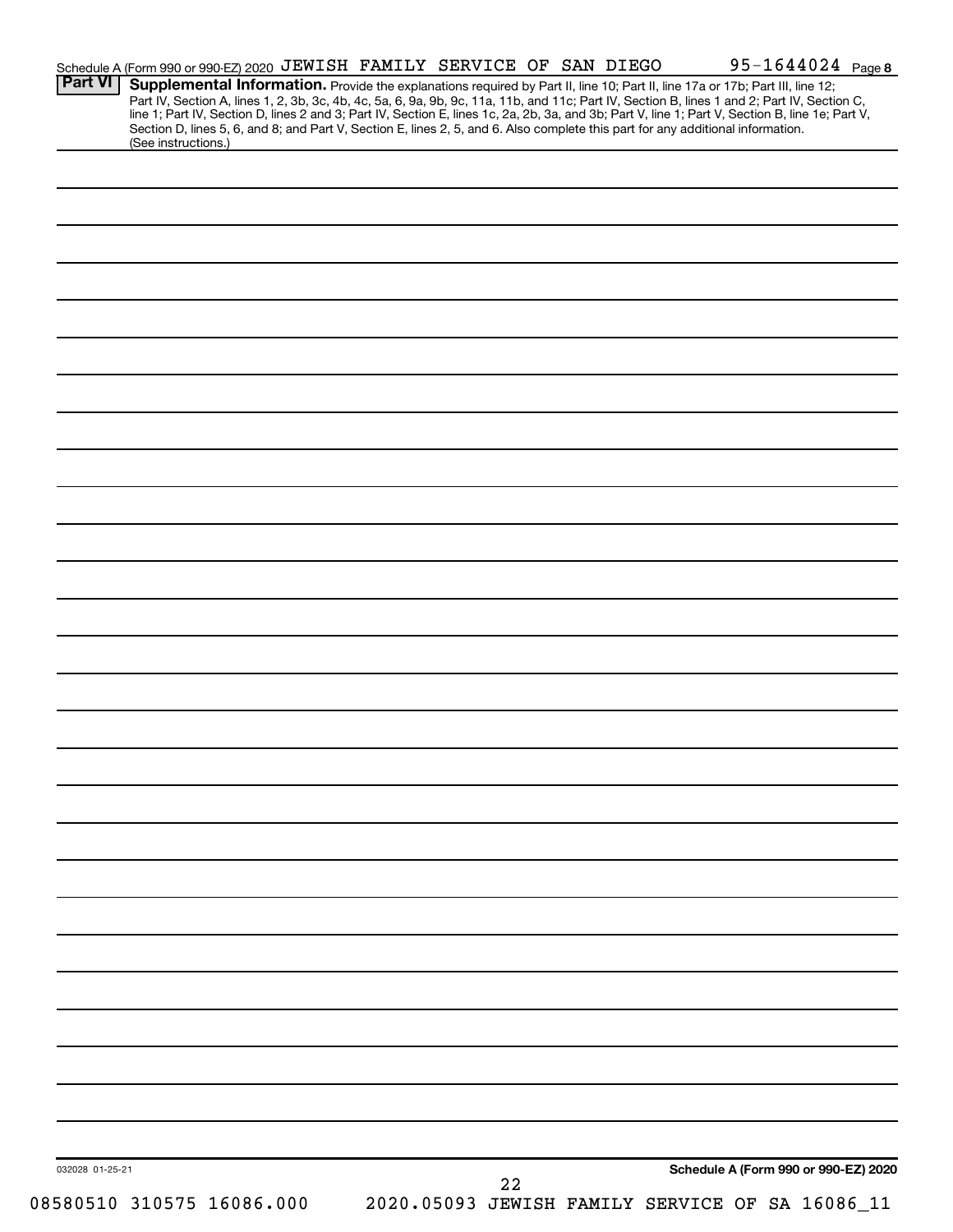**(Form 990, 990-EZ,**

Department of the Treasury Internal Revenue Service

Name of the organization

**Organization type** (check one):

### \*\* PUBLIC DISCLOSURE COPY \*\*

### **Schedule B Schedule of Contributors**

**or 990-PF) | Attach to Form 990, Form 990-EZ, or Form 990-PF. | Go to www.irs.gov/Form990 for the latest information.** OMB No. 1545-0047

**2020**

**Employer identification number**

|          | JEWISH FAMILY SERVICE OF SAN DIEGO |  | 95-1644024 |
|----------|------------------------------------|--|------------|
| ak ana). |                                    |  |            |

| Filers of:         | Section:                                                                  |
|--------------------|---------------------------------------------------------------------------|
| Form 990 or 990-FZ | $\lfloor x \rfloor$ 501(c)( 3) (enter number) organization                |
|                    | 4947(a)(1) nonexempt charitable trust not treated as a private foundation |
|                    | 527 political organization                                                |
| Form 990-PF        | 501(c)(3) exempt private foundation                                       |
|                    | 4947(a)(1) nonexempt charitable trust treated as a private foundation     |
|                    | 501(c)(3) taxable private foundation                                      |

Check if your organization is covered by the General Rule or a Special Rule.

**Note:**  Only a section 501(c)(7), (8), or (10) organization can check boxes for both the General Rule and a Special Rule. See instructions.

### **General Rule**

 $\Box$ 

 $\Box$ 

For an organization filing Form 990, 990-EZ, or 990-PF that received, during the year, contributions totaling \$5,000 or more (in money or property) from any one contributor. Complete Parts I and II. See instructions for determining a contributor's total contributions.

### **Special Rules**

any one contributor, during the year, total contributions of the greater of (1) \$5,000; or (2) 2% of the amount on (i) Form 990, Part VIII, line 1h;  $\boxed{\text{X}}$  For an organization described in section 501(c)(3) filing Form 990 or 990-EZ that met the 33 1/3% support test of the regulations under sections 509(a)(1) and 170(b)(1)(A)(vi), that checked Schedule A (Form 990 or 990-EZ), Part II, line 13, 16a, or 16b, and that received from or (ii) Form 990-EZ, line 1. Complete Parts I and II.

For an organization described in section 501(c)(7), (8), or (10) filing Form 990 or 990-EZ that received from any one contributor, during the year, total contributions of more than \$1,000 exclusively for religious, charitable, scientific, literary, or educational purposes, or for the prevention of cruelty to children or animals. Complete Parts I (entering "N/A" in column (b) instead of the contributor name and address), II, and III.  $\Box$ 

purpose. Don't complete any of the parts unless the General Rule applies to this organization because it received nonexclusively year, contributions exclusively for religious, charitable, etc., purposes, but no such contributions totaled more than \$1,000. If this box is checked, enter here the total contributions that were received during the year for an exclusively religious, charitable, etc., For an organization described in section 501(c)(7), (8), or (10) filing Form 990 or 990-EZ that received from any one contributor, during the religious, charitable, etc., contributions totaling \$5,000 or more during the year  $\ldots$  $\ldots$  $\ldots$  $\ldots$  $\ldots$  $\ldots$ 

**Caution:**  An organization that isn't covered by the General Rule and/or the Special Rules doesn't file Schedule B (Form 990, 990-EZ, or 990-PF),  **must** but it answer "No" on Part IV, line 2, of its Form 990; or check the box on line H of its Form 990-EZ or on its Form 990-PF, Part I, line 2, to certify that it doesn't meet the filing requirements of Schedule B (Form 990, 990-EZ, or 990-PF).

**For Paperwork Reduction Act Notice, see the instructions for Form 990, 990-EZ, or 990-PF. Schedule B (Form 990, 990-EZ, or 990-PF) (2020)** LHA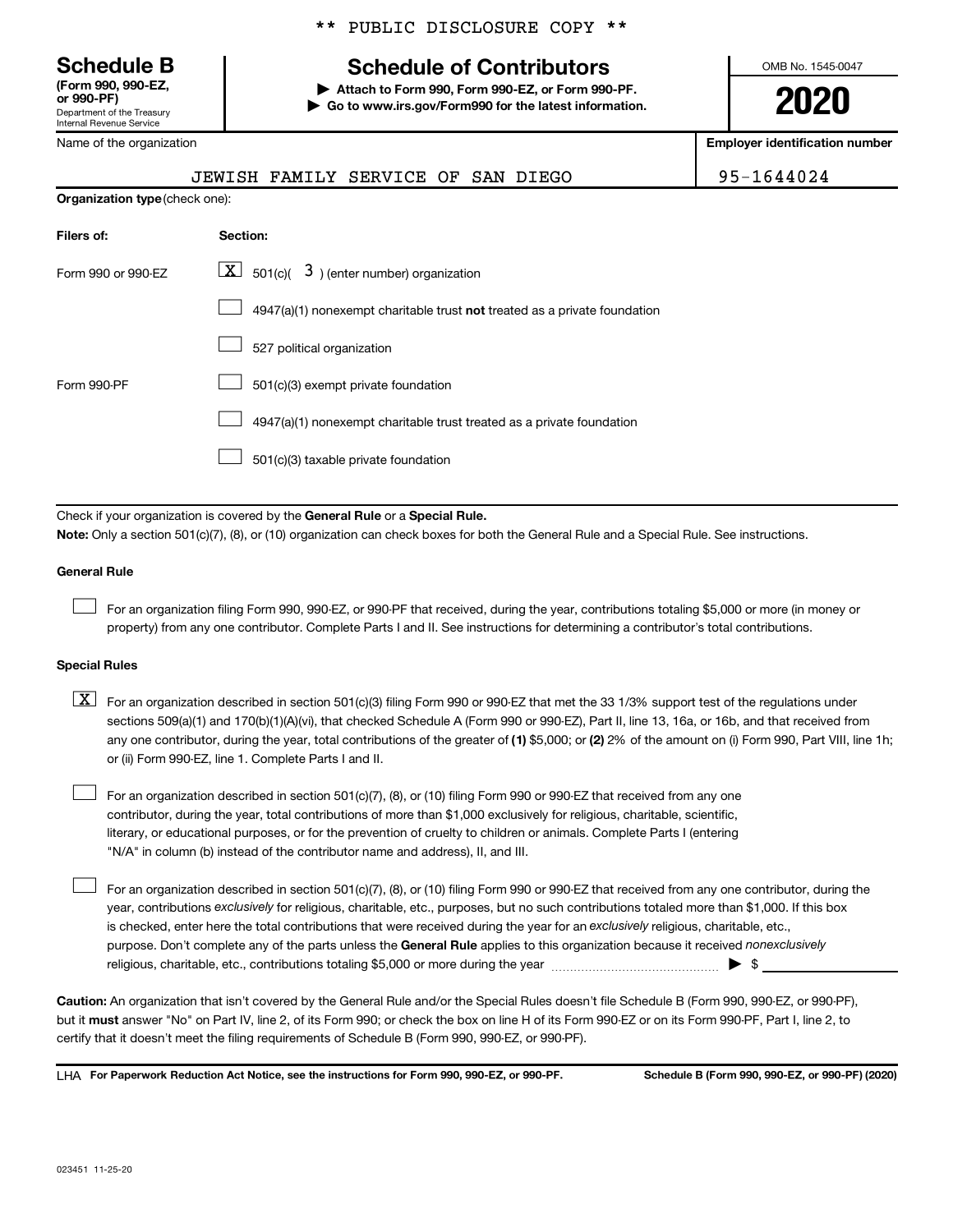**Employer identification number**

### JEWISH FAMILY SERVICE OF SAN DIEGO<br>
95-1644024

**Part I** Contributors (see instructions). Use duplicate copies of Part I if additional space is needed.

| (a)<br>No.           | (b)<br>Name, address, and ZIP + 4 | (c)<br><b>Total contributions</b> | (d)<br>Type of contribution                                                                                                                               |
|----------------------|-----------------------------------|-----------------------------------|-----------------------------------------------------------------------------------------------------------------------------------------------------------|
| 1                    |                                   | 7,321,978.<br>\$                  | $\mathbf{X}$<br>Person<br>Payroll<br>Noncash<br>(Complete Part II for<br>noncash contributions.)                                                          |
| (a)<br>No.           | (b)<br>Name, address, and ZIP + 4 | (c)<br><b>Total contributions</b> | (d)<br>Type of contribution                                                                                                                               |
| 2                    |                                   | 2,270,094.<br>$\frac{1}{2}$       | X<br>Person<br>Payroll<br>Noncash<br>(Complete Part II for<br>noncash contributions.)                                                                     |
| (a)<br>No.           | (b)<br>Name, address, and ZIP + 4 | (c)<br><b>Total contributions</b> | (d)<br>Type of contribution                                                                                                                               |
| 3                    |                                   | 2,148,619.<br>$\frac{1}{2}$       | X<br>Person<br>Payroll<br>Noncash<br>(Complete Part II for<br>noncash contributions.)                                                                     |
| (a)<br>No.           | (b)<br>Name, address, and ZIP + 4 | (c)<br><b>Total contributions</b> | (d)<br>Type of contribution                                                                                                                               |
| 4                    |                                   | 6, 573, 245.<br>\$                | $\overline{\mathbf{X}}$<br>Person<br>Payroll<br><b>Noncash</b><br>(Complete Part II for<br>noncash contributions.)                                        |
| (a)<br>No.           | (b)<br>Name, address, and ZIP + 4 | (c)<br><b>Total contributions</b> | (d)<br>Type of contribution                                                                                                                               |
| 5                    |                                   | 2,072,393.<br>$$\mathbb{S}$$      | $\boxed{\textbf{X}}$<br>Person<br>Payroll<br>Noncash<br>(Complete Part II for<br>noncash contributions.)                                                  |
| (a)<br>No.           | (b)<br>Name, address, and ZIP + 4 | (c)<br><b>Total contributions</b> | (d)<br>Type of contribution                                                                                                                               |
| 6<br>023452 11-25-20 |                                   | 1,340,000.<br>$$\mathbb{S}$$      | $\boxed{\text{X}}$<br>Person<br>Payroll<br>Noncash<br>(Complete Part II for<br>noncash contributions.)<br>Schedule B (Form 990, 990-EZ, or 990-PF) (2020) |
|                      | 24                                |                                   |                                                                                                                                                           |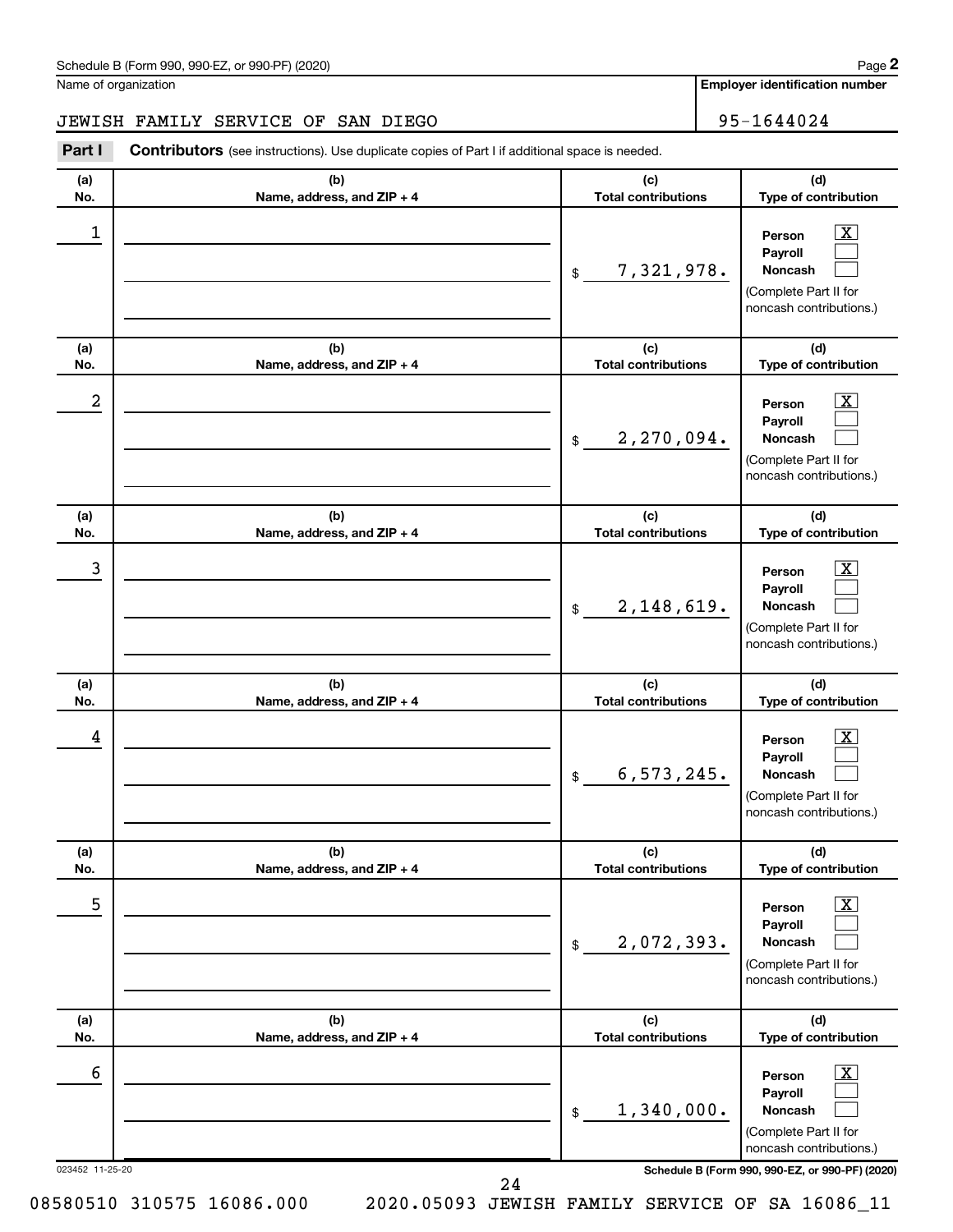**Employer identification number**

### JEWISH FAMILY SERVICE OF SAN DIEGO<br>
95-1644024

**Part I** Contributors (see instructions). Use duplicate copies of Part I if additional space is needed.

| (b)<br>Name, address, and ZIP + 4<br>(b)<br>Name, address, and ZIP + 4 | (c)<br><b>Total contributions</b><br>7,182,000.<br>$$\mathbb{S}$$                                                    | (d)<br>Type of contribution<br>$\overline{\mathbf{X}}$<br>Person<br>Payroll<br><b>Noncash</b><br>(Complete Part II for<br>noncash contributions.) |
|------------------------------------------------------------------------|----------------------------------------------------------------------------------------------------------------------|---------------------------------------------------------------------------------------------------------------------------------------------------|
|                                                                        |                                                                                                                      |                                                                                                                                                   |
|                                                                        |                                                                                                                      |                                                                                                                                                   |
|                                                                        | (c)<br><b>Total contributions</b>                                                                                    | (d)<br>Type of contribution                                                                                                                       |
|                                                                        | \$                                                                                                                   | Person<br>Payroll<br>Noncash<br>(Complete Part II for<br>noncash contributions.)                                                                  |
| (b)                                                                    | (c)                                                                                                                  | (d)<br>Type of contribution                                                                                                                       |
|                                                                        | \$                                                                                                                   | Person<br>Payroll<br><b>Noncash</b><br>(Complete Part II for<br>noncash contributions.)                                                           |
| (b)                                                                    | (c)                                                                                                                  | (d)<br>Type of contribution                                                                                                                       |
|                                                                        | \$                                                                                                                   | Person<br>Payroll<br><b>Noncash</b><br>(Complete Part II for<br>noncash contributions.)                                                           |
| (b)                                                                    | (c)<br><b>Total contributions</b>                                                                                    | (d)<br>Type of contribution                                                                                                                       |
|                                                                        | \$                                                                                                                   | Person<br>Payroll<br><b>Noncash</b><br>(Complete Part II for<br>noncash contributions.)                                                           |
| (b)                                                                    | (c)                                                                                                                  | (d)<br>Type of contribution                                                                                                                       |
|                                                                        | \$                                                                                                                   | Person<br>Payroll<br><b>Noncash</b><br>(Complete Part II for<br>noncash contributions.)                                                           |
|                                                                        | Name, address, and ZIP + 4<br>Name, address, and ZIP + 4<br>Name, address, and ZIP + 4<br>Name, address, and ZIP + 4 | <b>Total contributions</b><br><b>Total contributions</b><br><b>Total contributions</b><br>Schedule B (Form 990, 990-EZ, or 990-PF) (2020)         |

25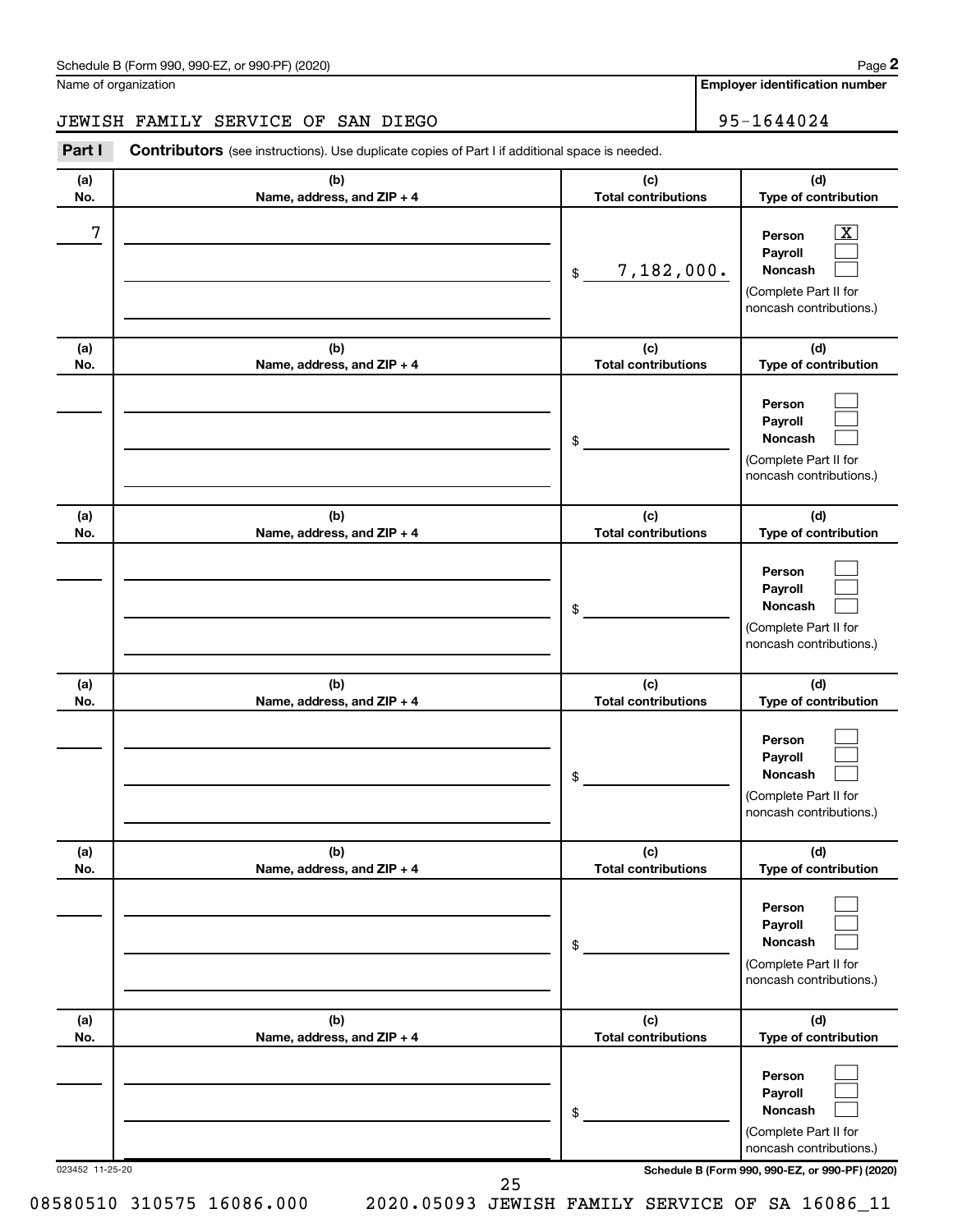### JEWISH FAMILY SERVICE OF SAN DIEGO 95-1644024

Part II Noncash Property (see instructions). Use duplicate copies of Part II if additional space is needed.

| (a)<br>No.<br>from<br>Part I | (b)<br>Description of noncash property given | (c)<br>FMV (or estimate)<br>(See instructions.) | (d)<br>Date received                            |
|------------------------------|----------------------------------------------|-------------------------------------------------|-------------------------------------------------|
|                              |                                              |                                                 |                                                 |
|                              |                                              | \$                                              |                                                 |
| (a)<br>No.<br>from<br>Part I | (b)<br>Description of noncash property given | (c)<br>FMV (or estimate)<br>(See instructions.) | (d)<br>Date received                            |
|                              |                                              |                                                 |                                                 |
|                              |                                              | \$                                              |                                                 |
| (a)<br>No.<br>from<br>Part I | (b)<br>Description of noncash property given | (c)<br>FMV (or estimate)<br>(See instructions.) | (d)<br>Date received                            |
|                              |                                              |                                                 |                                                 |
|                              |                                              | \$                                              |                                                 |
| (a)<br>No.<br>from<br>Part I | (b)<br>Description of noncash property given | (c)<br>FMV (or estimate)<br>(See instructions.) | (d)<br>Date received                            |
|                              |                                              |                                                 |                                                 |
|                              |                                              | \$                                              |                                                 |
| (a)<br>No.<br>from<br>Part I | (b)<br>Description of noncash property given | (c)<br>FMV (or estimate)<br>(See instructions.) | (d)<br>Date received                            |
|                              |                                              |                                                 |                                                 |
|                              |                                              | \$                                              |                                                 |
| (a)<br>No.<br>from<br>Part I | (b)<br>Description of noncash property given | (c)<br>FMV (or estimate)<br>(See instructions.) | (d)<br>Date received                            |
|                              |                                              |                                                 |                                                 |
|                              |                                              | \$                                              |                                                 |
| 023453 11-25-20              | 26                                           |                                                 | Schedule B (Form 990, 990-EZ, or 990-PF) (2020) |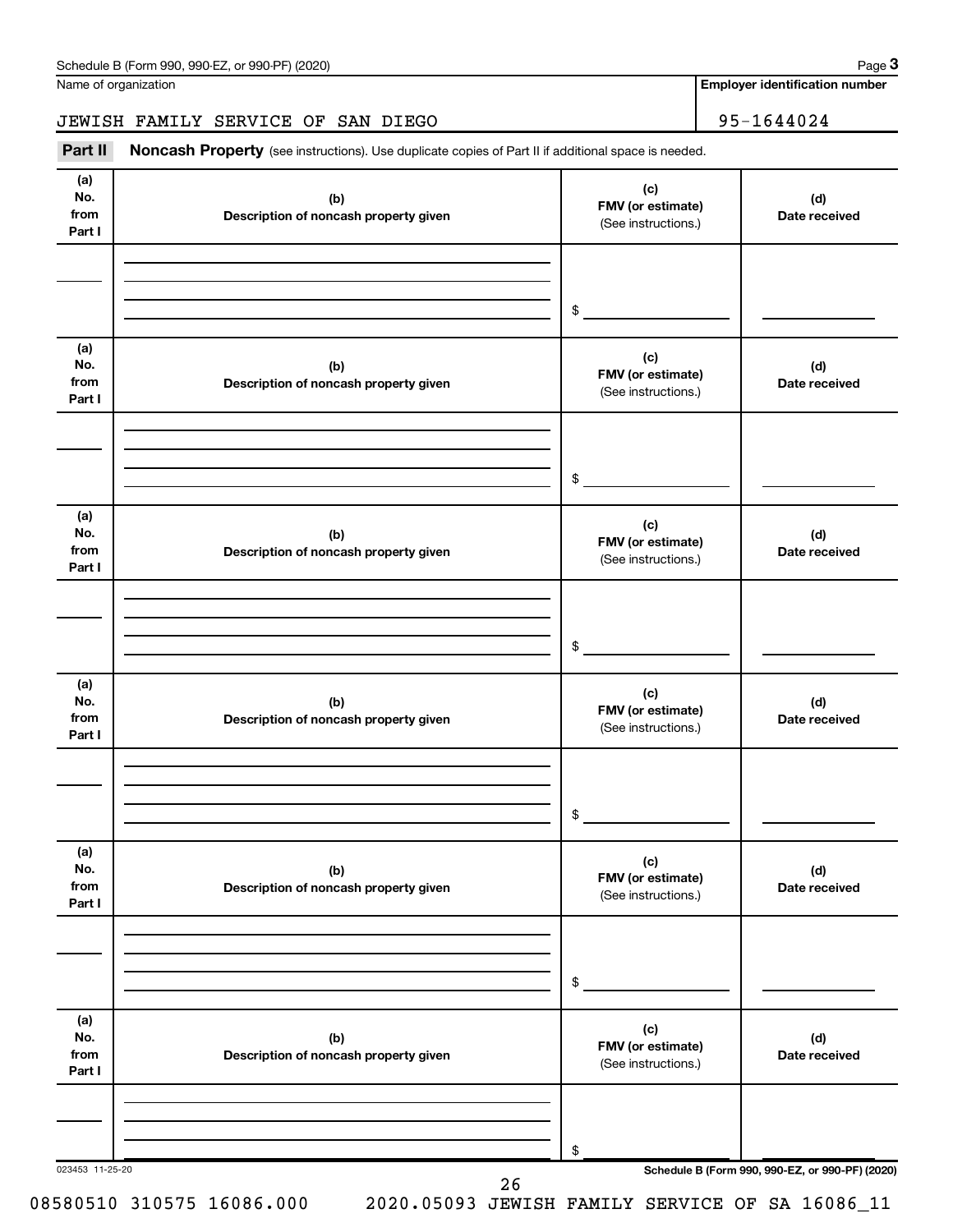| Name of organization      | Schedule B (Form 990, 990-EZ, or 990-PF) (2020)                                                                                                                                                                                                                                                                                           |                                          | <b>Employer identification number</b>                                                                                                                          |  |  |  |  |  |
|---------------------------|-------------------------------------------------------------------------------------------------------------------------------------------------------------------------------------------------------------------------------------------------------------------------------------------------------------------------------------------|------------------------------------------|----------------------------------------------------------------------------------------------------------------------------------------------------------------|--|--|--|--|--|
|                           | JEWISH FAMILY SERVICE OF SAN DIEGO                                                                                                                                                                                                                                                                                                        |                                          | 95-1644024                                                                                                                                                     |  |  |  |  |  |
| Part III                  | from any one contributor. Complete columns (a) through (e) and the following line entry. For organizations<br>completing Part III, enter the total of exclusively religious, charitable, etc., contributions of \$1,000 or less for the year. (Enter this info. once.)<br>Use duplicate copies of Part III if additional space is needed. |                                          | Exclusively religious, charitable, etc., contributions to organizations described in section 501(c)(7), (8), or (10) that total more than \$1,000 for the year |  |  |  |  |  |
| (a) No.<br>from<br>Part I | (b) Purpose of gift                                                                                                                                                                                                                                                                                                                       | (c) Use of gift                          | (d) Description of how gift is held                                                                                                                            |  |  |  |  |  |
|                           |                                                                                                                                                                                                                                                                                                                                           |                                          |                                                                                                                                                                |  |  |  |  |  |
|                           |                                                                                                                                                                                                                                                                                                                                           | (e) Transfer of gift                     |                                                                                                                                                                |  |  |  |  |  |
|                           | Transferee's name, address, and $ZIP + 4$                                                                                                                                                                                                                                                                                                 | Relationship of transferor to transferee |                                                                                                                                                                |  |  |  |  |  |
| (a) No.                   |                                                                                                                                                                                                                                                                                                                                           |                                          |                                                                                                                                                                |  |  |  |  |  |
| from<br>Part I            | (b) Purpose of gift                                                                                                                                                                                                                                                                                                                       | (c) Use of gift                          | (d) Description of how gift is held                                                                                                                            |  |  |  |  |  |
|                           |                                                                                                                                                                                                                                                                                                                                           | (e) Transfer of gift                     |                                                                                                                                                                |  |  |  |  |  |
|                           | Transferee's name, address, and $ZIP + 4$                                                                                                                                                                                                                                                                                                 |                                          | Relationship of transferor to transferee                                                                                                                       |  |  |  |  |  |
|                           |                                                                                                                                                                                                                                                                                                                                           |                                          |                                                                                                                                                                |  |  |  |  |  |
| (a) No.<br>from<br>Part I | (b) Purpose of gift                                                                                                                                                                                                                                                                                                                       | (c) Use of gift                          | (d) Description of how gift is held                                                                                                                            |  |  |  |  |  |
|                           |                                                                                                                                                                                                                                                                                                                                           |                                          |                                                                                                                                                                |  |  |  |  |  |
|                           | (e) Transfer of gift                                                                                                                                                                                                                                                                                                                      |                                          |                                                                                                                                                                |  |  |  |  |  |
|                           | Transferee's name, address, and $ZIP + 4$                                                                                                                                                                                                                                                                                                 |                                          | Relationship of transferor to transferee                                                                                                                       |  |  |  |  |  |
|                           |                                                                                                                                                                                                                                                                                                                                           |                                          |                                                                                                                                                                |  |  |  |  |  |
| (a) No.<br>from<br>Part I | (b) Purpose of gift                                                                                                                                                                                                                                                                                                                       | (c) Use of gift                          | (d) Description of how gift is held                                                                                                                            |  |  |  |  |  |
|                           |                                                                                                                                                                                                                                                                                                                                           | (e) Transfer of gift                     |                                                                                                                                                                |  |  |  |  |  |
|                           | Transferee's name, address, and ZIP + 4                                                                                                                                                                                                                                                                                                   | Relationship of transferor to transferee |                                                                                                                                                                |  |  |  |  |  |
|                           |                                                                                                                                                                                                                                                                                                                                           |                                          |                                                                                                                                                                |  |  |  |  |  |
| 023454 11-25-20           |                                                                                                                                                                                                                                                                                                                                           |                                          | Schedule B (Form 990, 990-EZ, or 990-PF) (2020)                                                                                                                |  |  |  |  |  |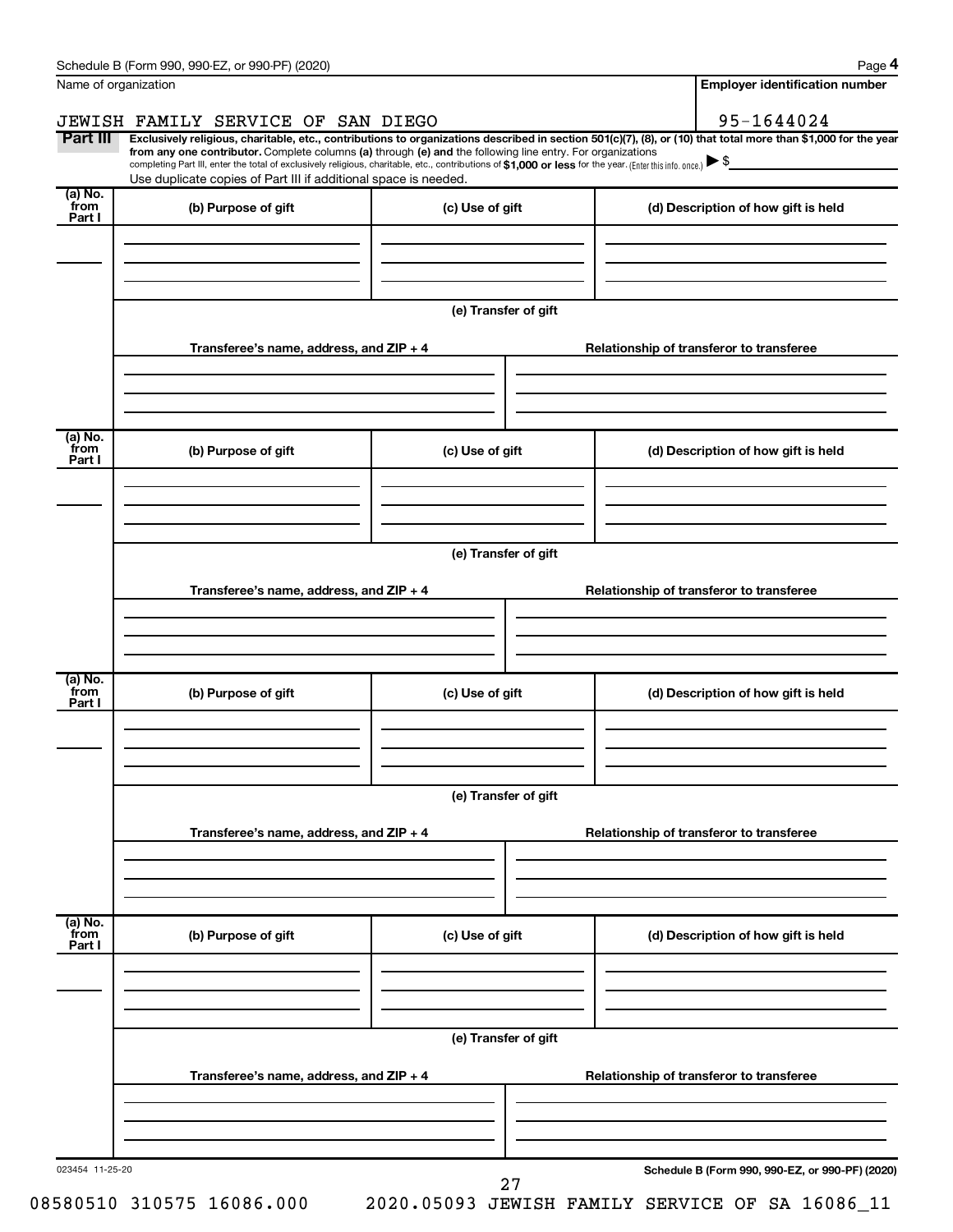| <b>SCHEDULE C</b>                                      | <b>Political Campaign and Lobbying Activities</b>                             |                                                                                                                                                                                                                                                    |         |                                               |                          |                                                       |  |  |  |  |
|--------------------------------------------------------|-------------------------------------------------------------------------------|----------------------------------------------------------------------------------------------------------------------------------------------------------------------------------------------------------------------------------------------------|---------|-----------------------------------------------|--------------------------|-------------------------------------------------------|--|--|--|--|
| (Form 990 or 990-EZ)                                   | For Organizations Exempt From Income Tax Under section 501(c) and section 527 |                                                                                                                                                                                                                                                    |         |                                               |                          |                                                       |  |  |  |  |
|                                                        |                                                                               | Complete if the organization is described below.<br>Attach to Form 990 or Form 990-EZ.                                                                                                                                                             |         |                                               |                          | <b>Open to Public</b>                                 |  |  |  |  |
| Department of the Treasury<br>Internal Revenue Service |                                                                               | Go to www.irs.gov/Form990 for instructions and the latest information.                                                                                                                                                                             |         |                                               |                          | Inspection                                            |  |  |  |  |
|                                                        |                                                                               | If the organization answered "Yes," on Form 990, Part IV, line 3, or Form 990-EZ, Part V, line 46 (Political Campaign Activities), then                                                                                                            |         |                                               |                          |                                                       |  |  |  |  |
|                                                        |                                                                               | • Section 501(c)(3) organizations: Complete Parts I-A and B. Do not complete Part I-C.                                                                                                                                                             |         |                                               |                          |                                                       |  |  |  |  |
|                                                        |                                                                               | • Section 501(c) (other than section 501(c)(3)) organizations: Complete Parts I-A and C below. Do not complete Part I-B.                                                                                                                           |         |                                               |                          |                                                       |  |  |  |  |
|                                                        | • Section 527 organizations: Complete Part I-A only.                          |                                                                                                                                                                                                                                                    |         |                                               |                          |                                                       |  |  |  |  |
|                                                        |                                                                               | If the organization answered "Yes," on Form 990, Part IV, line 4, or Form 990-EZ, Part VI, line 47 (Lobbying Activities), then                                                                                                                     |         |                                               |                          |                                                       |  |  |  |  |
|                                                        |                                                                               | • Section 501(c)(3) organizations that have filed Form 5768 (election under section 501(h)): Complete Part II-A. Do not complete Part II-B.                                                                                                        |         |                                               |                          |                                                       |  |  |  |  |
|                                                        |                                                                               | • Section 501(c)(3) organizations that have NOT filed Form 5768 (election under section 501(h)): Complete Part II-B. Do not complete Part II-A.                                                                                                    |         |                                               |                          |                                                       |  |  |  |  |
|                                                        |                                                                               | If the organization answered "Yes," on Form 990, Part IV, line 5 (Proxy Tax) (See separate instructions) or Form 990-EZ, Part V, line 35c (Proxy                                                                                                   |         |                                               |                          |                                                       |  |  |  |  |
| Tax) (See separate instructions), then                 |                                                                               | • Section 501(c)(4), (5), or (6) organizations: Complete Part III.                                                                                                                                                                                 |         |                                               |                          |                                                       |  |  |  |  |
| Name of organization                                   |                                                                               |                                                                                                                                                                                                                                                    |         |                                               |                          | <b>Employer identification number</b>                 |  |  |  |  |
|                                                        |                                                                               | JEWISH FAMILY SERVICE OF SAN DIEGO                                                                                                                                                                                                                 |         |                                               |                          | 95-1644024                                            |  |  |  |  |
| Part I-A                                               |                                                                               | Complete if the organization is exempt under section 501(c) or is a section 527 organization.                                                                                                                                                      |         |                                               |                          |                                                       |  |  |  |  |
|                                                        |                                                                               |                                                                                                                                                                                                                                                    |         |                                               |                          |                                                       |  |  |  |  |
|                                                        |                                                                               | 1 Provide a description of the organization's direct and indirect political campaign activities in Part IV.                                                                                                                                        |         |                                               |                          |                                                       |  |  |  |  |
| 2                                                      |                                                                               |                                                                                                                                                                                                                                                    |         |                                               | $\triangleright$ s       |                                                       |  |  |  |  |
| 3                                                      |                                                                               |                                                                                                                                                                                                                                                    |         |                                               |                          |                                                       |  |  |  |  |
|                                                        |                                                                               |                                                                                                                                                                                                                                                    |         |                                               |                          |                                                       |  |  |  |  |
| Part I-B                                               |                                                                               | Complete if the organization is exempt under section 501(c)(3).                                                                                                                                                                                    |         |                                               |                          |                                                       |  |  |  |  |
|                                                        |                                                                               |                                                                                                                                                                                                                                                    |         |                                               | $\blacktriangleright$ \$ |                                                       |  |  |  |  |
| 2                                                      |                                                                               |                                                                                                                                                                                                                                                    |         |                                               |                          |                                                       |  |  |  |  |
| 3                                                      |                                                                               |                                                                                                                                                                                                                                                    |         |                                               |                          | Yes<br>No                                             |  |  |  |  |
| <b>b</b> If "Yes," describe in Part IV.                |                                                                               |                                                                                                                                                                                                                                                    |         |                                               |                          | Yes<br>No                                             |  |  |  |  |
|                                                        |                                                                               | Part I-C Complete if the organization is exempt under section 501(c), except section 501(c)(3).                                                                                                                                                    |         |                                               |                          |                                                       |  |  |  |  |
|                                                        |                                                                               | 1 Enter the amount directly expended by the filing organization for section 527 exempt function activities                                                                                                                                         |         |                                               | $\blacktriangleright$ \$ |                                                       |  |  |  |  |
|                                                        |                                                                               | 2 Enter the amount of the filing organization's funds contributed to other organizations for section 527                                                                                                                                           |         |                                               |                          |                                                       |  |  |  |  |
|                                                        |                                                                               |                                                                                                                                                                                                                                                    |         |                                               | $\blacktriangleright$ \$ |                                                       |  |  |  |  |
|                                                        |                                                                               | 3 Total exempt function expenditures. Add lines 1 and 2. Enter here and on Form 1120-POL,                                                                                                                                                          |         |                                               |                          |                                                       |  |  |  |  |
|                                                        |                                                                               |                                                                                                                                                                                                                                                    |         |                                               | $\triangleright$ \$      |                                                       |  |  |  |  |
|                                                        |                                                                               |                                                                                                                                                                                                                                                    |         |                                               |                          | Yes<br><b>No</b>                                      |  |  |  |  |
| 5.                                                     |                                                                               | Enter the names, addresses and employer identification number (EIN) of all section 527 political organizations to which the filing organization                                                                                                    |         |                                               |                          |                                                       |  |  |  |  |
|                                                        |                                                                               | made payments. For each organization listed, enter the amount paid from the filing organization's funds. Also enter the amount of political                                                                                                        |         |                                               |                          |                                                       |  |  |  |  |
|                                                        |                                                                               | contributions received that were promptly and directly delivered to a separate political organization, such as a separate segregated fund or a<br>political action committee (PAC). If additional space is needed, provide information in Part IV. |         |                                               |                          |                                                       |  |  |  |  |
|                                                        |                                                                               |                                                                                                                                                                                                                                                    |         |                                               |                          |                                                       |  |  |  |  |
| (a) Name                                               |                                                                               | (b) Address                                                                                                                                                                                                                                        | (c) EIN | (d) Amount paid from<br>filing organization's |                          | (e) Amount of political<br>contributions received and |  |  |  |  |
|                                                        |                                                                               |                                                                                                                                                                                                                                                    |         | funds. If none, enter -0-.                    |                          | promptly and directly                                 |  |  |  |  |
|                                                        |                                                                               |                                                                                                                                                                                                                                                    |         |                                               |                          | delivered to a separate<br>political organization.    |  |  |  |  |
|                                                        |                                                                               |                                                                                                                                                                                                                                                    |         |                                               |                          | If none, enter -0-.                                   |  |  |  |  |
|                                                        |                                                                               |                                                                                                                                                                                                                                                    |         |                                               |                          |                                                       |  |  |  |  |
|                                                        |                                                                               |                                                                                                                                                                                                                                                    |         |                                               |                          |                                                       |  |  |  |  |
|                                                        |                                                                               |                                                                                                                                                                                                                                                    |         |                                               |                          |                                                       |  |  |  |  |
|                                                        |                                                                               |                                                                                                                                                                                                                                                    |         |                                               |                          |                                                       |  |  |  |  |
|                                                        |                                                                               |                                                                                                                                                                                                                                                    |         |                                               |                          |                                                       |  |  |  |  |
|                                                        |                                                                               |                                                                                                                                                                                                                                                    |         |                                               |                          |                                                       |  |  |  |  |
|                                                        |                                                                               |                                                                                                                                                                                                                                                    |         |                                               |                          |                                                       |  |  |  |  |
|                                                        |                                                                               |                                                                                                                                                                                                                                                    |         |                                               |                          |                                                       |  |  |  |  |
|                                                        |                                                                               |                                                                                                                                                                                                                                                    |         |                                               |                          |                                                       |  |  |  |  |
|                                                        |                                                                               |                                                                                                                                                                                                                                                    |         |                                               |                          |                                                       |  |  |  |  |
|                                                        |                                                                               |                                                                                                                                                                                                                                                    |         |                                               |                          |                                                       |  |  |  |  |

**For Paperwork Reduction Act Notice, see the Instructions for Form 990 or 990-EZ. Schedule C (Form 990 or 990-EZ) 2020** LHA

032041 12-02-20

### 28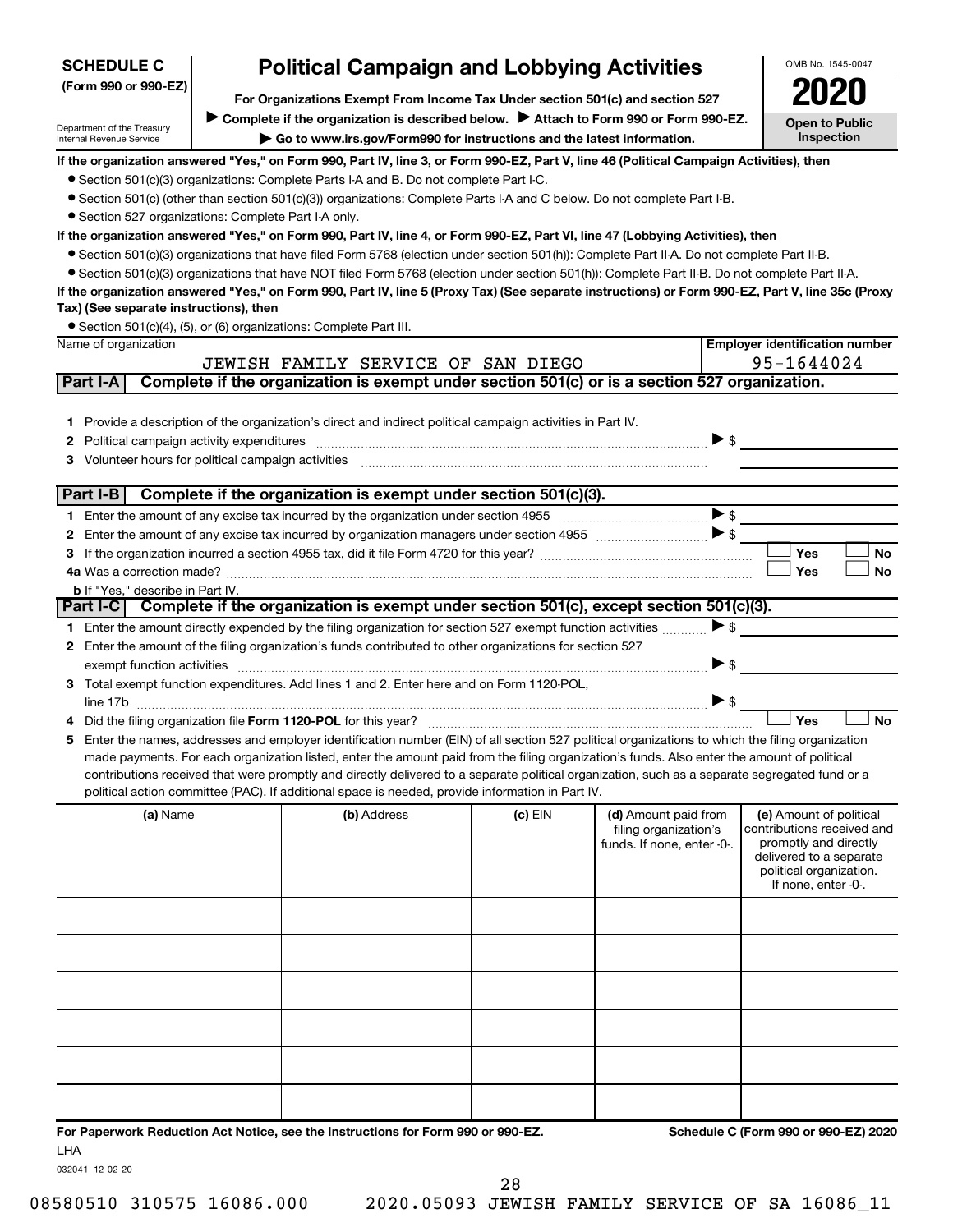| Schedule C (Form 990 or 990-EZ) 2020 JEWISH FAMILY SERVICE OF SAN DIEGO                                                                                            |                                        |                                                         |            |            | 95-1644024 Page 2 |  |  |  |
|--------------------------------------------------------------------------------------------------------------------------------------------------------------------|----------------------------------------|---------------------------------------------------------|------------|------------|-------------------|--|--|--|
| Complete if the organization is exempt under section 501(c)(3) and filed Form 5768 (election under<br>Part II-A                                                    |                                        |                                                         |            |            |                   |  |  |  |
| section 501(h)).                                                                                                                                                   |                                        |                                                         |            |            |                   |  |  |  |
| A Check $\blacktriangleright$<br>if the filing organization belongs to an affiliated group (and list in Part IV each affiliated group member's name, address, EIN, |                                        |                                                         |            |            |                   |  |  |  |
| expenses, and share of excess lobbying expenditures).                                                                                                              |                                        |                                                         |            |            |                   |  |  |  |
| <b>B</b> Check <b>D</b><br>if the filing organization checked box A and "limited control" provisions apply.                                                        |                                        |                                                         |            |            |                   |  |  |  |
| <b>Limits on Lobbying Expenditures</b><br>(The term "expenditures" means amounts paid or incurred.)                                                                | (a) Filing<br>organization's<br>totals | (b) Affiliated group<br>totals                          |            |            |                   |  |  |  |
| <b>1a</b> Total lobbying expenditures to influence public opinion (grassroots lobbying)                                                                            |                                        |                                                         |            |            |                   |  |  |  |
| <b>b</b> Total lobbying expenditures to influence a legislative body (direct lobbying) <i>manumumumum</i>                                                          |                                        |                                                         |            |            |                   |  |  |  |
| c                                                                                                                                                                  |                                        |                                                         |            |            |                   |  |  |  |
| Other exempt purpose expenditures<br>d                                                                                                                             |                                        |                                                         |            |            |                   |  |  |  |
|                                                                                                                                                                    |                                        |                                                         |            |            |                   |  |  |  |
| f Lobbying nontaxable amount. Enter the amount from the following table in both columns.                                                                           |                                        |                                                         |            |            |                   |  |  |  |
| If the amount on line $1e$ , column $(a)$ or $(b)$ is:                                                                                                             |                                        | The lobbying nontaxable amount is:                      |            |            |                   |  |  |  |
| Not over \$500,000                                                                                                                                                 |                                        | 20% of the amount on line 1e.                           |            |            |                   |  |  |  |
| Over \$500,000 but not over \$1,000,000                                                                                                                            |                                        | \$100,000 plus 15% of the excess over \$500,000.        |            |            |                   |  |  |  |
| Over \$1,000,000 but not over \$1,500,000                                                                                                                          |                                        | \$175,000 plus 10% of the excess over \$1,000,000       |            |            |                   |  |  |  |
| Over \$1,500,000 but not over \$17,000,000                                                                                                                         |                                        | \$225,000 plus 5% of the excess over \$1,500,000.       |            |            |                   |  |  |  |
| Over \$17,000,000                                                                                                                                                  | \$1,000,000.                           |                                                         |            |            |                   |  |  |  |
|                                                                                                                                                                    |                                        |                                                         |            |            |                   |  |  |  |
|                                                                                                                                                                    |                                        |                                                         |            |            |                   |  |  |  |
| h Subtract line 1g from line 1a. If zero or less, enter -0-                                                                                                        |                                        |                                                         |            |            |                   |  |  |  |
|                                                                                                                                                                    |                                        |                                                         |            |            |                   |  |  |  |
| If there is an amount other than zero on either line 1h or line 1i, did the organization file Form 4720                                                            |                                        |                                                         |            |            |                   |  |  |  |
| reporting section 4911 tax for this year?                                                                                                                          |                                        |                                                         |            |            | Yes<br>No         |  |  |  |
|                                                                                                                                                                    |                                        | 4-Year Averaging Period Under Section 501(h)            |            |            |                   |  |  |  |
| (Some organizations that made a section 501(h) election do not have to complete all of the five columns below.                                                     |                                        | See the separate instructions for lines 2a through 2f.) |            |            |                   |  |  |  |
|                                                                                                                                                                    |                                        | Lobbying Expenditures During 4-Year Averaging Period    |            |            |                   |  |  |  |
| Calendar year<br>(or fiscal year beginning in)                                                                                                                     | (a) $2017$                             | (b) 2018                                                | $(c)$ 2019 | $(d)$ 2020 | (e) Total         |  |  |  |
| 2a Lobbying nontaxable amount                                                                                                                                      |                                        |                                                         |            |            |                   |  |  |  |
| <b>b</b> Lobbying ceiling amount<br>(150% of line 2a, column(e))                                                                                                   |                                        |                                                         |            |            |                   |  |  |  |
| c Total lobbying expenditures                                                                                                                                      |                                        |                                                         |            |            |                   |  |  |  |
| d Grassroots nontaxable amount                                                                                                                                     |                                        |                                                         |            |            |                   |  |  |  |
| e Grassroots ceiling amount<br>(150% of line 2d, column (e))                                                                                                       |                                        |                                                         |            |            |                   |  |  |  |
| f Grassroots lobbying expenditures                                                                                                                                 |                                        |                                                         |            |            |                   |  |  |  |

**Schedule C (Form 990 or 990-EZ) 2020**

032042 12-02-20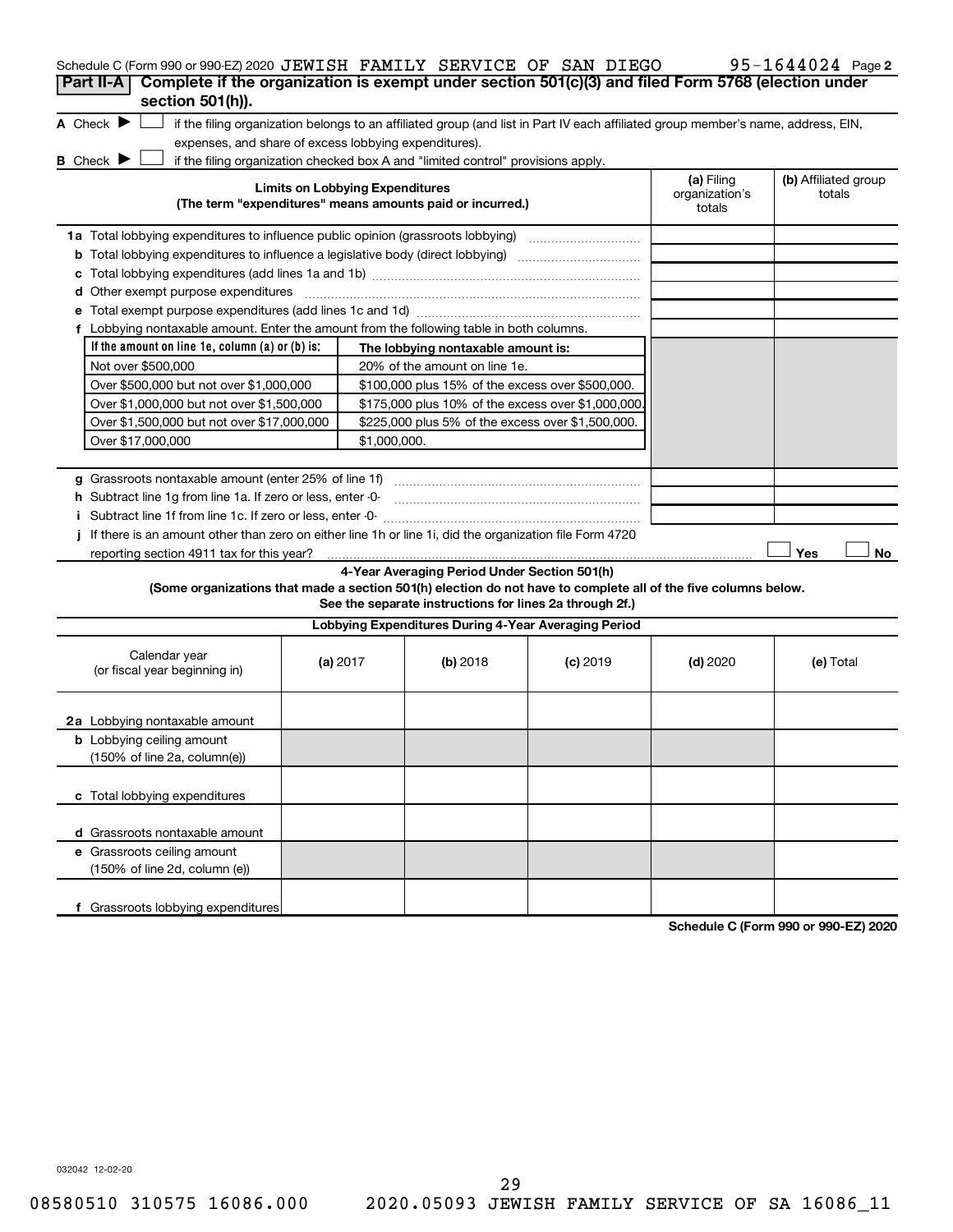### Schedule C (Form 990 or 990-EZ) 2020  ${\tt JEWISH}$   ${\tt FAMILY}$   ${\tt SERVICE}$   ${\tt OF}$   ${\tt SAN}$   ${\tt DLEGO}$   $95-1644024$  Page

### 95-1644024 Page 3

### **Part II-B Complete if the organization is exempt under section 501(c)(3) and has NOT filed Form 5768 (election under section 501(h)).**

| For each "Yes" response on lines 1a through 1i below, provide in Part IV a detailed description                                                                                                                                           |     | (a)                     | (b)    |                                      |
|-------------------------------------------------------------------------------------------------------------------------------------------------------------------------------------------------------------------------------------------|-----|-------------------------|--------|--------------------------------------|
| of the lobbying activity.                                                                                                                                                                                                                 | Yes | No                      | Amount |                                      |
| During the year, did the filing organization attempt to influence foreign, national, state, or<br>1<br>local legislation, including any attempt to influence public opinion on a legislative matter<br>or referendum, through the use of: |     | х                       |        |                                      |
|                                                                                                                                                                                                                                           | х   |                         |        |                                      |
| <b>b</b> Paid staff or management (include compensation in expenses reported on lines 1c through 1i)?                                                                                                                                     |     | х                       |        |                                      |
|                                                                                                                                                                                                                                           |     | $\overline{\text{x}}$   |        |                                      |
|                                                                                                                                                                                                                                           |     | $\overline{\text{x}}$   |        |                                      |
|                                                                                                                                                                                                                                           |     | $\overline{\text{x}}$   |        |                                      |
| g Direct contact with legislators, their staffs, government officials, or a legislative body?                                                                                                                                             |     | $\overline{\text{x}}$   |        |                                      |
| h Rallies, demonstrations, seminars, conventions, speeches, lectures, or any similar means?                                                                                                                                               |     | $\overline{\text{x}}$   |        |                                      |
| <i>i</i> Other activities?                                                                                                                                                                                                                |     | $\overline{\text{x}}$   |        |                                      |
|                                                                                                                                                                                                                                           |     |                         |        | $0$ .                                |
| 2a Did the activities in line 1 cause the organization to be not described in section 501(c)(3)?                                                                                                                                          |     | $\overline{\mathbf{X}}$ |        |                                      |
|                                                                                                                                                                                                                                           |     |                         |        |                                      |
| c If "Yes," enter the amount of any tax incurred by organization managers under section 4912                                                                                                                                              |     |                         |        |                                      |
| d If the filing organization incurred a section 4912 tax, did it file Form 4720 for this year?                                                                                                                                            |     |                         |        |                                      |
| Complete if the organization is exempt under section 501(c)(4), section 501(c)(5), or section<br><b>Part III-A</b> I                                                                                                                      |     |                         |        |                                      |
| $501(c)(6)$ .                                                                                                                                                                                                                             |     |                         |        |                                      |
|                                                                                                                                                                                                                                           |     |                         | Yes    | No                                   |
| 1                                                                                                                                                                                                                                         |     | 1                       |        |                                      |
| 2                                                                                                                                                                                                                                         |     | $\mathbf{2}$            |        |                                      |
| Did the organization agree to carry over lobbying and political campaign activity expenditures from the prior year?<br>З                                                                                                                  |     | 3                       |        |                                      |
| Complete if the organization is exempt under section 501(c)(4), section 501(c)(5), or section<br><b>Part III-B</b>                                                                                                                        |     |                         |        |                                      |
| 501(c)(6) and if either (a) BOTH Part III-A, lines 1 and 2, are answered "No" OR (b) Part III-A, line 3, is                                                                                                                               |     |                         |        |                                      |
| answered "Yes."                                                                                                                                                                                                                           |     |                         |        |                                      |
| Dues, assessments and similar amounts from members [111] Dues, assessments and similar amounts and similar amounts from members [111] Dues, assessments and similar amounts from members [11] Dues and Supply and Supply and S<br>1       |     | 1                       |        |                                      |
| Section 162(e) nondeductible lobbying and political expenditures (do not include amounts of political<br>2                                                                                                                                |     |                         |        |                                      |
| expenses for which the section 527(f) tax was paid).                                                                                                                                                                                      |     |                         |        |                                      |
|                                                                                                                                                                                                                                           |     | 2a                      |        |                                      |
| b Carryover from last year manufactured and content to content the content of the content of the content of the content of the content of the content of the content of the content of the content of the content of the conte            |     | 2b                      |        |                                      |
|                                                                                                                                                                                                                                           |     | 2c                      |        |                                      |
|                                                                                                                                                                                                                                           |     | 3                       |        |                                      |
| If notices were sent and the amount on line 2c exceeds the amount on line 3, what portion of the excess<br>4                                                                                                                              |     |                         |        |                                      |
| does the organization agree to carryover to the reasonable estimate of nondeductible lobbying and political                                                                                                                               |     |                         |        |                                      |
|                                                                                                                                                                                                                                           |     | 4                       |        |                                      |
|                                                                                                                                                                                                                                           |     | 5                       |        |                                      |
| <b>Part IV</b><br><b>Supplemental Information</b>                                                                                                                                                                                         |     |                         |        |                                      |
| Provide the descriptions required for Part I-A, line 1; Part I-B, line 4; Part I-C, line 5; Part II-A (affiliated group list); Part II-A, lines 1 and 2 (See                                                                              |     |                         |        |                                      |
| instructions); and Part II-B, line 1. Also, complete this part for any additional information.                                                                                                                                            |     |                         |        |                                      |
| PART II-B, LINE 1, LOBBYING ACTIVITIES:                                                                                                                                                                                                   |     |                         |        |                                      |
| JEWISH FAMILY SERVICE DESSIMINATES LETTERS OF SUPPORT AND ISSUES CALLS                                                                                                                                                                    |     |                         |        |                                      |
| TO ACTION ABOUT STATE AND FEDERAL BILLS RELATED TO POVERTY,                                                                                                                                                                               |     |                         |        |                                      |
| SELF-SUFFICIENCY, HOUSING AND THE NEEDS OF VULNERABLE SENIORS. STAFF                                                                                                                                                                      |     |                         |        |                                      |
| HAVE PHONE CALLS WITH ELECTED OFFICIALS ABOUT STATE AND FEDERAL                                                                                                                                                                           |     |                         |        |                                      |
| LEGISLATIVE BUDGET ISSUES.                                                                                                                                                                                                                |     |                         |        |                                      |
|                                                                                                                                                                                                                                           |     |                         |        | Schedule C (Form 990 or 990-EZ) 2020 |

032043 12-02-20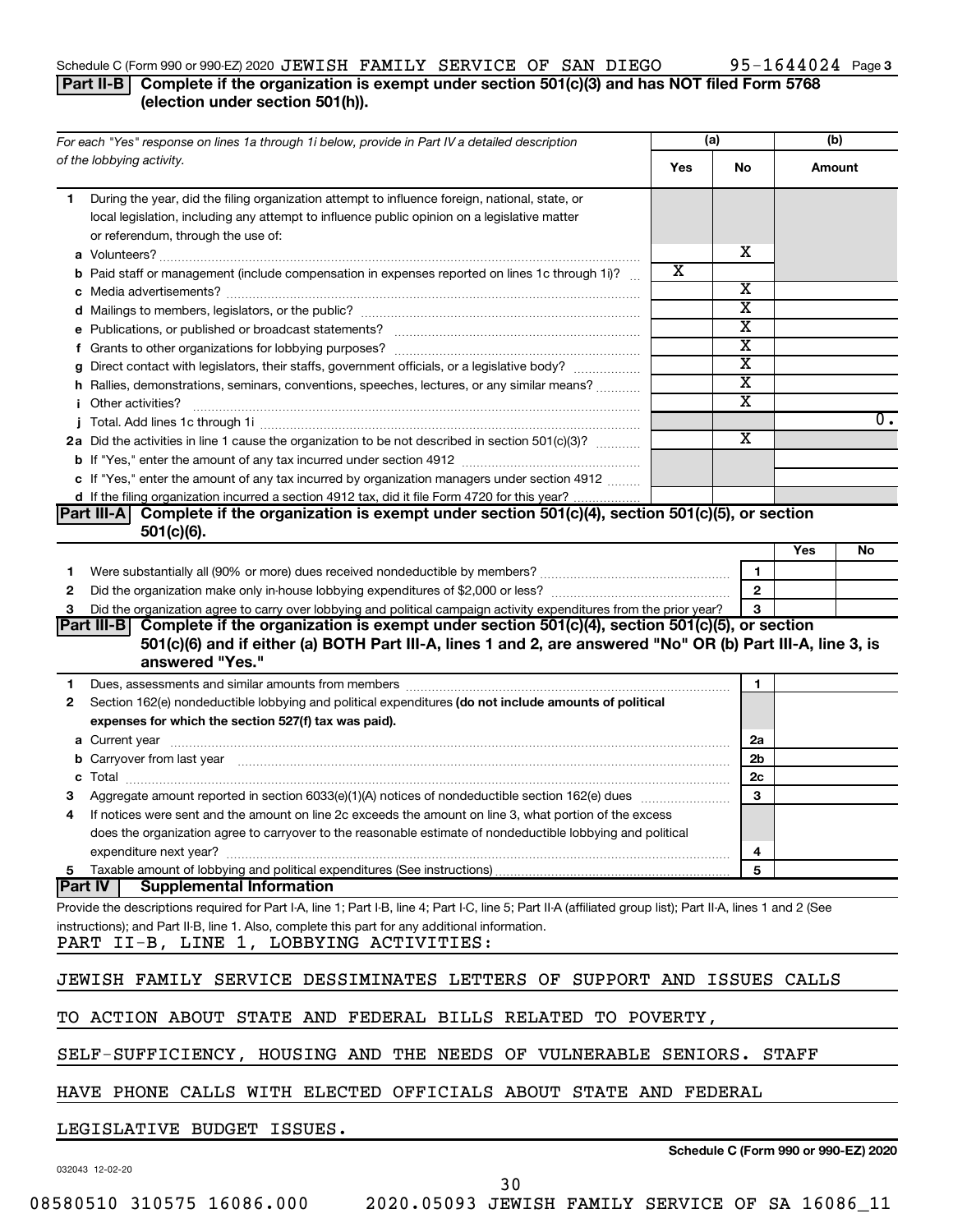| (Form 990) |  |
|------------|--|
|------------|--|

## **SCHEDULE D Supplemental Financial Statements**<br> **Form 990 2020**<br> **Part IV** line 6.7.8.9.10, 11a, 11b, 11d, 11d, 11d, 11d, 11d, 12a, 0r, 12b

**(Form 990) | Complete if the organization answered "Yes" on Form 990, Part IV, line 6, 7, 8, 9, 10, 11a, 11b, 11c, 11d, 11e, 11f, 12a, or 12b.**

**| Attach to Form 990. |Go to www.irs.gov/Form990 for instructions and the latest information.**



Department of the Treasury Internal Revenue Service

Name of the organization<br>**JEWISH FAMILY SERVICE OF SAN DIEGO** 95-1644024 JEWISH FAMILY SERVICE OF SAN DIEGO

| Part I   | Organizations Maintaining Donor Advised Funds or Other Similar Funds or Accounts. Complete if the                                                                             |                         |                                                    |                                 |
|----------|-------------------------------------------------------------------------------------------------------------------------------------------------------------------------------|-------------------------|----------------------------------------------------|---------------------------------|
|          | organization answered "Yes" on Form 990, Part IV, line 6.                                                                                                                     |                         |                                                    |                                 |
|          |                                                                                                                                                                               | (a) Donor advised funds | (b) Funds and other accounts                       |                                 |
| 1.       |                                                                                                                                                                               |                         |                                                    |                                 |
| 2        | Aggregate value of contributions to (during year)                                                                                                                             |                         |                                                    |                                 |
| з        | Aggregate value of grants from (during year)                                                                                                                                  |                         |                                                    |                                 |
| 4        |                                                                                                                                                                               |                         |                                                    |                                 |
| 5        | Did the organization inform all donors and donor advisors in writing that the assets held in donor advised funds                                                              |                         |                                                    |                                 |
|          |                                                                                                                                                                               |                         | Yes                                                | No                              |
| 6        | Did the organization inform all grantees, donors, and donor advisors in writing that grant funds can be used only                                                             |                         |                                                    |                                 |
|          | for charitable purposes and not for the benefit of the donor or donor advisor, or for any other purpose conferring                                                            |                         |                                                    |                                 |
|          | impermissible private benefit?                                                                                                                                                |                         | Yes                                                | No                              |
| Part II  | Conservation Easements. Complete if the organization answered "Yes" on Form 990, Part IV, line 7.                                                                             |                         |                                                    |                                 |
| 1.       | Purpose(s) of conservation easements held by the organization (check all that apply).                                                                                         |                         |                                                    |                                 |
|          | Preservation of land for public use (for example, recreation or education)                                                                                                    |                         | Preservation of a historically important land area |                                 |
|          | Protection of natural habitat                                                                                                                                                 |                         | Preservation of a certified historic structure     |                                 |
|          | Preservation of open space                                                                                                                                                    |                         |                                                    |                                 |
| 2        | Complete lines 2a through 2d if the organization held a qualified conservation contribution in the form of a conservation easement on the last                                |                         |                                                    |                                 |
|          | day of the tax year.                                                                                                                                                          |                         |                                                    | Held at the End of the Tax Year |
|          |                                                                                                                                                                               |                         | 2a                                                 |                                 |
| b        | Total acreage restricted by conservation easements                                                                                                                            |                         | 2 <sub>b</sub>                                     |                                 |
| c        | Number of conservation easements on a certified historic structure included in (a) manufacture included in (a)                                                                |                         | 2c                                                 |                                 |
|          | d Number of conservation easements included in (c) acquired after 7/25/06, and not on a historic structure                                                                    |                         |                                                    |                                 |
|          |                                                                                                                                                                               |                         | 2d                                                 |                                 |
| 3        | Number of conservation easements modified, transferred, released, extinguished, or terminated by the organization during the tax                                              |                         |                                                    |                                 |
|          | $year \blacktriangleright$                                                                                                                                                    |                         |                                                    |                                 |
| 4        | Number of states where property subject to conservation easement is located >                                                                                                 |                         |                                                    |                                 |
| 5        | Does the organization have a written policy regarding the periodic monitoring, inspection, handling of<br>violations, and enforcement of the conservation easements it holds? |                         | Yes                                                | No                              |
| 6        | Staff and volunteer hours devoted to monitoring, inspecting, handling of violations, and enforcing conservation easements during the year                                     |                         |                                                    |                                 |
|          |                                                                                                                                                                               |                         |                                                    |                                 |
| 7        | Amount of expenses incurred in monitoring, inspecting, handling of violations, and enforcing conservation easements during the year                                           |                         |                                                    |                                 |
|          | $\blacktriangleright$ \$                                                                                                                                                      |                         |                                                    |                                 |
| 8        | Does each conservation easement reported on line 2(d) above satisfy the requirements of section 170(h)(4)(B)(i)                                                               |                         |                                                    |                                 |
|          |                                                                                                                                                                               |                         | Yes                                                | No                              |
| 9        | In Part XIII, describe how the organization reports conservation easements in its revenue and expense statement and                                                           |                         |                                                    |                                 |
|          | balance sheet, and include, if applicable, the text of the footnote to the organization's financial statements that describes the                                             |                         |                                                    |                                 |
|          | organization's accounting for conservation easements.                                                                                                                         |                         |                                                    |                                 |
| Part III | Organizations Maintaining Collections of Art, Historical Treasures, or Other Similar Assets.                                                                                  |                         |                                                    |                                 |
|          | Complete if the organization answered "Yes" on Form 990, Part IV, line 8.                                                                                                     |                         |                                                    |                                 |
|          | 1a If the organization elected, as permitted under FASB ASC 958, not to report in its revenue statement and balance sheet works                                               |                         |                                                    |                                 |
|          | of art, historical treasures, or other similar assets held for public exhibition, education, or research in furtherance of public                                             |                         |                                                    |                                 |
|          | service, provide in Part XIII the text of the footnote to its financial statements that describes these items.                                                                |                         |                                                    |                                 |
|          | <b>b</b> If the organization elected, as permitted under FASB ASC 958, to report in its revenue statement and balance sheet works of                                          |                         |                                                    |                                 |
|          | art, historical treasures, or other similar assets held for public exhibition, education, or research in furtherance of public service,                                       |                         |                                                    |                                 |
|          | provide the following amounts relating to these items:                                                                                                                        |                         |                                                    |                                 |
|          |                                                                                                                                                                               |                         |                                                    |                                 |
|          | (ii) Assets included in Form 990, Part X [11] [12] Assets included in Form 990, Part X                                                                                        |                         | $\blacktriangleright$ s                            |                                 |
| 2        | If the organization received or held works of art, historical treasures, or other similar assets for financial gain, provide                                                  |                         |                                                    |                                 |
|          | the following amounts required to be reported under FASB ASC 958 relating to these items:                                                                                     |                         |                                                    |                                 |
|          |                                                                                                                                                                               |                         | \$                                                 |                                 |
|          | LHA For Paperwork Reduction Act Notice, see the Instructions for Form 990.                                                                                                    |                         |                                                    | Schedule D (Form 990) 2020      |
|          | 032051 12-01-20                                                                                                                                                               |                         |                                                    |                                 |
|          |                                                                                                                                                                               | 31                      |                                                    |                                 |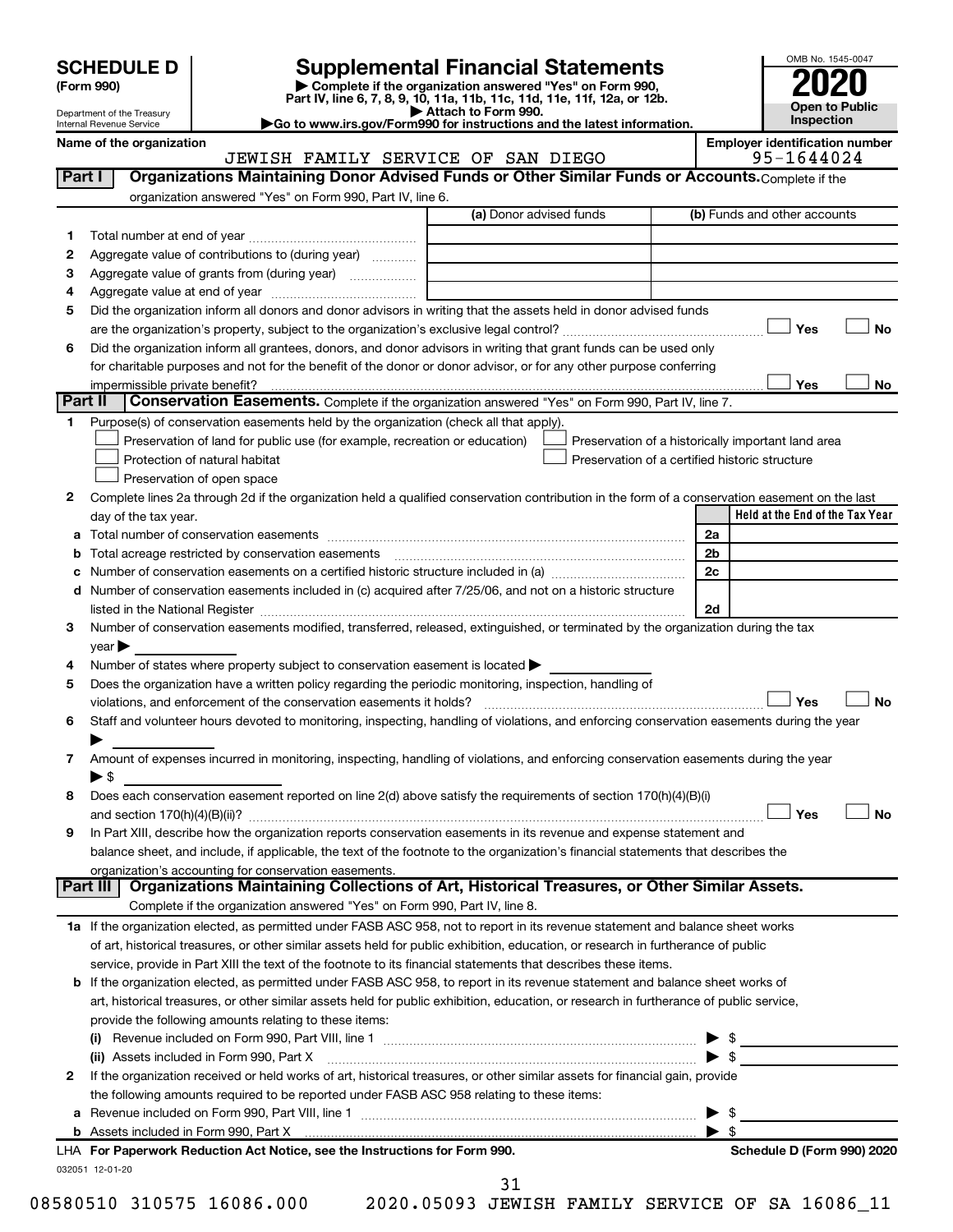|               | Schedule D (Form 990) 2020                                                                                                                                                                                                    | JEWISH FAMILY SERVICE OF SAN DIEGO |   |                |                                                         |            |                 | 95-1644024 Page 2          |                     |            |                          |
|---------------|-------------------------------------------------------------------------------------------------------------------------------------------------------------------------------------------------------------------------------|------------------------------------|---|----------------|---------------------------------------------------------|------------|-----------------|----------------------------|---------------------|------------|--------------------------|
|               | Part III<br>Organizations Maintaining Collections of Art, Historical Treasures, or Other Similar Assets (continued)                                                                                                           |                                    |   |                |                                                         |            |                 |                            |                     |            |                          |
| 3             | Using the organization's acquisition, accession, and other records, check any of the following that make significant use of its                                                                                               |                                    |   |                |                                                         |            |                 |                            |                     |            |                          |
|               | collection items (check all that apply):                                                                                                                                                                                      |                                    |   |                |                                                         |            |                 |                            |                     |            |                          |
| a             | Public exhibition                                                                                                                                                                                                             |                                    |   |                | Loan or exchange program                                |            |                 |                            |                     |            |                          |
| b             | Scholarly research                                                                                                                                                                                                            |                                    |   | Other          |                                                         |            |                 |                            |                     |            |                          |
| C             | $\boxed{\textbf{X}}$ Preservation for future generations                                                                                                                                                                      |                                    |   |                |                                                         |            |                 |                            |                     |            |                          |
| 4             | Provide a description of the organization's collections and explain how they further the organization's exempt purpose in Part XIII.                                                                                          |                                    |   |                |                                                         |            |                 |                            |                     |            |                          |
| 5             | During the year, did the organization solicit or receive donations of art, historical treasures, or other similar assets                                                                                                      |                                    |   |                |                                                         |            |                 |                            |                     |            |                          |
|               |                                                                                                                                                                                                                               |                                    |   |                |                                                         |            |                 |                            | Yes                 |            | $\overline{\text{X}}$ No |
|               | <b>Part IV</b><br><b>Escrow and Custodial Arrangements.</b> Complete if the organization answered "Yes" on Form 990, Part IV, line 9, or                                                                                      |                                    |   |                |                                                         |            |                 |                            |                     |            |                          |
|               | reported an amount on Form 990, Part X, line 21.                                                                                                                                                                              |                                    |   |                |                                                         |            |                 |                            |                     |            |                          |
|               | 1a Is the organization an agent, trustee, custodian or other intermediary for contributions or other assets not included                                                                                                      |                                    |   |                |                                                         |            |                 |                            |                     |            |                          |
|               |                                                                                                                                                                                                                               |                                    |   |                |                                                         |            |                 |                            | Yes                 |            | No                       |
|               | b If "Yes," explain the arrangement in Part XIII and complete the following table:                                                                                                                                            |                                    |   |                |                                                         |            |                 |                            |                     |            |                          |
|               |                                                                                                                                                                                                                               |                                    |   |                |                                                         |            |                 |                            | Amount              |            |                          |
|               |                                                                                                                                                                                                                               |                                    |   |                |                                                         |            | 1c              |                            |                     |            |                          |
|               |                                                                                                                                                                                                                               |                                    |   |                |                                                         |            | 1d              |                            |                     |            |                          |
|               | e Distributions during the year manufactured and continuum control of the control of the control of the state of the control of the control of the control of the control of the control of the control of the control of the |                                    |   |                |                                                         |            | 1e<br>1f        |                            |                     |            |                          |
|               | 2a Did the organization include an amount on Form 990, Part X, line 21, for escrow or custodial account liability?                                                                                                            |                                    |   |                |                                                         |            |                 |                            | Yes                 |            | No                       |
|               | <b>b</b> If "Yes," explain the arrangement in Part XIII. Check here if the explanation has been provided on Part XIII                                                                                                         |                                    |   |                |                                                         |            |                 |                            |                     |            |                          |
| <b>Part V</b> | <b>Endowment Funds.</b> Complete if the organization answered "Yes" on Form 990, Part IV, line 10.                                                                                                                            |                                    |   |                |                                                         |            |                 |                            |                     |            |                          |
|               |                                                                                                                                                                                                                               | (a) Current year                   |   | (b) Prior year | (c) Two years back $\vert$ (d) Three years back $\vert$ |            |                 |                            | (e) Four years back |            |                          |
|               | <b>1a</b> Beginning of year balance <i>manumum</i>                                                                                                                                                                            | 9,145,858.                         |   | 9,674,028.     |                                                         | 9,872,828. |                 | 9,604,244.                 |                     | 8,085,759. |                          |
|               |                                                                                                                                                                                                                               |                                    |   | 2,626.         |                                                         | 500.       |                 | 4,680.                     |                     | 1,000,950. |                          |
|               | c Net investment earnings, gains, and losses                                                                                                                                                                                  | 2,669,001.                         |   | $-30,514.$     |                                                         | 336,799.   |                 | 723,415.                   |                     |            | 877,949.                 |
|               |                                                                                                                                                                                                                               |                                    |   |                |                                                         |            |                 |                            |                     |            |                          |
|               | e Other expenditures for facilities                                                                                                                                                                                           |                                    |   |                |                                                         |            |                 |                            |                     |            |                          |
|               | and programs                                                                                                                                                                                                                  | 488,757.                           |   | 500, 282.      |                                                         | 536,099.   |                 | 459,511.                   |                     |            | 360, 414.                |
|               |                                                                                                                                                                                                                               |                                    |   |                |                                                         |            |                 |                            |                     |            |                          |
| g             |                                                                                                                                                                                                                               | 11, 326, 102.                      |   | 9,145,858.     |                                                         | 9,674,028. |                 | 9,872,828.                 |                     | 9,604,244. |                          |
| 2             | Provide the estimated percentage of the current year end balance (line 1g, column (a)) held as:                                                                                                                               |                                    |   |                |                                                         |            |                 |                            |                     |            |                          |
|               | a Board designated or quasi-endowment >                                                                                                                                                                                       | 46.5400                            | % |                |                                                         |            |                 |                            |                     |            |                          |
|               | <b>b</b> Permanent endowment $\blacktriangleright$ 40.5000                                                                                                                                                                    | %                                  |   |                |                                                         |            |                 |                            |                     |            |                          |
|               | 12.9600%<br>c Term endowment $\blacktriangleright$                                                                                                                                                                            |                                    |   |                |                                                         |            |                 |                            |                     |            |                          |
|               | The percentages on lines 2a, 2b, and 2c should equal 100%.                                                                                                                                                                    |                                    |   |                |                                                         |            |                 |                            |                     |            |                          |
|               | 3a Are there endowment funds not in the possession of the organization that are held and administered for the organization                                                                                                    |                                    |   |                |                                                         |            |                 |                            |                     |            |                          |
|               | by:                                                                                                                                                                                                                           |                                    |   |                |                                                         |            |                 |                            |                     | Yes        | No                       |
|               | (i)                                                                                                                                                                                                                           |                                    |   |                |                                                         |            |                 |                            | 3a(i)               | X          |                          |
|               |                                                                                                                                                                                                                               |                                    |   |                |                                                         |            |                 |                            | 3a(ii)              |            | X                        |
|               |                                                                                                                                                                                                                               |                                    |   |                |                                                         |            |                 |                            | 3b                  |            |                          |
| 4             | Describe in Part XIII the intended uses of the organization's endowment funds.                                                                                                                                                |                                    |   |                |                                                         |            |                 |                            |                     |            |                          |
|               | Land, Buildings, and Equipment.<br><b>Part VI</b>                                                                                                                                                                             |                                    |   |                |                                                         |            |                 |                            |                     |            |                          |
|               | Complete if the organization answered "Yes" on Form 990, Part IV, line 11a. See Form 990, Part X, line 10.                                                                                                                    |                                    |   |                |                                                         |            |                 |                            |                     |            |                          |
|               | Description of property                                                                                                                                                                                                       | (a) Cost or other                  |   |                | (b) Cost or other                                       |            | (c) Accumulated |                            | (d) Book value      |            |                          |
|               |                                                                                                                                                                                                                               | basis (investment)                 |   |                | basis (other)                                           |            | depreciation    |                            |                     |            |                          |
|               |                                                                                                                                                                                                                               |                                    |   |                | 4,023,335.                                              |            |                 |                            | 4,023,335.          |            |                          |
|               |                                                                                                                                                                                                                               |                                    |   |                | 13,827,332.                                             |            | 4,419,299.      |                            | 9,408,033.          |            |                          |
|               |                                                                                                                                                                                                                               |                                    |   |                | 4,022,040.                                              |            | 2,871,796.      |                            | 1,150,244.          |            |                          |
|               |                                                                                                                                                                                                                               |                                    |   |                | 3,378.                                                  |            |                 |                            |                     | 3,378.     |                          |
|               |                                                                                                                                                                                                                               |                                    |   |                |                                                         |            |                 |                            | 14,584,990.         |            |                          |
|               | Total. Add lines 1a through 1e. (Column (d) must equal Form 990, Part X, column (B), line 10c.)                                                                                                                               |                                    |   |                |                                                         |            |                 |                            |                     |            |                          |
|               |                                                                                                                                                                                                                               |                                    |   |                |                                                         |            |                 | Schedule D (Form 990) 2020 |                     |            |                          |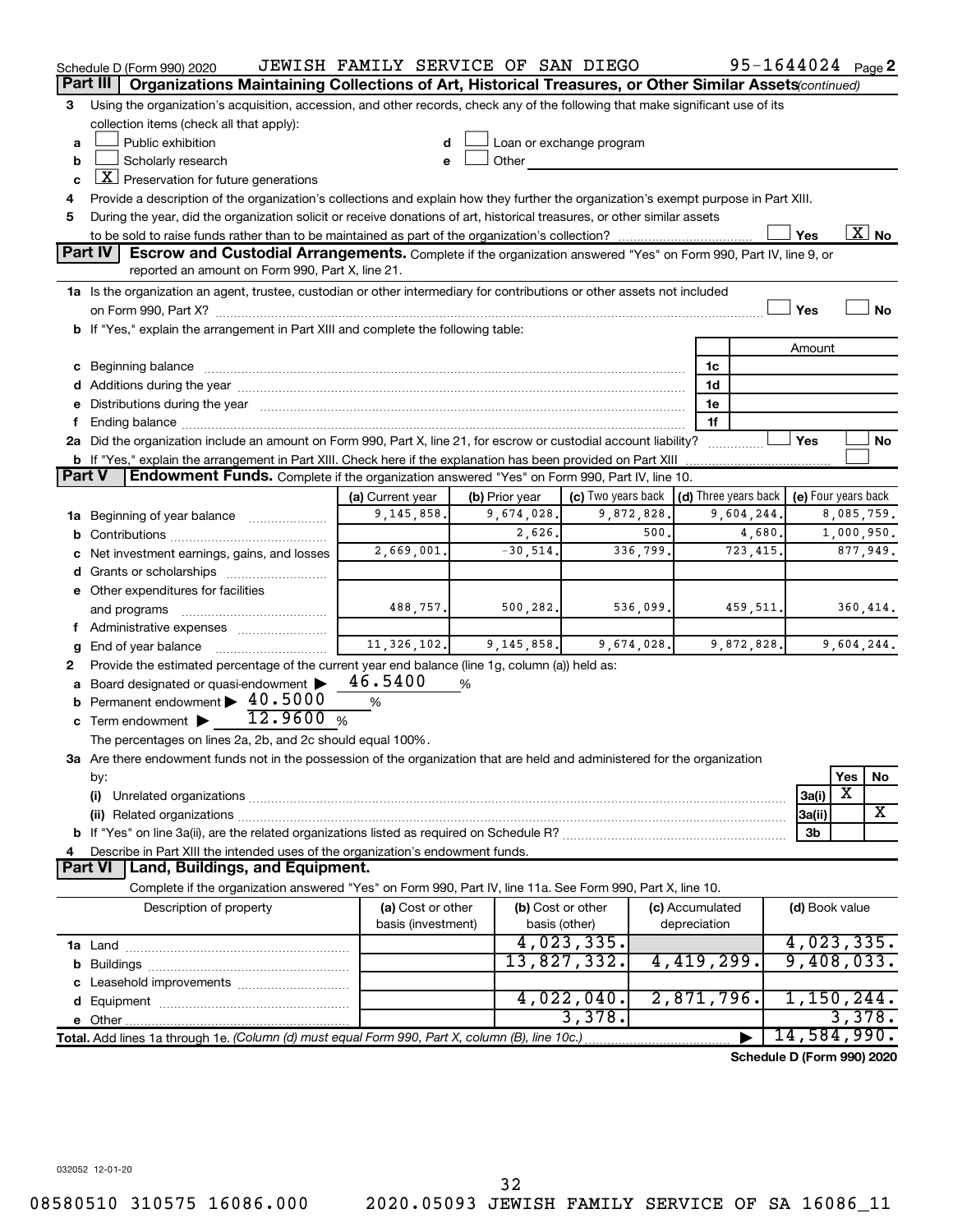|                  | Schedule D (Form 990) 2020                                                                                                                           |                              |                 | JEWISH FAMILY SERVICE OF SAN DIEGO |  |                                                           | $95 - 1644024$ Page 3 |                     |
|------------------|------------------------------------------------------------------------------------------------------------------------------------------------------|------------------------------|-----------------|------------------------------------|--|-----------------------------------------------------------|-----------------------|---------------------|
| <b>Part VIII</b> | <b>Investments - Other Securities.</b>                                                                                                               |                              |                 |                                    |  |                                                           |                       |                     |
|                  | Complete if the organization answered "Yes" on Form 990, Part IV, line 11b. See Form 990, Part X, line 12.                                           |                              |                 |                                    |  |                                                           |                       |                     |
|                  | (a) Description of security or category (including name of security)                                                                                 |                              |                 | (b) Book value                     |  | (c) Method of valuation: Cost or end-of-year market value |                       |                     |
|                  | (1) Financial derivatives                                                                                                                            |                              |                 |                                    |  |                                                           |                       |                     |
|                  |                                                                                                                                                      |                              |                 |                                    |  |                                                           |                       |                     |
| (3) Other        |                                                                                                                                                      |                              |                 |                                    |  |                                                           |                       |                     |
| (A)              | BENEFICIAL INTERESTS IN                                                                                                                              |                              |                 |                                    |  |                                                           |                       |                     |
| (B)              | <b>ENDOWMENT FUNDS</b>                                                                                                                               |                              |                 | 10,848,105.                        |  | END-OF-YEAR MARKET VALUE                                  |                       |                     |
| (C)              | FUNDS HELD AT JEWISH                                                                                                                                 |                              |                 |                                    |  |                                                           |                       |                     |
| (D)              | COMMUNITY FOUNDATION                                                                                                                                 |                              |                 | 9,845,371.                         |  | END-OF-YEAR MARKET VALUE                                  |                       |                     |
| (E)              |                                                                                                                                                      |                              |                 |                                    |  |                                                           |                       |                     |
| (F)              |                                                                                                                                                      |                              |                 |                                    |  |                                                           |                       |                     |
| (G)              |                                                                                                                                                      |                              |                 |                                    |  |                                                           |                       |                     |
| (H)              |                                                                                                                                                      |                              |                 | 20,693,476.                        |  |                                                           |                       |                     |
|                  | Total. (Col. (b) must equal Form 990, Part X, col. (B) line 12.)<br>Part VIII Investments - Program Related.                                         |                              |                 |                                    |  |                                                           |                       |                     |
|                  |                                                                                                                                                      |                              |                 |                                    |  |                                                           |                       |                     |
|                  | Complete if the organization answered "Yes" on Form 990, Part IV, line 11c. See Form 990, Part X, line 13.<br>(a) Description of investment          |                              |                 | (b) Book value                     |  | (c) Method of valuation: Cost or end-of-year market value |                       |                     |
|                  |                                                                                                                                                      |                              |                 |                                    |  |                                                           |                       |                     |
| (1)              |                                                                                                                                                      |                              |                 |                                    |  |                                                           |                       |                     |
| (2)              |                                                                                                                                                      |                              |                 |                                    |  |                                                           |                       |                     |
| (3)              |                                                                                                                                                      |                              |                 |                                    |  |                                                           |                       |                     |
| (4)              |                                                                                                                                                      |                              |                 |                                    |  |                                                           |                       |                     |
| (5)              |                                                                                                                                                      |                              |                 |                                    |  |                                                           |                       |                     |
| (6)<br>(7)       |                                                                                                                                                      |                              |                 |                                    |  |                                                           |                       |                     |
| (8)              |                                                                                                                                                      |                              |                 |                                    |  |                                                           |                       |                     |
| (9)              |                                                                                                                                                      |                              |                 |                                    |  |                                                           |                       |                     |
|                  | Total. (Col. (b) must equal Form 990, Part X, col. (B) line 13.)                                                                                     |                              |                 |                                    |  |                                                           |                       |                     |
| Part IX          | <b>Other Assets.</b>                                                                                                                                 |                              |                 |                                    |  |                                                           |                       |                     |
|                  | Complete if the organization answered "Yes" on Form 990, Part IV, line 11d. See Form 990, Part X, line 15.                                           |                              |                 |                                    |  |                                                           |                       |                     |
|                  |                                                                                                                                                      |                              | (a) Description |                                    |  |                                                           | (b) Book value        |                     |
|                  | $(1)$ DEPOSITS                                                                                                                                       |                              |                 |                                    |  |                                                           |                       | 207, 300.           |
| (2)              | INVESTMENTS IN SUBSIDIARIES                                                                                                                          |                              |                 |                                    |  |                                                           | 5,647,097.            |                     |
| (3)              | INTERCOMPANY RECEIVABLES                                                                                                                             |                              |                 |                                    |  |                                                           | 4,969,214.            |                     |
| (4)              |                                                                                                                                                      |                              |                 |                                    |  |                                                           |                       |                     |
| (5)              |                                                                                                                                                      |                              |                 |                                    |  |                                                           |                       |                     |
| (6)              |                                                                                                                                                      |                              |                 |                                    |  |                                                           |                       |                     |
| (7)              |                                                                                                                                                      |                              |                 |                                    |  |                                                           |                       |                     |
| (8)              |                                                                                                                                                      |                              |                 |                                    |  |                                                           |                       |                     |
| (9)              |                                                                                                                                                      |                              |                 |                                    |  |                                                           |                       |                     |
|                  |                                                                                                                                                      |                              |                 |                                    |  |                                                           | 10,823,611.           |                     |
| Part X           | <b>Other Liabilities.</b>                                                                                                                            |                              |                 |                                    |  |                                                           |                       |                     |
|                  | Complete if the organization answered "Yes" on Form 990, Part IV, line 11e or 11f. See Form 990, Part X, line 25.                                    |                              |                 |                                    |  |                                                           |                       |                     |
| 1.               |                                                                                                                                                      | (a) Description of liability |                 |                                    |  |                                                           | (b) Book value        |                     |
| (1)              | Federal income taxes                                                                                                                                 |                              |                 |                                    |  |                                                           |                       |                     |
| (2)              | DEFERRED COMPENSATION                                                                                                                                |                              |                 |                                    |  |                                                           |                       | 442,330.            |
| (3)              | INTERCOMPANY PAYABLES                                                                                                                                |                              |                 |                                    |  |                                                           | 4,950,457.            |                     |
| (4)              | SBA - PPP LOAN                                                                                                                                       |                              |                 |                                    |  |                                                           | 2,956,800.            |                     |
| (5)              |                                                                                                                                                      |                              |                 |                                    |  |                                                           |                       |                     |
| (6)              |                                                                                                                                                      |                              |                 |                                    |  |                                                           |                       |                     |
| (7)              |                                                                                                                                                      |                              |                 |                                    |  |                                                           |                       |                     |
| (8)              |                                                                                                                                                      |                              |                 |                                    |  |                                                           |                       |                     |
| (9)              |                                                                                                                                                      |                              |                 |                                    |  |                                                           |                       |                     |
|                  |                                                                                                                                                      |                              |                 |                                    |  |                                                           | 8,349,587.            |                     |
|                  | 2. Liability for uncertain tax positions. In Part XIII, provide the text of the footnote to the organization's financial statements that reports the |                              |                 |                                    |  |                                                           |                       |                     |
|                  | organization's liability for uncertain tax positions under FASB ASC 740. Check here if the text of the footnote has been provided in Part XIII       |                              |                 |                                    |  |                                                           |                       | $\lfloor x \rfloor$ |

**Schedule D (Form 990) 2020**

032053 12-01-20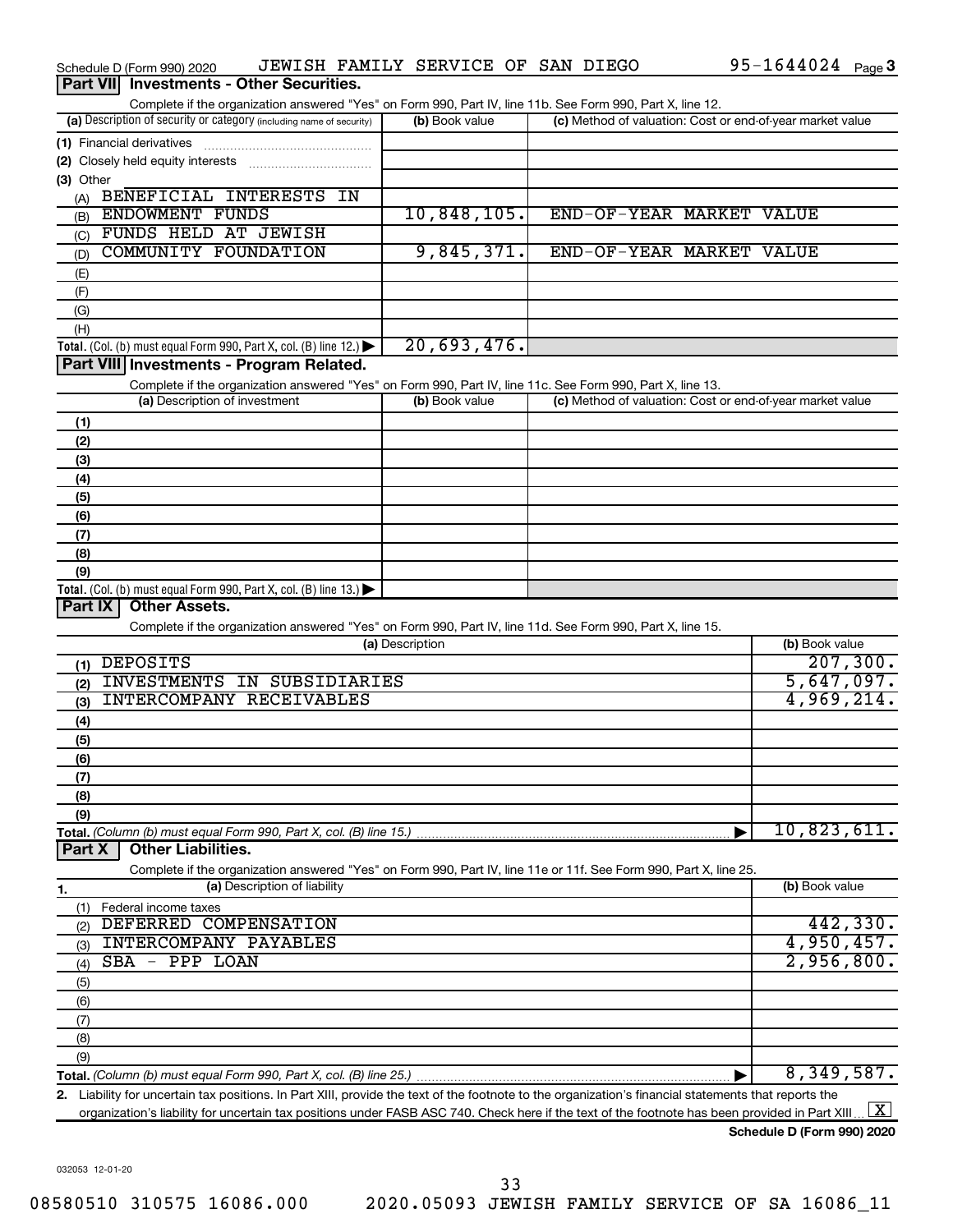|    | JEWISH FAMILY SERVICE OF SAN DIEGO<br>Schedule D (Form 990) 2020                                                                                                                                                                    |                |                 |                | 95-1644024 $_{Page 4}$ |
|----|-------------------------------------------------------------------------------------------------------------------------------------------------------------------------------------------------------------------------------------|----------------|-----------------|----------------|------------------------|
|    | Reconciliation of Revenue per Audited Financial Statements With Revenue per Return.<br>Part XI                                                                                                                                      |                |                 |                |                        |
|    | Complete if the organization answered "Yes" on Form 990, Part IV, line 12a.                                                                                                                                                         |                |                 |                |                        |
| 1  | Total revenue, gains, and other support per audited financial statements                                                                                                                                                            |                |                 | $\blacksquare$ | 72,966,773.            |
| 2  | Amounts included on line 1 but not on Form 990, Part VIII, line 12:                                                                                                                                                                 |                |                 |                |                        |
| a  | Net unrealized gains (losses) on investments [111] [12] matter and all the unrealized gains (losses) on investments                                                                                                                 | 2a             | 4,760,700.      |                |                        |
|    |                                                                                                                                                                                                                                     | 2 <sub>b</sub> | 5,276.          |                |                        |
|    |                                                                                                                                                                                                                                     | 2c             |                 |                |                        |
|    |                                                                                                                                                                                                                                     | 2d             | 35,885,402.     |                |                        |
| е  | Add lines 2a through 2d <b>continuum continuum contracts</b> and an analysis of the contract of the contract of the contract of the contract of the contract of the contract of the contract of the contract of the contract of the |                |                 | 2e             | 40,651,378.            |
| 3  |                                                                                                                                                                                                                                     |                |                 | $\mathbf{a}$   | 32, 315, 395.          |
| 4  | Amounts included on Form 990. Part VIII, line 12, but not on line 1:                                                                                                                                                                |                |                 |                |                        |
|    | Investment expenses not included on Form 990, Part VIII, line 7b [11, 111, 111, 111]                                                                                                                                                |                | 110,070.<br> 4a |                |                        |
|    |                                                                                                                                                                                                                                     | 4 <sub>h</sub> | 12,520,681.     |                |                        |
|    | c Add lines 4a and 4b                                                                                                                                                                                                               |                |                 | 4c             | 12,630,751.            |
|    |                                                                                                                                                                                                                                     |                |                 |                | 44,946,146.            |
|    |                                                                                                                                                                                                                                     |                |                 |                |                        |
|    | Part XII   Reconciliation of Expenses per Audited Financial Statements With Expenses per Return.                                                                                                                                    |                |                 |                |                        |
|    | Complete if the organization answered "Yes" on Form 990, Part IV, line 12a.                                                                                                                                                         |                |                 |                |                        |
| 1. |                                                                                                                                                                                                                                     |                |                 | $\mathbf{1}$   | 58, 748, 158.          |
| 2  | Amounts included on line 1 but not on Form 990, Part IX, line 25:                                                                                                                                                                   |                |                 |                |                        |
| a  |                                                                                                                                                                                                                                     | 2a             | 5,276.          |                |                        |
|    | b Prior year adjustments [111] manufactured and prior year adjustments [11] manufactured and prior year adjustments                                                                                                                 | 2 <sub>b</sub> |                 |                |                        |
|    |                                                                                                                                                                                                                                     | 2 <sub>c</sub> |                 |                |                        |
| d  |                                                                                                                                                                                                                                     | 2d             | 27,910,877.     |                |                        |
|    |                                                                                                                                                                                                                                     |                |                 | 2e             | 27, 916, 153.          |
| 3  |                                                                                                                                                                                                                                     |                |                 |                | 30,832,005.            |
| 4  | Amounts included on Form 990, Part IX, line 25, but not on line 1:                                                                                                                                                                  |                |                 |                |                        |
|    | a Investment expenses not included on Form 990, Part VIII, line 7b [11, 11, 11, 11]                                                                                                                                                 | 4a             | $110,070$ .     |                |                        |
|    |                                                                                                                                                                                                                                     | 4 <sub>h</sub> | 7,997,372.      |                |                        |
|    | c Add lines 4a and 4b                                                                                                                                                                                                               |                |                 | 4c             | 8,107,442.             |
|    | Part XIII Supplemental Information.                                                                                                                                                                                                 |                |                 |                | 38,939,447 <b>.</b>    |

Provide the descriptions required for Part II, lines 3, 5, and 9; Part III, lines 1a and 4; Part IV, lines 1b and 2b; Part V, line 4; Part X, line 2; Part XI, lines 2d and 4b; and Part XII, lines 2d and 4b. Also complete this part to provide any additional information.

### PART III, LINE 4:

ARTWORK HELD BY JEWISH FAMILY SERVICE OF SAN DIEGO IS HELD IN A COLLECTION FOR FINANCIAL GAIN. THE ORGANIZATION'S POLICY FOR RECOGNIZING COLLECTIONS ITEMS UNDER FASB ASC 958-360-25-3 IS TO NOT CAPITALIZE COLLECTIONS ITEMS. ARTWORK'S FUTURE APPRECIATED VALUE WILL BE USED TO ENHANCE PROGRAMS.

PART V, LINE 4:

THE BENEFICIAL INTERESTS IN ENDOWMENT FUNDS ARE HELD BY JEWISH COMMUNITY

FOUNDATION AND COMERICA BANK AND ARE MANAGED IN ACCORDANCE WITH UPMIFA.

JEWISH FAMILY SERVICE OF SAN DIEGO'S (JFS) SPENDING POLICY IS TO DISBURSE

FUNDS AVAILABLE IN ACCORDANCE WITH DONOR RESTRICTIONS TO MEET THE CURRENT

### PROGRAM NEEDS OF JFS.

032054 12-01-20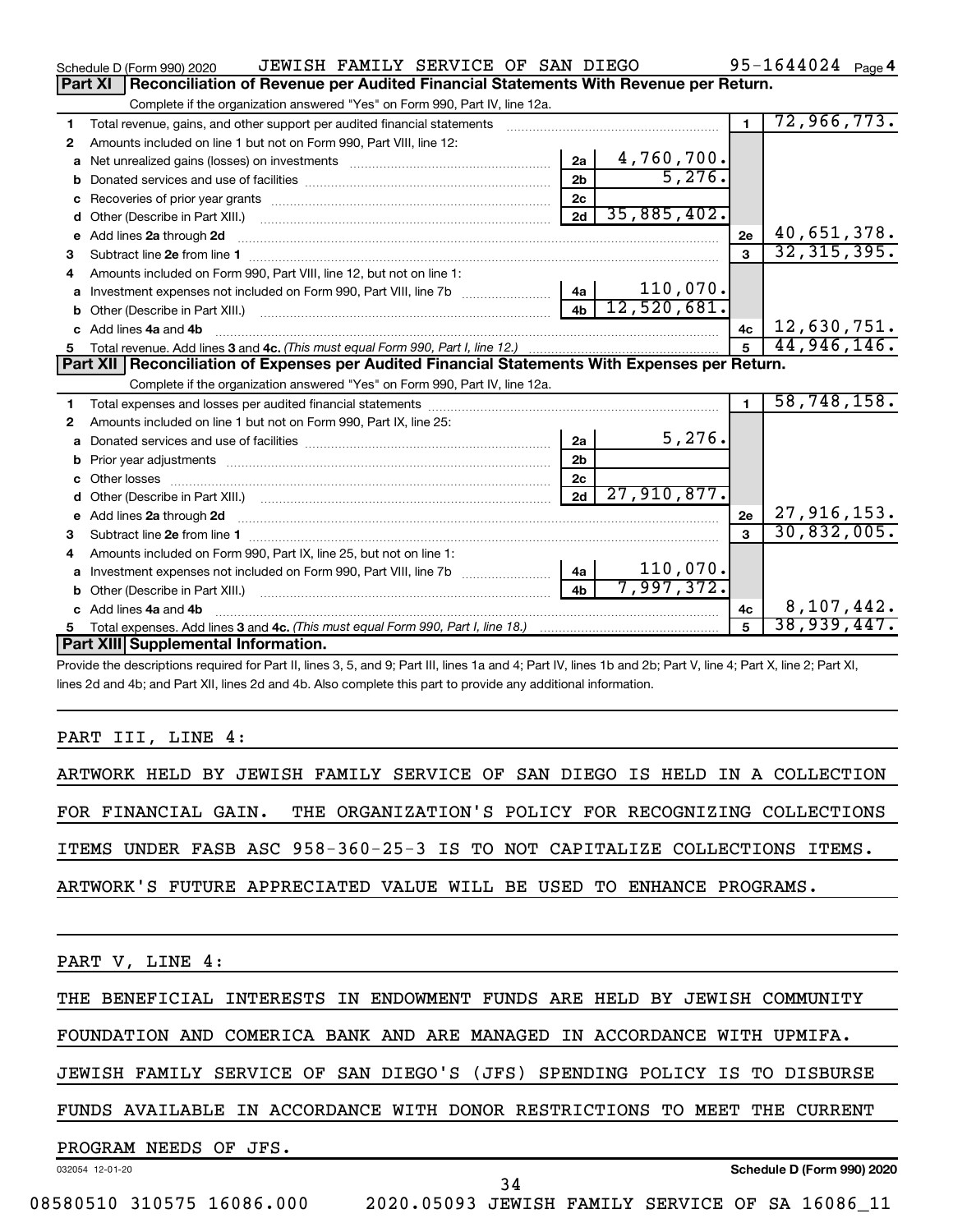PART X, LINE 2:

| JFS, RADY JFS FOUNDATION, THE FOUNDATION, HOLDINGS, BALBOA, AND CARS         |                            |
|------------------------------------------------------------------------------|----------------------------|
| NONPROFIT ARE PUBLIC CHARITIES AND ARE EXEMPT FROM INCOME TAXES UNDER        |                            |
| SECTION $501(C)(3)$ OF THE INTERNAL REVENUE CODE AND SECTION 23701(D) OF THE |                            |
| CALIFORNIA REVENUE AND TAXATION CODE. HUL IS NOT CONSIDERED TAX EXEMPT FOR   |                            |
| THE STATE OF CALIFORNIA BUT IS INCLUDED IN THE FEDERAL TAX FILING OF JFS.    |                            |
| THE FOUNDATION, HOLDINGS, BALBOA, AND HUL ARE CONSIDERED DISREGARDED         |                            |
| ENTITIES FOR INCOME TAX PURPOSES AND ARE INCLUDED IN THE INCOME TAX          |                            |
| RETURNS FILED BY JFS. JFS AND CARS NONPROFIT BELIEVE THAT THEY HAVE          |                            |
| APPROPRIATE SUPPORT FOR ANY TAX POSITIONS TAKEN, AND AS SUCH, DO NOT HAVE    |                            |
| ANY UNCERTAIN TAX POSITIONS THAT ARE MATERIAL TO THE CONSOLIDATED            |                            |
| FINANCIAL STATEMENTS.                                                        |                            |
|                                                                              |                            |
| PART XI, LINE 2D - OTHER ADJUSTMENTS:                                        |                            |
| SPECIAL EVENT EXPENSE NETTED WITH REVENUE                                    | 102,534.                   |
| REVENUES FROM RELATED ORGANIZATION PER CONSOLIDATED GAAP                     |                            |
| <b>STATEMENT</b>                                                             | 32,688,857.                |
| CHANGE IN INVESTMENT SUBSIDIARY                                              | 3,094,011.                 |
| TOTAL TO SCHEDULE D, PART XI, LINE 2D                                        | 35,885,402.                |
|                                                                              |                            |
| PART XI, LINE 4B - OTHER ADJUSTMENTS:                                        |                            |
| CONSOLIDATED FINANCIAL STATEMENTS - ELIMINATING ENTRIES                      | 12,520,681.                |
|                                                                              |                            |
| PART XII, LINE 2D - OTHER ADJUSTMENTS:                                       |                            |
| SPECIAL EVENT EXPENSE NETTED WITH REVENUE                                    | 102,534.                   |
| EXPENSES FROM RELATED ORGANIZATION PER CONSOLIDATED GAAP                     |                            |
| <b>STATEMENT</b>                                                             | 27,808,343.                |
| 032055 12-01-20                                                              | Schedule D (Form 990) 2020 |

35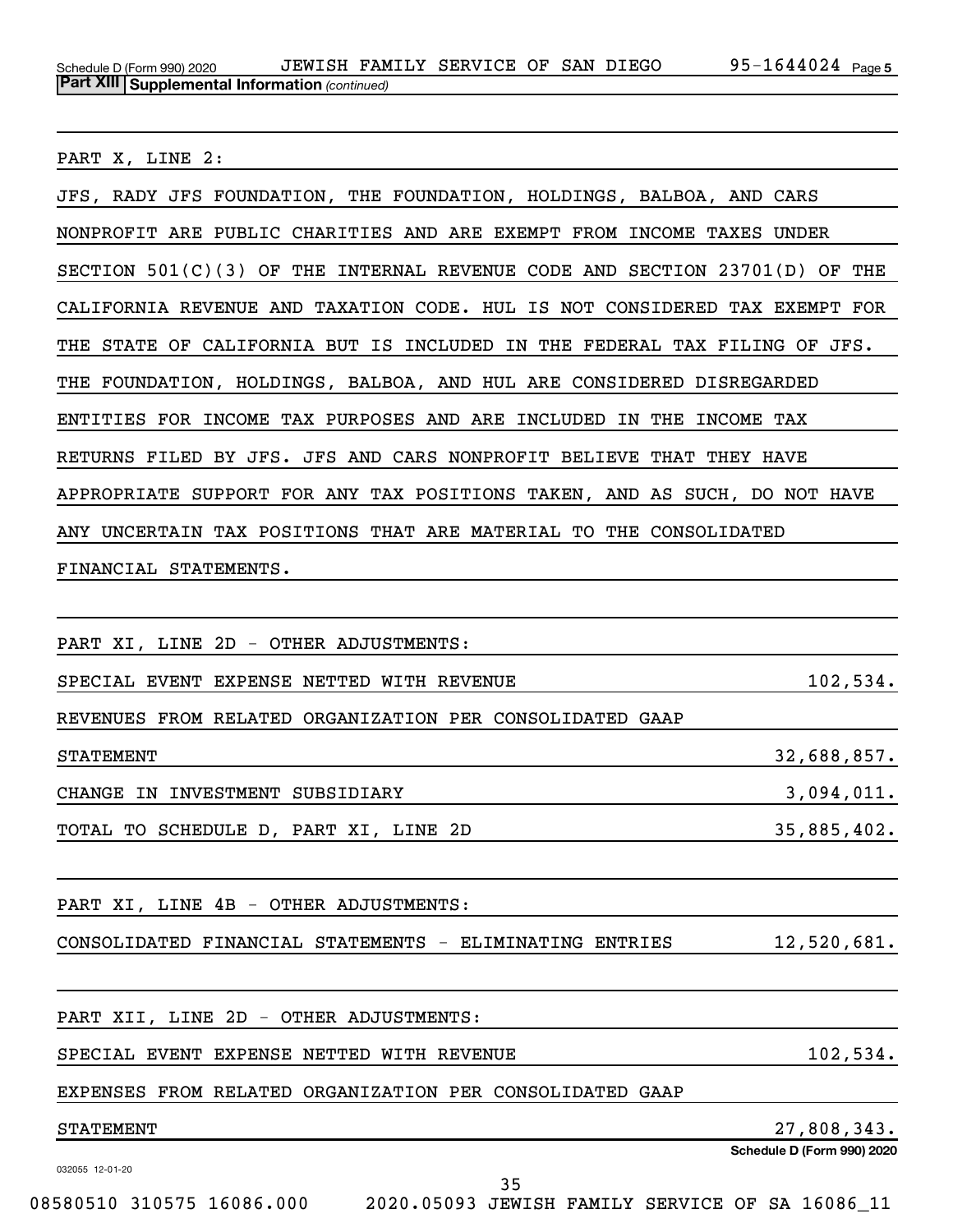| Schedule D (Form 990) 2020                     | JEWISH FAMILY SERVICE OF SAN DIEGO                      | 95-1644024 Page 5          |
|------------------------------------------------|---------------------------------------------------------|----------------------------|
| Part XIII Supplemental Information (continued) |                                                         |                            |
| TOTAL TO SCHEDULE D, PART XII, LINE 2D         |                                                         | 27,910,877.                |
| PART XII, LINE 4B - OTHER ADJUSTMENTS:         |                                                         |                            |
|                                                | CONSOLIDATED FINANCIAL STATEMENTS - ELIMINATING ENTRIES | 7,997,372.                 |
|                                                |                                                         |                            |
|                                                |                                                         |                            |
|                                                |                                                         |                            |
|                                                |                                                         |                            |
|                                                |                                                         |                            |
|                                                |                                                         |                            |
|                                                |                                                         |                            |
|                                                |                                                         |                            |
|                                                |                                                         |                            |
|                                                |                                                         |                            |
|                                                |                                                         |                            |
|                                                |                                                         |                            |
|                                                |                                                         |                            |
|                                                |                                                         |                            |
|                                                |                                                         |                            |
|                                                |                                                         |                            |
|                                                |                                                         |                            |
|                                                |                                                         |                            |
|                                                |                                                         |                            |
|                                                |                                                         |                            |
|                                                |                                                         |                            |
|                                                |                                                         |                            |
|                                                |                                                         |                            |
|                                                |                                                         |                            |
|                                                |                                                         |                            |
|                                                |                                                         |                            |
|                                                |                                                         |                            |
|                                                |                                                         |                            |
|                                                |                                                         |                            |
|                                                |                                                         | Schedule D (Form 990) 2020 |
| 032055 12-01-20                                | 36                                                      |                            |
| 08580510 310575 16086.000                      | 2020.05093 JEWISH FAMILY SERVICE OF SA 16086_11         |                            |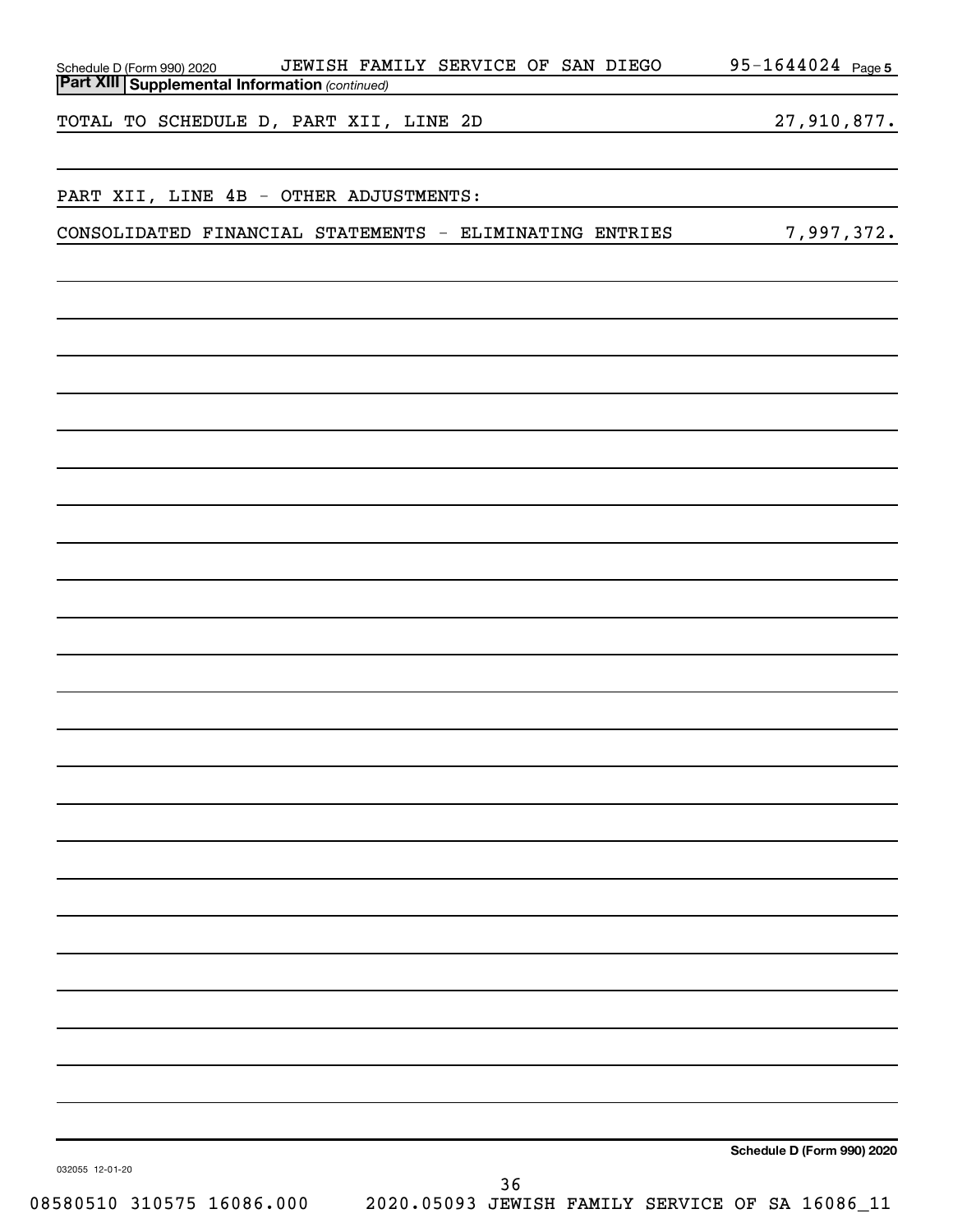| <b>SCHEDULE G</b>                                                                                                                                                                                                                                                                                                                                                                                                                                                                                                                                                                     |                                                                                  |             |                                      |                                                                            |    | <b>Supplemental Information Regarding Fundraising or Gaming Activities</b>                                                                                                                                                            |                                                                            | OMB No. 1545-0047                                       |
|---------------------------------------------------------------------------------------------------------------------------------------------------------------------------------------------------------------------------------------------------------------------------------------------------------------------------------------------------------------------------------------------------------------------------------------------------------------------------------------------------------------------------------------------------------------------------------------|----------------------------------------------------------------------------------|-------------|--------------------------------------|----------------------------------------------------------------------------|----|---------------------------------------------------------------------------------------------------------------------------------------------------------------------------------------------------------------------------------------|----------------------------------------------------------------------------|---------------------------------------------------------|
| (Form 990 or 990-EZ)                                                                                                                                                                                                                                                                                                                                                                                                                                                                                                                                                                  |                                                                                  |             |                                      |                                                                            |    | Complete if the organization answered "Yes" on Form 990, Part IV, line 17, 18, or 19, or if the<br>organization entered more than \$15,000 on Form 990-EZ, line 6a.                                                                   |                                                                            |                                                         |
| Department of the Treasury                                                                                                                                                                                                                                                                                                                                                                                                                                                                                                                                                            |                                                                                  |             | Attach to Form 990 or Form 990-EZ.   |                                                                            |    |                                                                                                                                                                                                                                       |                                                                            | <b>Open to Public</b>                                   |
| Internal Revenue Service                                                                                                                                                                                                                                                                                                                                                                                                                                                                                                                                                              |                                                                                  |             |                                      |                                                                            |    | Go to www.irs.gov/Form990 for instructions and the latest information.                                                                                                                                                                |                                                                            | Inspection                                              |
| Name of the organization                                                                                                                                                                                                                                                                                                                                                                                                                                                                                                                                                              |                                                                                  |             | JEWISH FAMILY SERVICE OF SAN DIEGO   |                                                                            |    |                                                                                                                                                                                                                                       | 95-1644024                                                                 | <b>Employer identification number</b>                   |
| Part I                                                                                                                                                                                                                                                                                                                                                                                                                                                                                                                                                                                | required to complete this part.                                                  |             |                                      |                                                                            |    | Fundraising Activities. Complete if the organization answered "Yes" on Form 990, Part IV, line 17. Form 990-EZ filers are not                                                                                                         |                                                                            |                                                         |
| 1 Indicate whether the organization raised funds through any of the following activities. Check all that apply.<br>$X$ Mail solicitations<br>a<br>b<br>$\boxed{\textbf{X}}$ Phone solicitations<br>C<br>$\boxed{\mathbf{X}}$ In-person solicitations<br>d<br>2 a Did the organization have a written or oral agreement with any individual (including officers, directors, trustees, or<br>b If "Yes," list the 10 highest paid individuals or entities (fundraisers) pursuant to agreements under which the fundraiser is to be<br>compensated at least \$5,000 by the organization. | $\boxed{\textbf{X}}$ Internet and email solicitations                            |             | $g\mid X$ Special fundraising events |                                                                            |    | $e$ $\boxed{X}$ Solicitation of non-government grants<br>$f\left[\frac{X}{X}\right]$ Solicitation of government grants<br>key employees listed in Form 990, Part VII) or entity in connection with professional fundraising services? | $\boxed{\text{X}}$ Yes                                                     | <b>No</b>                                               |
| (i) Name and address of individual<br>or entity (fundraiser)                                                                                                                                                                                                                                                                                                                                                                                                                                                                                                                          |                                                                                  |             | (ii) Activity                        | (iii) Did<br>fundraiser<br>have custody<br>or control of<br>contributions? |    | (iv) Gross receipts<br>from activity                                                                                                                                                                                                  | (v) Amount paid<br>to (or retained by)<br>fundraiser<br>listed in col. (i) | (vi) Amount paid<br>to (or retained by)<br>organization |
| JILL SPITZER - 8804 BALBOA                                                                                                                                                                                                                                                                                                                                                                                                                                                                                                                                                            |                                                                                  |             |                                      | Yes                                                                        | No |                                                                                                                                                                                                                                       |                                                                            |                                                         |
| AVE, SAN DIEGO, CA 92123                                                                                                                                                                                                                                                                                                                                                                                                                                                                                                                                                              |                                                                                  | FUNDRAISING |                                      |                                                                            | x  | 155,180                                                                                                                                                                                                                               | 48,000.                                                                    | 107,180.                                                |
|                                                                                                                                                                                                                                                                                                                                                                                                                                                                                                                                                                                       |                                                                                  |             |                                      |                                                                            |    |                                                                                                                                                                                                                                       |                                                                            |                                                         |
|                                                                                                                                                                                                                                                                                                                                                                                                                                                                                                                                                                                       |                                                                                  |             |                                      |                                                                            |    |                                                                                                                                                                                                                                       |                                                                            |                                                         |
|                                                                                                                                                                                                                                                                                                                                                                                                                                                                                                                                                                                       |                                                                                  |             |                                      |                                                                            |    |                                                                                                                                                                                                                                       |                                                                            |                                                         |
|                                                                                                                                                                                                                                                                                                                                                                                                                                                                                                                                                                                       |                                                                                  |             |                                      |                                                                            |    |                                                                                                                                                                                                                                       |                                                                            |                                                         |
|                                                                                                                                                                                                                                                                                                                                                                                                                                                                                                                                                                                       |                                                                                  |             |                                      |                                                                            |    |                                                                                                                                                                                                                                       |                                                                            |                                                         |
|                                                                                                                                                                                                                                                                                                                                                                                                                                                                                                                                                                                       |                                                                                  |             |                                      |                                                                            |    |                                                                                                                                                                                                                                       |                                                                            |                                                         |
|                                                                                                                                                                                                                                                                                                                                                                                                                                                                                                                                                                                       |                                                                                  |             |                                      |                                                                            |    |                                                                                                                                                                                                                                       |                                                                            |                                                         |
|                                                                                                                                                                                                                                                                                                                                                                                                                                                                                                                                                                                       |                                                                                  |             |                                      |                                                                            |    |                                                                                                                                                                                                                                       |                                                                            |                                                         |
|                                                                                                                                                                                                                                                                                                                                                                                                                                                                                                                                                                                       |                                                                                  |             |                                      |                                                                            |    |                                                                                                                                                                                                                                       |                                                                            |                                                         |
|                                                                                                                                                                                                                                                                                                                                                                                                                                                                                                                                                                                       |                                                                                  |             |                                      |                                                                            |    |                                                                                                                                                                                                                                       |                                                                            |                                                         |
|                                                                                                                                                                                                                                                                                                                                                                                                                                                                                                                                                                                       |                                                                                  |             |                                      |                                                                            |    |                                                                                                                                                                                                                                       |                                                                            |                                                         |
|                                                                                                                                                                                                                                                                                                                                                                                                                                                                                                                                                                                       |                                                                                  |             |                                      |                                                                            |    |                                                                                                                                                                                                                                       |                                                                            |                                                         |
|                                                                                                                                                                                                                                                                                                                                                                                                                                                                                                                                                                                       |                                                                                  |             |                                      |                                                                            |    |                                                                                                                                                                                                                                       |                                                                            |                                                         |
| Total                                                                                                                                                                                                                                                                                                                                                                                                                                                                                                                                                                                 |                                                                                  |             |                                      |                                                                            |    | 155,180                                                                                                                                                                                                                               | 48,000                                                                     | 107,180.                                                |
| 3 List all states in which the organization is registered or licensed to solicit contributions or has been notified it is exempt from registration                                                                                                                                                                                                                                                                                                                                                                                                                                    |                                                                                  |             |                                      |                                                                            |    |                                                                                                                                                                                                                                       |                                                                            |                                                         |
| or licensing.                                                                                                                                                                                                                                                                                                                                                                                                                                                                                                                                                                         |                                                                                  |             |                                      |                                                                            |    |                                                                                                                                                                                                                                       |                                                                            |                                                         |
| CA                                                                                                                                                                                                                                                                                                                                                                                                                                                                                                                                                                                    |                                                                                  |             |                                      |                                                                            |    |                                                                                                                                                                                                                                       |                                                                            |                                                         |
|                                                                                                                                                                                                                                                                                                                                                                                                                                                                                                                                                                                       |                                                                                  |             |                                      |                                                                            |    |                                                                                                                                                                                                                                       |                                                                            |                                                         |
|                                                                                                                                                                                                                                                                                                                                                                                                                                                                                                                                                                                       |                                                                                  |             |                                      |                                                                            |    |                                                                                                                                                                                                                                       |                                                                            |                                                         |
|                                                                                                                                                                                                                                                                                                                                                                                                                                                                                                                                                                                       |                                                                                  |             |                                      |                                                                            |    |                                                                                                                                                                                                                                       |                                                                            |                                                         |
|                                                                                                                                                                                                                                                                                                                                                                                                                                                                                                                                                                                       |                                                                                  |             |                                      |                                                                            |    |                                                                                                                                                                                                                                       |                                                                            |                                                         |
|                                                                                                                                                                                                                                                                                                                                                                                                                                                                                                                                                                                       |                                                                                  |             |                                      |                                                                            |    |                                                                                                                                                                                                                                       |                                                                            |                                                         |
|                                                                                                                                                                                                                                                                                                                                                                                                                                                                                                                                                                                       |                                                                                  |             |                                      |                                                                            |    |                                                                                                                                                                                                                                       |                                                                            |                                                         |
|                                                                                                                                                                                                                                                                                                                                                                                                                                                                                                                                                                                       | expressive Declination. And Notice, and the Instructions for Forms 000 or 000 F7 |             |                                      |                                                                            |    |                                                                                                                                                                                                                                       |                                                                            | Cabadule C (Faum 000 av 000 EZ) 0000                    |

**For Paperwork Reduction Act Notice, see the Instructions for Form 990 or 990-EZ. Schedule G (Form 990 or 990-EZ) 2020** LHA

032081 11-25-20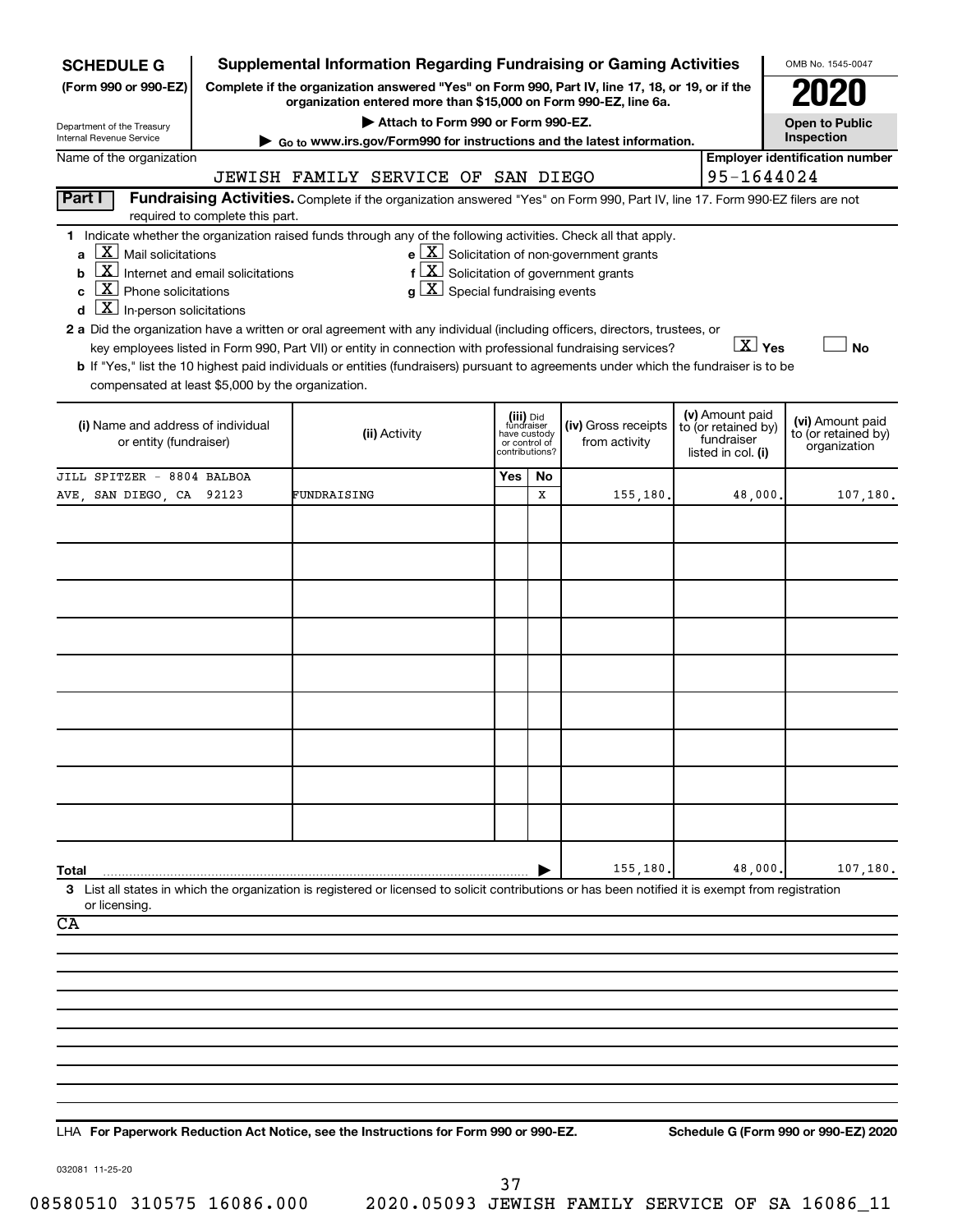Part II | Fundraising Events. Complete if the organization answered "Yes" on Form 990, Part IV, line 18, or reported more than \$15,000 of fundraising event contributions and gross income on Form 990-EZ, lines 1 and 6b. List events with gross receipts greater than \$5,000.

|                 |    |                                                                                                                                                      | (a) Event #1<br>TIM GUNN<br>LUNCHEON | (b) Event #2                                     | (c) Other events<br><b>NONE</b> | (d) Total events<br>(add col. (a) through<br>col. (c) |
|-----------------|----|------------------------------------------------------------------------------------------------------------------------------------------------------|--------------------------------------|--------------------------------------------------|---------------------------------|-------------------------------------------------------|
|                 |    |                                                                                                                                                      | (event type)                         | (event type)                                     | (total number)                  |                                                       |
| Revenue         | 1. |                                                                                                                                                      | 398,657.                             |                                                  |                                 | 398,657.                                              |
|                 | 2  |                                                                                                                                                      | 72,703.                              |                                                  |                                 | 72,703.                                               |
|                 | 3  | Gross income (line 1 minus line 2)                                                                                                                   | 325,954.                             |                                                  |                                 | 325,954.                                              |
|                 | 4  |                                                                                                                                                      |                                      |                                                  |                                 |                                                       |
|                 | 5  |                                                                                                                                                      |                                      |                                                  |                                 |                                                       |
| Direct Expenses | 6  |                                                                                                                                                      |                                      |                                                  |                                 |                                                       |
|                 | 7  |                                                                                                                                                      |                                      |                                                  |                                 |                                                       |
|                 | 8  |                                                                                                                                                      | 64, 813.                             |                                                  |                                 | 64,813.                                               |
|                 | 9  |                                                                                                                                                      | 37,721.                              |                                                  |                                 | 37,721.                                               |
|                 | 10 | Direct expense summary. Add lines 4 through 9 in column (d)                                                                                          |                                      |                                                  |                                 | 102,534.                                              |
|                 |    | 11 Net income summary. Subtract line 10 from line 3, column (d)                                                                                      |                                      |                                                  |                                 | 223, 420.                                             |
| Part III        |    | Gaming. Complete if the organization answered "Yes" on Form 990, Part IV, line 19, or reported more than                                             |                                      |                                                  |                                 |                                                       |
|                 |    | \$15,000 on Form 990-EZ, line 6a.                                                                                                                    |                                      |                                                  |                                 |                                                       |
|                 |    |                                                                                                                                                      | (a) Bingo                            | (b) Pull tabs/instant<br>bingo/progressive bingo | (c) Other gaming                | (d) Total gaming (add                                 |
| Revenue         |    |                                                                                                                                                      |                                      |                                                  |                                 | col. (a) through col. (c))                            |
|                 |    |                                                                                                                                                      |                                      |                                                  |                                 |                                                       |
|                 |    |                                                                                                                                                      |                                      |                                                  |                                 |                                                       |
|                 |    |                                                                                                                                                      |                                      |                                                  |                                 |                                                       |
|                 |    |                                                                                                                                                      |                                      |                                                  |                                 |                                                       |
|                 | 3  |                                                                                                                                                      |                                      |                                                  |                                 |                                                       |
|                 |    |                                                                                                                                                      |                                      |                                                  |                                 |                                                       |
| Direct Expenses | 4  |                                                                                                                                                      |                                      |                                                  |                                 |                                                       |
|                 |    |                                                                                                                                                      |                                      |                                                  |                                 |                                                       |
|                 |    |                                                                                                                                                      | %<br>Yes                             | Yes<br>%                                         | Yes<br>%                        |                                                       |
|                 | 6  | Volunteer labor                                                                                                                                      | No                                   | No                                               | No                              |                                                       |
|                 | 7  | Direct expense summary. Add lines 2 through 5 in column (d)                                                                                          |                                      |                                                  |                                 |                                                       |
|                 |    |                                                                                                                                                      |                                      |                                                  |                                 |                                                       |
|                 | 8  |                                                                                                                                                      |                                      |                                                  |                                 |                                                       |
| 9               |    | Enter the state(s) in which the organization conducts gaming activities:                                                                             |                                      |                                                  |                                 |                                                       |
|                 |    |                                                                                                                                                      |                                      |                                                  |                                 | Yes<br><b>No</b>                                      |
|                 |    | <b>b</b> If "No," explain:<br>the control of the control of the control of the control of the control of the control of                              |                                      |                                                  |                                 |                                                       |
|                 |    |                                                                                                                                                      |                                      |                                                  |                                 |                                                       |
|                 |    |                                                                                                                                                      |                                      |                                                  |                                 |                                                       |
|                 |    |                                                                                                                                                      |                                      |                                                  |                                 | Yes<br>No                                             |
|                 |    | <b>b</b> If "Yes," explain:<br><u> 1989 - Johann Harry Harry Harry Harry Harry Harry Harry Harry Harry Harry Harry Harry Harry Harry Harry Harry</u> |                                      |                                                  |                                 |                                                       |
|                 |    |                                                                                                                                                      |                                      |                                                  |                                 |                                                       |
|                 |    |                                                                                                                                                      |                                      |                                                  |                                 |                                                       |
|                 |    | 032082 11-25-20                                                                                                                                      |                                      |                                                  |                                 | Schedule G (Form 990 or 990-EZ) 2020                  |
|                 |    |                                                                                                                                                      |                                      |                                                  |                                 |                                                       |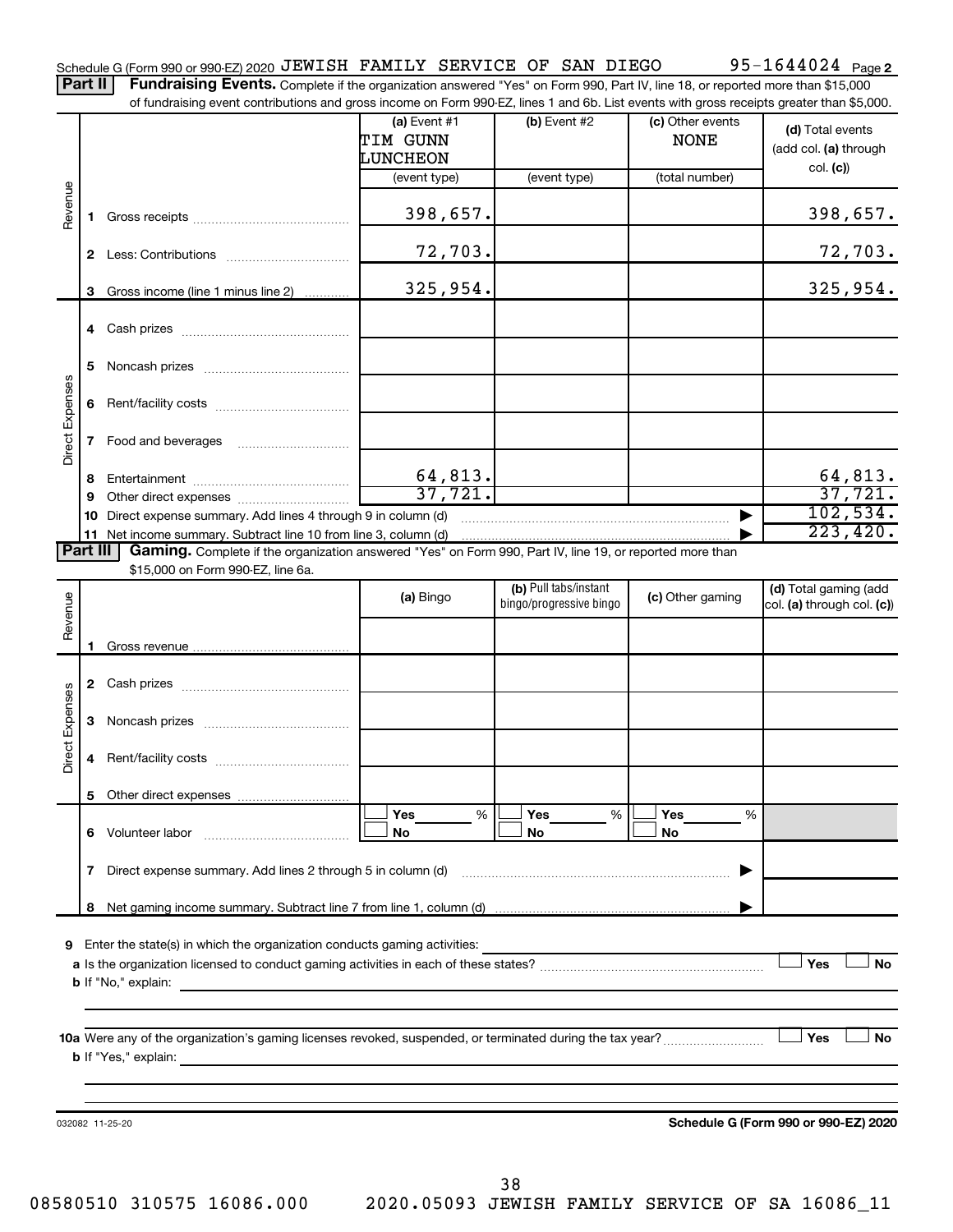|       | Schedule G (Form 990 or 990-EZ) 2020 JEWISH FAMILY SERVICE OF SAN DIEGO                                                                                                                                                        | $95 - 1644024$ Page 3 |           |
|-------|--------------------------------------------------------------------------------------------------------------------------------------------------------------------------------------------------------------------------------|-----------------------|-----------|
| 11    |                                                                                                                                                                                                                                | Yes                   | <b>No</b> |
|       | 12 Is the organization a grantor, beneficiary or trustee of a trust, or a member of a partnership or other entity formed                                                                                                       |                       |           |
|       |                                                                                                                                                                                                                                | — │ Yes               | <b>No</b> |
|       | <b>13</b> Indicate the percentage of gaming activity conducted in:                                                                                                                                                             |                       |           |
|       | a The organization's facility material content and content and content and content and content and content and content and content and content and content and content and content and content and content and content and con | 13a                   | %<br>%    |
|       |                                                                                                                                                                                                                                | 13b l                 |           |
|       | 14 Enter the name and address of the person who prepares the organization's gaming/special events books and records:                                                                                                           |                       |           |
|       | Name $\blacktriangleright$<br><u> 1989 - Johann Harry Harry Harry Harry Harry Harry Harry Harry Harry Harry Harry Harry Harry Harry Harry Harry</u>                                                                            |                       |           |
|       |                                                                                                                                                                                                                                |                       |           |
|       |                                                                                                                                                                                                                                |                       | <b>No</b> |
|       |                                                                                                                                                                                                                                |                       |           |
|       | of gaming revenue retained by the third party $\triangleright$ \$                                                                                                                                                              |                       |           |
|       | c If "Yes," enter name and address of the third party:                                                                                                                                                                         |                       |           |
|       | Name $\blacktriangleright$                                                                                                                                                                                                     |                       |           |
|       | <u> 1989 - Jan Barbara Barat, martin da basar da basar da basar da basar da basar da basar da basar da basar da b</u>                                                                                                          |                       |           |
|       |                                                                                                                                                                                                                                |                       |           |
| 16.   | Gaming manager information:                                                                                                                                                                                                    |                       |           |
|       | Name $\blacktriangleright$<br><u> 1989 - Johann Barbara, martin da kasar Amerikaansk politiker (</u>                                                                                                                           |                       |           |
|       |                                                                                                                                                                                                                                |                       |           |
|       | Gaming manager compensation > \$                                                                                                                                                                                               |                       |           |
|       | Description of services provided states and the contract of the contract of the contract of the contract of the contract of the contract of the contract of the contract of the contract of the contract of the contract of th |                       |           |
|       |                                                                                                                                                                                                                                |                       |           |
|       |                                                                                                                                                                                                                                |                       |           |
|       | Director/officer<br>Employee<br>Independent contractor                                                                                                                                                                         |                       |           |
|       |                                                                                                                                                                                                                                |                       |           |
|       | <b>17</b> Mandatory distributions:                                                                                                                                                                                             |                       |           |
|       | a Is the organization required under state law to make charitable distributions from the gaming proceeds to                                                                                                                    |                       |           |
|       | retain the state gaming license? $\ldots$ No                                                                                                                                                                                   |                       |           |
|       | <b>b</b> Enter the amount of distributions required under state law to be distributed to other exempt organizations or spent in the<br>organization's own exempt activities during the tax year $\triangleright$ \$            |                       |           |
|       | Supplemental Information. Provide the explanations required by Part I, line 2b, columns (iii) and (v); and Part III, lines 9, 9b, 10b,<br> Part IV                                                                             |                       |           |
|       | 15b, 15c, 16, and 17b, as applicable. Also provide any additional information. See instructions.                                                                                                                               |                       |           |
|       |                                                                                                                                                                                                                                |                       |           |
|       | SCHEDULE G, PART I, LINE 2B, LIST OF TEN HIGHEST PAID FUNDRAISERS:                                                                                                                                                             |                       |           |
|       |                                                                                                                                                                                                                                |                       |           |
| ( I ) | NAME OF FUNDRAISER: JILL SPITZER                                                                                                                                                                                               |                       |           |
|       |                                                                                                                                                                                                                                |                       |           |
| ( I ) | ADDRESS OF FUNDRAISER: 8804 BALBOA AVE, SAN DIEGO, CA<br>92123                                                                                                                                                                 |                       |           |
|       |                                                                                                                                                                                                                                |                       |           |
|       |                                                                                                                                                                                                                                |                       |           |
|       |                                                                                                                                                                                                                                |                       |           |
|       |                                                                                                                                                                                                                                |                       |           |
|       |                                                                                                                                                                                                                                |                       |           |
|       | Schedule G (Form 990 or 990-EZ) 2020<br>032083 11-25-20                                                                                                                                                                        |                       |           |
|       | 39                                                                                                                                                                                                                             |                       |           |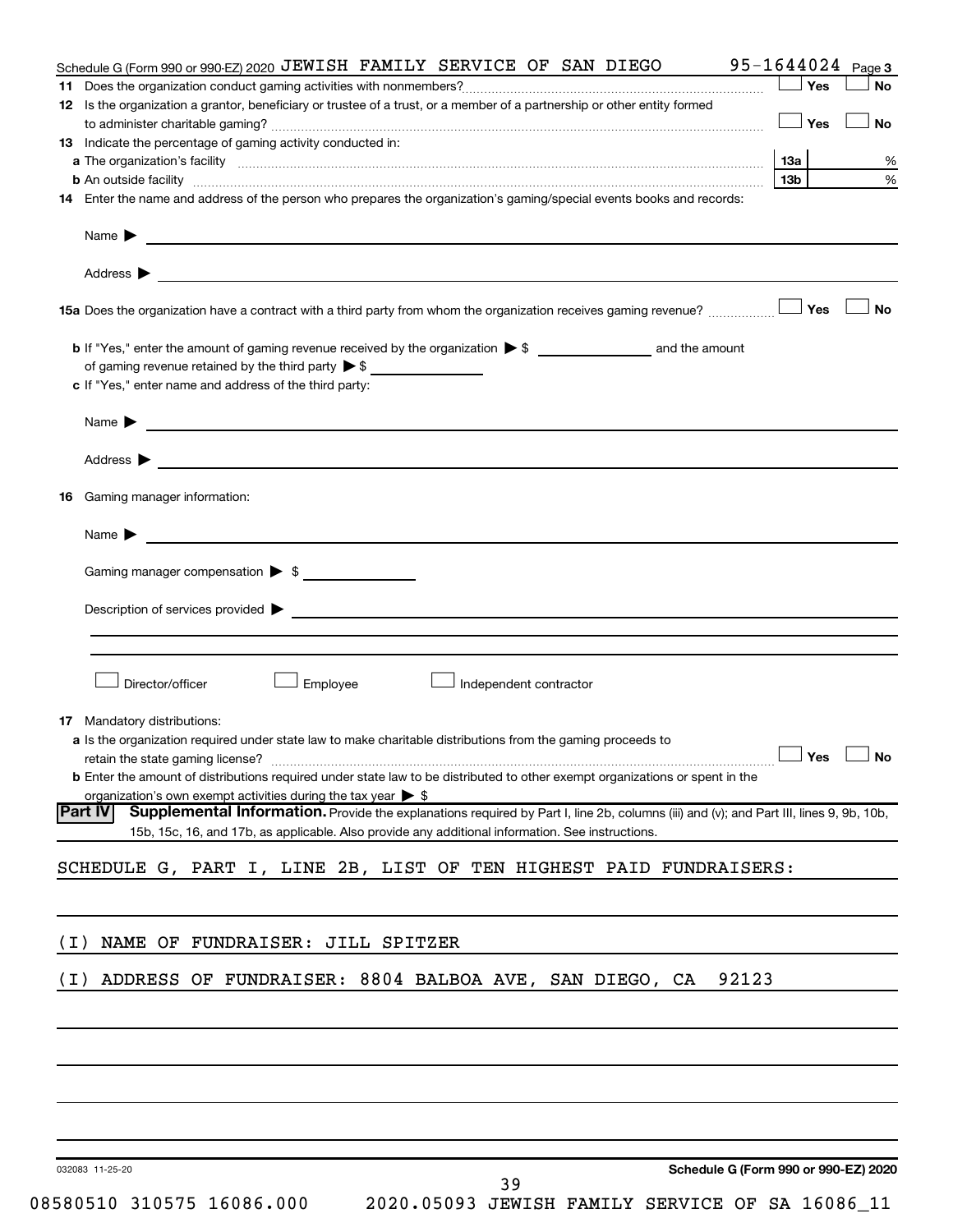| Schedule G (Form 990 or 990-EZ) JEWISH FAM<br><b>Part IV   Supplemental Information</b> (continued) | JEWISH FAMILY SERVICE OF SAN DIEGO |  | 95-1644024 Page 4               |
|-----------------------------------------------------------------------------------------------------|------------------------------------|--|---------------------------------|
|                                                                                                     |                                    |  |                                 |
|                                                                                                     |                                    |  |                                 |
|                                                                                                     |                                    |  |                                 |
|                                                                                                     |                                    |  |                                 |
|                                                                                                     |                                    |  |                                 |
|                                                                                                     |                                    |  |                                 |
|                                                                                                     |                                    |  |                                 |
|                                                                                                     |                                    |  |                                 |
|                                                                                                     |                                    |  |                                 |
|                                                                                                     |                                    |  |                                 |
|                                                                                                     |                                    |  |                                 |
|                                                                                                     |                                    |  |                                 |
|                                                                                                     |                                    |  |                                 |
|                                                                                                     |                                    |  |                                 |
|                                                                                                     |                                    |  |                                 |
|                                                                                                     |                                    |  |                                 |
|                                                                                                     |                                    |  |                                 |
|                                                                                                     |                                    |  |                                 |
|                                                                                                     |                                    |  |                                 |
|                                                                                                     |                                    |  |                                 |
|                                                                                                     |                                    |  |                                 |
|                                                                                                     |                                    |  |                                 |
|                                                                                                     |                                    |  |                                 |
|                                                                                                     |                                    |  |                                 |
|                                                                                                     |                                    |  |                                 |
|                                                                                                     |                                    |  |                                 |
|                                                                                                     |                                    |  |                                 |
|                                                                                                     |                                    |  |                                 |
|                                                                                                     |                                    |  |                                 |
|                                                                                                     |                                    |  |                                 |
|                                                                                                     |                                    |  |                                 |
|                                                                                                     |                                    |  |                                 |
|                                                                                                     |                                    |  |                                 |
|                                                                                                     |                                    |  |                                 |
|                                                                                                     |                                    |  |                                 |
|                                                                                                     |                                    |  |                                 |
|                                                                                                     |                                    |  |                                 |
|                                                                                                     |                                    |  |                                 |
|                                                                                                     |                                    |  |                                 |
|                                                                                                     |                                    |  |                                 |
|                                                                                                     |                                    |  |                                 |
|                                                                                                     |                                    |  |                                 |
|                                                                                                     |                                    |  |                                 |
|                                                                                                     |                                    |  |                                 |
|                                                                                                     |                                    |  |                                 |
|                                                                                                     |                                    |  |                                 |
|                                                                                                     |                                    |  | Schedule G (Form 990 or 990-EZ) |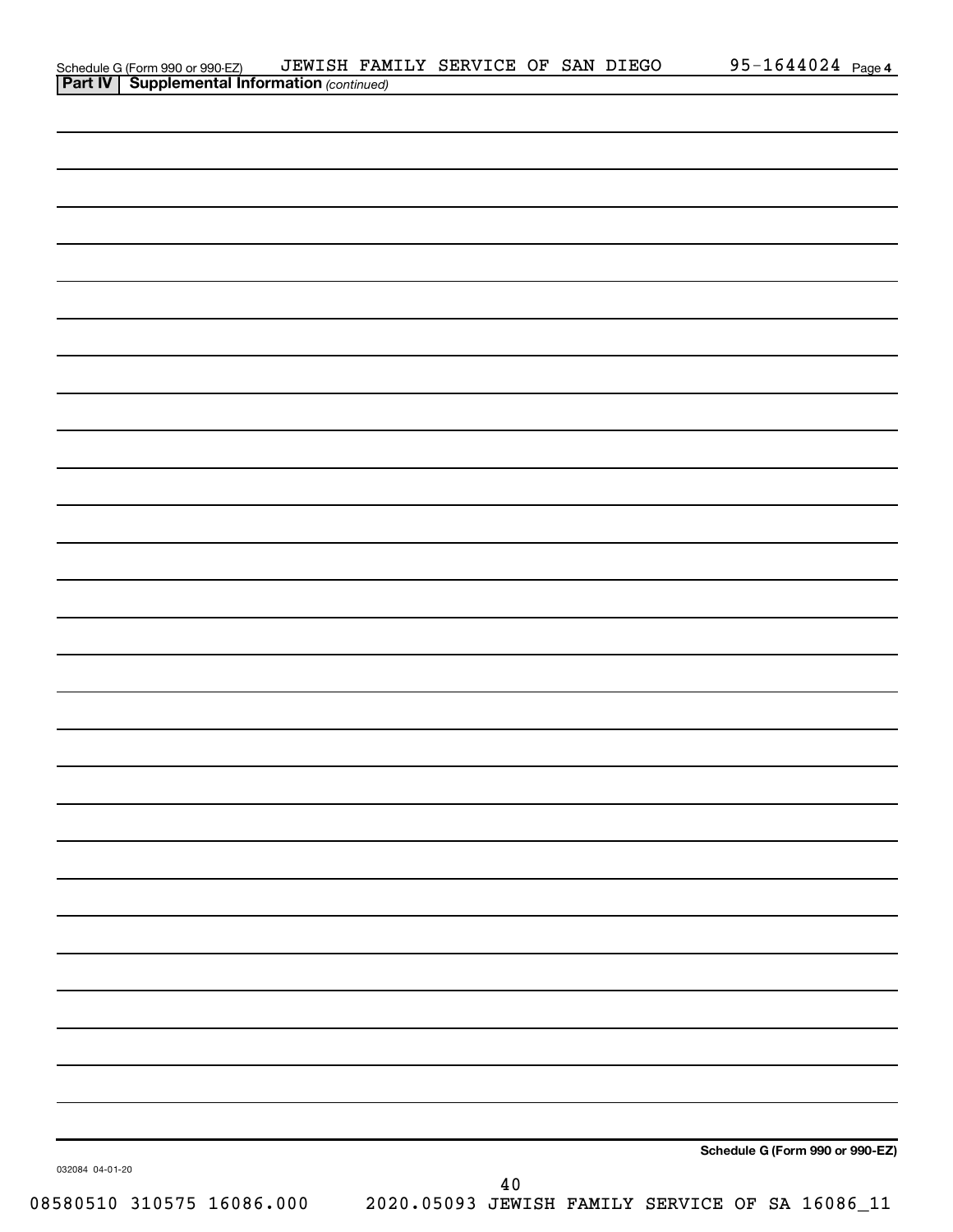| <b>SCHEDULE I</b><br>(Form 990)<br>Department of the Treasury |                                                                                                                                                                                                                                                                                             |           | <b>Grants and Other Assistance to Organizations,</b><br>Governments, and Individuals in the United States<br>Complete if the organization answered "Yes" on Form 990, Part IV, line 21 or 22. | Attach to Form 990.         |                                                       |                                                                |                                          | OMB No. 1545-0047<br><b>Open to Public</b>          |
|---------------------------------------------------------------|---------------------------------------------------------------------------------------------------------------------------------------------------------------------------------------------------------------------------------------------------------------------------------------------|-----------|-----------------------------------------------------------------------------------------------------------------------------------------------------------------------------------------------|-----------------------------|-------------------------------------------------------|----------------------------------------------------------------|------------------------------------------|-----------------------------------------------------|
| <b>Internal Revenue Service</b>                               |                                                                                                                                                                                                                                                                                             |           |                                                                                                                                                                                               |                             | Go to www.irs.gov/Form990 for the latest information. |                                                                |                                          | Inspection                                          |
| Name of the organization                                      |                                                                                                                                                                                                                                                                                             |           | JEWISH FAMILY SERVICE OF SAN DIEGO                                                                                                                                                            |                             |                                                       |                                                                |                                          | <b>Employer identification number</b><br>95-1644024 |
| Part I                                                        | <b>General Information on Grants and Assistance</b>                                                                                                                                                                                                                                         |           |                                                                                                                                                                                               |                             |                                                       |                                                                |                                          |                                                     |
| $\mathbf 1$                                                   | Does the organization maintain records to substantiate the amount of the grants or assistance, the grantees' eligibility for the grants or assistance, and the selection<br>2 Describe in Part IV the organization's procedures for monitoring the use of grant funds in the United States. |           |                                                                                                                                                                                               |                             |                                                       |                                                                |                                          | $\boxed{\text{X}}$ Yes<br>No                        |
| Part II                                                       | Grants and Other Assistance to Domestic Organizations and Domestic Governments. Complete if the organization answered "Yes" on Form 990, Part IV, line 21, for any                                                                                                                          |           |                                                                                                                                                                                               |                             |                                                       |                                                                |                                          |                                                     |
|                                                               | recipient that received more than \$5,000. Part II can be duplicated if additional space is needed.                                                                                                                                                                                         |           |                                                                                                                                                                                               |                             |                                                       |                                                                |                                          |                                                     |
|                                                               | 1 (a) Name and address of organization<br>or government                                                                                                                                                                                                                                     | $(b)$ EIN | (c) IRC section<br>(if applicable)                                                                                                                                                            | (d) Amount of<br>cash grant | (e) Amount of<br>non-cash<br>assistance               | (f) Method of<br>valuation (book,<br>FMV, appraisal,<br>other) | (g) Description of<br>noncash assistance | (h) Purpose of grant<br>or assistance               |
|                                                               |                                                                                                                                                                                                                                                                                             |           |                                                                                                                                                                                               |                             |                                                       |                                                                |                                          |                                                     |
| $\mathbf{2}$<br>3                                             |                                                                                                                                                                                                                                                                                             |           |                                                                                                                                                                                               |                             |                                                       |                                                                |                                          |                                                     |

**For Paperwork Reduction Act Notice, see the Instructions for Form 990. Schedule I (Form 990) 2020** LHA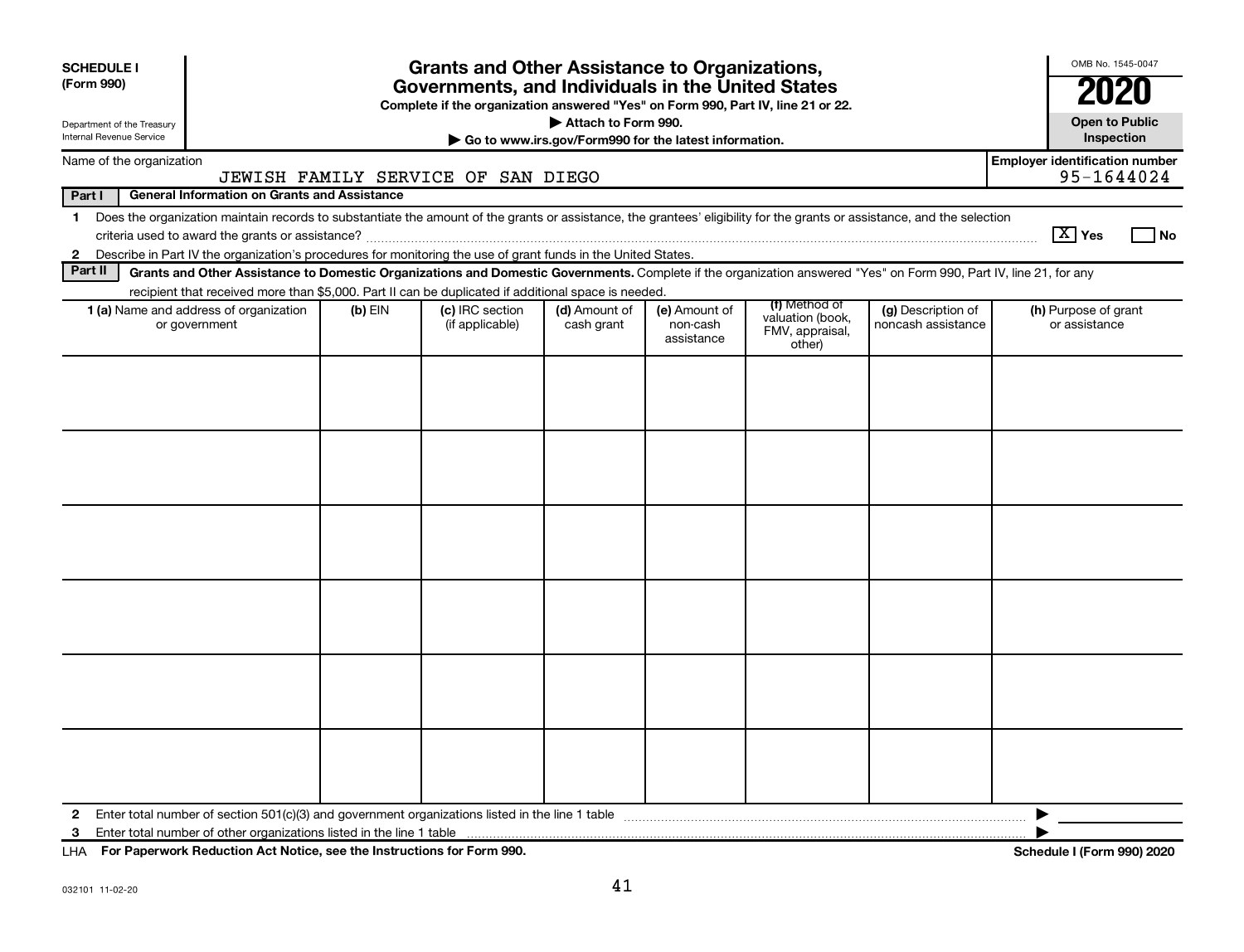### Schedule I (Form 990) 2020 JEWISH FAMILY SERVICE OF SAN DIEGO 95-1644024 Page

**2**

Part III | Grants and Other Assistance to Domestic Individuals. Complete if the organization answered "Yes" on Form 990, Part IV, line 22. Part III can be duplicated if additional space is needed.

| (a) Type of grant or assistance                                                                                                                      | (b) Number of<br>recipients | (c) Amount of<br>cash grant | (d) Amount of non-<br>cash assistance | (e) Method of valuation<br>(book, FMV, appraisal, other) | (f) Description of noncash assistance        |  |
|------------------------------------------------------------------------------------------------------------------------------------------------------|-----------------------------|-----------------------------|---------------------------------------|----------------------------------------------------------|----------------------------------------------|--|
|                                                                                                                                                      |                             |                             |                                       |                                                          |                                              |  |
| EMERGENCY FUNDS FOR CLIENTS IN CRISIS.                                                                                                               | 7713                        | 679,787.                    |                                       | $0$ . $COST$                                             | FOOD                                         |  |
|                                                                                                                                                      |                             |                             |                                       |                                                          |                                              |  |
| HOMECARE AND OTHER EMERGENCY FUNDS FOR VICTIMS OF<br>THE HOLOCAUST.                                                                                  | 804                         | 1,824,052.                  | 0                                     |                                                          |                                              |  |
|                                                                                                                                                      |                             |                             |                                       |                                                          |                                              |  |
| HOUSING, FOOD AND CASH ASSISTANCE FOR REFUGEES AND<br>IMMIGRANTS.                                                                                    | 18426                       | 5,403,126.                  | 10,880.COST                           |                                                          | FURNITURE, CLOTHING, HOUSEHOLD<br>ITEMS ETC. |  |
|                                                                                                                                                      |                             |                             |                                       |                                                          |                                              |  |
|                                                                                                                                                      |                             |                             |                                       |                                                          |                                              |  |
| SCHOLARSHIPS.                                                                                                                                        | 29                          | 31,550.                     | 0.                                    |                                                          |                                              |  |
|                                                                                                                                                      |                             |                             |                                       |                                                          |                                              |  |
| EMERGENCY FOOD ASSISTANCE TO NO INCOME AND LOW                                                                                                       |                             |                             |                                       |                                                          |                                              |  |
| INCOME CLIENTS.                                                                                                                                      | 9832                        | 118,538.                    | 1.445.303.COST                        |                                                          | FOOD AND DIAPERS.                            |  |
| Supplemental Information. Provide the information required in Part I, line 2; Part III, column (b); and any other additional information.<br>Part IV |                             |                             |                                       |                                                          |                                              |  |
| PART I, LINE 2:                                                                                                                                      |                             |                             |                                       |                                                          |                                              |  |
| GRANTS ARE PROVIDED TO CLIENTS BASED ON STIPULATIONS PROVIDED BY THE                                                                                 |                             |                             |                                       |                                                          |                                              |  |
| FUNDER. ALL GRANT APPLICATIONS ARE REVIEWED BY THE APPROPRIATE PROGRAM                                                                               |                             |                             |                                       |                                                          |                                              |  |
| DIRECTOR AND SENIOR MANAGER. FISCAL REVIEWS THE CODING ON ALL GRANT                                                                                  |                             |                             |                                       |                                                          |                                              |  |
| REQUESTS TO ENSURE THEY ARE CODED TO THE CORRECT GRANT. CLAIMS FOR                                                                                   |                             |                             |                                       |                                                          |                                              |  |
|                                                                                                                                                      |                             |                             |                                       |                                                          |                                              |  |
| REIMBURSEMENT ARE PREPARED, REVIEWED BY MANAGEMENT AND SUBMITTED<br>THE<br>TO                                                                        |                             |                             |                                       |                                                          |                                              |  |

APPROPRIATE FUNDING AGENCIES WITH A COPY TO THE PROGRAM DIRECTOR FOR

REVIEW.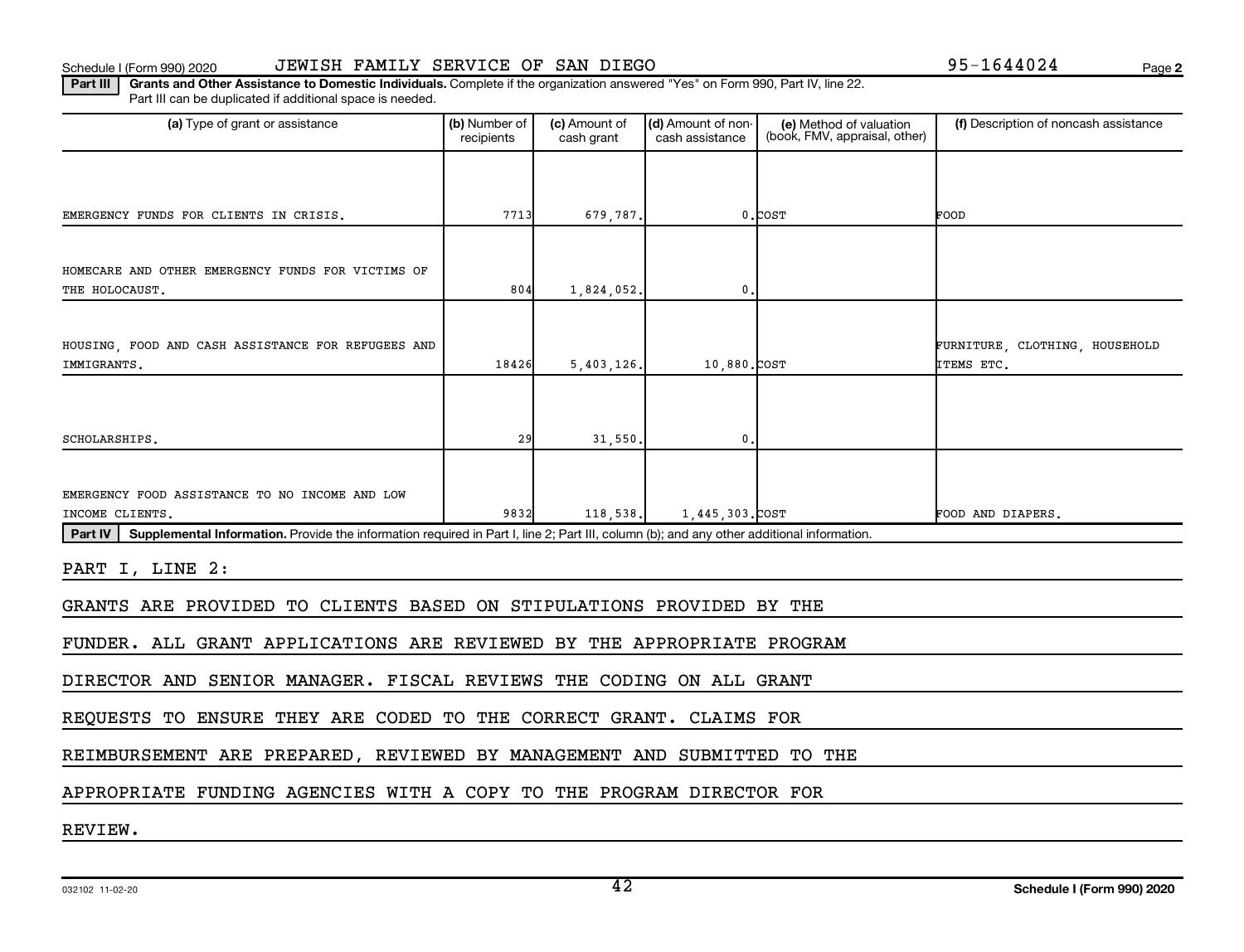| JEWISH FAMILY SERVICE OF SAN DIEGO<br>Schedule I (Form 990)                                                     | 95-1644024                  | Page 2                      |                                       |                                                             |                                       |   |
|-----------------------------------------------------------------------------------------------------------------|-----------------------------|-----------------------------|---------------------------------------|-------------------------------------------------------------|---------------------------------------|---|
| Part III Continuation of Grants and Other Assistance to Domestic Individuals (Schedule I (Form 990), Part III.) |                             |                             |                                       |                                                             |                                       |   |
| (a) Type of grant or assistance                                                                                 | (b) Number of<br>recipients | (c) Amount of<br>cash grant | (d) Amount of non-<br>cash assistance | (e) Method of<br>valuation (book, FMV,<br>appraisal, other) | (f) Description of noncash assistance |   |
|                                                                                                                 |                             |                             |                                       |                                                             |                                       |   |
| CAMP SCHOLARSHIPS FOR CHILDREN OF SINGLE PARENTS.                                                               | $10.$                       | 8,000.                      | $\mathbf 0$ .                         |                                                             |                                       |   |
|                                                                                                                 |                             |                             |                                       |                                                             |                                       |   |
|                                                                                                                 |                             |                             |                                       |                                                             |                                       |   |
|                                                                                                                 |                             |                             |                                       |                                                             |                                       |   |
|                                                                                                                 |                             |                             |                                       |                                                             |                                       |   |
|                                                                                                                 |                             |                             |                                       |                                                             |                                       |   |
|                                                                                                                 |                             |                             |                                       |                                                             |                                       |   |
|                                                                                                                 |                             |                             |                                       |                                                             |                                       |   |
|                                                                                                                 |                             |                             |                                       |                                                             | $\sim$ $\sim$                         | . |

**Schedule I (Form 990)**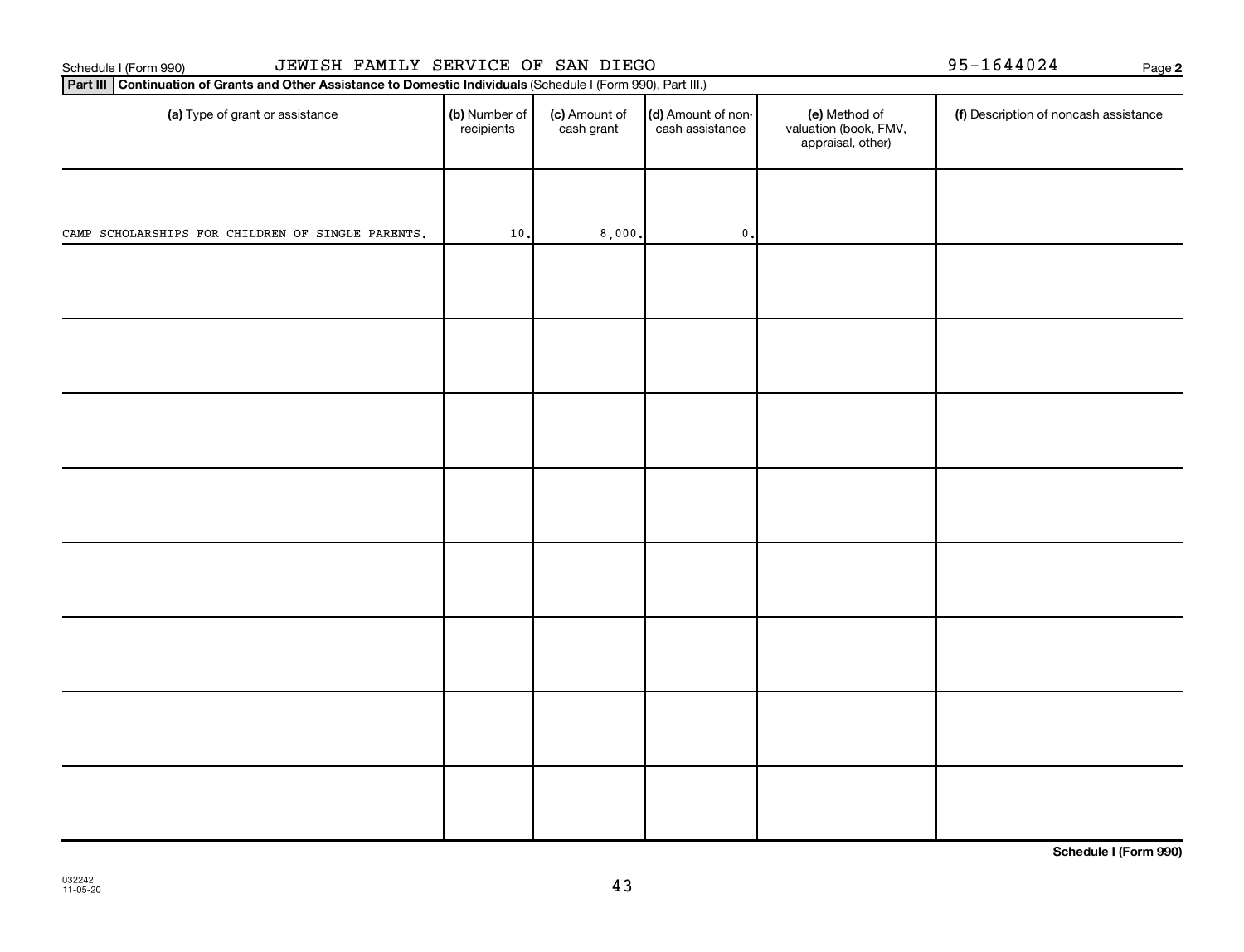| <b>SCHEDULE J</b>                                      | <b>Compensation Information</b>                                                                                                                                                                           |                                       | OMB No. 1545-0047     |            |                         |
|--------------------------------------------------------|-----------------------------------------------------------------------------------------------------------------------------------------------------------------------------------------------------------|---------------------------------------|-----------------------|------------|-------------------------|
| (Form 990)                                             | For certain Officers, Directors, Trustees, Key Employees, and Highest                                                                                                                                     |                                       |                       |            |                         |
|                                                        | <b>Compensated Employees</b>                                                                                                                                                                              |                                       | 2020                  |            |                         |
|                                                        | Complete if the organization answered "Yes" on Form 990, Part IV, line 23.<br>Attach to Form 990.                                                                                                         |                                       | <b>Open to Public</b> |            |                         |
| Department of the Treasury<br>Internal Revenue Service | Go to www.irs.gov/Form990 for instructions and the latest information.                                                                                                                                    |                                       | Inspection            |            |                         |
| Name of the organization                               |                                                                                                                                                                                                           | <b>Employer identification number</b> |                       |            |                         |
|                                                        | JEWISH FAMILY SERVICE OF SAN DIEGO                                                                                                                                                                        | 95-1644024                            |                       |            |                         |
| Part I                                                 | <b>Questions Regarding Compensation</b>                                                                                                                                                                   |                                       |                       |            |                         |
|                                                        |                                                                                                                                                                                                           |                                       |                       | <b>Yes</b> | No                      |
|                                                        | Check the appropriate box(es) if the organization provided any of the following to or for a person listed on Form 990,                                                                                    |                                       |                       |            |                         |
|                                                        | Part VII, Section A, line 1a. Complete Part III to provide any relevant information regarding these items.                                                                                                |                                       |                       |            |                         |
|                                                        | First-class or charter travel<br>Housing allowance or residence for personal use                                                                                                                          |                                       |                       |            |                         |
|                                                        | Travel for companions<br>Payments for business use of personal residence                                                                                                                                  |                                       |                       |            |                         |
|                                                        | Health or social club dues or initiation fees<br>Tax indemnification and gross-up payments                                                                                                                |                                       |                       |            |                         |
|                                                        | Discretionary spending account<br>Personal services (such as maid, chauffeur, chef)                                                                                                                       |                                       |                       |            |                         |
|                                                        |                                                                                                                                                                                                           |                                       |                       |            |                         |
|                                                        | <b>b</b> If any of the boxes on line 1a are checked, did the organization follow a written policy regarding payment or                                                                                    |                                       |                       |            |                         |
|                                                        |                                                                                                                                                                                                           |                                       | 1b                    |            |                         |
| 2                                                      | Did the organization require substantiation prior to reimbursing or allowing expenses incurred by all directors,                                                                                          |                                       |                       |            |                         |
|                                                        |                                                                                                                                                                                                           |                                       | $\mathbf{2}$          |            |                         |
|                                                        |                                                                                                                                                                                                           |                                       |                       |            |                         |
| з                                                      | Indicate which, if any, of the following the organization used to establish the compensation of the organization's                                                                                        |                                       |                       |            |                         |
|                                                        | CEO/Executive Director. Check all that apply. Do not check any boxes for methods used by a related organization to                                                                                        |                                       |                       |            |                         |
|                                                        | establish compensation of the CEO/Executive Director, but explain in Part III.<br>$\lfloor \underline{\textbf{X}} \rfloor$ Compensation committee<br>$\underline{\mathbf{X}}$ Written employment contract |                                       |                       |            |                         |
|                                                        | $ \mathbf{X} $ Independent compensation consultant<br>$ \mathbf{X} $ Compensation survey or study                                                                                                         |                                       |                       |            |                         |
|                                                        | $\lfloor x \rfloor$ Approval by the board or compensation committee                                                                                                                                       |                                       |                       |            |                         |
|                                                        | Form 990 of other organizations                                                                                                                                                                           |                                       |                       |            |                         |
| 4                                                      | During the year, did any person listed on Form 990, Part VII, Section A, line 1a, with respect to the filing                                                                                              |                                       |                       |            |                         |
|                                                        | organization or a related organization:                                                                                                                                                                   |                                       |                       |            |                         |
| а                                                      | Receive a severance payment or change-of-control payment?                                                                                                                                                 |                                       | 4a                    |            | х                       |
| b                                                      |                                                                                                                                                                                                           |                                       | 4b                    |            | $\overline{\textbf{x}}$ |
| c                                                      |                                                                                                                                                                                                           |                                       | 4c                    |            | $\mathbf x$             |
|                                                        | If "Yes" to any of lines 4a-c, list the persons and provide the applicable amounts for each item in Part III.                                                                                             |                                       |                       |            |                         |
|                                                        |                                                                                                                                                                                                           |                                       |                       |            |                         |
|                                                        | Only section 501(c)(3), 501(c)(4), and 501(c)(29) organizations must complete lines 5-9.                                                                                                                  |                                       |                       |            |                         |
| 5                                                      | For persons listed on Form 990, Part VII, Section A, line 1a, did the organization pay or accrue any compensation                                                                                         |                                       |                       |            |                         |
|                                                        | contingent on the revenues of:                                                                                                                                                                            |                                       |                       |            |                         |
| a                                                      |                                                                                                                                                                                                           |                                       | 5a                    |            | х                       |
|                                                        |                                                                                                                                                                                                           |                                       | 5b                    |            | X                       |
|                                                        | If "Yes" on line 5a or 5b, describe in Part III.                                                                                                                                                          |                                       |                       |            |                         |
|                                                        | 6 For persons listed on Form 990, Part VII, Section A, line 1a, did the organization pay or accrue any compensation                                                                                       |                                       |                       |            |                         |
|                                                        | contingent on the net earnings of:                                                                                                                                                                        |                                       |                       |            |                         |
| а                                                      |                                                                                                                                                                                                           |                                       | 6а                    |            | х                       |
|                                                        |                                                                                                                                                                                                           |                                       | 6b                    |            | X                       |
|                                                        | If "Yes" on line 6a or 6b, describe in Part III.                                                                                                                                                          |                                       |                       |            |                         |
|                                                        | 7 For persons listed on Form 990, Part VII, Section A, line 1a, did the organization provide any nonfixed payments                                                                                        |                                       |                       |            |                         |
|                                                        |                                                                                                                                                                                                           |                                       | 7                     |            | x                       |
| 8                                                      | Were any amounts reported on Form 990, Part VII, paid or accrued pursuant to a contract that was subject to the                                                                                           |                                       |                       |            |                         |
|                                                        |                                                                                                                                                                                                           |                                       | 8                     |            | x                       |
| 9                                                      | If "Yes" on line 8, did the organization also follow the rebuttable presumption procedure described in                                                                                                    |                                       |                       |            |                         |
|                                                        |                                                                                                                                                                                                           |                                       | 9                     |            |                         |
|                                                        | LHA For Paperwork Reduction Act Notice, see the Instructions for Form 990.                                                                                                                                | Schedule J (Form 990) 2020            |                       |            |                         |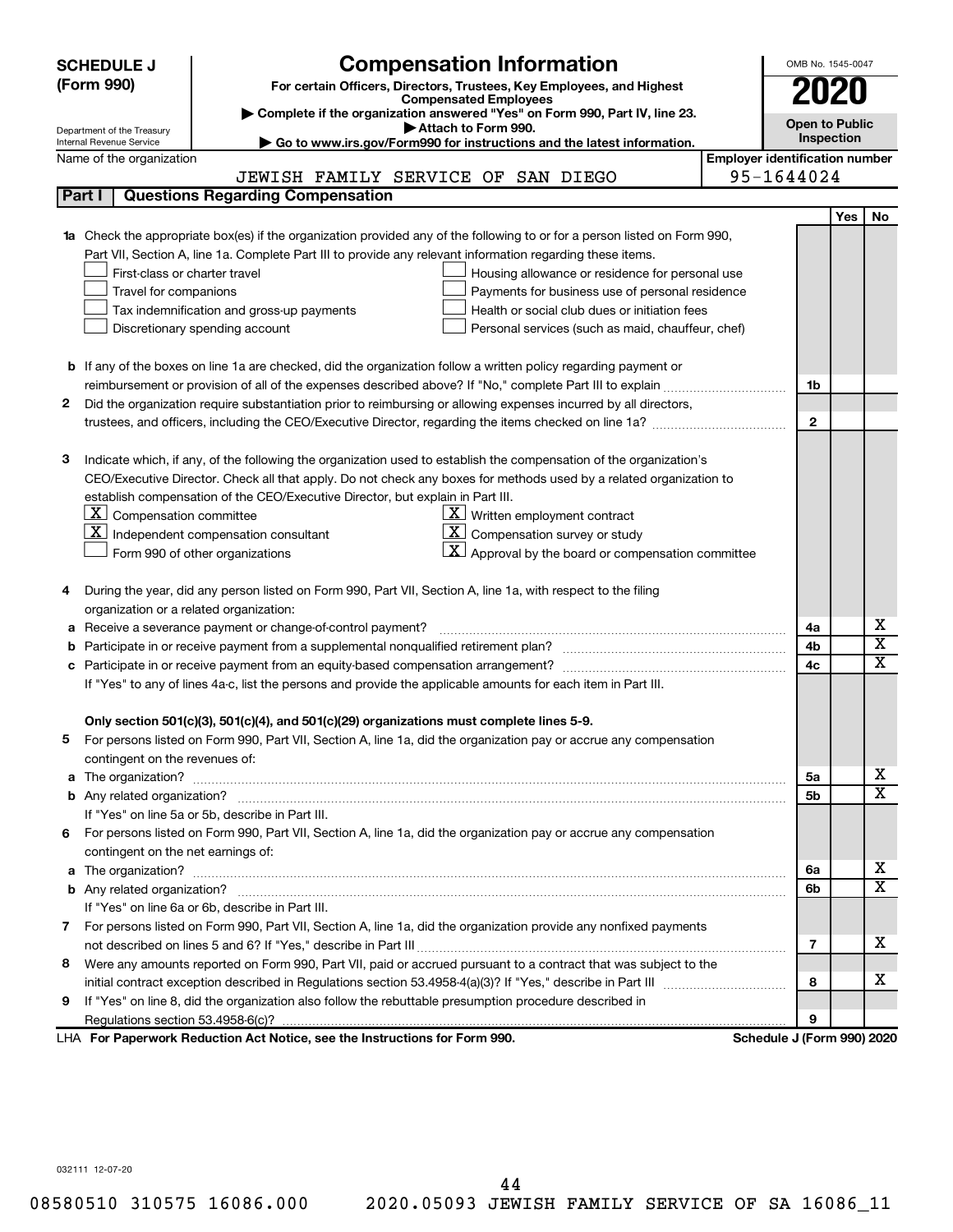### Part II | Officers, Directors, Trustees, Key Employees, and Highest Compensated Employees. Use duplicate copies if additional space is needed.

For each individual whose compensation must be reported on Schedule J, report compensation from the organization on row (i) and from related organizations, described in the instructions, on row (ii). Do not list any individuals that aren't listed on Form 990, Part VII.

Note: The sum of columns (B)(i)-(iii) for each listed individual must equal the total amount of Form 990, Part VII, Section A, line 1a, applicable column (D) and (E) amounts for that individual.

|                                 |      |                          | (B) Breakdown of W-2 and/or 1099-MISC compensation |                                           | (C) Retirement and             | (D) Nontaxable   | (E) Total of columns        | (F) Compensation                                           |  |
|---------------------------------|------|--------------------------|----------------------------------------------------|-------------------------------------------|--------------------------------|------------------|-----------------------------|------------------------------------------------------------|--|
| (A) Name and Title              |      | (i) Base<br>compensation | (ii) Bonus &<br>incentive<br>compensation          | (iii) Other<br>reportable<br>compensation | other deferred<br>compensation | benefits         | $(B)(i)$ - $(D)$            | in column (B)<br>reported as deferred<br>on prior Form 990 |  |
| MICHAEL HOPKINS<br>(1)          | (i)  | 363,052.                 | $\overline{\mathbf{0}}$ .                          | $\overline{0}$ .                          | 30,852.                        | 11,111.          | 405,015.                    | $0$ .                                                      |  |
| CHIEF EXECUTIVE OFFICER         | (ii) | 0.                       | $\overline{0}$ .                                   | $\overline{0}$ .                          | 0.                             | $\overline{0}$ . | $\Omega$ .                  | $\overline{0}$ .                                           |  |
| DANA TOPPEL<br>(2)              | (i)  | 226,699.                 | $\overline{0}$ .                                   | $\overline{0}$ .                          | 14,350                         | 32,523.          | 273,572.                    | $\overline{0}$ .                                           |  |
| CHIEF OPERATING OFFICER         | (ii) | 0.                       | $\overline{0}$ .                                   | $\overline{0}$ .                          | 0                              | 0                | $\Omega$ .                  | $\overline{0}$ .                                           |  |
| <b>BERNADETTE GRIGGS</b><br>(3) | (i)  | 183,052.                 | $\overline{0}$ .                                   | $\overline{0}$ .                          | 12,108                         | 10,924.          | 206,084.                    | $\overline{0}$ .                                           |  |
| CHIEF FINANCIAL OFFICER         | (ii) | 0.                       | $\overline{0}$ .                                   | $\overline{0}$ .                          | 0 <sub>1</sub>                 | 0.               | $\mathbf 0$ .               | $\overline{0}$ .                                           |  |
| VANESSA HARDY<br>(4)            | (i)  | 137,739.                 | $\overline{\mathbf{0}}$ .                          | $\overline{0}$ .                          | 5,369                          | 10,811           | 153,919.                    | $\overline{0}$ .                                           |  |
| VP OF PEOPLE AND CULTURE        | (ii) | 0.                       | 0.                                                 | $\overline{0}$ .                          | 0.                             | 0.               | $\overline{0}$ .            | $\overline{0}$ .                                           |  |
| SHANA HAZAN<br>(5)              | (i)  | 137, 323.                | $\overline{0}$ .                                   | $\overline{0}$ .                          | 5,730.                         | 8,882.           | 151,935.                    | $\overline{0}$ .                                           |  |
| CHIEF PHILANTHROPY OFFICER      | (ii) | $\overline{0}$ .         | $\overline{0}$ .                                   | $\overline{0}$ .                          | $\overline{0}$ .               | $\overline{0}$ . | $\overline{\mathfrak{o}}$ . | $\overline{0}$ .                                           |  |
|                                 | (i)  |                          |                                                    |                                           |                                |                  |                             |                                                            |  |
|                                 | (ii) |                          |                                                    |                                           |                                |                  |                             |                                                            |  |
|                                 | (i)  |                          |                                                    |                                           |                                |                  |                             |                                                            |  |
|                                 | (ii) |                          |                                                    |                                           |                                |                  |                             |                                                            |  |
|                                 | (i)  |                          |                                                    |                                           |                                |                  |                             |                                                            |  |
|                                 | (ii) |                          |                                                    |                                           |                                |                  |                             |                                                            |  |
|                                 | (i)  |                          |                                                    |                                           |                                |                  |                             |                                                            |  |
|                                 | (ii) |                          |                                                    |                                           |                                |                  |                             |                                                            |  |
|                                 | (i)  |                          |                                                    |                                           |                                |                  |                             |                                                            |  |
|                                 | (ii) |                          |                                                    |                                           |                                |                  |                             |                                                            |  |
|                                 | (i)  |                          |                                                    |                                           |                                |                  |                             |                                                            |  |
|                                 | (ii) |                          |                                                    |                                           |                                |                  |                             |                                                            |  |
|                                 | (i)  |                          |                                                    |                                           |                                |                  |                             |                                                            |  |
|                                 | (ii) |                          |                                                    |                                           |                                |                  |                             |                                                            |  |
|                                 | (i)  |                          |                                                    |                                           |                                |                  |                             |                                                            |  |
|                                 | (ii) |                          |                                                    |                                           |                                |                  |                             |                                                            |  |
|                                 | (i)  |                          |                                                    |                                           |                                |                  |                             |                                                            |  |
|                                 | (ii) |                          |                                                    |                                           |                                |                  |                             |                                                            |  |
|                                 | (i)  |                          |                                                    |                                           |                                |                  |                             |                                                            |  |
|                                 | (ii) |                          |                                                    |                                           |                                |                  |                             |                                                            |  |
|                                 | (i)  |                          |                                                    |                                           |                                |                  |                             |                                                            |  |
|                                 | (ii) |                          |                                                    |                                           |                                |                  |                             |                                                            |  |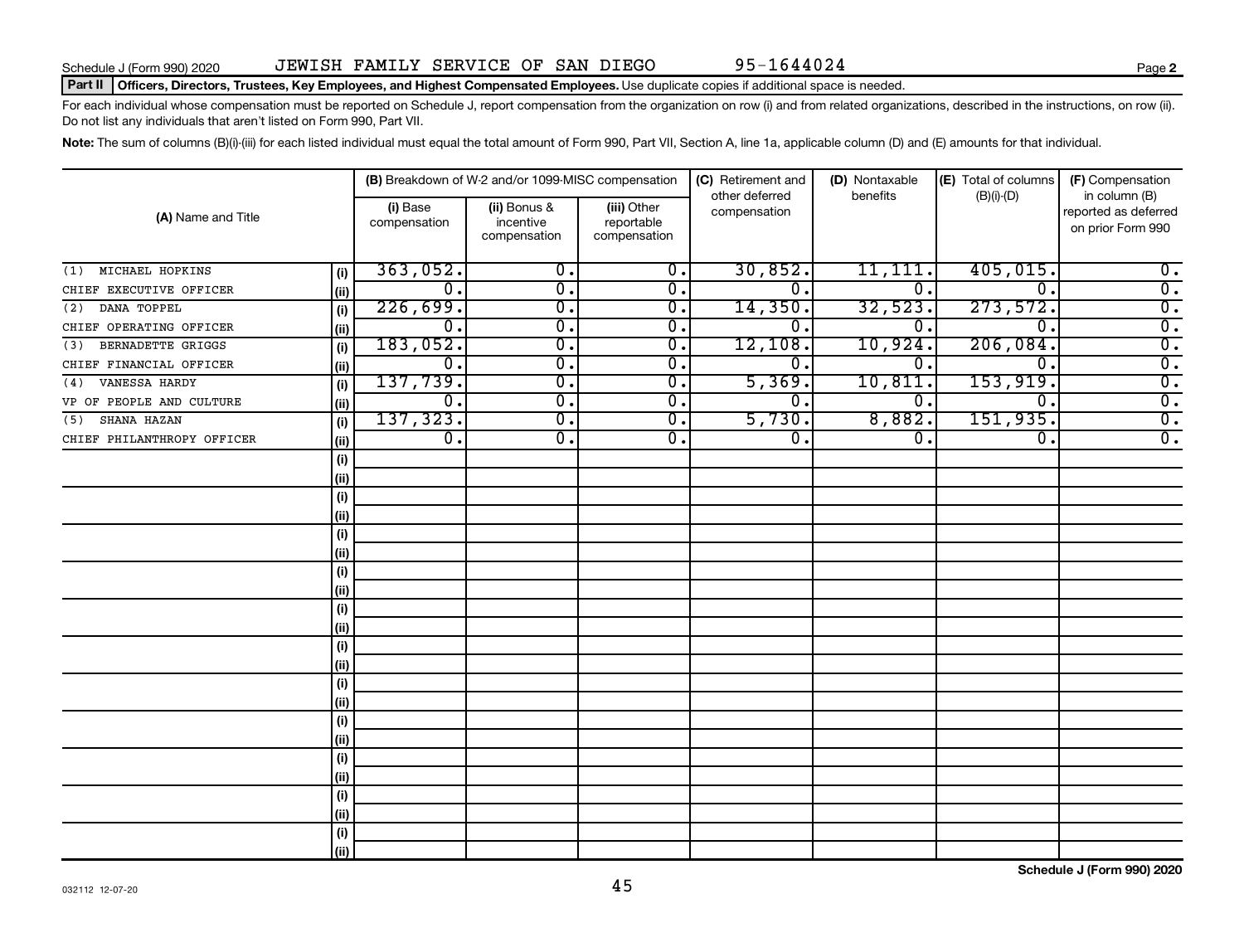### **Part III Supplemental Information**

Provide the information, explanation, or descriptions required for Part I, lines 1a, 1b, 3, 4a, 4b, 4c, 5a, 5b, 6a, 6b, 7, and 8, and for Part II. Also complete this part for any additional information.

PART I, LINE 3:

THE BOARD OF DIRECTORS IS RESPONSIBLE FOR SETTING AND APPROVING STAFF

SALARY RANGES, INCLUDING THE CONTRACT FOR THE CEO. AN OUTSIDE CONSULTANT

DOES A SALARY STUDY AND REVIEW FOR THE CEO, COO AND CFO POSITIONS. A BOARD

OF DIRECTORS' SUBCOMMITTEE, INCLUDING THE CHAIR OF THE BOARD, REVIEWS

SALARY DATA FROM COMPARABLE POSITIONS AND MAKES RECOMMENDATIONS TO THE

BOARD WHICH APPROVES OR DISAPPROVES THE SUGGESTIONS. RECOMMENDATIONS ARE

THEN PRESENTED TO THE ENTIRE BOARD OF DIRECTORS FOR APPROVAL.

**Schedule J (Form 990) 2020**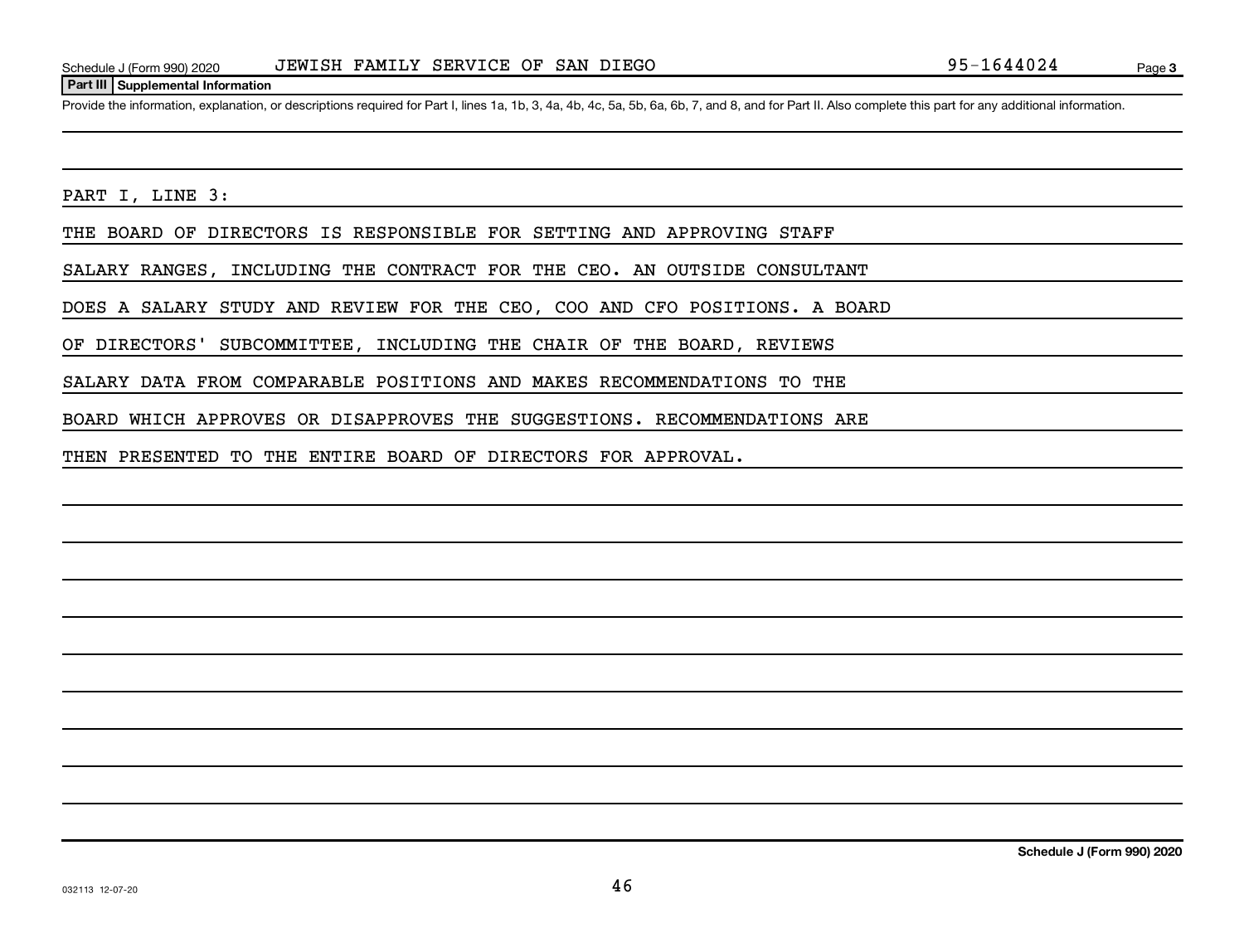### **SCHEDULE M (Form 990)**

### **Noncash Contributions**

OMB No. 1545-0047

| Department of the Treasury      |
|---------------------------------|
| <b>Internal Revenue Service</b> |

◆ Complete if the organizations answered "Yes" on Form 990, Part IV, lines 29 or 30.<br>● Complete if the organizations answered "Yes" on Form 990, Part IV, lines 29 or 30. **Attach to Form 990.**  $\blacktriangleright$ 

 **Go to www.irs.gov/Form990 for instructions and the latest information.** J

**Open to Public Inspection Employer identification number**

|  | Name of the organization |
|--|--------------------------|
|--|--------------------------|

JEWISH FAMILY SERVICE OF SAN DIEGO | 95-1644024

| Part I | <b>Types of Property</b>                                                                                                       |                               |                                      |                                                                                                      |            |                                                              |            |     |    |
|--------|--------------------------------------------------------------------------------------------------------------------------------|-------------------------------|--------------------------------------|------------------------------------------------------------------------------------------------------|------------|--------------------------------------------------------------|------------|-----|----|
|        |                                                                                                                                | (a)<br>Check if<br>applicable | (b)<br>Number of<br>contributions or | (c)<br>Noncash contribution<br>amounts reported on<br>items contributed Form 990, Part VIII, line 1g |            | (d)<br>Method of determining<br>noncash contribution amounts |            |     |    |
|        |                                                                                                                                |                               |                                      |                                                                                                      |            |                                                              |            |     |    |
| 1.     |                                                                                                                                |                               |                                      |                                                                                                      |            |                                                              |            |     |    |
| 2      |                                                                                                                                |                               |                                      |                                                                                                      |            |                                                              |            |     |    |
| 3      | Art - Fractional interests                                                                                                     |                               |                                      |                                                                                                      |            |                                                              |            |     |    |
| 4      |                                                                                                                                |                               |                                      |                                                                                                      |            |                                                              |            |     |    |
| 5      | Clothing and household goods                                                                                                   | $\overline{\texttt{x}}$       |                                      |                                                                                                      |            | 212,072. SELLING PRICE/FMV                                   |            |     |    |
| 6      |                                                                                                                                |                               |                                      |                                                                                                      |            |                                                              |            |     |    |
| 7      |                                                                                                                                |                               |                                      |                                                                                                      |            |                                                              |            |     |    |
| 8      |                                                                                                                                |                               |                                      |                                                                                                      |            |                                                              |            |     |    |
| 9      | Securities - Publicly traded                                                                                                   |                               |                                      |                                                                                                      |            |                                                              |            |     |    |
| 10     | Securities - Closely held stock                                                                                                |                               |                                      |                                                                                                      |            |                                                              |            |     |    |
| 11     | Securities - Partnership, LLC, or<br>trust interests                                                                           |                               |                                      |                                                                                                      |            |                                                              |            |     |    |
| 12     | Securities - Miscellaneous                                                                                                     |                               |                                      |                                                                                                      |            |                                                              |            |     |    |
| 13     | Qualified conservation contribution -                                                                                          |                               |                                      |                                                                                                      |            |                                                              |            |     |    |
|        |                                                                                                                                |                               |                                      |                                                                                                      |            |                                                              |            |     |    |
| 14     | Qualified conservation contribution - Other                                                                                    |                               |                                      |                                                                                                      |            |                                                              |            |     |    |
| 15     | Real estate - Residential                                                                                                      |                               |                                      |                                                                                                      |            |                                                              |            |     |    |
| 16     |                                                                                                                                |                               |                                      |                                                                                                      |            |                                                              |            |     |    |
| 17     |                                                                                                                                |                               |                                      |                                                                                                      |            |                                                              |            |     |    |
| 18     |                                                                                                                                |                               |                                      |                                                                                                      |            |                                                              |            |     |    |
| 19     |                                                                                                                                |                               |                                      |                                                                                                      |            |                                                              |            |     |    |
| 20     | Drugs and medical supplies                                                                                                     |                               |                                      |                                                                                                      |            |                                                              |            |     |    |
| 21     |                                                                                                                                |                               |                                      |                                                                                                      |            |                                                              |            |     |    |
| 22     |                                                                                                                                |                               |                                      |                                                                                                      |            |                                                              |            |     |    |
| 23     |                                                                                                                                |                               |                                      |                                                                                                      |            |                                                              |            |     |    |
| 24     | Archeological artifacts                                                                                                        |                               |                                      |                                                                                                      |            |                                                              |            |     |    |
| 25     | $($ GOODS-SHELTER $)$<br>Other $\blacktriangleright$                                                                           | $\overline{\textbf{x}}$       | 40I                                  |                                                                                                      | 19,920.FMV |                                                              |            |     |    |
| 26     | (GOODS-TABLETS<br>Other $\blacktriangleright$                                                                                  | $\overline{\textbf{x}}$       | 146                                  |                                                                                                      | 9,047.FMV  |                                                              |            |     |    |
| 27     | GIFT CARDS<br>Other $\blacktriangleright$                                                                                      | $\overline{\mathtt{x}}$       | 77                                   |                                                                                                      | 6,183.FMV  |                                                              |            |     |    |
| 28     | Other $\blacktriangleright$                                                                                                    |                               |                                      |                                                                                                      |            |                                                              |            |     |    |
| 29     | Number of Forms 8283 received by the organization during the tax year for contributions                                        |                               |                                      |                                                                                                      |            |                                                              |            |     |    |
|        | for which the organization completed Form 8283, Part V, Donee Acknowledgement                                                  |                               |                                      | 29                                                                                                   |            |                                                              |            |     |    |
|        |                                                                                                                                |                               |                                      |                                                                                                      |            |                                                              |            | Yes | No |
|        | 30a During the year, did the organization receive by contribution any property reported in Part I, lines 1 through 28, that it |                               |                                      |                                                                                                      |            |                                                              |            |     |    |
|        | must hold for at least three years from the date of the initial contribution, and which isn't required to be used for          |                               |                                      |                                                                                                      |            |                                                              |            |     |    |
|        |                                                                                                                                |                               |                                      |                                                                                                      |            |                                                              | <b>30a</b> |     | x  |
|        | <b>b</b> If "Yes," describe the arrangement in Part II.                                                                        |                               |                                      |                                                                                                      |            |                                                              |            |     |    |
| 31     | Does the organization have a gift acceptance policy that requires the review of any nonstandard contributions?                 |                               |                                      |                                                                                                      |            |                                                              | 31         | х   |    |
|        | 32a Does the organization hire or use third parties or related organizations to solicit, process, or sell noncash              |                               |                                      |                                                                                                      |            |                                                              |            |     |    |
|        | contributions?                                                                                                                 |                               |                                      |                                                                                                      |            |                                                              | 32a        | х   |    |
|        | <b>b</b> If "Yes," describe in Part II.                                                                                        |                               |                                      |                                                                                                      |            |                                                              |            |     |    |
| 33     | If the organization didn't report an amount in column (c) for a type of property for which column (a) is checked,              |                               |                                      |                                                                                                      |            |                                                              |            |     |    |
|        | describe in Part II.                                                                                                           |                               |                                      |                                                                                                      |            |                                                              |            |     |    |
| LHA    | For Paperwork Reduction Act Notice, see the Instructions for Form 990.                                                         |                               |                                      |                                                                                                      |            | Schedule M (Form 990) 2020                                   |            |     |    |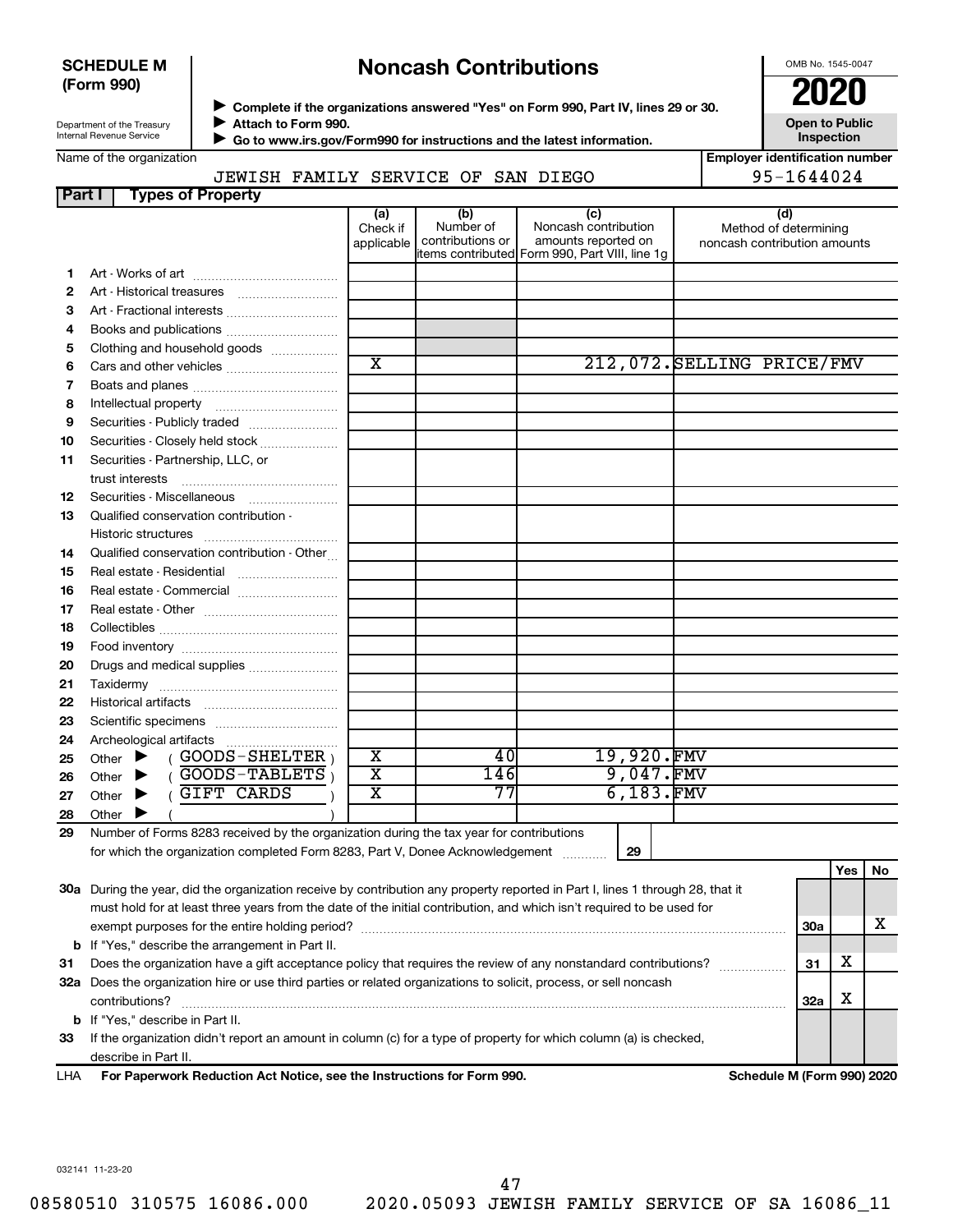Part II | Supplemental Information. Provide the information required by Part I, lines 30b, 32b, and 33, and whether the organization is reporting in Part I, column (b), the number of contributions, the number of items received, or a combination of both. Also complete this part for any additional information.

### SCHEDULE M, LINE 32B:

### THE ORGANIZATION USES THE FOLLOWING COMPANY TO CONDUCT ITS VEHICLE

DONATION PROGRAM:

CHARITABLE ADULT RIDES AND SERVICES, INC.

4669 MURPHY CANYON ROAD

SAN DIEGO, CA 92123

032142 11-23-20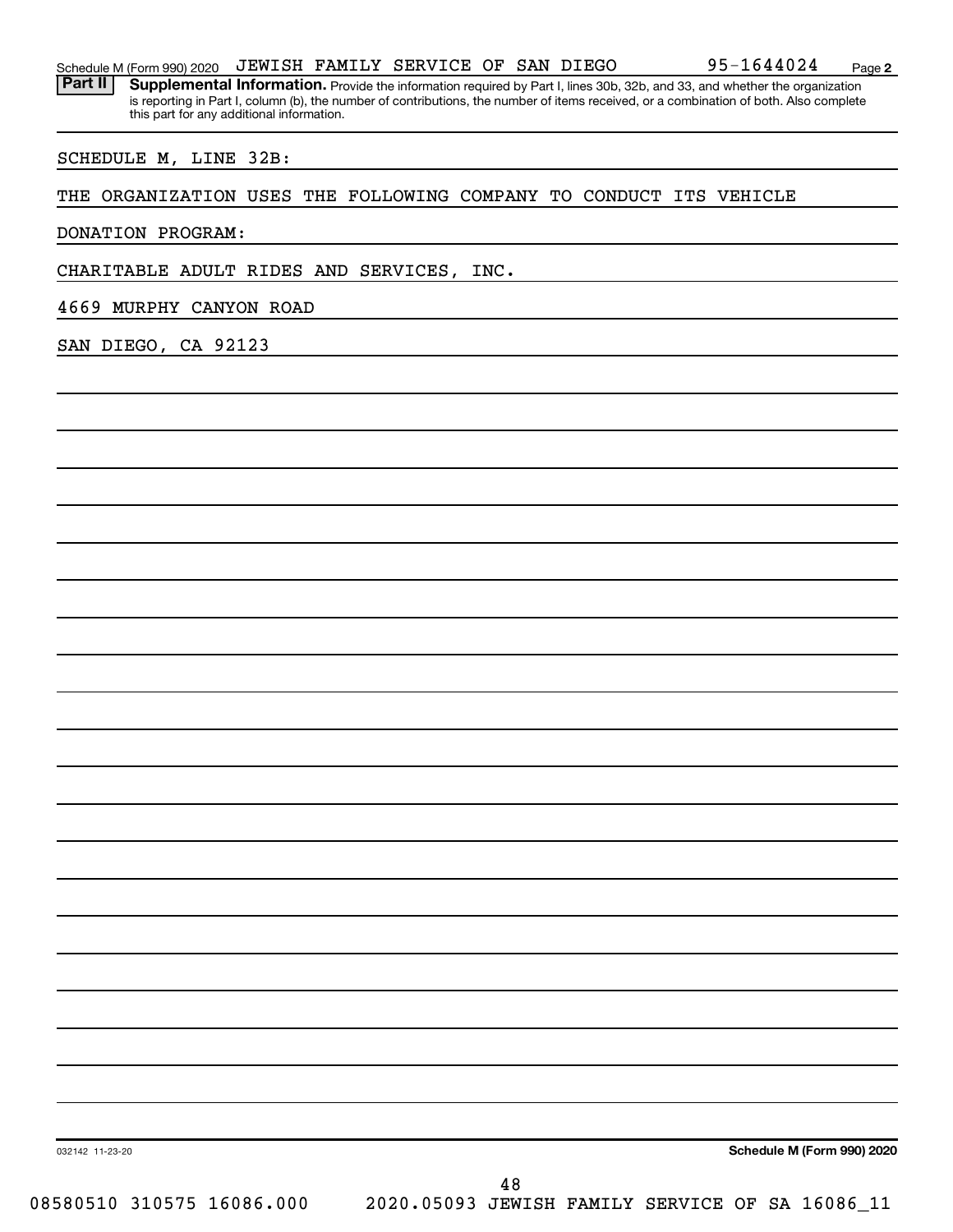**(Form 990 or 990-EZ)**

Department of the Treasury Internal Revenue Service Name of the organization

**Complete to provide information for responses to specific questions on Form 990 or 990-EZ or to provide any additional information. | Attach to Form 990 or 990-EZ. | Go to www.irs.gov/Form990 for the latest information. SCHEDULE O Supplemental Information to Form 990 or 990-EZ 2020**<br>(Form 990 or 990-EZ) Complete to provide information for responses to specific questions on



JEWISH FAMILY SERVICE OF SAN DIEGO 95-1644024

FORM 990, PART III, LINE 1, DESCRIPTION OF ORGANIZATION MISSION:

JFS'S WORK IS ROOTED IN AN UNWAVERING BELIEF IN OUR CLIENTS' ABILITY TO TRANSFORM THEIR LIVES. GUIDED BY JEWISH VALUES, JFS SERVES THOSE IN NEED WITHOUT REGARD TO RELIGION, RACE, ETHNICITY, NATIONALITY, AGE, OR SEXUAL ORIENTATION.

FORM 990, PART III, LINE 4A, PROGRAM SERVICE ACCOMPLISHMENTS: BREAST CANCER CASE MANAGEMENT - BREAST CANCER CASE MANAGEMENT (BCCM) WORKS WITH CLIENTS TO INCREASE ACCESS TO RESOURCES TO SUPPORT THE PHYSICAL, MENTAL, FINANCIAL, AND SOCIAL WELL-BEING DURING ALL STAGES OF DIAGNOSIS, TREATMENT, AND RECOVERY. THE ONLY PROGRAM OF ITS KIND IN SAN DIEGO COUNTY, BCCM UTILIZES AN INTENSIVE MEDICAL CASE MANAGEMENT MODEL. THE CASE MANAGER MEETS WITH WOMEN IN THE COMFORT OF THEIR OWN HOMES TO PROVIDE EMOTIONAL SUPPORT, RESOURCE COORDINATION, FINANCIAL ASSISTANCE, AND HELP NAVIGATING THE HEALTHCARE SYSTEM THROUGHOUT THE COURSE OF TREATMENT. WOMEN WITH ADEQUATE SUPPORT SERVICES ALREADY IN PLACE ARE ABLE TO ACCESS FINANCIAL SUPPORT SERVICES TO HELP ADDRESS THE ECONOMIC IMPACT OF A BREAST CANCER DIAGNOSIS AND TO ENSURE THAT THEY AND THEIR FAMILIES CAN WEATHER THE FINANCIAL IMPACT OF TREATMENT AND RECOVERY.

032211 11-20-20 **For Paperwork Reduction Act Notice, see the Instructions for Form 990 or 990-EZ. Schedule O (Form 990 or 990-EZ) 2020** LHA COMMUNITY CASE MANAGEMENT - COMMUNITY CASE MANAGEMENT (CCM) PROVIDES CRITICAL ASSISTANCE TO INDIVIDUALS AND FAMILIES IN CRISIS TO HELP THEM IMPROVE THEIR STANDARD OF LIVING, PREVENT REOCCURRING CRISES, AND INCREASE STABILITY. CCM CASE MANAGERS WORK IN PARTNERSHIP WITH CLIENTS TO STRENGTHEN THEIR SKILLS FOR FINANCIAL STABILITY AS WELL AS THEIR EMOTIONAL, PHYSICAL, AND SOCIAL BY DEVELOPING PERSONALIZED ACTION PLANS 49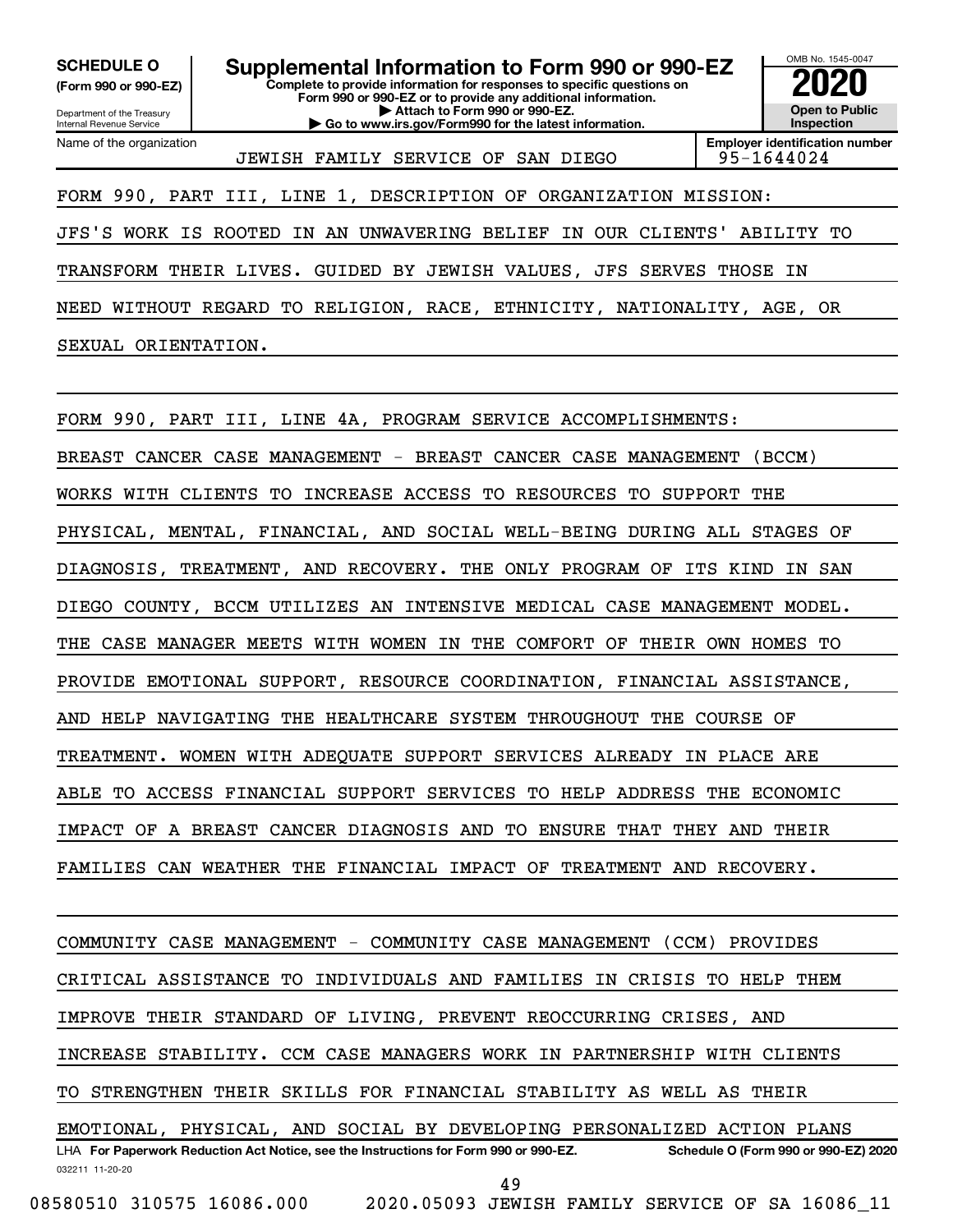| Schedule O (Form 990 or 990-EZ) 2020                                    | Page 2                                              |
|-------------------------------------------------------------------------|-----------------------------------------------------|
| Name of the organization<br>JEWISH FAMILY SERVICE OF SAN DIEGO          | <b>Employer identification number</b><br>95-1644024 |
| TO ADDRESS FINANCIAL CHALLENGES, MENTAL HEALTH AND OTHER CHALLENGES.    |                                                     |
| CCM PROVIDES EMERGENCY FOOD, FINANCIAL ASSISTANCE, AND REFERRALS FOR    |                                                     |
| HOUSING, LEGAL, AND HEALTH RESOURCES, IF NEEDED, AND WORKS CLOSELY WITH |                                                     |
| OTHER JFS SERVICES ACROSS THE ORGANIZATION.                             |                                                     |
|                                                                         |                                                     |
| CLINICAL COUNSELING - JFS PROVIDES INDIVIDUAL AND GROUP COUNSELING FOR  |                                                     |
| TEENS, ADULTS, COUPLES, AND FAMILIES. OUR THERAPISTS SPECIALIZE IN      |                                                     |
| WORKING WITH PEOPLE SUFFERING FROM MOOD AND ANXIETY DISORDERS,          |                                                     |
| SURVIVORS OF VIOLENCE, AND OLDER ADULTS WITH CHALLENGES RELATED TO THE  |                                                     |
| AGING PROCESS. THERAPISTS WORK IN PARTNERSHIP WITH CLIENTS TO           |                                                     |
| STRENGTHEN COPING SKILLS, BUILD STRATEGIES TO OVERCOME DISORDERS SUCH   |                                                     |
| AS DEPRESSION AND ANXIETY, AND INCREASE STABILITY. CLINICAL COUNSELING  |                                                     |
| AT JFS INCREASES PSYCHOLOGICAL WELL-BEING AND SUPPORTS INDIVIDUAL       |                                                     |
| RESILIENCE THROUGHOUT THE LIFESPAN. CLINICAL COUNSELING WORKS CLOSELY   |                                                     |
| WITH OTHER JFS PROGRAMS, SUCH AS COMMUNITY CASE MANAGEMENT, AND AGING & |                                                     |
| WELLNESS SERVICES, TO REMOVE PRACTICAL BARRIERS TO TREATMENT AND TO     |                                                     |
| INCREASE INDEPENDENCE. DURING THE PANDEMIC, STAFF ALSO PROVIDED SEVERAL |                                                     |
| VIRTUAL OPPORTUNITIES TO PROVIDE INFORMATION, TOOLS AND RESOURCES TO    |                                                     |
| THE COMMUNITY RELATED TO MENTAL HEALTH AND WELLNESS.                    |                                                     |

032212 11-20-20 **Schedule O (Form 990 or 990-EZ) 2020** DESERT VISTA/DESERT ROSE PERMANENT SUPPORTIVE HOUSING - DESERT VISTA/DESERT ROSE PERMANENT SUPPORTIVE HOUSING IS THE ONLY PROGRAM OF ITS KIND IN THE COACHELLA VALLEY, SPECIFICALLY TARGETING THE CHRONICALLY HOMELESS AND INDIVIDUALS WITH DISABILITIES, AND PROVIDES BOTH HOUSING AND INTENSIVE SUPPORT TO PERMANENTLY DISABLED, HOMELESS INDIVIDUALS IN RIVERSIDE COUNTY. CLIENTS GO DIRECTLY FROM THE STREETS AND EMERGENCY SHELTERS INTO JFS DESERT VISTA AND DESERT ROSE APARTMENTS LOCATED IN THE WESTERN COACHELLA VALLEY. THE DESERT VISTA AND DESERT 08580510 310575 16086.000 2020.05093 JEWISH FAMILY SERVICE OF SA 16086\_11 50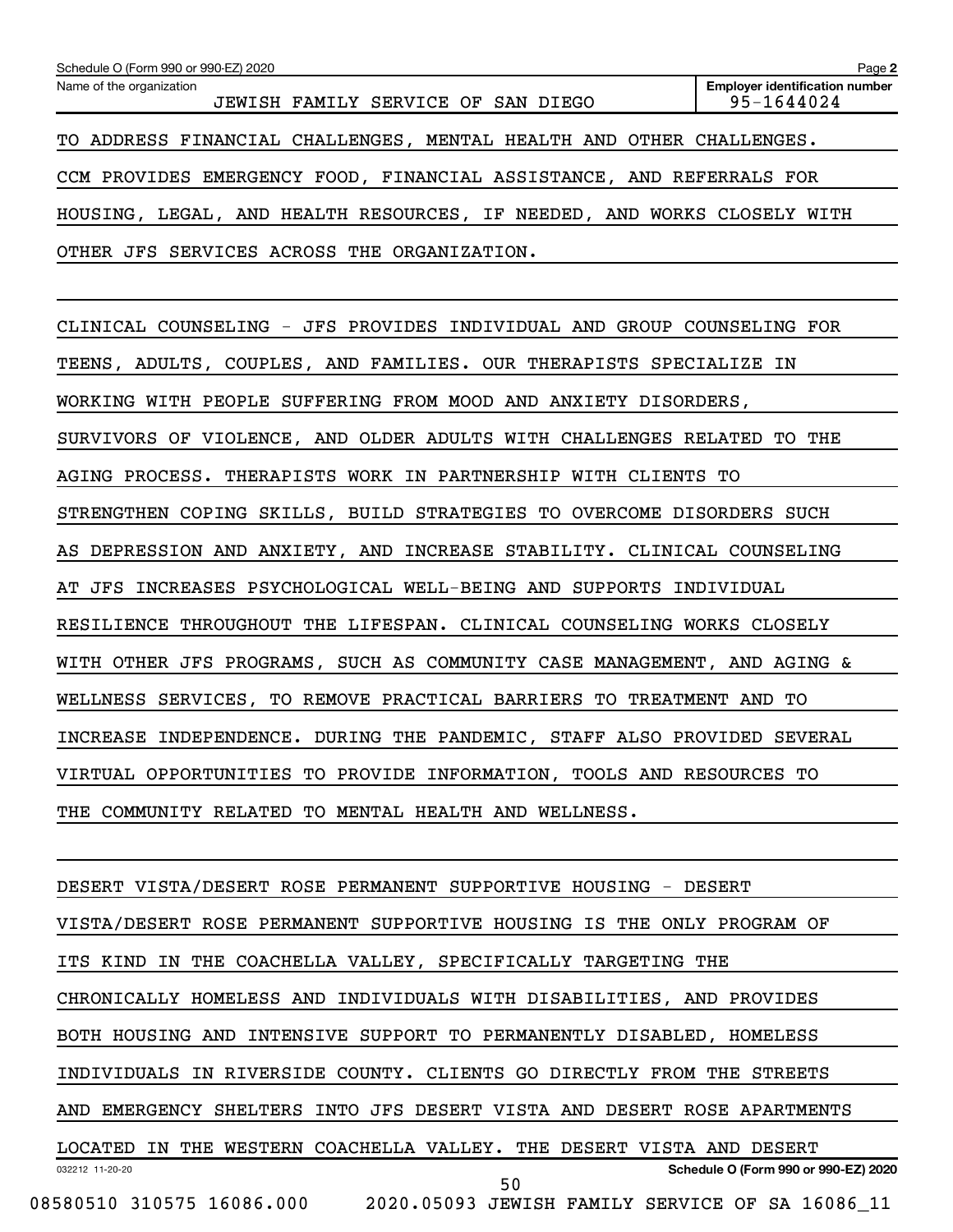| Schedule O (Form 990 or 990-EZ) 2020                                    | Page 2                                              |
|-------------------------------------------------------------------------|-----------------------------------------------------|
| Name of the organization<br>JEWISH FAMILY SERVICE OF<br>SAN DIEGO       | <b>Employer identification number</b><br>95-1644024 |
| SITES HAVE A COMBINED CAPACITY TO SERVE UP TO<br>NEARLY 60<br>ROSE      |                                                     |
| CHRONICALLY HOMELESS MEN AND WOMEN. THE PROGRAM'S PURPOSE IS TO PROVIDE |                                                     |
| HOUSING AND COMPREHENSIVE SERVICES TO<br>MEN AND<br>PERMANENT           | <b>WOMEN</b><br>WHOSE                               |
| HOMELESSNESS IS EXACERBATED BY A RANGE OF BARRIERS TO                   | REMAINING IN                                        |
| HOUSING.<br>INDEPENDENT                                                 |                                                     |

FAMILY CONNECTIONS - FAMILY CONNECTIONS COMBINES THE SERVICES OF SUPPORTING JEWISH SINGLE PARENTS (SJSP) AND JEWISH BIG PALS. SJSP PARENTS CONNECT TO OTHER JEWISH SINGLE PARENTS AND LEARN HOW TO ACCESS VITAL COMMUNITY RESOURCES THROUGH NETWORKING, EMOTIONAL AND FINANCIAL SUPPORT, AND ADVOCACY. SJSP STRENGTHENS PARTICIPANTS' SENSE OF BELONGING TO THE JEWISH COMMUNITY. BIG PALS ARE CARING ADULTS WHO MENTOR CHILDREN AGES 6-16 FROM SINGLE-PARENT FAMILIES. BIG PALS HELP THEIR LITTLE PALS DEVELOP SELF-ESTEEM, JEWISH IDENTITY, AND BUILD LASTING RELATIONSHIPS THAT CAN CHANGE THEIR PERSPECTIVE ON THE WORLD.

HAND UP FOOD PANTRY HOLIDAY PROGRAM - SAN DIEGANS FACING HUNGER COME TO THE HAND UP FOOD PANTRY FOR NUTRITIOUS FOOD AND OTHER RESOURCES THAT ALLEVIATE THEIR HUNGER, LOWER THEIR STRESS LEVELS, AND HELP THEM TO PREPARE HEALTHY MEALS FOR THEMSELVES AND THEIR FAMILIES. TO HELP OUR CLIENTS CELEBRATE IMPORTANT HOLIDAYS IN A DIGNIFIED MANNER, THE HAND UP FOOD PANTRY HOLIDAY PROGRAM PROVIDES HOLIDAY-SPECIFIC FOOD ITEMS, LIKE TURKEY AND CRANBERRIES, AROUND THANKSGIVING. HOLIDAY PACKAGES ARE PROVIDED TO PEOPLE WHO RECEIVE SUPPORT FROM ALL JFS PROGRAMS, INCLUDING GERIATRIC CARE MANAGEMENT, COMMUNITY CASE MANAGEMENT, FOODMOBILE, REFUGEE RESETTLEMENT AND IMMIGRATION SERVICES, THE POSITIVE PARENTING PROGRAM, AND FAMILY CONNECTIONS.

51

032212 11-20-20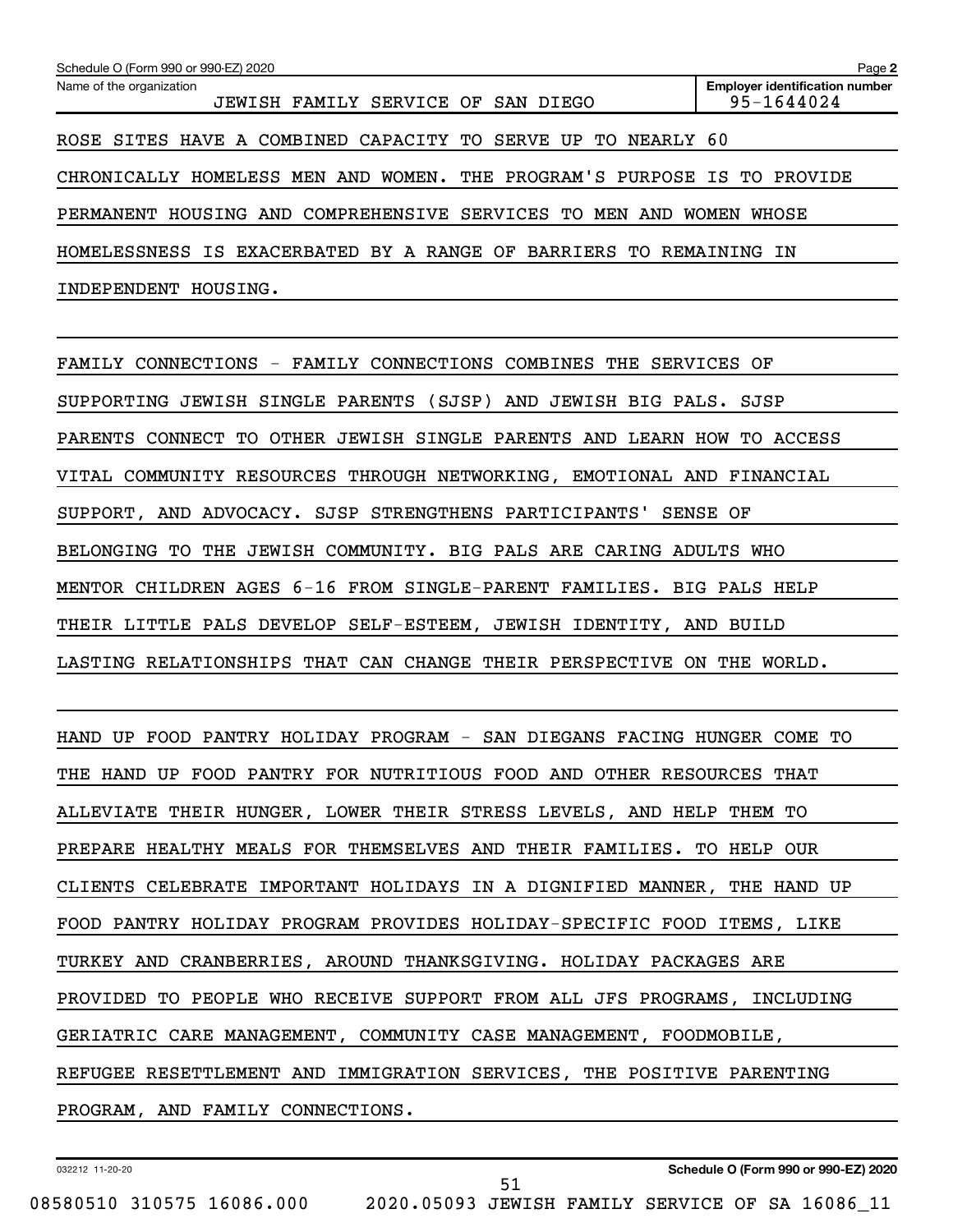| Schedule O (Form 990 or 990-EZ) 2020                                    | Page 2                                              |
|-------------------------------------------------------------------------|-----------------------------------------------------|
| Name of the organization<br>JEWISH FAMILY SERVICE OF SAN DIEGO          | <b>Employer identification number</b><br>95-1644024 |
| HAND UP FOOD PANTRY - SAN DIEGANS FACING HUNGER COME TO THE HAND UP     |                                                     |
| FOOD PANTRY FOR NUTRITIOUS FOOD AND OTHER RESOURCES THAT ALLEVIATE      |                                                     |
| THEIR HUNGER, LOWER THEIR STRESS LEVELS, AND HELP THEM TO PREPARE       |                                                     |
| HEALTHY MEALS FOR THEMSELVES AND THEIR FAMILIES. ALONG WITH FOOD, STAFF |                                                     |
| PROVIDE VALUABLE REFERRALS TO COMMUNITY RESOURCES AS WELL AS TO JFS     |                                                     |
| SERVICES, SO CLIENTS CAN GET THE HELP THEY NEED TO BECOME MORE          |                                                     |
| SELF-SUFFICIENT AND FOOD SECURE. WITH AN EMPHASIS ON FRESH PRODUCE AND  |                                                     |
| HEALTHY FOOD OPTIONS, HAND UP DISTRIBUTES FOOD AT THE CLIENT CHOICE     |                                                     |
| PANTRY AT ITS KEARNY MESA CAMPUS, AT THE COLLEGE AVENUE SOCIAL &        |                                                     |
| WELLNESS CENTER, OHR SHALOM SYNAGOGUE, MURPHY CANYON MILITARY HOUSING,  |                                                     |
| CAMP PENDLETON, AND CHABAD OF DOWNTOWN, AS WELL AS VIA THE JFS          |                                                     |
| FOODMOBILE.                                                             |                                                     |

THE HAND UP PROGRAM PROVIDES SUPPLEMENTAL FOOD TO ANYONE IN NEED IN SAN DIEGO COUNTY. THOSE SERVED COME FROM A WIDE ARRAY OF BACKGROUNDS AND LIFE EXPERIENCES. AMONG CLIENTS ARE OLDER ADULTS LIVING ON FIXED INCOMES, CHRONICALLY AND TEMPORARILY HOMELESS INDIVIDUALS, FAMILIES FACING FINANCIAL CRISES DUE TO JOB LOSS OR UNEXPECTED EXPENSES, MILITARY FAMILIES WHO HAVE DIFFICULTY MAKING ENDS MEET IN THE SAN DIEGO ECONOMY, NEWLY-ARRIVED REFUGEES, SINGLE PARENTS WITH LOW INCOMES, PEOPLE REBUILDING THEIR LIVES AFTER LEAVING DOMESTIC VIOLENCE SITUATIONS, AND INDIVIDUALS LIVING WITH DISABILITIES AND CHRONIC HEALTH CONDITIONS. HAND UP IS ONE OF THE LARGEST LOCAL PANTRIES DELIVERING FOOD AND HYGIENE ITEMS TO ACTIVE DUTY MILITARY FAMILIES WITH LOW INCOMES.

032212 11-20-20 **Schedule O (Form 990 or 990-EZ) 2020** HAND UP LOANS - CLIENTS CAN RECEIVE INTEREST-FREE LOANS OF UP TO \$7,500, TO FUND ACTIVITIES SUCH AS HIGHER EDUCATION, ENHANCED BUSINESS 52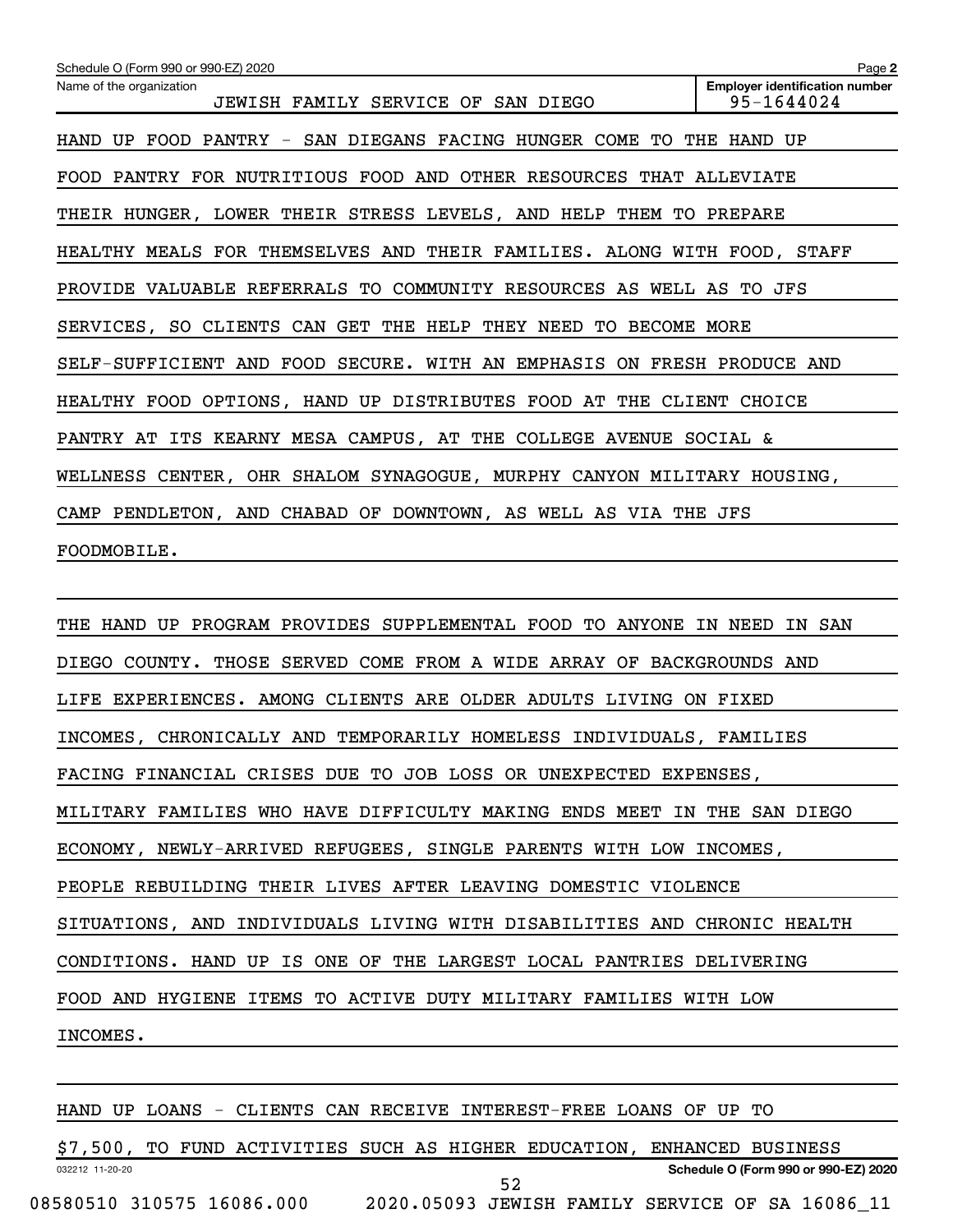| Name of the organization                                            | <b>Employer identification number</b> |
|---------------------------------------------------------------------|---------------------------------------|
| JEWISH FAMILY SERVICE OF SAN DIEGO                                  | 95-1644024                            |
| OPPORTUNITIES, TRANSPORTATION, AND FINANCIAL MANAGEMENT TO SUPPORT  |                                       |
| LONG-TERM STABILITY THROUGH JFS'S PARTNERSHIP WITH JEWISH FREE LOAN |                                       |
| ASSOCIATION, LOS ANGELES.                                           |                                       |

IMMIGRATION SERVICES - WIDELY RECOGNIZED AS A TRUSTED PROVIDER IN THE COMMUNITY, JFS IMMIGRATION SERVICES PROVIDE LOW-INCOME INDIVIDUALS AND FAMILIES WITH HIGH-QUALITY LEGAL REPRESENTATION FOR A NOMINAL FEE. IMMIGRATION SERVICES STAFF HELP CLIENTS IDENTIFY AND APPLY FOR AVAILABLE IMMIGRATION BENEFITS, SUCH AS CITIZENSHIP, PERMANENT RESIDENCY OR WORK ELIGIBILITY. THIS HELPS THEM GAIN GREATER PROTECTION FOR THEMSELVES AND THEIR FAMILIES, BUILD STABILITY, AND INCREASE THEIR CIVIC ENGAGEMENT. THE PROGRAM CONNECTS CLIENTS TO ADDITIONAL SERVICES ACCORDING TO THEIR NEEDS; LAST FISCAL YEAR, THESE INCLUDED REFUGEE RESETTLEMENT, THE HAND UP FOOD PANTRY, BREAST CANCER CASE MANAGEMENT, , AND ACCESS JFS. IMMIGRATION SERVICES STAFF ALSO WORK TO COMBAT THE UNAUTHORIZED PRACTICE OF IMMIGRATION LAW (UPIL) BY DELIVERING EDUCATIONAL PRESENTATIONS TO INCREASE PUBLIC AWARENESS.

SHELTER FOR ASYLUM SEEKING FAMILIES - BEGINNING IN OCTOBER 2018, JFS OPENED AN EMERGENCY SHELTER TO SERVE FAMILIES SEEKING ASYLUM. AS OF JUNE 30, 2021, THE SHELTER HAS SERVED 35,118 INDIVIDUALS. THE SHELTER PROVIDES BASIC SERVICES INCLUDING FOOD, CLOTHING, AND SHELTER, IN ADDITION TO CASE MANAGEMENT AND LEGAL SERVICES.

032212 11-20-20 **Schedule O (Form 990 or 990-EZ) 2020** SAN DIEGO RAPID RESPONSE NETWORK - FORMED IN LATE 2016, THE RAPID RESPONSE NETWORK IS A COALITION OF ORGANIZATIONS FROM A VARIETY OF SECTORS THAT SHARE THE GOAL OF COORDINATING RESOURCES FOR INDIVIDUALS IMPACTED BY IMMIGRATION POLICIES. JFS IS THE FISCAL AGENT FOR THE 08580510 310575 16086.000 2020.05093 JEWISH FAMILY SERVICE OF SA 16086\_11 53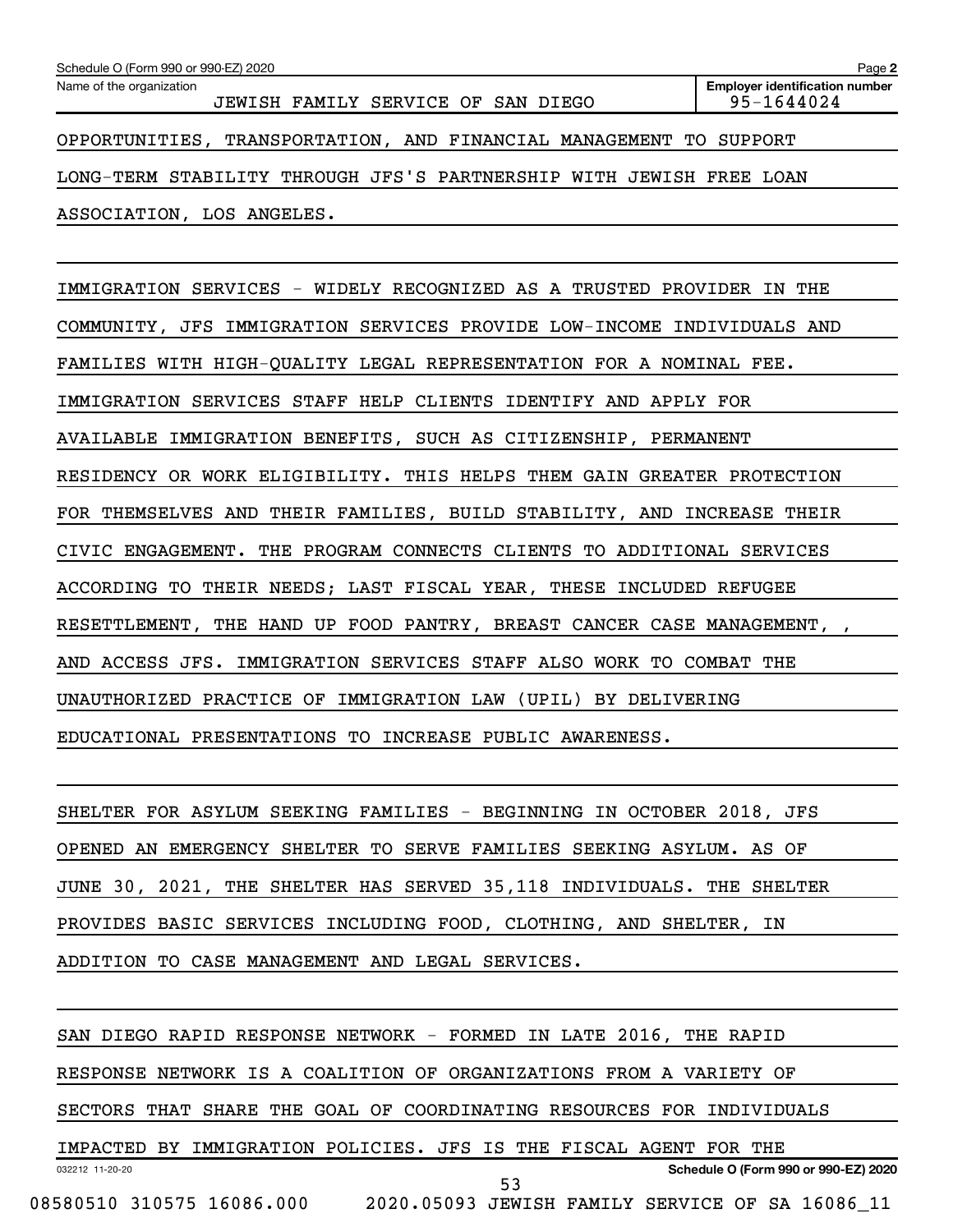COALITION.

FORM 990, PART III, LINE 4A, DESCRIPTION OF PROGRAM SERVICE: INTENSIVE PSYCHIATRIC CASE MANAGEMENT - THE INTENSIVE PSYCHIATRIC CASE MANAGEMENT (IPCM) PROGRAM CONNECTS JEWISH ADULTS WITH A SERIOUS MENTAL ILLNESS TO JFS CASE MANAGERS TO FOCUS ON STABILIZATION, SOCIALIZATION AND OVERALL FUNCTIONING. IPCM IS THE ONLY PROGRAM IN SAN DIEGO COUNTY THAT PROVIDES UP TO TWO HOURS A WEEK OF INDIVIDUALIZED SUPPORT AT THE CLIENT'S HOME OR A LOCATION OF HIS OR HER CHOICE. JFS CASE MANAGERS ESTABLISH LONG-TERM, GOAL-ORIENTED, POSITIVE RELATIONSHIPS THAT ASSIST CLIENTS IN DEVELOPING BETTER COPING SKILLS, AND INDEPENDENT LIVING STRATEGIES. THE CASE MANAGER'S ONGOING ASSESSMENT, ADVOCACY, REFERRALS, COORDINATION OF SERVICES, AND SUPPORTIVE INTERVENTION MAXIMIZES EACH CLIENT'S ABILITY TO FUNCTION. THIS EMPOWERING RELATIONSHIP ENCOURAGES LONG-TERM STABILIZATION BY OFFERING CONSISTENT HUMAN CONNECTION.

LADIES LEADERSHIP PROGRAM - THE LADIES' LEADERSHIP PROGRAM (LLP) AIMS TO TRANSFORM THE LIVES OF UNDERSERVED YOUNG WOMEN WHO PARTICIPATE IN THIS YEAR-LONG, AFTERSCHOOL PROGRAM AT STANLEY E. FOSTER SCHOOL OF ENGINEERING, INNOVATION, AND DESIGN (EID) AT KEARNY HIGH SCHOOL. GIRLS ACCOUNT FOR JUST ONE QUARTER OF THE STUDENT BODY AT EID. THIS PROGRAM WAS DESIGNED TO EMPOWER THIS GROUP OF UNDERREPRESENTED STUDENTS TO THRIVE AS CAMPUS AND COMMUNITY LEADERS. THE PROGRAM HELPS DEVELOP AND INCREASE ACADEMIC KNOWLEDGE, LIFE SKILLS, RESILIENCE, SELF-ESTEEM, SELF-EFFICACY, POSITIVE PEER RELATIONSHIPS, AND LEADERSHIP ABILITIES, TO IMPROVE THE LIKELIHOOD OF CAREER SUCCESS IN STEM FIELDS (SCIENCE, TECHNOLOGY, ENGINEERING, AND MATHEMATICS).

54

032212 11-20-20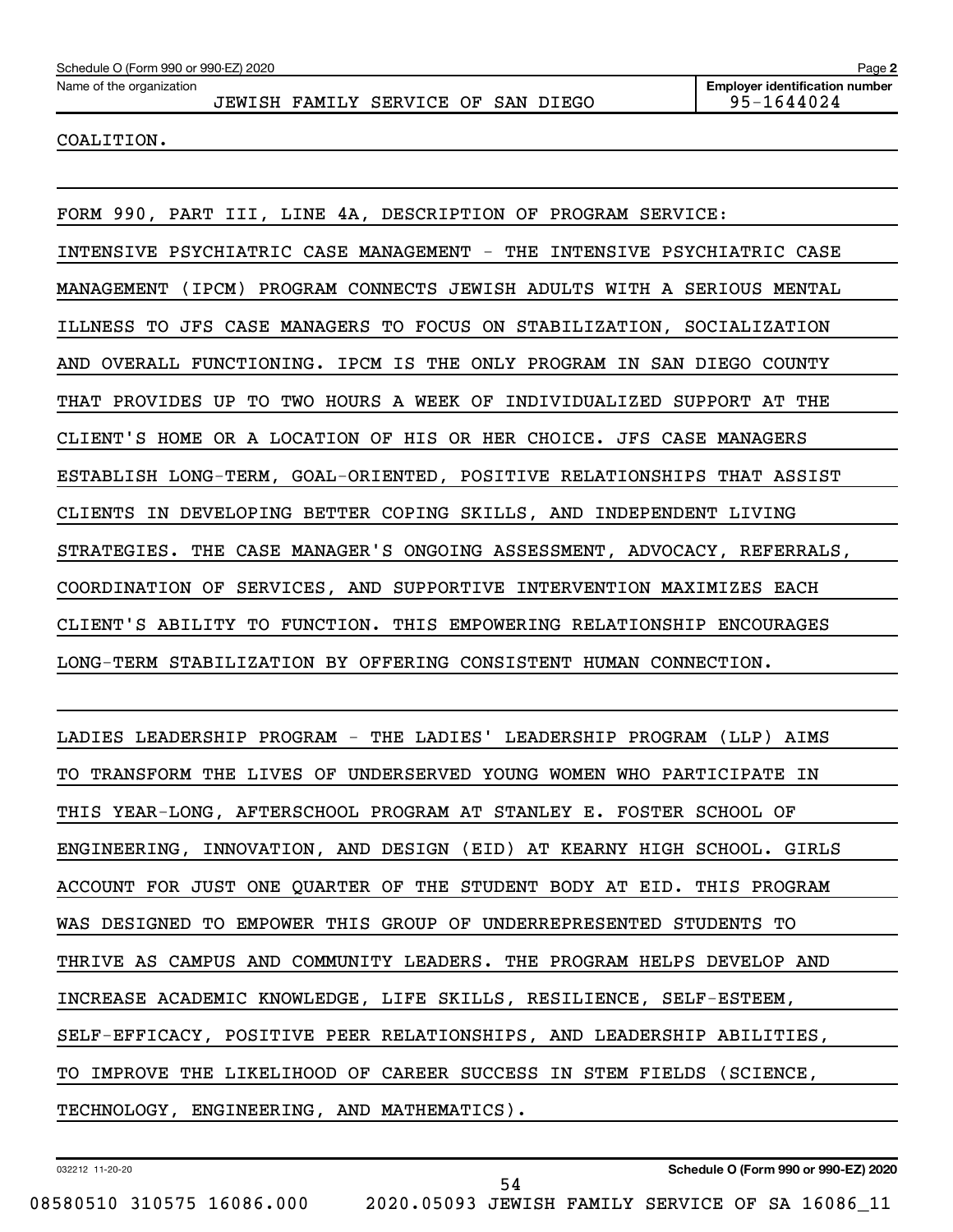| Schedule O (Form 990 or 990-EZ) 2020                                    | Page 2                                              |
|-------------------------------------------------------------------------|-----------------------------------------------------|
| Name of the organization<br>JEWISH FAMILY SERVICE OF SAN DIEGO          | <b>Employer identification number</b><br>95-1644024 |
| PATIENT ADVOCACY - THE PATIENT ADVOCACY PROGRAM ENSURES THAT FACILITIES |                                                     |
| PROVIDING TREATMENT TO CLIENTS UNDERSTAND AND SAFEGUARD THE RIGHTS OF   |                                                     |
| THEIR CLIENTS. SERVICES ARE FREE TO CLIENTS AND INCLUDE REPRESENTING    |                                                     |
| CLIENTS AT HEARINGS; ADVISING MINORS REGARDING THEIR RIGHTS;            |                                                     |
| INVESTIGATING COMPLAINTS REGARDING RIGHTS VIOLATIONS, NEGLECT, ABUSE,   |                                                     |
| AND/OR BREACHES OF CONFIDENTIALITY; AND CONSULTATION AND TRAINING TO    |                                                     |
| SAN DIEGO COUNTY BEHAVIORAL HEALTH SERVICES. THESE SERVICES HAVE        |                                                     |
| RESULTED IN MANY POSITIVE CHANGES TO COUNTY AND HOSPITAL POLICIES AND   |                                                     |
| PROCEDURES. PATIENT ADVOCACY SERVES MENTAL HEALTH CLIENTS THROUGHOUT    |                                                     |
| SAN DIEGO COUNTY WHO ARE IN 24-HOUR LICENSED RESIDENTIAL FACILITIES,    |                                                     |
| INPATIENT SETTINGS, BOARD AND CARE FACILITIES, SELECTED SKILLED NURSING |                                                     |
| FACILITIES, CRISIS HOUSES, AND LONG-TERM CARE FACILITIES. MANY CLIENTS  |                                                     |
| ARE LOW INCOME AND ARE RECEIVING PUBLIC BENEFITS, SUCH AS SSI,          |                                                     |
| MEDICARE, MEDI-CAL AND COUNTY MEDICAL SERVICES; SOME CLIENTS ARE        |                                                     |
| HOMELESS.                                                               |                                                     |

| POSITIVE PARENTING PROGRAM - THE POSITIVE PARENTING PROGRAM (PPP) USES  |
|-------------------------------------------------------------------------|
| AN EVIDENCE-BASED CURRICULUM FROM TRIPLE P, SHOWN BY MORE THAN 30 YEARS |
| OF RESEARCH TO BE EFFECTIVE FOR THE PREVENTION AND EARLY INTERVENTION   |
| OF CHILDHOOD SOCIAL AND EMOTIONAL DISORDERS. THE PROGRAM PROVIDES FREE  |
| PARENT EDUCATION IN ENGLISH AND SPANISH AT 164 HEAD START PRESCHOOLS,   |
| ELEMENTARY SCHOOLS, AND OTHER SITES ACROSS THE COUNTY. THE FREE         |
| CHILDCARE, INCENTIVES AND HEALTHY SNACKS PPP PROVIDES HELPS REDUCE      |
| BARRIERS TO ATTENDANCE FOR THE FAMILIES WITH LOW INCOMES THAT ARE THE   |
| FOCUS OF THE PROGRAM. THE PROGRAM OFFERS SINGLE WORKSHOPS, INDIVIDUAL   |
| AND GROUP SESSIONS TO HELP PARENTS AND PROFESSIONALS LEARN HOW TO USE   |
| SIMPLE AND PRACTICAL STRATEGIES TO FOSTER RESILIENCE, INDEPENDENCE,     |
| RESPECT, AND COOPERATION IN CHILDREN.                                   |
| Schedule O (Form 990 or 990-EZ) 2020<br>032212 11-20-20<br>ᄄ            |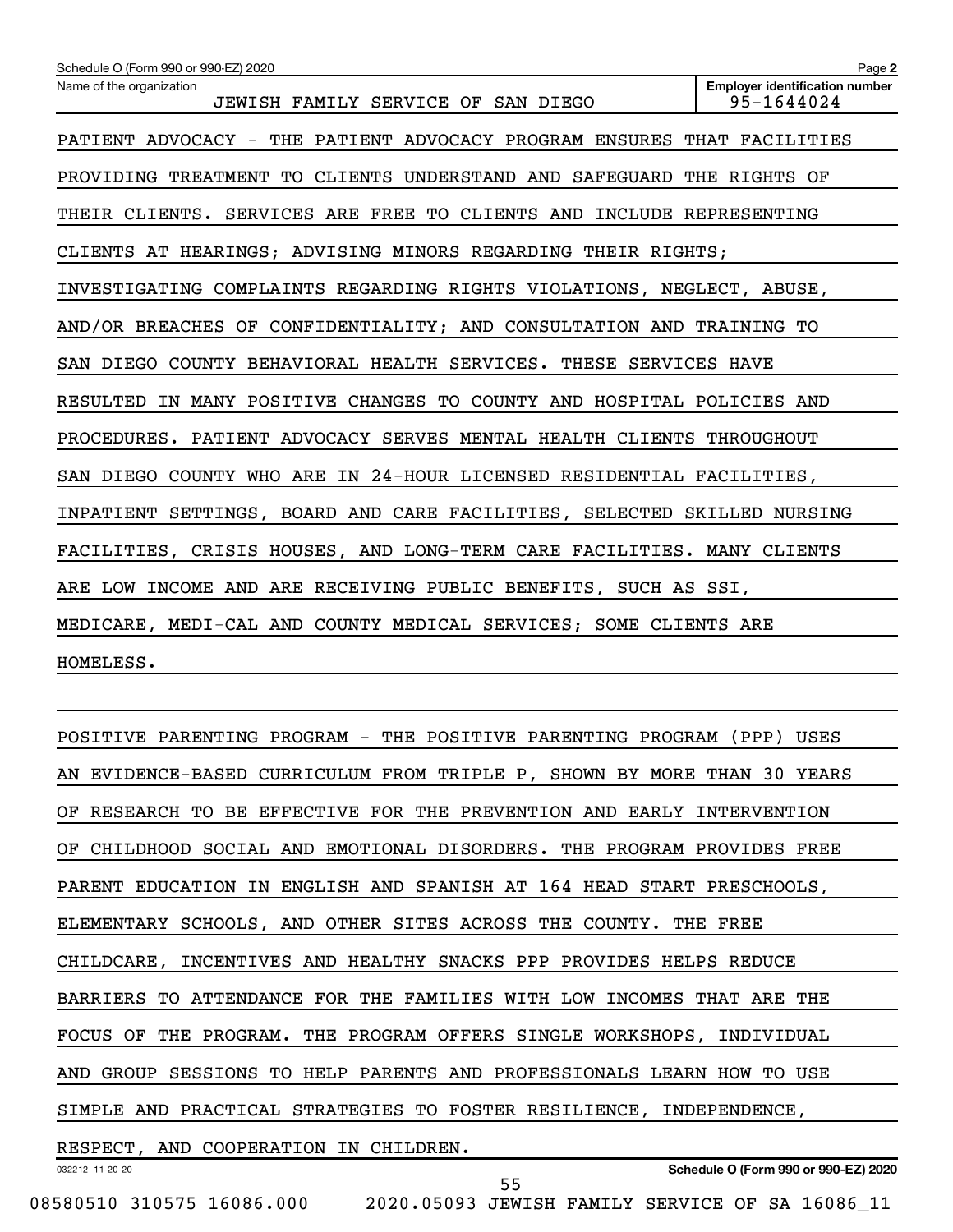Name of the organization

**Employer identification number**

| PROJECT SARAH - PROJECT SARAH (STOP ABUSIVE RELATIONSHIPS AT HOME)      |
|-------------------------------------------------------------------------|
| EMPOWERS SURVIVORS OF DOMESTIC VIOLENCE TO TAKE CONTROL OF THEIR LIVES. |
| PROJECT SARAH PROVIDES PRACTICAL SOLUTIONS, INCLUDING ACCESS TO         |
| COMMUNITY RESOURCES, EMOTIONAL SUPPORT, AND ADVOCACY TO OBTAIN PHYSICAL |
| PROTECTIONS, SUCH AS RESTRAINING ORDERS AND ACCESS TO EMERGENCY         |
| SHELTERS. CLIENTS DEVELOP PERSONALIZED SAFETY PLANS THAT OUTLINE SAFETY |
| FOR CHILDREN AND FOR THEMSELVES WHILE LIVING WITH AN ABUSIVE PARTNER;   |
| AND LEARN PROBLEM-SOLVING SKILLS THAT CAN LEAD TOWARD AN INDIVIDUALIZED |
| EXIT STRATEGY. COUNSELORS AND CASE MANAGERS PARTNER WITH CLIENTS TO     |
| SHARE VITAL SAFETY INFORMATION REGARDING WOMEN'S HEALTH, AS WELL AS     |
| ECONOMIC AND HOUSING RESOURCES TO FACILITATE INDEPENDENCE. JFS DOMESTIC |
| VIOLENCE SUPPORT GROUPS EMPOWER CLIENTS TO CHOOSE HEALTHY               |
| RELATIONSHIPS, IDENTIFY ABUSIVE PATTERNS, AND DEVELOP ASSERTIVENESS IN  |
| COMMUNICATION, BOUNDARY SETTING, AND SELF-ESTEEM.                       |

REFUGEE RESETTLEMENT PROGRAM - JFS HAS PROVIDED RESETTLEMENT SERVICES TO NEWLY-ARRIVING REFUGEES FROM AROUND THE WORLD WHO HAVE FLED THEIR HOMES IN FEAR OF PERSECUTION FOR ALMOST 100 YEARS. REFUGEE RESETTLEMENT SERVICES ASSIST INDIVIDUALS AND FAMILIES EACH MONTH TO ADAPT TO THEIR NEW HOMES IN THE U.S. AND ACHIEVE ECONOMIC STABILITY AND SOCIAL INTEGRATION. JFS STRIVES TO CREATE A NETWORK OF SERVICES THAT LINK AND COORDINATE ASSISTANCE FROM INSTITUTIONS AND AGENCIES THAT PROVIDE MEDICAL, PSYCHO-SOCIAL, EMPLOYMENT, EDUCATIONAL, AND SUPPORT FOR INDIVIDUALS IN NEED OF SUCH ASSISTANCE.

SAFE PARKING PROGRAM - THE SAFE PARKING PROGRAM PROVIDES A SAFE AND

032212 11-20-20 **Schedule O (Form 990 or 990-EZ) 2020** WELCOMING ENVIRONMENT FOR UNSHELTERED FAMILIES AND INDIVIDUALS LIVING 08580510 310575 16086.000 2020.05093 JEWISH FAMILY SERVICE OF SA 16086\_11 56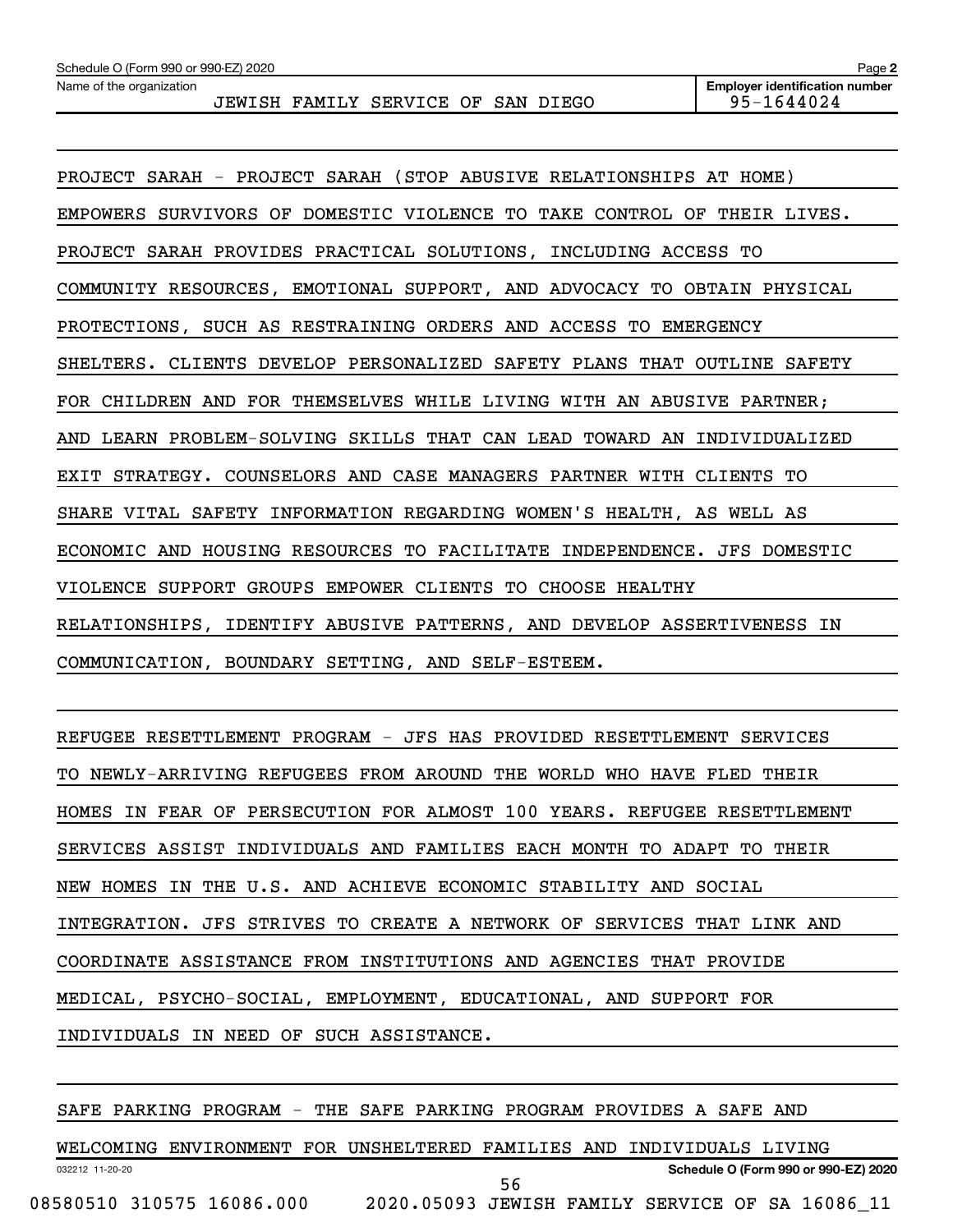| Schedule O (Form 990 or 990-EZ) 2020                                    | Page 2                                              |
|-------------------------------------------------------------------------|-----------------------------------------------------|
| Name of the organization<br>JEWISH FAMILY SERVICE OF SAN DIEGO          | <b>Employer identification number</b><br>95-1644024 |
| IN THEIR CARS, MANY OF WHOM HAVE RECENTLY FOUND THEMSELVES HOMELESS FOR |                                                     |
| THE FIRST TIME. JFS UNDERSTANDS THAT A VEHICLE IS OFTEN A FAMILY'S LAST |                                                     |
| ASSET, ALLOWING THEM TO ACCESS RESOURCES, LOOK FOR EMPLOYMENT, OR GET   |                                                     |
| TO AND FROM WORK AND SCHOOL. FOCUSED<br>ON STOPPING<br>THE              | DOWNWARD SPIRAL                                     |
| OF HOMELESSNESS, THE SAFE PARKING PROGRAM PROVIDES MORE                 | THAN A                                              |
| DEPENDABLE PLACE TO PARK AT NIGHT. THE PROGRAM INCLUDES SUPPORTIVE      |                                                     |
| SERVICES TO HELP INDIVIDUALS AND FAMILIES STABILIZE AND TRANSITION BACK |                                                     |
| THE SAFE PARKING PROGRAM OPERATES<br>INTO PERMANENT HOUSING.            | SEVEN<br>NIGHTS                                     |
| PER WEEK AT FOUR SECURED LOTS ON BALBOA AVENUE, AERO DRIVE, MISSION     |                                                     |
| VALLEY AND ENCINITAS.                                                   |                                                     |

FORM 990, PART III, LINE 4B, PROGRAM SERVICE ACCOMPLISHMENTS: GERIATRIC CARE MANAGEMENT - THE GERIATRIC CARE MANAGEMENT (GCM) PROGRAM PROVIDES OLDER ADULTS AND THEIR CAREGIVERS WITH A BETTER QUALITY OF LIFE THROUGH IMPROVED MANAGEMENT OF THEIR HEALTH NEEDS, AND ENHANCED SUPPORT SYSTEMS. TO MAXIMIZE INDEPENDENCE AND ENHANCE CLIENTS' ABILITY TO AGE WITH DIGNITY, GCM'S TRAINED GERIATRIC SPECIALISTS COORDINATE MEDICAL CARE, PROVIDE TRANSPORTATION, ASSIST WITH PAPERWORK, ADVOCATE, AND LINK CLIENTS TO COMMUNITY AND AGENCY RESOURCES.

032212 11-20-20 **Schedule O (Form 990 or 990-EZ) 2020** JFS FIX-IT SERVICE - THE JFS FIX-IT SERVICE HELPS OLDER ADULTS IN SAN DIEGO COUNTY AGE WITH DIGNITY BY ENABLING THEM TO LIVE INDEPENDENTLY AND SAFELY IN THEIR HOMES. THE PROGRAM SIGNIFICANTLY EASES THE BURDEN FOR UNPAID CAREGIVERS - SPOUSES, FAMILY MEMBERS, AND FRIENDS - WHO ALL WANT TO HELP THEIR LOVED ONES CONTINUE TO LIVE IN FAMILIAR ENVIRONMENTS AS THEY AGE. SERVICES ARE PROVIDED BY DEDICATED, SCREENED, AND TRAINED VOLUNTEERS WHO CONDUCT FREE FOUR-POINT SAFETY CHECKS, MINOR HOME-SAFETY 08580510 310575 16086.000 2020.05093 JEWISH FAMILY SERVICE OF SA 16086\_11 57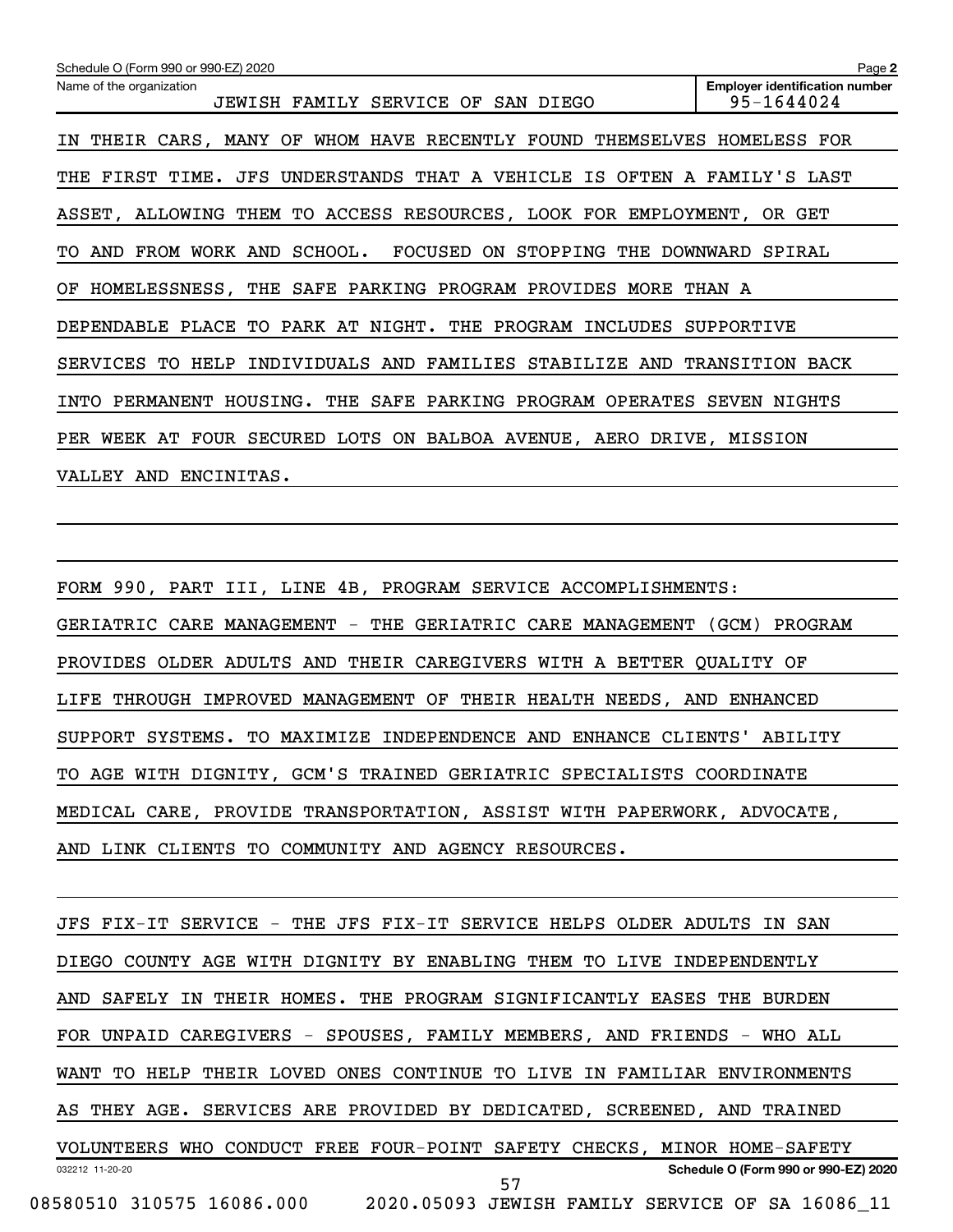| Schedule O (Form 990 or 990-EZ) 2020                                    | Page 2                                              |
|-------------------------------------------------------------------------|-----------------------------------------------------|
| Name of the organization<br>JEWISH FAMILY SERVICE OF SAN DIEGO          | <b>Employer identification number</b><br>95-1644024 |
| REPAIR, AND MODIFICATIONS. JFS FIX-IT SERVICE PROVIDES ALL LABOR AND    |                                                     |
| REPAIRS FREE OF CHARGE THROUGH THE WORK OF VOLUNTEERS, AND A GRANT FROM |                                                     |
| SAN DIEGO AGING & INDEPENDENCE SERVICES.<br>THE COUNTY OF               |                                                     |

NUTRITION SERVICES - JFS NUTRITION SERVICES PRODUCE AND DELIVER MEALS THROUGHOUT SAN DIEGO COUNTY. THE MEALS HELP OLDER ADULTS, AND YOUNGER ADULTS WITH DISABILITIES (AGED 18 AND OVER), TO AGE WITH DIGNITY, MAINTAIN THEIR INDEPENDENCE, AND CONTINUE LIVING IN THEIR OWN HOMES. MEALS ARE SERVED AT JFS SOCIAL & WELLNESS CENTERS AND ARE ALSO DELIVERED TO CLIENTS' HOMES THROUGH JFS FOODMOBILE. TRAINED DRIVERS AND VOLUNTEERS CONDUCT A WELLNESS CHECK AND REPORT ANY CONCERNS TO THE FOODMOBILE COORDINATOR. COMPLIMENTARY GROCERIES AND PET FOOD SUPPLIED BY THE JFS HAND UP FOOD PANTRY ARE AVAILABLE MONTHLY. WITH NUTRITION SERVICES SUPPORT, OLDER ADULTS AND YOUNGER ADULTS WITH DISABILITIES NOT ONLY INCREASE THEIR ACCESS TO NUTRITIOUS FOODS, THEY ALSO IMPROVE THEIR INDEPENDENCE AND EXPERIENCE REDUCED ISOLATION. AT THE START OF THE PANDEMIC IN MARCH 2020, IN ORDER TO MEET THE INCREASED DEMAND FOR HOME-DELIVERED MEALS, CARS NONPROFIT BEGAN TO OVERSEE SOME OF THE DELIVERIES USING SPECIALIZED SOFTWARE. JFS NUTRITION SERVICES EXPANDED DURING THE PANDEMIC TO MEET THE INCREASED NEEDS OF THE COMMUNITY. PROVIDING OVER A MILLION MEALS FOR VULNERABLE SAN DIEGAN'S IN NEED.

032212 11-20-20 **Schedule O (Form 990 or 990-EZ) 2020** ON THE GO - TRANSPORTATION SOLUTIONS FOR OLDER ADULTS OFFERS SHUTTLE SERVICE, EXCURSIONS, RIDES & SMILES, NAVIGATOR, ON THE GO SILVER, AND TAXI SCRIP. SHUTTLES PROVIDE GROUP TRANSPORTATION TO JFS'S SOCIAL & WELLNESS CENTERS, SHOPPING, ERRANDS, CULTURAL EVENTS AND RELIGIOUS SERVICES. EXCURSIONS PROVIDE GROUP TRANSPORTATION TO DESTINATIONS SUCH AS THE THEATER, MUSEUMS, AND TOURS OF SAN DIEGO. RIDES & SMILES, AN 08580510 310575 16086.000 2020.05093 JEWISH FAMILY SERVICE OF SA 16086\_11 58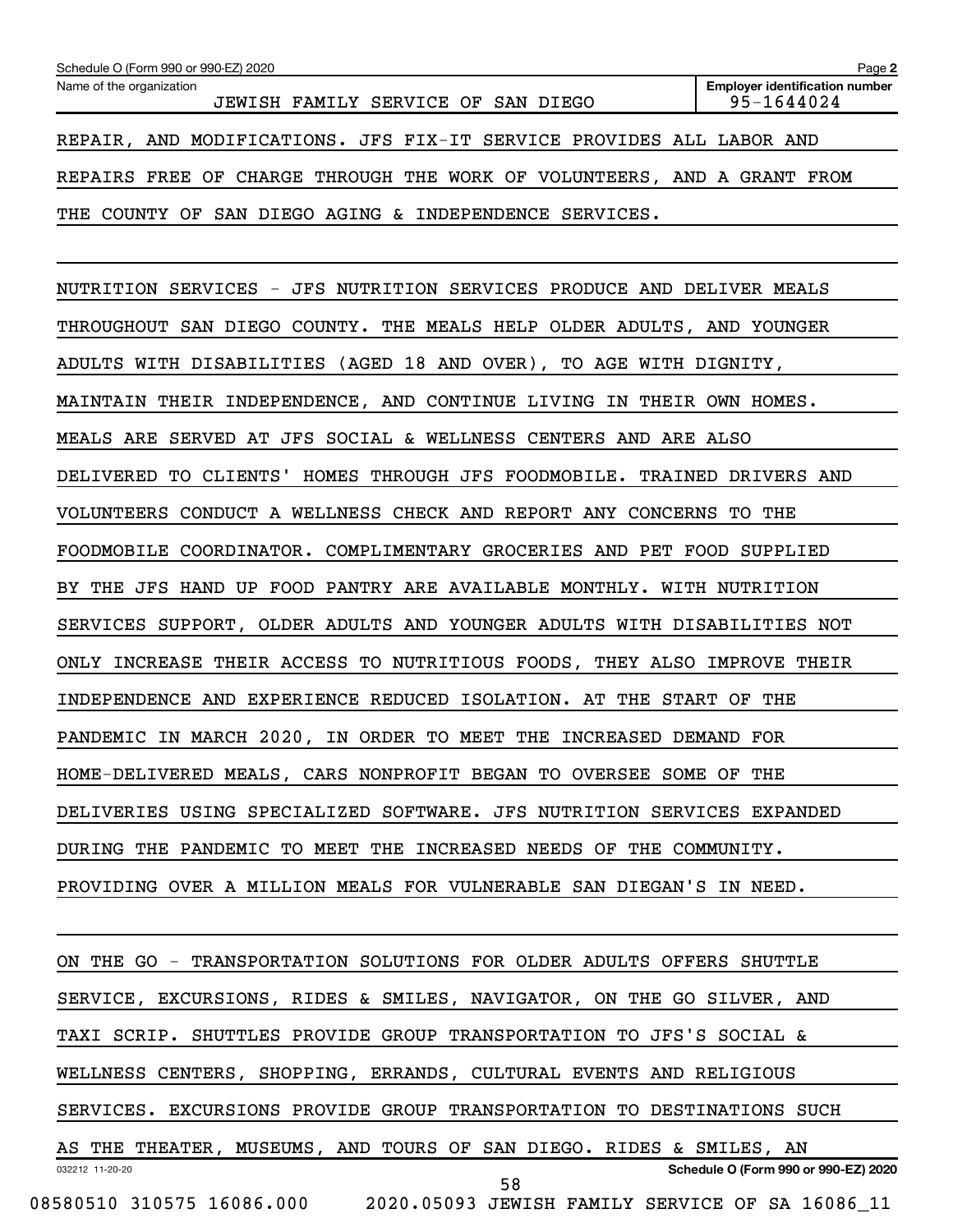| Schedule O (Form 990 or 990-EZ) 2020                                       | Page 2                                              |
|----------------------------------------------------------------------------|-----------------------------------------------------|
| Name of the organization<br>JEWISH FAMILY SERVICE OF SAN DIEGO             | <b>Employer identification number</b><br>95-1644024 |
| AWARD-WINNING AND<br>INTERNATIONALLY RECOGNIZED SERVICE, OFFERS INDIVIDUAL |                                                     |
| RIDES PROVIDED PRIMARILY BY VOLUNTEERS USING THEIR OWN CARS. NAVIGATOR     |                                                     |
| OFFERS ON-DEMAND TRANSPORTATION ANYWHERE IN SAN DIEGO COUNTY USING         |                                                     |
| CAR-SHARING SERVICES. ON THE GO SILVER IS A PREMIUM FEE-BASED SERVICE      |                                                     |
| THAT ACCOMMODATES INDIVIDUAL RIDERS' DOOR-TO-DOOR NEEDS AND                | GROUP                                               |
| TRANSPORTATION. THE TAXI SCRIP PROGRAM FILLS GAPS IN SERVICE NOT MET BY    |                                                     |
| OTHER ON THE GO OFFERINGS. ON THE GO MEETS SENIORS'<br><b>BASIC</b>        |                                                     |
| TRANSPORTATION NEEDS, DECREASES ISOLATION, AND INCREASES COMMUNITY         |                                                     |
| CONNECTIONS. A TOTAL OF 2,875 INDIVIDUALS OVER THE AGE OF                  | 60 ARE                                              |
| ENROLLED IN ON THE GO. ON THE GO IS A PROGRAM OF CARS NONPROFIT AND IS     |                                                     |
| OPERATED BY JEWISH FAMILY SERVICE OF SAN DIEGO. DURING THE PANDEMIC,       |                                                     |
| THIS TRANSPORTATION PROGRAM BECAME CRITICAL FOR INDIVIDUALS WITHOUT THE    |                                                     |
| ABILITY TO DRIVE TO GET TO MEDICAL APPOINTMENTS, VACCINE APPOINTMENTS      |                                                     |
| TO OTHER PLACES LIKE GROCERY STORES.<br>AND                                |                                                     |

SOCIAL WELLNESS CENTERS - THE COLLEGE AVENUE CENTER IS A SOCIAL AND WELLNESS CENTER THAT PROVIDES DROP-IN PROGRAMMING FOR ACTIVE OLDER ADULTS IN CENTRAL SAN DIEGO. THE CENTER OFFERS LEARNING OPPORTUNITIES, EXERCISE, JUDAIC PROGRAMMING, NUTRITIOUS MEALS, AND SOCIALIZATION. THE CENTER OFFERS INFORMATION AND SUPPORT ABOUT THE AGING PROCESS, ASSISTANCE ACCESSING SOCIAL SERVICES, AND COMPANIONSHIP, RECREATION, AND COMMUNITY CONNECTION - ALL OF WHICH ARE PROVEN TO PREVENT ISOLATION, MAINTAIN HEALTH, AND SUPPORT INDEPENDENT LIVING AT HOME. DUE TO THE PANDEMIC, THIS PROGRAM MOVED TO VIRTUAL FOR MOST OF THE FISCAL YEAR.

SERVING OLDER SURVIVORS - SERVING OLDER SURVIVORS (SOS) HAS BEEN

032212 11-20-20 **Schedule O (Form 990 or 990-EZ) 2020** ADDRESSING THE NEEDS OF SAN DIEGANS WHO SUFFERED SO MUCH DURING THE 08580510 310575 16086.000 2020.05093 JEWISH FAMILY SERVICE OF SA 16086\_11 59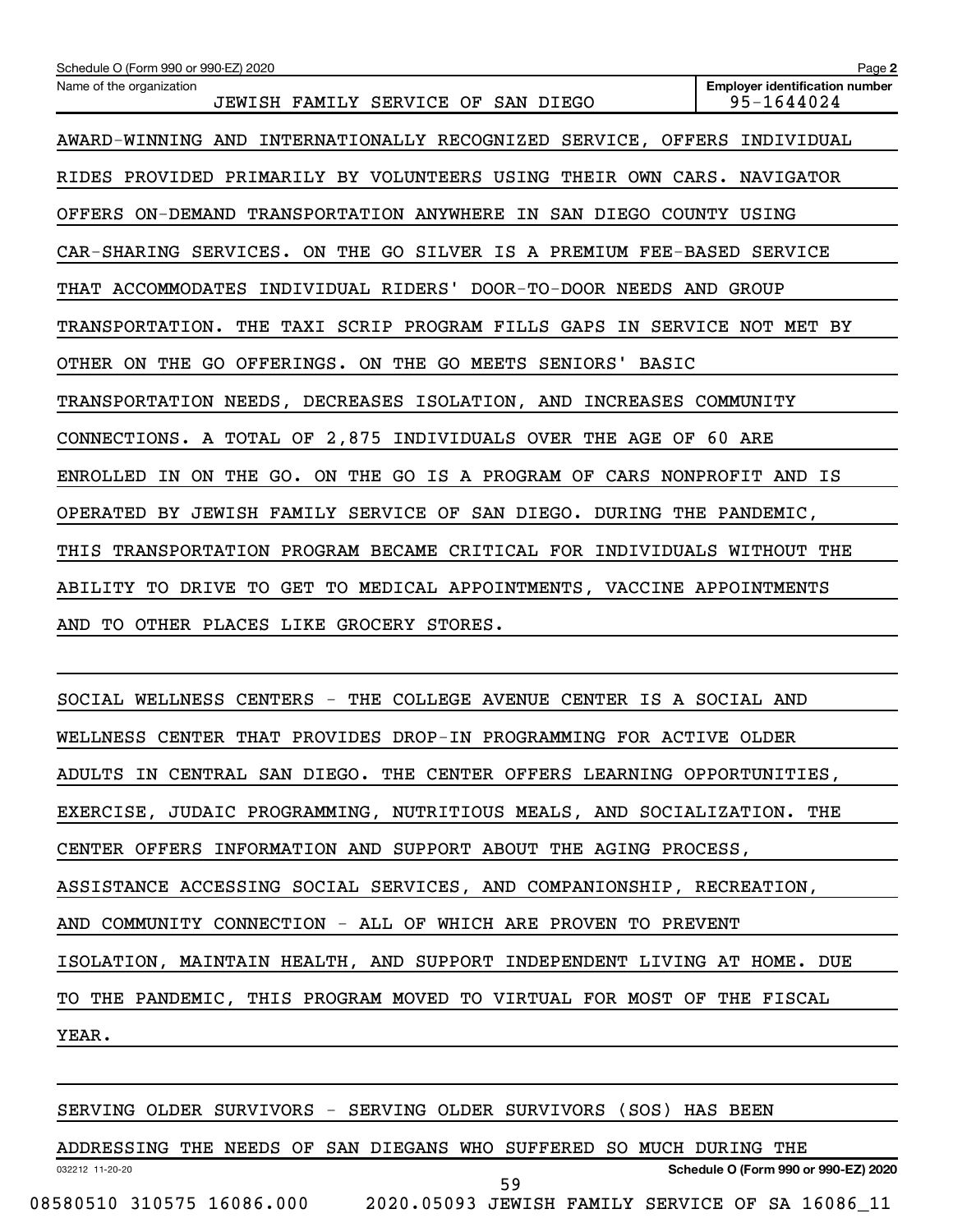| Schedule O (Form 990 or 990-EZ) 2020                                    | Page 2                                              |
|-------------------------------------------------------------------------|-----------------------------------------------------|
| Name of the organization<br>JEWISH FAMILY SERVICE OF SAN DIEGO          | <b>Employer identification number</b><br>95-1644024 |
| HOLOCAUST. THE GOALS OF SOS ARE TO DECREASE SURVIVORS' EMOTIONAL        |                                                     |
| DISTRESS, MAXIMIZE THEIR INDEPENDENCE, AND INCREASE THEIR COMMUNITY     |                                                     |
| CONNECTIONS. SOS PROVIDES GERIATRIC CARE MANAGEMENT SERVICES, INCLUDING |                                                     |
| ASSESSMENTS, CARE PLANS, CONSULTATIONS, ADVOCACY, COORDINATION,         |                                                     |
| EMOTIONAL SUPPORT, HELP WITH CARE IN THE HOME, AS WELL AS DIRECT        |                                                     |
| FINANCIAL ASSISTANCE. IN JANUARY 2021, THIS PROGRAM EXPANDED TO ORANGE  |                                                     |
| COUNTY.                                                                 |                                                     |

BALBOA AVENUE OLDER ADULT CENTER - THE BALBOA AVE OLDER ADULT CENTER (BAOAC) OPERATES FOUR DAYS PER WEEK. THE CENTER OFFERS A VARIETY OF ACTIVITIES DESIGNED TO PROVIDE SUPPORT TO FRAIL OLDER ADULTS, THEIR CAREGIVERS, AND THEIR FAMILIES. BAOAC IS A HAVEN FOR THOSE WHO HAVE BEEN DIAGNOSED WITH ALZHEIMER'S DISEASE OR DEMENTIA, ARE RECENTLY WIDOWED, OR HAVE BECOME SOCIALLY ISOLATED. DUE TO THE PANDEMIC, THIS PROGRAM WAS MOVED TO VIRTUAL FOR MOST OF THE FISCAL YEAR.

FORM 990, PART III, LINE 4C, PROGRAM SERVICE ACCOMPLISHMENTS: EMBRACE-A-FAMILY - EACH YEAR INDIVIDUALS, FAMILIES, SERVICE AND FAITH-BASED COMMUNITY GROUPS, AND BUSINESSES DONATE NEW HOLIDAY GIFTS TO THE EMBRACE-A-FAMILY PROGRAM TO HELP ENSURE THAT FAMILIES UNABLE TO PURCHASE THEM HAVE GIFTS FOR THE HOLIDAYS. THIS PROGRAM OFFERS THE COMMUNITY A MEANINGFUL WAY TO MAKE THE HOLIDAY SEASON A LITTLE BRIGHTER FOR FAMILIES STRUGGLING TO MAKE ENDS MEET.

032212 11-20-20 **Schedule O (Form 990 or 990-EZ) 2020** HAND UP TEEN LEADERSHIP PROGRAM - THE TEEN PARTICIPANTS IN THE HAND UP TEEN LEADERSHIP PROGRAM IMPROVE THEIR LEADERSHIP SKILLS, INCREASE THEIR SELF-CONFIDENCE AND RESILIENCE, IDENTIFY AS POSITIVE AGENTS FOR CHANGE, BUILD THEIR AWARENESS ABOUT THE ISSUES OF HUNGER AND FOOD INSECURITY IN 08580510 310575 16086.000 2020.05093 JEWISH FAMILY SERVICE OF SA 16086\_11 60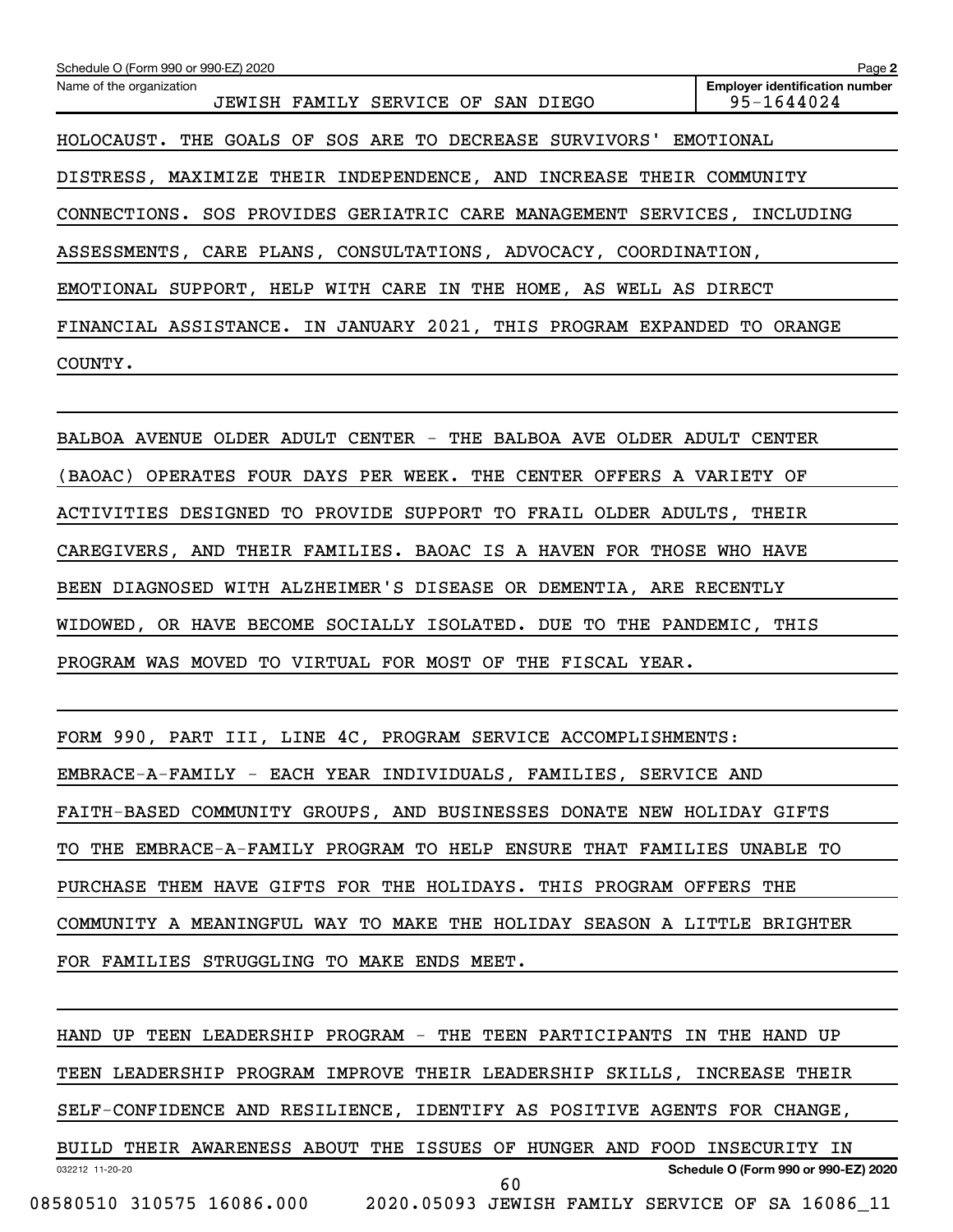| Schedule O (Form 990 or 990-EZ) 2020                                   | Page 2                                              |
|------------------------------------------------------------------------|-----------------------------------------------------|
| Name of the organization<br>JEWISH FAMILY SERVICE OF SAN DIEGO         | <b>Employer identification number</b><br>95-1644024 |
| SAN DIEGO, AND INCREASE THEIR ABILITY TO ASSUME LEADERSHIP ROLES IN    | THE                                                 |
| COMMUNITY. THEY LEARN ABOUT COMMUNITY ISSUES, MEET WITH LOCAL LEADERS, |                                                     |
| ENGAGE IN ADVOCACY, COMMUNITY OUTREACH, EVENT PLANNING, AND<br>AND     |                                                     |
| YOUNGER TEENS TO CREATE POSITIVE SOCIAL CHANGE FOR<br>MENTORSHIP<br>OF | TEENS                                               |
| ACROSS SAN DIEGO.                                                      |                                                     |

THE TEENS ADVANCE THE WORK OF THE HAND UP FOOD PANTRY, WHICH DISTRIBUTES SUPPLEMENTAL FOOD AND HYGIENE ITEMS TO THOUSANDS OF PEOPLE IN NEED ACROSS SAN DIEGO COUNTY. HAND UP TEEN LEADERS SUPERVISE VOLUNTEERS IN THE FOOD PANTRY AND AT MILITARY FOOD DISTRIBUTIONS, DELIVER COMMUNITY EDUCATIONAL PRESENTATIONS ON FOOD INSECURITY, RAISE FUNDS, AND PARTICIPATE IN ADVOCACY WORK TO ALLEVIATE HUNGER.

SAN DIEGO FOR EVERY CHILD - A COALITION OF PASSIONATE PEOPLE AND ORGANIZATIONS WORKING TO END THE EXPERIENCE OF CHILD POVERTY IN SAN DIEGO COUNTY.

VOLUNTEER ENGAGEMENT - CERTIFIED AS A SERVICE ENTERPRISE FOR ITS EFFECTIVE AND STRATEGIC ENGAGEMENT OF VOLUNTEERS, JFS IS COMMITTED TO LEVERAGING VOLUNTEER TALENTS AT ALL LEVELS OF THE AGENCY. THE VOLUNTEER ENGAGEMENT DEPARTMENT SUPPORTS THE AGENCY BY RECRUITING AND RETAINING VOLUNTEER SKILLS AND TALENT. WITH MORE THAN 1,000 VOLUNTEERS, JFS IS DEDICATED TO CREATING MEANINGFUL VOLUNTEER OPPORTUNITIES FOR PEOPLE IN SEARCH OF BETTER LIVES AND FOR THOSE SEEKING TO MAKE BETTER LIVES POSSIBLE.

FORM 990, PART VI, SECTION A, LINE 2:

032212 11-20-20 **Schedule O (Form 990 or 990-EZ) 2020** MARCIA FOSTER HAZAN AND SHANA HAZAN HAVE A FAMILY RELATIONSHIP. 08580510 310575 16086.000 2020.05093 JEWISH FAMILY SERVICE OF SA 16086\_11 61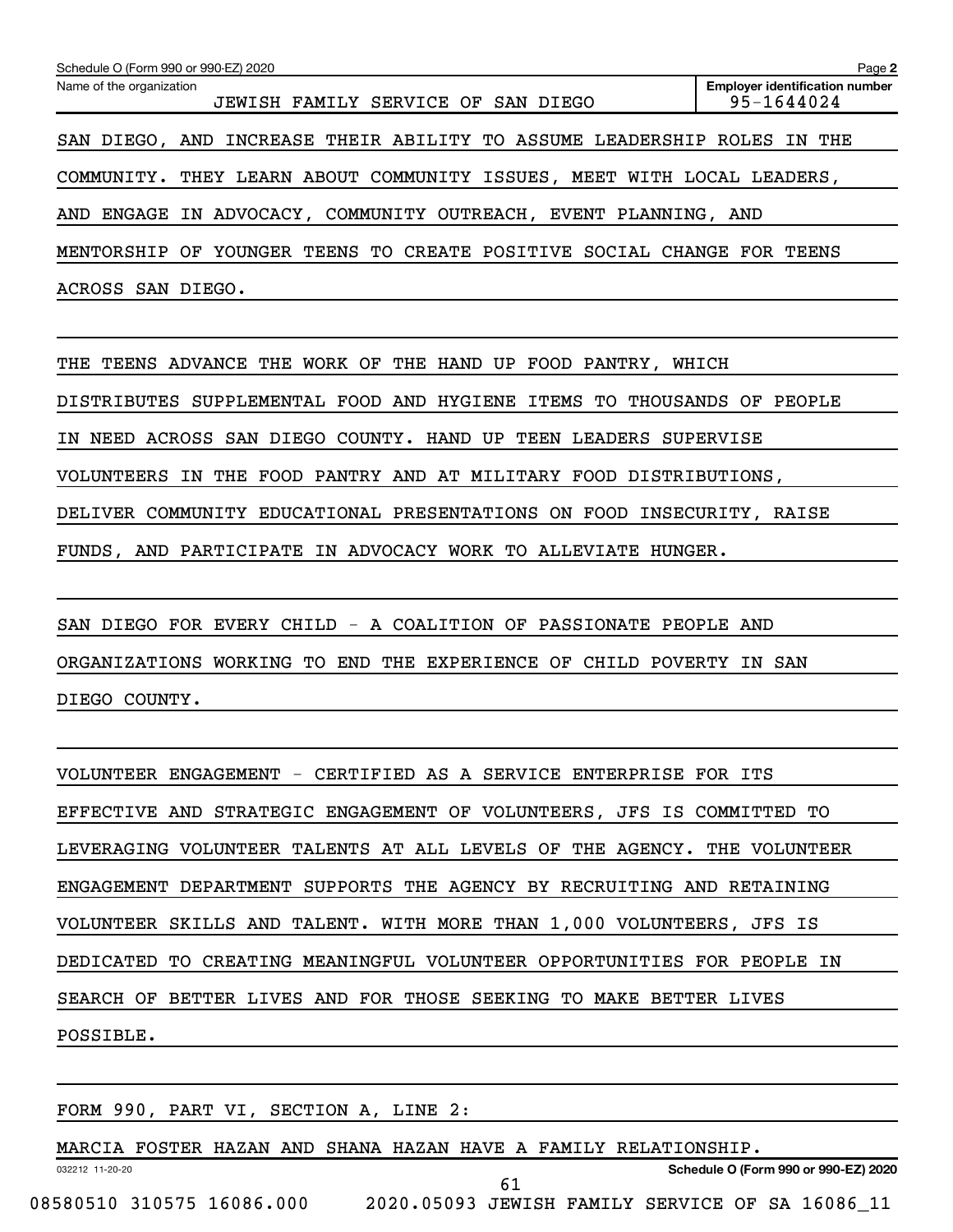Name of the organization

JEWISH FAMILY SERVICE OF SAN DIEGO 95-1644024

FORM 990, PART VI, SECTION B, LINE 11B:

FORM 990 IS REVIEWED BY THE AUDIT COMMITTEE AND THE BOARD OF DIRECTORS.

FORM 990, PART VI, SECTION B, LINE 12C:

ALL BOARD MEMBERS ARE REQUIRED TO SIGN ON AN ANNUAL BASIS A CONFLICT OF

INTEREST STATEMENT.

FORM 990, PART VI, SECTION B, LINE 15:

THE BOARD OF DIRECTORS IS RESPONSIBLE FOR SETTING AND APPROVING THE

CONTRACT, SALARY, AND ANY SALARY RANGE FOR THE CEO. A BOARD OF DIRECTORS'

SUBCOMMITTEE, INCLUDING THE CHAIR OF THE BOARD, REVIEWS SALARY DATA FROM

COMPARABLE POSITIONS AND MAKES RECOMMENDATIONS TO THE BOARD'S EXECUTIVE

COMMITTEE WHICH APPROVES OF DISAPPROVES THE SUGGESTIONS. RECOMMENDATIONS

ARE THEN PRESENTED TO THE ENTIRE BOARD OF DIRECTORS FOR APPROVAL.

FORM 990, PART VI, SECTION C, LINE 18:

ANYONE REQUESTING A HARD COPY OF THE 990 CAN OBTAIN ONE AT JFS

HEADQUARTERS, 8804 BALBOA AVENUE, SAN DIEGO, CA 92123 OR DOWNLOAD IT FROM THE WEBSITE.

FORM 990, PART VI, SECTION C, LINE 19:

THE ORGANIZATION WILL PROVIDE THE GOVERNING DOCUMENTS, POLICIES AND

FINANCIAL STATEMENTS TO ANY PERSON WHO REQUESTS THIS INFORMATION IN

WRITING. THIS INFORMATION CAN BE OBTAINED IN THE FORM OF A PDF DOCUMENT.

BOTH THE AUDIT AND 990 ARE POSTED ON THE AGENCY WEBSITE.

032212 11-20-20 **Schedule O (Form 990 or 990-EZ) 2020** FORM 990, PART XI, LINE 9, CHANGES IN NET ASSETS: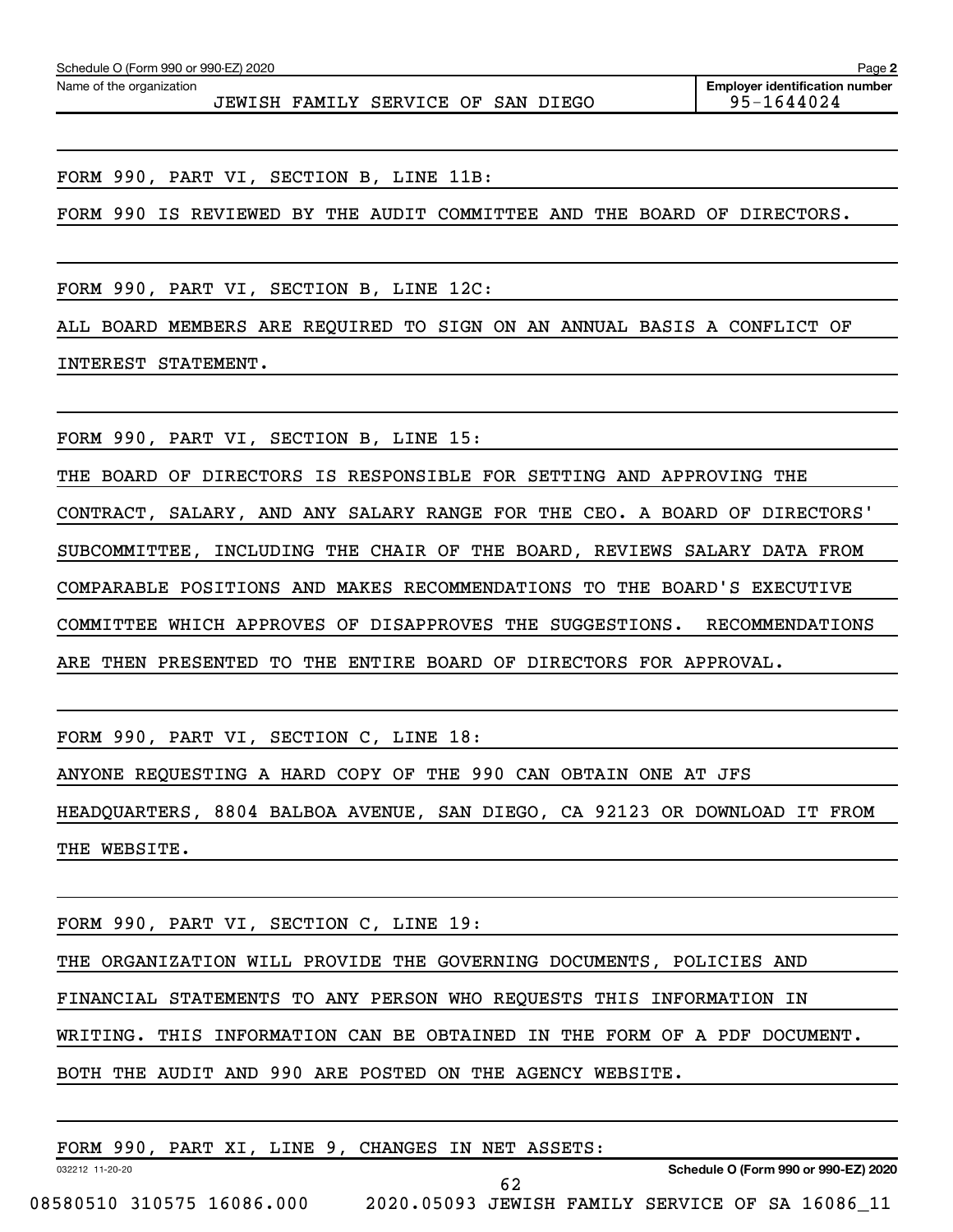| Schedule O (Form 990 or 990-EZ) 2020<br>Name of the organization<br>JEWISH FAMILY SERVICE OF SAN DIEGO | Page 2<br><b>Employer identification number</b><br>95-1644024 |
|--------------------------------------------------------------------------------------------------------|---------------------------------------------------------------|
| CHANGE IN INVESTMENT SUBSIDIARY GAAP                                                                   | 3,094,011.                                                    |
| TRANSFERS OF ASSETS TO RADY JFS FOUNDATION                                                             | $-5,948,273.$                                                 |
| TOTAL TO FORM 990, PART XI, LINE 9<br><u> 1989 - Johann Barn, fransk politik (</u>                     | $-2,854,262.$                                                 |
|                                                                                                        |                                                               |
|                                                                                                        |                                                               |
|                                                                                                        |                                                               |
|                                                                                                        |                                                               |
|                                                                                                        |                                                               |
|                                                                                                        |                                                               |
|                                                                                                        |                                                               |
|                                                                                                        |                                                               |
|                                                                                                        |                                                               |
|                                                                                                        |                                                               |
|                                                                                                        |                                                               |
|                                                                                                        |                                                               |
|                                                                                                        |                                                               |
|                                                                                                        |                                                               |
|                                                                                                        |                                                               |
|                                                                                                        |                                                               |
|                                                                                                        |                                                               |
|                                                                                                        |                                                               |
|                                                                                                        |                                                               |
|                                                                                                        |                                                               |
|                                                                                                        |                                                               |
| 032212 11-20-20<br>63                                                                                  | Schedule O (Form 990 or 990-EZ) 2020                          |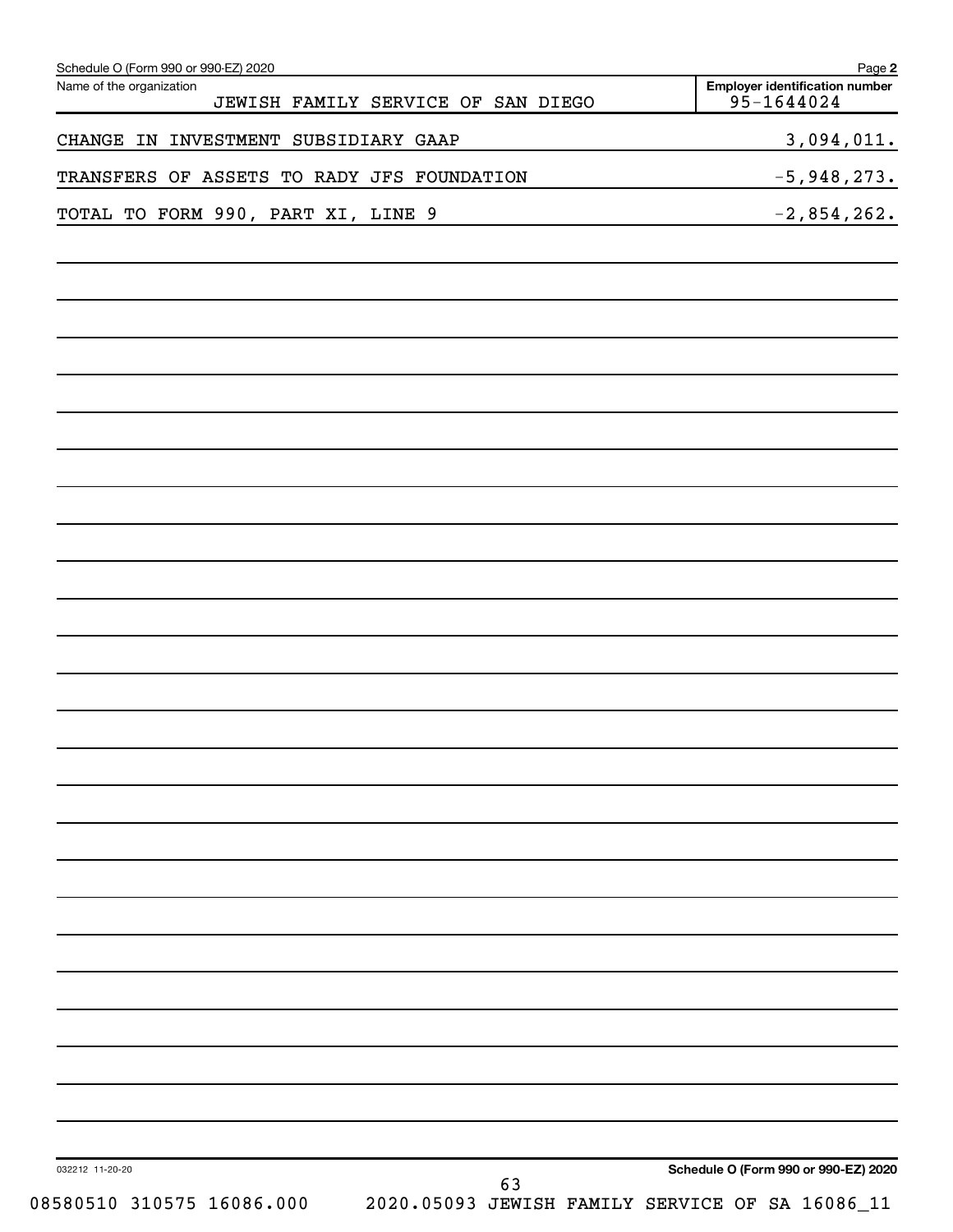**SCHEDULE R**

### **Related Organizations and Unrelated Partnerships**

**(Form 990) Complete if the organization answered "Yes" on Form 990, Part IV, line 33, 34, 35b, 36, or 37.** |

■ Attach to Form 990. **Dependent of Attach to Form 990.** Open to Public

OMB No. 1545-0047

**2020**<br>Open to Public

**Employer identification number**

Department of the Treasury Internal Revenue Service

**| Go to www.irs.gov/Form990 for instructions and the latest information. Inspection**

### Name of the organization

### JEWISH FAMILY SERVICE OF SAN DIEGO

Part I ldentification of Disregarded Entities. Complete if the organization answered "Yes" on Form 990, Part IV, line 33.

| (a)                                                             | (b)                   | (c)                                          | (d)          | (e)                | (f)                          |
|-----------------------------------------------------------------|-----------------------|----------------------------------------------|--------------|--------------------|------------------------------|
| Name, address, and EIN (if applicable)<br>of disregarded entity | Primary activity      | Legal domicile (state or<br>foreign country) | Total income | End-of-year assets | Direct controlling<br>entity |
| JFS FOUNDATION, LLC - 56-2574072                                |                       |                                              |              |                    |                              |
| 8804 BALBOA AVENUE                                              | TO FURTHER JFS EXEMPT |                                              |              |                    | <b>JEWISH FAMILY SERVICE</b> |
| SAN DIEGO, CA 92123                                             | CHARITABLE PURPOSE    | CALIFORNIA                                   |              |                    | OF SAN DIEGO                 |
| JFS HOLDINGS LLC - 56-2574074                                   |                       |                                              |              |                    |                              |
| 8804 BALBOA AVENUE                                              | TO FURTHER JFS EXEMPT |                                              |              |                    | UEWISH FAMILY SERVICE        |
| SAN DIEGO, CA 92123                                             | CHARITABLE PURPOSE    | CALIFORNIA                                   | 0.           |                    | 6,649,356. OF SAN DIEGO      |
| 8788 BALBOA AVENUE, LLC - 46-3948553                            |                       |                                              |              |                    |                              |
| 8804 BALBOA AVENUE                                              | TO FURTHER JFS EXEMPT |                                              |              |                    | UEWISH FAMILY SERVICE        |
| SAN DIEGO, CA 92123                                             | CHARITABLE PURPOSE    | CALIFORNIA                                   | $0$ .        |                    | 5, 277, 887. OF SAN DIEGO    |
| HAND UP LENDING LLC - $47-4758351$                              |                       |                                              |              |                    |                              |
| 8804 BALBOA AVENUE                                              | TO FURTHER JFS EXEMPT |                                              |              |                    | <b>JEWISH FAMILY SERVICE</b> |
| SAN DIEGO, CA 92123                                             | CHARITABLE PURPOSE    | CALIFORNIA                                   |              |                    | OF SAN DIEGO                 |

**Part II** Identification of Related Tax-Exempt Organizations. Complete if the organization answered "Yes" on Form 990, Part IV, line 34, because it had one or more related tax-exempt<br>Part II acconizations during the tax ye organizations during the tax year.

| (a)<br>Name, address, and EIN<br>of related organization | (b)<br>Primary activity  | (c)<br>Legal domicile (state or<br>foreign country) | (d)<br><b>Exempt Code</b><br>section | (e)<br>Public charity<br>status (if section | (f)<br>Direct controlling<br>entity | $(g)$<br>Section 512(b)(13)<br>controlled<br>entity? |    |
|----------------------------------------------------------|--------------------------|-----------------------------------------------------|--------------------------------------|---------------------------------------------|-------------------------------------|------------------------------------------------------|----|
|                                                          |                          |                                                     |                                      | 501(c)(3))                                  |                                     | Yes                                                  | No |
| CHARITABLE ADULT RIDES & SERVICES, INC -                 |                          |                                                     |                                      |                                             | <b>JEWISH FAMILY</b>                |                                                      |    |
| 27-4327126, 4669 MURPHY CANYON ROAD SUITE                | TRANSPORTATION SOLUTIONS |                                                     |                                      |                                             | <b>SERVICE OF SAN</b>               |                                                      |    |
| 100, SAN DIEGO, CA 92123                                 | FOR OLDER ADULTS         | CALIFORNIA                                          | 501(C)(3)                            | LINE 10                                     | DIEGO                               | х                                                    |    |
| RADY JEWISH FAMILY SERVICE FOUNDATION -                  |                          |                                                     |                                      |                                             | <b>JEWISH FAMILY</b>                |                                                      |    |
| 84-5162579, 8804 BALBOA AVENUE, SAN DIEGO,               | TO FURTHER JFS EXEMPT    |                                                     |                                      |                                             | <b>SERVICE OF SAN</b>               |                                                      |    |
| CA 92123                                                 | CHARITABLE PURPOSE       | CALIFORNIA                                          | 501(C)(3)                            | LINE 12A. I                                 | DIEGO                               | х                                                    |    |
|                                                          |                          |                                                     |                                      |                                             |                                     |                                                      |    |
|                                                          |                          |                                                     |                                      |                                             |                                     |                                                      |    |

**For Paperwork Reduction Act Notice, see the Instructions for Form 990. Schedule R (Form 990) 2020**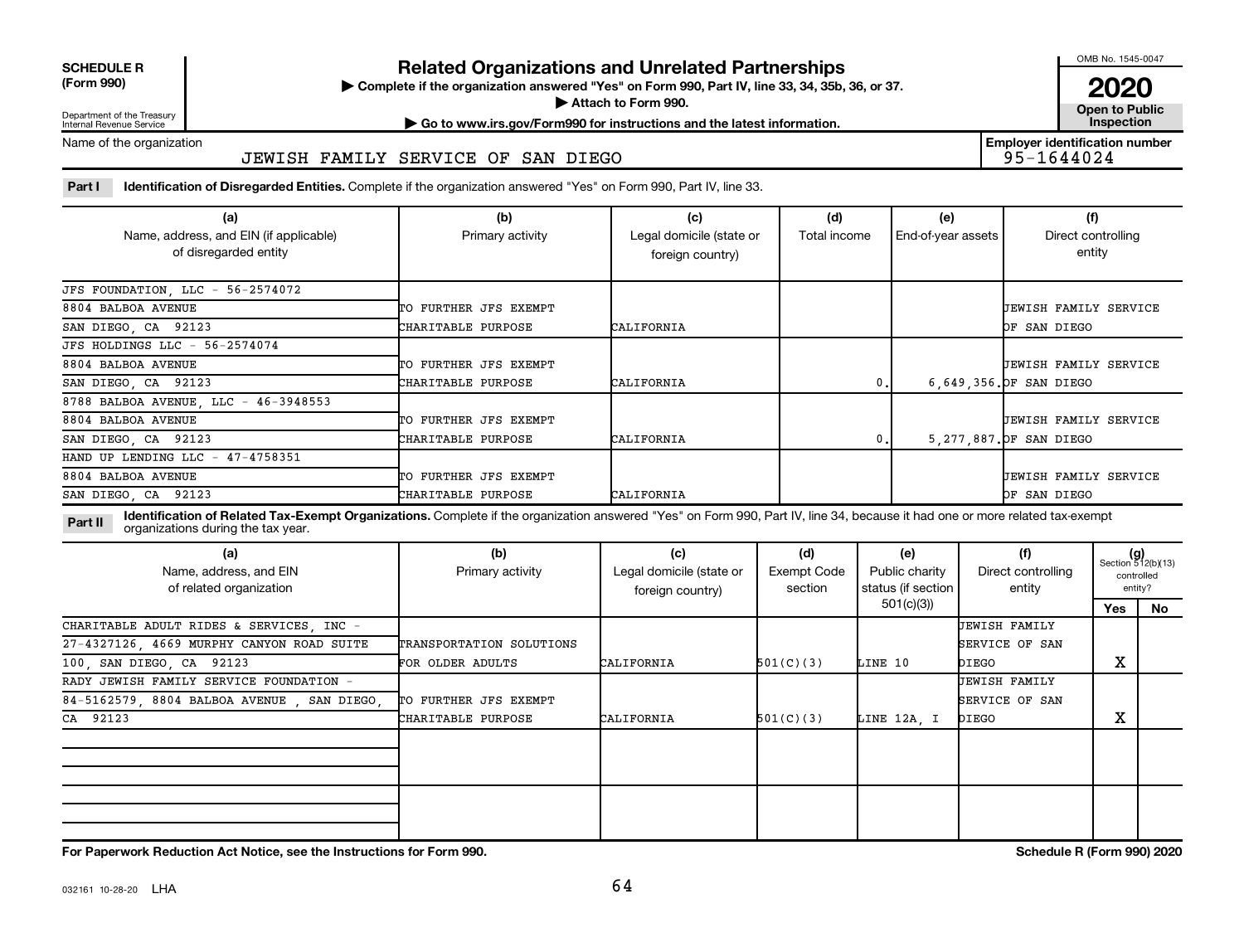### Schedule R (Form 990) 2020 JEWISH FAMILY SERVICE OF SAN DIEGO 95-1644024 Page 95-1644024 Page

**2**

Part III Identification of Related Organizations Taxable as a Partnership. Complete if the organization answered "Yes" on Form 990, Part IV, line 34, because it had one or more related<br>Read to the organizations tracted as organizations treated as a partnership during the tax year.

| organizations treated as a partnership during the tax year.                                                                                                                                                                                                                 |                  |                                                       |                              |                            |                                                                                            |  |                                                 |  |                                   |     |                                               |                                                                  |                         |                                |                                     |     |
|-----------------------------------------------------------------------------------------------------------------------------------------------------------------------------------------------------------------------------------------------------------------------------|------------------|-------------------------------------------------------|------------------------------|----------------------------|--------------------------------------------------------------------------------------------|--|-------------------------------------------------|--|-----------------------------------|-----|-----------------------------------------------|------------------------------------------------------------------|-------------------------|--------------------------------|-------------------------------------|-----|
| (a)                                                                                                                                                                                                                                                                         | (b)              | (c)                                                   | (d)                          |                            | (e)                                                                                        |  | (f)                                             |  | (g)                               |     | (h)                                           | (i)                                                              |                         | (i)                            | (k)                                 |     |
| Name, address, and EIN<br>of related organization                                                                                                                                                                                                                           | Primary activity | Legal<br>domicile<br>(state or<br>foreign<br>country) | Direct controlling<br>entity |                            | Predominant income<br>(related, unrelated,<br>excluded from tax under<br>sections 512-514) |  | Share of total<br>income                        |  | Share of<br>end-of-year<br>assets | Yes | Disproportionate<br>allocations?<br><b>No</b> | Code V-UBI<br>amount in box<br>20 of Schedule<br>K-1 (Form 1065) |                         | nanaging<br>partner?<br>Yes No | Beneral or Percentage<br>ownership  |     |
| KLA HOLDINGS, LLC -                                                                                                                                                                                                                                                         |                  |                                                       |                              |                            |                                                                                            |  |                                                 |  |                                   |     |                                               |                                                                  |                         |                                |                                     |     |
| 83-1219642, 4669 MURPHY                                                                                                                                                                                                                                                     |                  |                                                       |                              |                            |                                                                                            |  |                                                 |  |                                   |     |                                               |                                                                  |                         |                                |                                     |     |
| CANYON ROAD #100, SAN DIEGO,                                                                                                                                                                                                                                                | REAL ESTATE      |                                                       |                              |                            |                                                                                            |  |                                                 |  |                                   |     |                                               |                                                                  |                         |                                |                                     |     |
| CA 92123                                                                                                                                                                                                                                                                    | LAND RENTAL      | CA                                                    | N/A                          |                            | N/A                                                                                        |  | N/A                                             |  | N/A                               |     | x                                             | N/A                                                              |                         | x                              |                                     | N/A |
|                                                                                                                                                                                                                                                                             |                  |                                                       |                              |                            |                                                                                            |  |                                                 |  |                                   |     |                                               |                                                                  |                         |                                |                                     |     |
| Identification of Related Organizations Taxable as a Corporation or Trust. Complete if the organization answered "Yes" on Form 990, Part IV, line 34, because it had one or more related<br>Part IV<br>organizations treated as a corporation or trust during the tax year. |                  |                                                       |                              |                            |                                                                                            |  |                                                 |  |                                   |     |                                               |                                                                  |                         |                                |                                     |     |
| (a)                                                                                                                                                                                                                                                                         |                  |                                                       | (b)                          | (c)                        | (d)                                                                                        |  | (e)                                             |  | (f)                               |     |                                               | (g)                                                              |                         | (h)                            | (i)<br>Section                      |     |
| Name, address, and EIN<br>of related organization                                                                                                                                                                                                                           |                  | Primary activity                                      |                              | egal domicile<br>(state or | Direct controlling<br>entity<br>foreign                                                    |  | Type of entity<br>(C corp, S corp,<br>or trust) |  | Share of total<br>income          |     |                                               | Share of<br>end-of-year                                          | Percentage<br>ownership |                                | 512(b)(13)<br>controlled<br>entity? |     |
|                                                                                                                                                                                                                                                                             |                  |                                                       |                              | country)                   |                                                                                            |  |                                                 |  |                                   |     |                                               | assets                                                           |                         |                                | Yes   No                            |     |
| CAPITAL CITY AUTO AUCTION, INC. - 81-3043933                                                                                                                                                                                                                                |                  |                                                       |                              |                            |                                                                                            |  |                                                 |  |                                   |     |                                               |                                                                  |                         |                                |                                     |     |
| 3796 RECYCLE ROAD                                                                                                                                                                                                                                                           |                  | VEHICLE AUCTION                                       |                              |                            |                                                                                            |  |                                                 |  |                                   |     |                                               |                                                                  |                         |                                |                                     |     |
| RANCHO CORDOVA, CA 95742                                                                                                                                                                                                                                                    |                  | SERVICES                                              |                              | CA                         | N/A                                                                                        |  | C CORP                                          |  | N/A                               |     |                                               | N/A                                                              |                         | N/A                            |                                     | X   |
| CHARITABLE AUTO RECYCLING, INC - 83-1219813                                                                                                                                                                                                                                 |                  |                                                       |                              |                            |                                                                                            |  |                                                 |  |                                   |     |                                               |                                                                  |                         |                                |                                     |     |
| 4669 MURPHY CANYON ROAD SUITE 100                                                                                                                                                                                                                                           |                  | <b>VEHICLE AUCTION</b>                                |                              |                            |                                                                                            |  |                                                 |  |                                   |     |                                               |                                                                  |                         |                                |                                     |     |
| SAN DIEGO, CA 92123                                                                                                                                                                                                                                                         |                  | SERVICES                                              |                              | TХ                         | N/A                                                                                        |  | CORP<br>h.                                      |  | N/A                               |     |                                               | N/A                                                              |                         | N/A                            |                                     | X   |
| EXPRESS AUTO AUCTION, INC. - 84-2904651                                                                                                                                                                                                                                     |                  |                                                       |                              |                            |                                                                                            |  |                                                 |  |                                   |     |                                               |                                                                  |                         |                                |                                     |     |
| 4669 MURPHY CANYON ROAD SUITE 100                                                                                                                                                                                                                                           |                  | <b>VEHICLE AUCTION</b>                                |                              |                            |                                                                                            |  |                                                 |  |                                   |     |                                               |                                                                  |                         |                                |                                     |     |
| SAN DIEGO, CA 92123                                                                                                                                                                                                                                                         |                  | SERVICES                                              |                              | CA                         | N/A                                                                                        |  | C CORP                                          |  | N/A                               |     |                                               | N/A                                                              |                         | N/A                            |                                     | X   |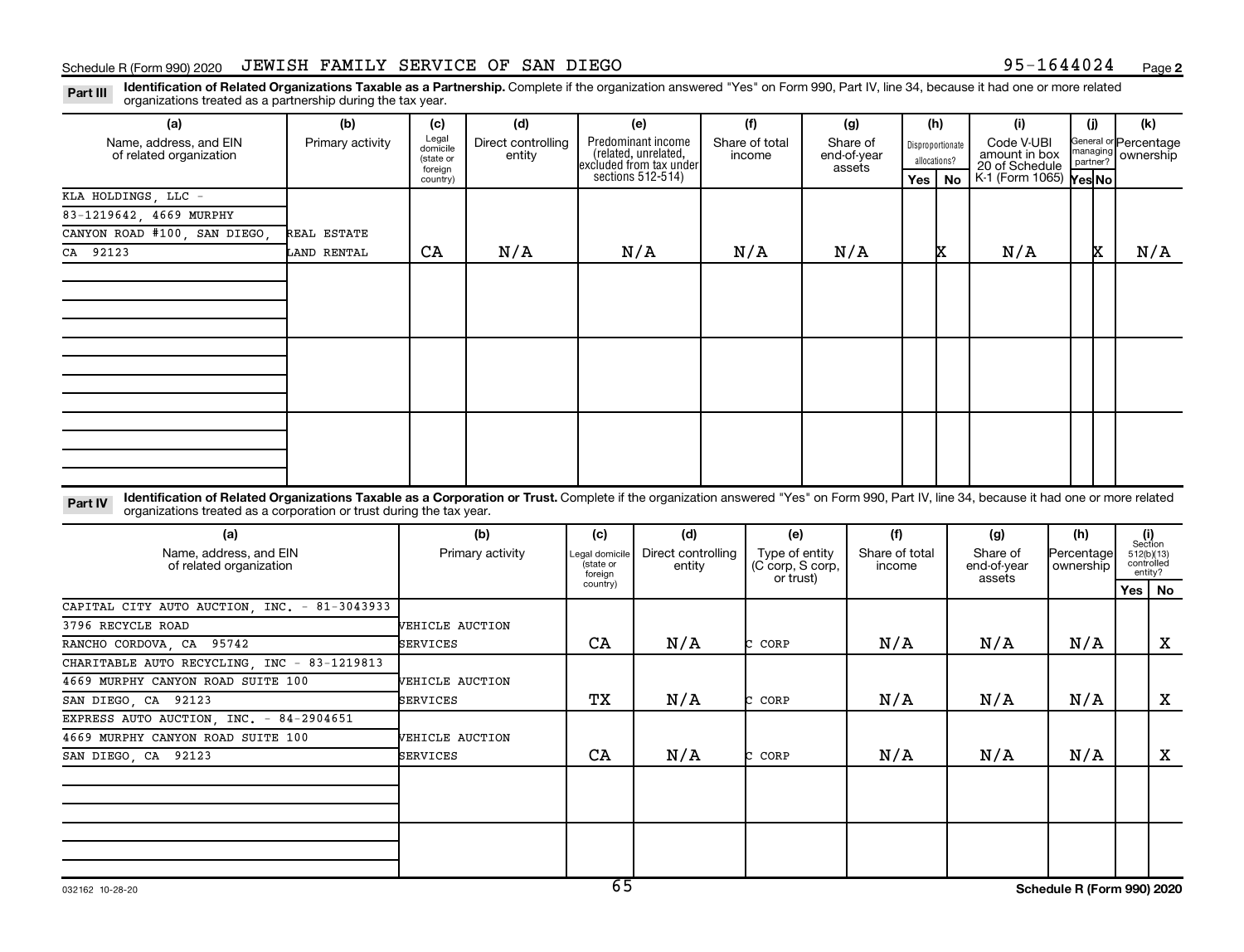### Schedule R (Form 990) 2020 JEWISH FAMILY SERVICE OF SAN DIEGO 95-1644024 Page 95-1644024 Page

|  | Part V Transactions With Related Organizations. Complete if the organization answered "Yes" on Form 990, Part IV, line 34, 35b, or 36. |
|--|----------------------------------------------------------------------------------------------------------------------------------------|
|  |                                                                                                                                        |

| Note: Complete line 1 if any entity is listed in Parts II, III, or IV of this schedule. |                                                                                                                                                                                                                                |                 |                         |                             |  |  |
|-----------------------------------------------------------------------------------------|--------------------------------------------------------------------------------------------------------------------------------------------------------------------------------------------------------------------------------|-----------------|-------------------------|-----------------------------|--|--|
|                                                                                         | During the tax year, did the organization engage in any of the following transactions with one or more related organizations listed in Parts II-IV?                                                                            |                 |                         |                             |  |  |
|                                                                                         |                                                                                                                                                                                                                                |                 |                         |                             |  |  |
|                                                                                         |                                                                                                                                                                                                                                | 1 <sub>b</sub>  |                         | $\overline{\textbf{x}}$     |  |  |
|                                                                                         |                                                                                                                                                                                                                                | 1 <sub>c</sub>  | х                       |                             |  |  |
|                                                                                         | d Loans or loan guarantees to or for related organization(s) www.communically.com/www.communically.com/www.communically.com/www.communically.com/www.communically.com/www.communically.com/www.communically.com/www.communical | 1 <sub>d</sub>  |                         | $\overline{\mathbf{x}}$     |  |  |
|                                                                                         |                                                                                                                                                                                                                                | 1e              |                         | X                           |  |  |
|                                                                                         |                                                                                                                                                                                                                                |                 |                         |                             |  |  |
|                                                                                         | Dividends from related organization(s) manufacture contraction and contract and contract or manufacture contract or manufacture contract or manufacture contract or manufacture contract or manufacture contract or manufactur | 1f              |                         | х                           |  |  |
|                                                                                         |                                                                                                                                                                                                                                | 1 <sub>g</sub>  |                         | X                           |  |  |
|                                                                                         | h Purchase of assets from related organization(s) manufactured content to content the content of an area organization (s) manufactured content to content the content of a state organization (s) manufactured content of a st | 1 <sub>h</sub>  |                         | $\overline{\textbf{x}}$     |  |  |
|                                                                                         | Exchange of assets with related organization(s) www.assettion.com/www.assettion.com/www.assettion.com/www.assettion.com/www.assettion.com/www.assettion.com/www.assettion.com/www.assettion.com/www.assettion.com/www.assettio | 1i              |                         | $\overline{\text{x}}$       |  |  |
|                                                                                         |                                                                                                                                                                                                                                | 1i.             |                         | $\overline{\textnormal{x}}$ |  |  |
|                                                                                         |                                                                                                                                                                                                                                |                 |                         |                             |  |  |
|                                                                                         |                                                                                                                                                                                                                                | 1k              |                         | $\overline{\mathbf{X}}$     |  |  |
|                                                                                         |                                                                                                                                                                                                                                | 11              | $\overline{\texttt{x}}$ |                             |  |  |
|                                                                                         |                                                                                                                                                                                                                                | 1 <sub>m</sub>  | X                       |                             |  |  |
|                                                                                         |                                                                                                                                                                                                                                | 1n              |                         | X                           |  |  |
|                                                                                         | <b>o</b> Sharing of paid employees with related organization(s)                                                                                                                                                                | 10 <sub>o</sub> |                         | $\overline{\textbf{x}}$     |  |  |
|                                                                                         |                                                                                                                                                                                                                                |                 |                         |                             |  |  |
|                                                                                         |                                                                                                                                                                                                                                | 1p              | X                       |                             |  |  |
|                                                                                         |                                                                                                                                                                                                                                | 1 <sub>q</sub>  |                         | $\overline{\textnormal{x}}$ |  |  |
|                                                                                         |                                                                                                                                                                                                                                |                 |                         |                             |  |  |
|                                                                                         |                                                                                                                                                                                                                                | 1r              | X                       |                             |  |  |
|                                                                                         |                                                                                                                                                                                                                                | 1s              | х                       |                             |  |  |
|                                                                                         | 2 If the answer to any of the above is "Yes," see the instructions for information on who must complete this line, including covered relationships and transaction thresholds.                                                 |                 |                         |                             |  |  |

| (a)<br>Name of related organization          | (b)<br>Transaction<br>type (a-s) | (c)<br>Amount involved | (d)<br>Method of determining amount involved |
|----------------------------------------------|----------------------------------|------------------------|----------------------------------------------|
| (1) CHARITABLE ADULT RIDES AND SERVICES, INC | $\mathbf C$                      | 7,182,000.FMV          |                                              |
| (2) RADY JEWISH FAMILY SERVICE FOUNDATION    | C                                | 121,371.FMV            |                                              |
| (3) CHARITABLE ADULT RIDES AND SERVICES, INC | S                                |                        | 510,000. FMV ON THE GO BILLINGS              |
| (4) RADY JEWISH FAMILY SERVICE FOUNDATION    | R                                |                        | 5,948,273. BOOK VALUE                        |
| (5)                                          |                                  |                        |                                              |
| (6)                                          |                                  |                        |                                              |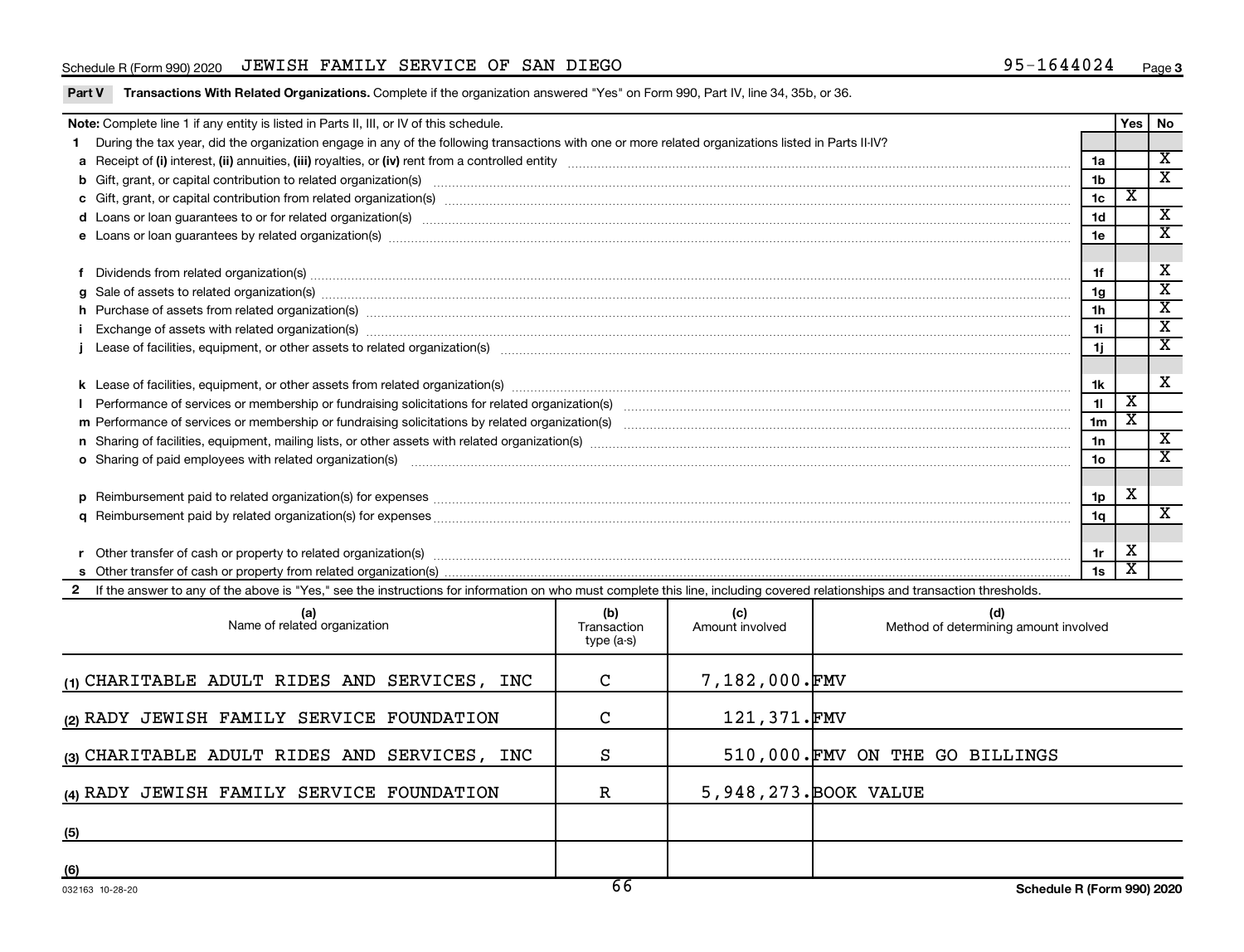### Schedule R (Form 990) 2020 JEWISH FAMILY SERVICE OF SAN DIEGO 95-1644024 Page 95-1644024 Page

### Part VI Unrelated Organizations Taxable as a Partnership. Complete if the organization answered "Yes" on Form 990, Part IV, line 37.

Provide the following information for each entity taxed as a partnership through which the organization conducted more than five percent of its activities (measured by total assets or gross revenue) that was not a related organization. See instructions regarding exclusion for certain investment partnerships.

| (a)<br>Name, address, and EIN<br>of entity | - - -<br>(b)<br>Primary activity | (c)<br>Legal domicile<br>(state or foreign<br>country) | - - - - <sub>1</sub> - - 1<br>(d)<br>Predominant income<br>(related, unrelated,<br>excluded from tax under<br>sections 512-514) | (e)<br>Are all<br>partners sec.<br>$\frac{501(c)(3)}{0rgs?}$<br>Yes No | (f)<br>Share of<br>total<br>income | (g)<br>Share of<br>end-of-year<br>assets | (h)<br>Dispropor-<br>tionate<br>allocations?<br>Yes No | (i)<br>Code V-UBI<br>amount in box 20 managing<br>of Schedule K-1<br>(Form 1065)<br>$\overline{Y_{\text{res}}}\overline{NQ}$ | (i)<br>Yes NO | (k) |
|--------------------------------------------|----------------------------------|--------------------------------------------------------|---------------------------------------------------------------------------------------------------------------------------------|------------------------------------------------------------------------|------------------------------------|------------------------------------------|--------------------------------------------------------|------------------------------------------------------------------------------------------------------------------------------|---------------|-----|
|                                            |                                  |                                                        |                                                                                                                                 |                                                                        |                                    |                                          |                                                        |                                                                                                                              |               |     |
|                                            |                                  |                                                        |                                                                                                                                 |                                                                        |                                    |                                          |                                                        |                                                                                                                              |               |     |
|                                            |                                  |                                                        |                                                                                                                                 |                                                                        |                                    |                                          |                                                        |                                                                                                                              |               |     |
|                                            |                                  |                                                        |                                                                                                                                 |                                                                        |                                    |                                          |                                                        |                                                                                                                              |               |     |
|                                            |                                  |                                                        |                                                                                                                                 |                                                                        |                                    |                                          |                                                        |                                                                                                                              |               |     |
|                                            |                                  |                                                        |                                                                                                                                 |                                                                        |                                    |                                          |                                                        |                                                                                                                              |               |     |
|                                            |                                  |                                                        |                                                                                                                                 |                                                                        |                                    |                                          |                                                        |                                                                                                                              |               |     |
|                                            |                                  |                                                        |                                                                                                                                 |                                                                        |                                    |                                          |                                                        |                                                                                                                              |               |     |

**Schedule R (Form 990) 2020**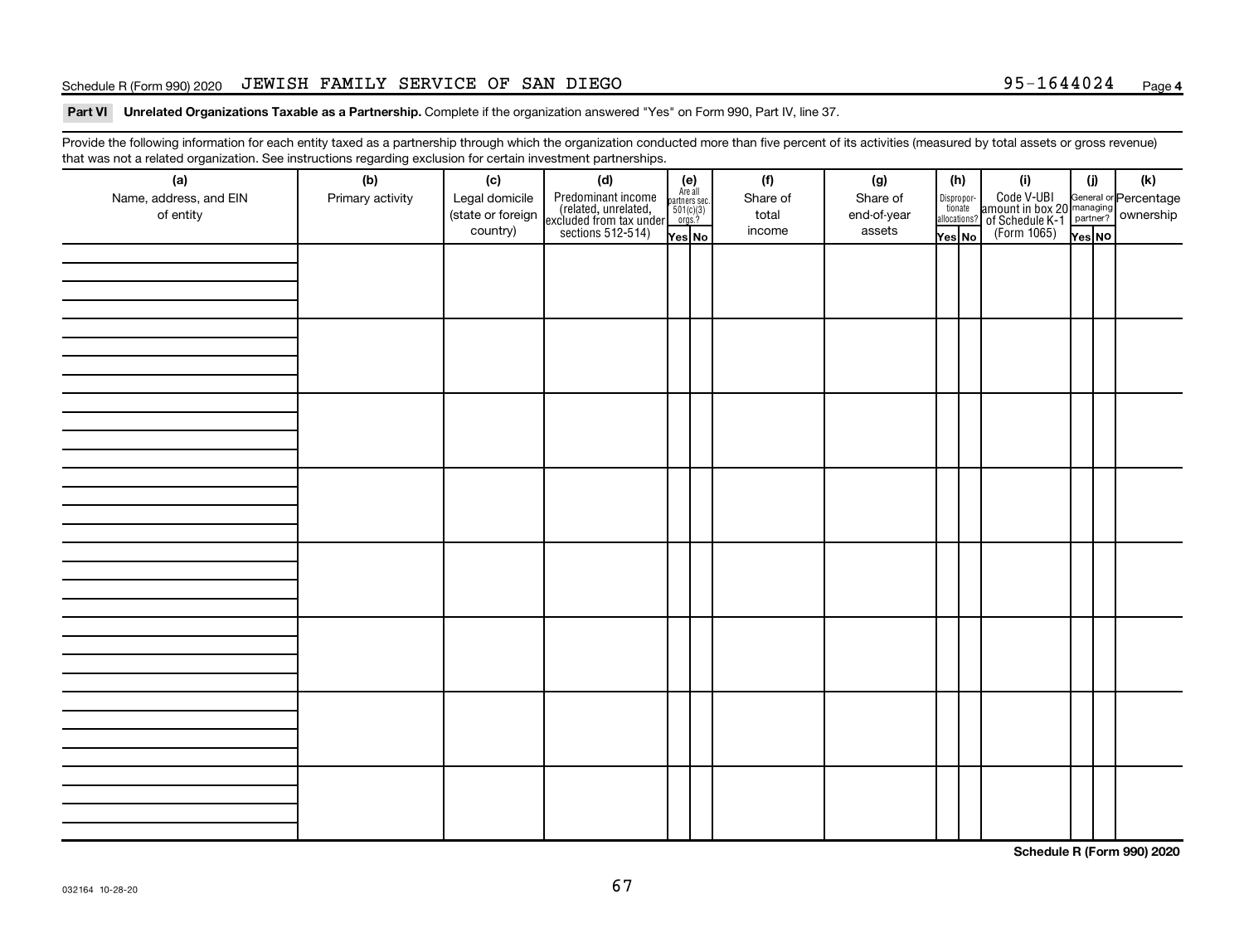**Part VII Supplemental Information**<br>**Part VII Supplemental Information** 

Provide additional information for responses to questions on Schedule R. See instructions.

| 032165 10-28-20 | 08580510 310575 16086.000 |  | 68 |  |  | Schedule R (Form 990) 2020<br>2020.05093 JEWISH FAMILY SERVICE OF SA 16086_11 |
|-----------------|---------------------------|--|----|--|--|-------------------------------------------------------------------------------|
|                 |                           |  |    |  |  |                                                                               |
|                 |                           |  |    |  |  |                                                                               |
|                 |                           |  |    |  |  |                                                                               |
|                 |                           |  |    |  |  |                                                                               |
|                 |                           |  |    |  |  |                                                                               |
|                 |                           |  |    |  |  |                                                                               |
|                 |                           |  |    |  |  |                                                                               |
|                 |                           |  |    |  |  |                                                                               |
|                 |                           |  |    |  |  |                                                                               |
|                 |                           |  |    |  |  |                                                                               |
|                 |                           |  |    |  |  |                                                                               |
|                 |                           |  |    |  |  |                                                                               |
|                 |                           |  |    |  |  |                                                                               |
|                 |                           |  |    |  |  |                                                                               |
|                 |                           |  |    |  |  |                                                                               |
|                 |                           |  |    |  |  |                                                                               |
|                 |                           |  |    |  |  |                                                                               |
|                 |                           |  |    |  |  |                                                                               |
|                 |                           |  |    |  |  |                                                                               |
|                 |                           |  |    |  |  |                                                                               |
|                 |                           |  |    |  |  |                                                                               |